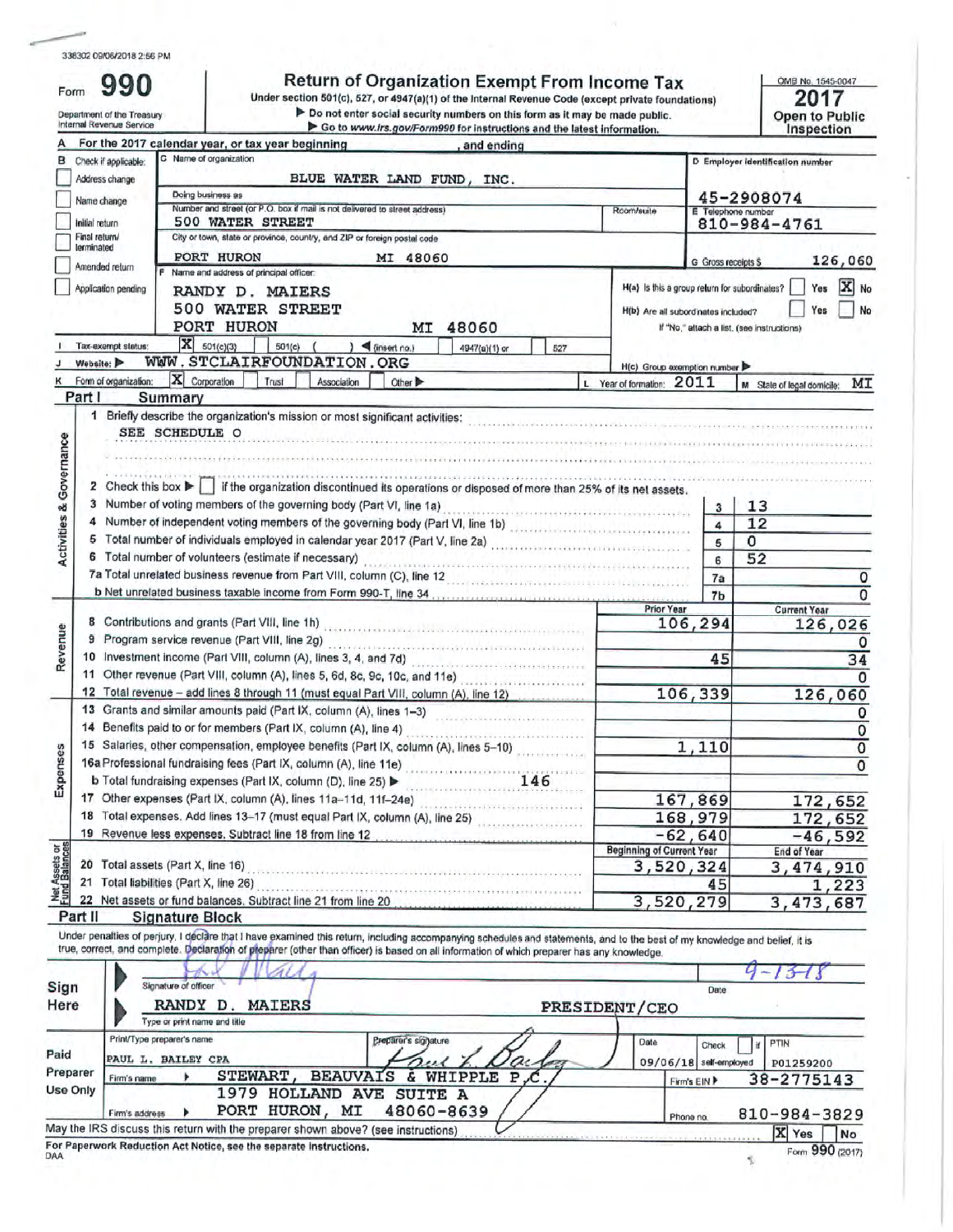|              | Form 990 (2017) BLUE WATER LAND FUND, INC.                                                                                     |                                    | 45-2908074                                       | Page 2                     |
|--------------|--------------------------------------------------------------------------------------------------------------------------------|------------------------------------|--------------------------------------------------|----------------------------|
|              | <b>Statement of Program Service Accomplishments</b><br>Part III                                                                |                                    |                                                  |                            |
|              |                                                                                                                                |                                    |                                                  | $ \mathbf{x} $             |
| 1.           | Briefly describe the organization's mission:                                                                                   |                                    |                                                  |                            |
|              | SEE SCHEDULE O                                                                                                                 |                                    |                                                  |                            |
|              |                                                                                                                                |                                    |                                                  |                            |
|              |                                                                                                                                |                                    |                                                  |                            |
|              |                                                                                                                                |                                    |                                                  |                            |
|              |                                                                                                                                |                                    |                                                  |                            |
| $\mathbf{2}$ | Did the organization undertake any significant program services during the year which were not listed on the                   |                                    |                                                  | Yes $X$ No                 |
|              | prior Form 990 or 990-EZ?                                                                                                      |                                    |                                                  |                            |
|              | If "Yes," describe these new services on Schedule O.                                                                           |                                    |                                                  |                            |
| 3            | Did the organization cease conducting, or make significant changes in how it conducts, any program                             |                                    |                                                  |                            |
|              | services?                                                                                                                      |                                    |                                                  | $\sqrt{}$ Yes $\sqrt{}$ No |
|              | If "Yes," describe these changes on Schedule O.                                                                                |                                    |                                                  |                            |
| 4            | Describe the organization's program service accomplishments for each of its three largest program services, as measured by     |                                    |                                                  |                            |
|              | expenses. Section 501(c)(3) and 501(c)(4) organizations are required to report the amount of grants and allocations to others, |                                    |                                                  |                            |
|              | the total expenses, and revenue, if any, for each program service reported.                                                    |                                    |                                                  |                            |
|              |                                                                                                                                |                                    |                                                  |                            |
|              | 4a (Code:<br>) (Expenses \$                                                                                                    | 169,756<br>including grants of \$  |                                                  | ) (Revenue \$              |
|              | DEVELOPING AND MAINTAINING PARCELS OF REAL ESTATE, LIKE THE BLUE WATER                                                         |                                    |                                                  |                            |
|              | RIVER WALK OR ST. CLAIR PLAZA, DEEMED IMPORTANT FOR THE BETTERMENT OF THE                                                      |                                    |                                                  |                            |
|              | COMMUNITY AND REGION THROUGH ITS CONSERVATION, PROTECTION, PUBLIC ACCESS,                                                      |                                    |                                                  |                            |
|              | TOURISM AND/OR COMMUNITY AND ECONOMIC DEVELOPMENT.                                                                             |                                    |                                                  |                            |
|              |                                                                                                                                |                                    |                                                  |                            |
|              |                                                                                                                                |                                    |                                                  |                            |
|              |                                                                                                                                |                                    |                                                  |                            |
|              |                                                                                                                                |                                    |                                                  |                            |
|              |                                                                                                                                |                                    |                                                  |                            |
|              |                                                                                                                                |                                    |                                                  |                            |
|              |                                                                                                                                |                                    |                                                  |                            |
|              |                                                                                                                                |                                    |                                                  |                            |
|              |                                                                                                                                |                                    |                                                  |                            |
|              |                                                                                                                                |                                    |                                                  |                            |
|              |                                                                                                                                |                                    |                                                  |                            |
|              |                                                                                                                                |                                    |                                                  |                            |
|              |                                                                                                                                |                                    |                                                  |                            |
|              |                                                                                                                                |                                    |                                                  |                            |
|              |                                                                                                                                |                                    |                                                  |                            |
|              |                                                                                                                                |                                    |                                                  |                            |
|              |                                                                                                                                |                                    |                                                  |                            |
|              |                                                                                                                                |                                    |                                                  |                            |
|              |                                                                                                                                |                                    |                                                  |                            |
|              |                                                                                                                                |                                    |                                                  |                            |
|              |                                                                                                                                |                                    |                                                  |                            |
|              |                                                                                                                                |                                    |                                                  |                            |
|              | 4c (Code:<br>) (Expenses \$                                                                                                    |                                    | including grants of \$ (Revenue \$) (Revenue \$) |                            |
|              |                                                                                                                                |                                    |                                                  |                            |
|              |                                                                                                                                |                                    |                                                  |                            |
|              |                                                                                                                                |                                    |                                                  |                            |
|              |                                                                                                                                |                                    |                                                  |                            |
|              |                                                                                                                                |                                    |                                                  |                            |
|              |                                                                                                                                |                                    |                                                  |                            |
|              |                                                                                                                                |                                    |                                                  |                            |
|              |                                                                                                                                |                                    |                                                  |                            |
|              |                                                                                                                                |                                    |                                                  |                            |
|              |                                                                                                                                |                                    |                                                  |                            |
|              |                                                                                                                                |                                    |                                                  |                            |
|              |                                                                                                                                |                                    |                                                  |                            |
|              |                                                                                                                                |                                    |                                                  |                            |
|              | 4d Other program services (Describe in Schedule O.)                                                                            |                                    |                                                  |                            |
|              | (Expenses \$                                                                                                                   |                                    | (Revenue \$                                      |                            |
|              | 4e Total program service expenses u                                                                                            | including grants of $$$<br>169,756 |                                                  |                            |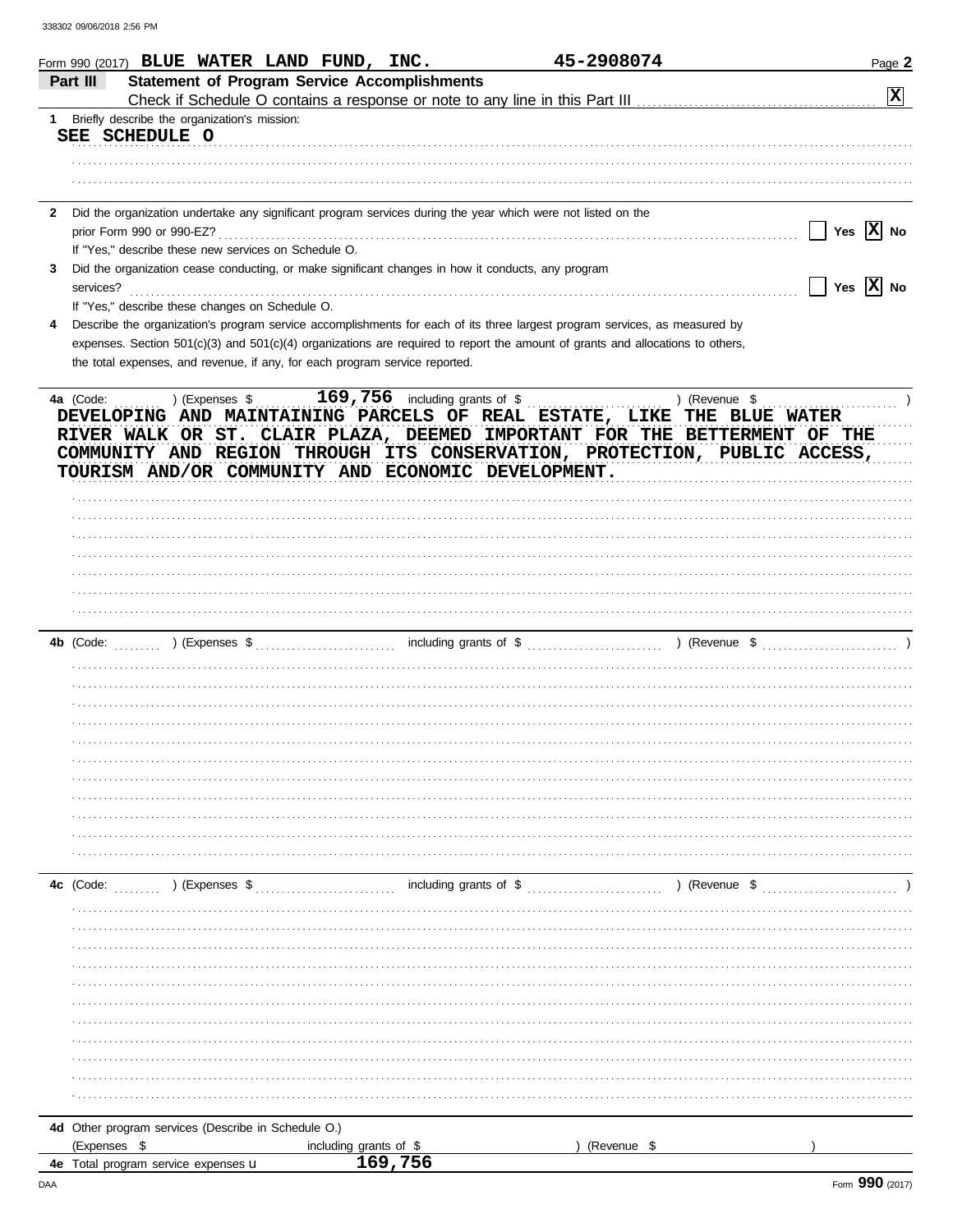|           | 45-2908074<br>Form 990 (2017) BLUE WATER LAND FUND, INC.                                                                                                                                                                                      |                     |             | Page 3 |
|-----------|-----------------------------------------------------------------------------------------------------------------------------------------------------------------------------------------------------------------------------------------------|---------------------|-------------|--------|
|           | Part IV<br><b>Checklist of Required Schedules</b>                                                                                                                                                                                             |                     |             |        |
|           |                                                                                                                                                                                                                                               |                     | Yes         | No     |
| 1         | Is the organization described in section $501(c)(3)$ or $4947(a)(1)$ (other than a private foundation)? If "Yes,"                                                                                                                             |                     | X           |        |
| 2         | complete Schedule A<br>Is the organization required to complete Schedule B, Schedule of Contributors (see instructions)?                                                                                                                      | 1<br>$\overline{2}$ | $\mathbf x$ |        |
| 3         | Did the organization engage in direct or indirect political campaign activities on behalf of or in opposition to                                                                                                                              |                     |             |        |
|           | candidates for public office? If "Yes," complete Schedule C, Part I                                                                                                                                                                           | 3                   |             | X      |
| 4         | Section 501(c)(3) organizations. Did the organization engage in lobbying activities, or have a section 501(h)                                                                                                                                 |                     |             |        |
|           | election in effect during the tax year? If "Yes," complete Schedule C, Part II                                                                                                                                                                | 4                   |             | X      |
| 5         | Is the organization a section $501(c)(4)$ , $501(c)(5)$ , or $501(c)(6)$ organization that receives membership dues,                                                                                                                          |                     |             |        |
|           | assessments, or similar amounts as defined in Revenue Procedure 98-19? If "Yes," complete Schedule C,                                                                                                                                         |                     |             |        |
|           | Part III                                                                                                                                                                                                                                      | 5                   |             | X      |
| 6         | Did the organization maintain any donor advised funds or any similar funds or accounts for which donors                                                                                                                                       |                     |             |        |
|           | have the right to provide advice on the distribution or investment of amounts in such funds or accounts? If                                                                                                                                   |                     |             |        |
|           | "Yes," complete Schedule D, Part I                                                                                                                                                                                                            | 6                   |             | X      |
| 7         | Did the organization receive or hold a conservation easement, including easements to preserve open space,                                                                                                                                     |                     |             |        |
|           | the environment, historic land areas, or historic structures? If "Yes," complete Schedule D, Part II                                                                                                                                          | 7                   |             | X      |
| 8         | Did the organization maintain collections of works of art, historical treasures, or other similar assets? If "Yes,"                                                                                                                           |                     |             |        |
|           | complete Schedule D, Part III                                                                                                                                                                                                                 | 8                   |             | X      |
| 9         | Did the organization report an amount in Part X, line 21, for escrow or custodial account liability, serve as a                                                                                                                               |                     |             |        |
|           | custodian for amounts not listed in Part X; or provide credit counseling, debt management, credit repair, or                                                                                                                                  |                     |             |        |
|           | debt negotiation services? If "Yes," complete Schedule D, Part IV                                                                                                                                                                             | 9                   |             | X      |
| 10        | Did the organization, directly or through a related organization, hold assets in temporarily restricted                                                                                                                                       |                     |             |        |
|           | endowments, permanent endowments, or quasi-endowments? If "Yes," complete Schedule D, Part V                                                                                                                                                  | 10                  |             | x      |
| 11        | If the organization's answer to any of the following questions is "Yes," then complete Schedule D, Parts VI,                                                                                                                                  |                     |             |        |
|           | VII, VIII, IX, or X as applicable.                                                                                                                                                                                                            |                     |             |        |
| a         | Did the organization report an amount for land, buildings, and equipment in Part X, line 10? If "Yes,"                                                                                                                                        |                     |             |        |
|           | complete Schedule D, Part VI                                                                                                                                                                                                                  | 11a                 | X           |        |
|           | <b>b</b> Did the organization report an amount for investments—other securities in Part X, line 12 that is 5% or more                                                                                                                         |                     |             |        |
|           | of its total assets reported in Part X, line 16? If "Yes," complete Schedule D, Part VII                                                                                                                                                      | 11b                 |             | X      |
| C         | Did the organization report an amount for investments—program related in Part X, line 13 that is 5% or more                                                                                                                                   |                     |             |        |
|           | of its total assets reported in Part X, line 16? If "Yes," complete Schedule D, Part VIII                                                                                                                                                     | 11с                 |             | X      |
| d         | Did the organization report an amount for other assets in Part X, line 15 that is 5% or more of its total assets                                                                                                                              |                     |             |        |
|           | reported in Part X, line 16? If "Yes," complete Schedule D, Part IX                                                                                                                                                                           | 11d                 |             | X      |
|           | Did the organization report an amount for other liabilities in Part X, line 25? If "Yes," complete Schedule D, Part X                                                                                                                         | 11e                 |             | X      |
| f         | Did the organization's separate or consolidated financial statements for the tax year include a footnote that addresses                                                                                                                       |                     |             |        |
|           |                                                                                                                                                                                                                                               | 11f                 |             | X      |
|           | 12a Did the organization obtain separate, independent audited financial statements for the tax year? If "Yes," complete                                                                                                                       |                     |             |        |
|           |                                                                                                                                                                                                                                               | 12a                 |             | X      |
|           | <b>b</b> Was the organization included in consolidated, independent audited financial statements for the tax year? If                                                                                                                         |                     | X           |        |
|           | "Yes," and if the organization answered "No" to line 12a, then completing Schedule D, Parts XI and XII is optional                                                                                                                            | 12b<br>13           |             | X      |
| 13<br>14a | Is the organization a school described in section 170(b)(1)(A)(ii)? If "Yes," complete Schedule E<br>Schedule E<br>Schedule E<br>Schedule E<br>Schedule E<br>Schedule E<br>Schedule E<br>Schedule E<br>Schedule Times and the schedule of the | 14a                 |             | X      |
|           | <b>b</b> Did the organization have aggregate revenues or expenses of more than \$10,000 from grantmaking,                                                                                                                                     |                     |             |        |
|           | fundraising, business, investment, and program service activities outside the United States, or aggregate                                                                                                                                     |                     |             |        |
|           | foreign investments valued at \$100,000 or more? If "Yes," complete Schedule F, Parts I and IV [[[[[[[[[[[[[[[                                                                                                                                | 14b                 |             | X      |
| 15        | Did the organization report on Part IX, column (A), line 3, more than \$5,000 of grants or other assistance to or                                                                                                                             |                     |             |        |
|           | for any foreign organization? If "Yes," complete Schedule F, Parts II and IV                                                                                                                                                                  | 15                  |             | X      |
| 16        | Did the organization report on Part IX, column (A), line 3, more than \$5,000 of aggregate grants or other                                                                                                                                    |                     |             |        |
|           | assistance to or for foreign individuals? If "Yes," complete Schedule F, Parts III and IV                                                                                                                                                     | 16                  |             | X      |
| 17        | Did the organization report a total of more than \$15,000 of expenses for professional fundraising services on                                                                                                                                |                     |             |        |
|           |                                                                                                                                                                                                                                               | 17                  |             | X      |
| 18        | Did the organization report more than \$15,000 total of fundraising event gross income and contributions on                                                                                                                                   |                     |             |        |
|           | Part VIII, lines 1c and 8a? If "Yes," complete Schedule G, Part II                                                                                                                                                                            | 18                  |             | X      |
| 19        | Did the organization report more than \$15,000 of gross income from gaming activities on Part VIII, line 9a?                                                                                                                                  |                     |             |        |

Form **990** (2017)

**X**

**19**

If "Yes," complete Schedule G, Part III

| 990 (2017) BLUE WATER LA |  |  |
|--------------------------|--|--|
|                          |  |  |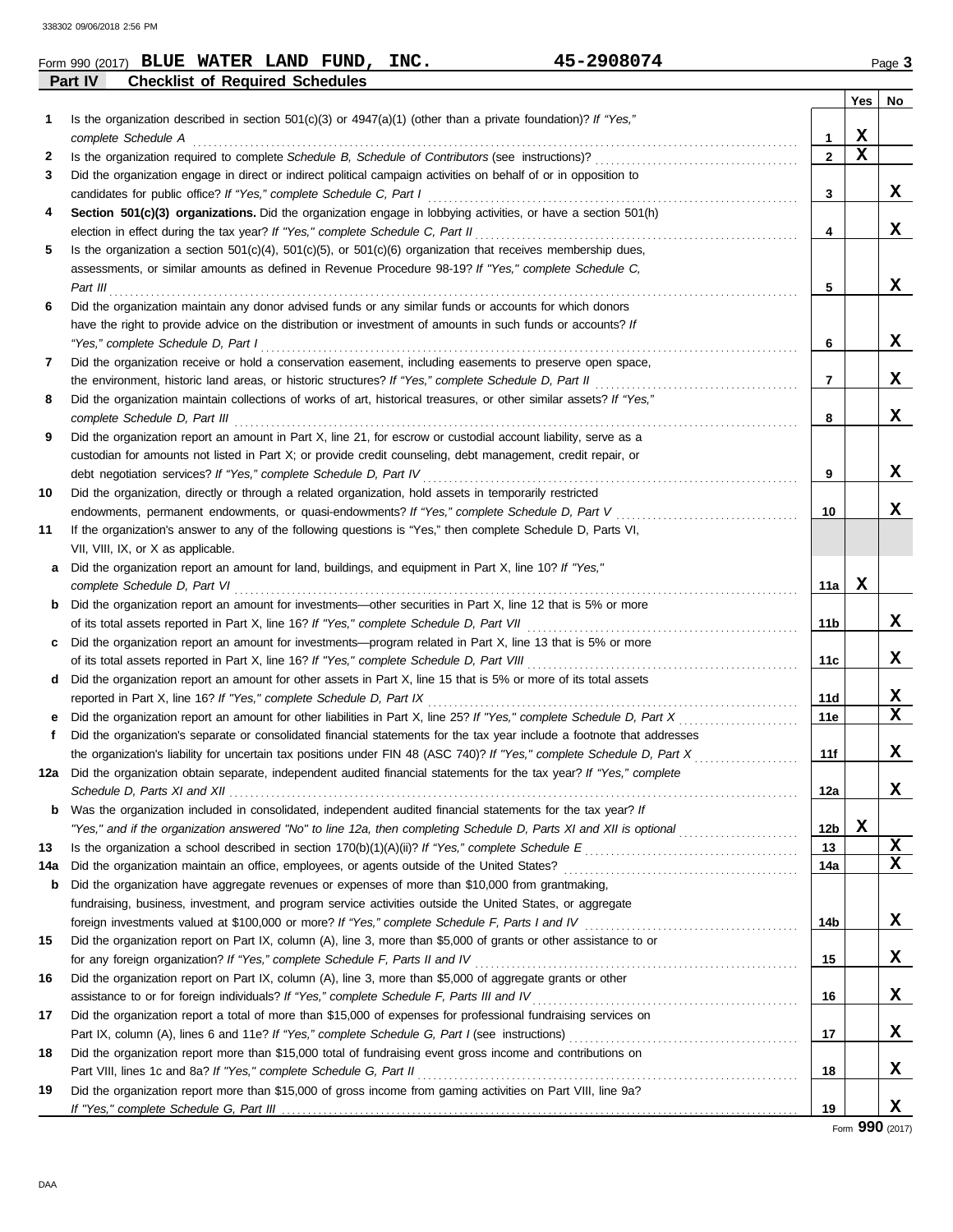| Form 990 (2017) | <b>WATER</b><br><b>BLUE</b>            | FUND<br><b>LAND</b> | INC.        | 2908074 | Page <b>4</b> |
|-----------------|----------------------------------------|---------------------|-------------|---------|---------------|
| <b>Part IV</b>  | <b>Checklist of Required Schedules</b> |                     | (continued) |         |               |

| Yes<br>No<br>X<br>20a<br>20a<br>20 <sub>b</sub><br>b<br>Did the organization report more than \$5,000 of grants or other assistance to any domestic organization or<br>21<br>X<br>21<br>domestic government on Part IX, column (A), line 1? If "Yes," complete Schedule I, Parts I and II<br>Did the organization report more than \$5,000 of grants or other assistance to or for domestic individuals on<br>22<br>X<br>22<br>Did the organization answer "Yes" to Part VII, Section A, line 3, 4, or 5 about compensation of the<br>23<br>organization's current and former officers, directors, trustees, key employees, and highest compensated<br>х<br>23<br>employees? If "Yes," complete Schedule J<br>Did the organization have a tax-exempt bond issue with an outstanding principal amount of more than<br>24a<br>\$100,000 as of the last day of the year, that was issued after December 31, 2002? If "Yes," answer lines 24b<br>x<br>24a<br>24b<br>Did the organization maintain an escrow account other than a refunding escrow at any time during the year<br>c<br>24c<br>24d<br>d<br>Section 501(c)(3), 501(c)(4), and 501(c)(29) organizations. Did the organization engage in an excess benefit<br>25a<br>x<br>transaction with a disqualified person during the year? If "Yes," complete Schedule L, Part I<br>25a<br>Is the organization aware that it engaged in an excess benefit transaction with a disqualified person in a prior<br>b<br>year, and that the transaction has not been reported on any of the organization's prior Forms 990 or 990-EZ?<br>x<br>If "Yes," complete Schedule L, Part I<br>25b<br>Did the organization report any amount on Part X, line 5, 6, or 22 for receivables from or payables to any<br>26<br>current or former officers, directors, trustees, key employees, highest compensated employees, or<br>x<br>disqualified persons? If "Yes," complete Schedule L, Part II<br>26<br>Did the organization provide a grant or other assistance to an officer, director, trustee, key employee,<br>27<br>substantial contributor or employee thereof, a grant selection committee member, or to a 35% controlled<br>x<br>entity or family member of any of these persons? If "Yes," complete Schedule L, Part III<br>27<br>Was the organization a party to a business transaction with one of the following parties (see Schedule L,<br>28<br>Part IV instructions for applicable filing thresholds, conditions, and exceptions):<br>x<br>A current or former officer, director, trustee, or key employee? If "Yes," complete Schedule L, Part IV<br>28a<br>а<br>A family member of a current or former officer, director, trustee, or key employee? If "Yes," complete<br>b<br>x<br>Schedule L, Part IV<br>28b<br>An entity of which a current or former officer, director, trustee, or key employee (or a family member thereof)<br>c<br>X<br>28c<br>$\mathbf x$<br>29<br>29<br>30<br>Did the organization receive contributions of art, historical treasures, or other similar assets, or qualified<br>X<br>30<br>Did the organization liquidate, terminate, or dissolve and cease operations? If "Yes," complete Schedule N,<br>31<br>X<br>31<br>Part $\mathbf{I}$<br>Did the organization sell, exchange, dispose of, or transfer more than 25% of its net assets? If "Yes,"<br>32<br>x<br>32<br>complete Schedule N, Part II<br>Did the organization own 100% of an entity disregarded as separate from the organization under Regulations<br>33<br>x<br>33<br>Was the organization related to any tax-exempt or taxable entity? If "Yes," complete Schedule R, Part II, III,<br>34<br>X<br>34<br>X<br>35a<br>35a<br>If "Yes" to line 35a, did the organization receive any payment from or engage in any transaction with a<br>b<br>35b<br>Section 501(c)(3) organizations. Did the organization make any transfers to an exempt non-charitable<br>36<br>x<br>36<br>Did the organization conduct more than 5% of its activities through an entity that is not a related organization<br>37<br>and that is treated as a partnership for federal income tax purposes? If "Yes," complete Schedule R,<br>x<br>37<br>Part VI<br>Did the organization complete Schedule O and provide explanations in Schedule O for Part VI, lines 11b and<br>38 | Part IV<br><b>Checklist of Required Schedules (continued)</b>      |    |   |  |
|---------------------------------------------------------------------------------------------------------------------------------------------------------------------------------------------------------------------------------------------------------------------------------------------------------------------------------------------------------------------------------------------------------------------------------------------------------------------------------------------------------------------------------------------------------------------------------------------------------------------------------------------------------------------------------------------------------------------------------------------------------------------------------------------------------------------------------------------------------------------------------------------------------------------------------------------------------------------------------------------------------------------------------------------------------------------------------------------------------------------------------------------------------------------------------------------------------------------------------------------------------------------------------------------------------------------------------------------------------------------------------------------------------------------------------------------------------------------------------------------------------------------------------------------------------------------------------------------------------------------------------------------------------------------------------------------------------------------------------------------------------------------------------------------------------------------------------------------------------------------------------------------------------------------------------------------------------------------------------------------------------------------------------------------------------------------------------------------------------------------------------------------------------------------------------------------------------------------------------------------------------------------------------------------------------------------------------------------------------------------------------------------------------------------------------------------------------------------------------------------------------------------------------------------------------------------------------------------------------------------------------------------------------------------------------------------------------------------------------------------------------------------------------------------------------------------------------------------------------------------------------------------------------------------------------------------------------------------------------------------------------------------------------------------------------------------------------------------------------------------------------------------------------------------------------------------------------------------------------------------------------------------------------------------------------------------------------------------------------------------------------------------------------------------------------------------------------------------------------------------------------------------------------------------------------------------------------------------------------------------------------------------------------------------------------------------------------------------------------------------------------------------------------------------------------------------------------------------------------------------------------------------------------------------------------------------------------------------------------------------------------------------------------------------------------------------------------------------------------------------------------------------------------------------------------------------------------------------------------------------------------------------------------------------------------|--------------------------------------------------------------------|----|---|--|
|                                                                                                                                                                                                                                                                                                                                                                                                                                                                                                                                                                                                                                                                                                                                                                                                                                                                                                                                                                                                                                                                                                                                                                                                                                                                                                                                                                                                                                                                                                                                                                                                                                                                                                                                                                                                                                                                                                                                                                                                                                                                                                                                                                                                                                                                                                                                                                                                                                                                                                                                                                                                                                                                                                                                                                                                                                                                                                                                                                                                                                                                                                                                                                                                                                                                                                                                                                                                                                                                                                                                                                                                                                                                                                                                                                                                                                                                                                                                                                                                                                                                                                                                                                                                                                                                                                         |                                                                    |    |   |  |
|                                                                                                                                                                                                                                                                                                                                                                                                                                                                                                                                                                                                                                                                                                                                                                                                                                                                                                                                                                                                                                                                                                                                                                                                                                                                                                                                                                                                                                                                                                                                                                                                                                                                                                                                                                                                                                                                                                                                                                                                                                                                                                                                                                                                                                                                                                                                                                                                                                                                                                                                                                                                                                                                                                                                                                                                                                                                                                                                                                                                                                                                                                                                                                                                                                                                                                                                                                                                                                                                                                                                                                                                                                                                                                                                                                                                                                                                                                                                                                                                                                                                                                                                                                                                                                                                                                         |                                                                    |    |   |  |
|                                                                                                                                                                                                                                                                                                                                                                                                                                                                                                                                                                                                                                                                                                                                                                                                                                                                                                                                                                                                                                                                                                                                                                                                                                                                                                                                                                                                                                                                                                                                                                                                                                                                                                                                                                                                                                                                                                                                                                                                                                                                                                                                                                                                                                                                                                                                                                                                                                                                                                                                                                                                                                                                                                                                                                                                                                                                                                                                                                                                                                                                                                                                                                                                                                                                                                                                                                                                                                                                                                                                                                                                                                                                                                                                                                                                                                                                                                                                                                                                                                                                                                                                                                                                                                                                                                         |                                                                    |    |   |  |
|                                                                                                                                                                                                                                                                                                                                                                                                                                                                                                                                                                                                                                                                                                                                                                                                                                                                                                                                                                                                                                                                                                                                                                                                                                                                                                                                                                                                                                                                                                                                                                                                                                                                                                                                                                                                                                                                                                                                                                                                                                                                                                                                                                                                                                                                                                                                                                                                                                                                                                                                                                                                                                                                                                                                                                                                                                                                                                                                                                                                                                                                                                                                                                                                                                                                                                                                                                                                                                                                                                                                                                                                                                                                                                                                                                                                                                                                                                                                                                                                                                                                                                                                                                                                                                                                                                         |                                                                    |    |   |  |
|                                                                                                                                                                                                                                                                                                                                                                                                                                                                                                                                                                                                                                                                                                                                                                                                                                                                                                                                                                                                                                                                                                                                                                                                                                                                                                                                                                                                                                                                                                                                                                                                                                                                                                                                                                                                                                                                                                                                                                                                                                                                                                                                                                                                                                                                                                                                                                                                                                                                                                                                                                                                                                                                                                                                                                                                                                                                                                                                                                                                                                                                                                                                                                                                                                                                                                                                                                                                                                                                                                                                                                                                                                                                                                                                                                                                                                                                                                                                                                                                                                                                                                                                                                                                                                                                                                         |                                                                    |    |   |  |
|                                                                                                                                                                                                                                                                                                                                                                                                                                                                                                                                                                                                                                                                                                                                                                                                                                                                                                                                                                                                                                                                                                                                                                                                                                                                                                                                                                                                                                                                                                                                                                                                                                                                                                                                                                                                                                                                                                                                                                                                                                                                                                                                                                                                                                                                                                                                                                                                                                                                                                                                                                                                                                                                                                                                                                                                                                                                                                                                                                                                                                                                                                                                                                                                                                                                                                                                                                                                                                                                                                                                                                                                                                                                                                                                                                                                                                                                                                                                                                                                                                                                                                                                                                                                                                                                                                         |                                                                    |    |   |  |
|                                                                                                                                                                                                                                                                                                                                                                                                                                                                                                                                                                                                                                                                                                                                                                                                                                                                                                                                                                                                                                                                                                                                                                                                                                                                                                                                                                                                                                                                                                                                                                                                                                                                                                                                                                                                                                                                                                                                                                                                                                                                                                                                                                                                                                                                                                                                                                                                                                                                                                                                                                                                                                                                                                                                                                                                                                                                                                                                                                                                                                                                                                                                                                                                                                                                                                                                                                                                                                                                                                                                                                                                                                                                                                                                                                                                                                                                                                                                                                                                                                                                                                                                                                                                                                                                                                         |                                                                    |    |   |  |
|                                                                                                                                                                                                                                                                                                                                                                                                                                                                                                                                                                                                                                                                                                                                                                                                                                                                                                                                                                                                                                                                                                                                                                                                                                                                                                                                                                                                                                                                                                                                                                                                                                                                                                                                                                                                                                                                                                                                                                                                                                                                                                                                                                                                                                                                                                                                                                                                                                                                                                                                                                                                                                                                                                                                                                                                                                                                                                                                                                                                                                                                                                                                                                                                                                                                                                                                                                                                                                                                                                                                                                                                                                                                                                                                                                                                                                                                                                                                                                                                                                                                                                                                                                                                                                                                                                         |                                                                    |    |   |  |
|                                                                                                                                                                                                                                                                                                                                                                                                                                                                                                                                                                                                                                                                                                                                                                                                                                                                                                                                                                                                                                                                                                                                                                                                                                                                                                                                                                                                                                                                                                                                                                                                                                                                                                                                                                                                                                                                                                                                                                                                                                                                                                                                                                                                                                                                                                                                                                                                                                                                                                                                                                                                                                                                                                                                                                                                                                                                                                                                                                                                                                                                                                                                                                                                                                                                                                                                                                                                                                                                                                                                                                                                                                                                                                                                                                                                                                                                                                                                                                                                                                                                                                                                                                                                                                                                                                         |                                                                    |    |   |  |
|                                                                                                                                                                                                                                                                                                                                                                                                                                                                                                                                                                                                                                                                                                                                                                                                                                                                                                                                                                                                                                                                                                                                                                                                                                                                                                                                                                                                                                                                                                                                                                                                                                                                                                                                                                                                                                                                                                                                                                                                                                                                                                                                                                                                                                                                                                                                                                                                                                                                                                                                                                                                                                                                                                                                                                                                                                                                                                                                                                                                                                                                                                                                                                                                                                                                                                                                                                                                                                                                                                                                                                                                                                                                                                                                                                                                                                                                                                                                                                                                                                                                                                                                                                                                                                                                                                         |                                                                    |    |   |  |
|                                                                                                                                                                                                                                                                                                                                                                                                                                                                                                                                                                                                                                                                                                                                                                                                                                                                                                                                                                                                                                                                                                                                                                                                                                                                                                                                                                                                                                                                                                                                                                                                                                                                                                                                                                                                                                                                                                                                                                                                                                                                                                                                                                                                                                                                                                                                                                                                                                                                                                                                                                                                                                                                                                                                                                                                                                                                                                                                                                                                                                                                                                                                                                                                                                                                                                                                                                                                                                                                                                                                                                                                                                                                                                                                                                                                                                                                                                                                                                                                                                                                                                                                                                                                                                                                                                         |                                                                    |    |   |  |
|                                                                                                                                                                                                                                                                                                                                                                                                                                                                                                                                                                                                                                                                                                                                                                                                                                                                                                                                                                                                                                                                                                                                                                                                                                                                                                                                                                                                                                                                                                                                                                                                                                                                                                                                                                                                                                                                                                                                                                                                                                                                                                                                                                                                                                                                                                                                                                                                                                                                                                                                                                                                                                                                                                                                                                                                                                                                                                                                                                                                                                                                                                                                                                                                                                                                                                                                                                                                                                                                                                                                                                                                                                                                                                                                                                                                                                                                                                                                                                                                                                                                                                                                                                                                                                                                                                         |                                                                    |    |   |  |
|                                                                                                                                                                                                                                                                                                                                                                                                                                                                                                                                                                                                                                                                                                                                                                                                                                                                                                                                                                                                                                                                                                                                                                                                                                                                                                                                                                                                                                                                                                                                                                                                                                                                                                                                                                                                                                                                                                                                                                                                                                                                                                                                                                                                                                                                                                                                                                                                                                                                                                                                                                                                                                                                                                                                                                                                                                                                                                                                                                                                                                                                                                                                                                                                                                                                                                                                                                                                                                                                                                                                                                                                                                                                                                                                                                                                                                                                                                                                                                                                                                                                                                                                                                                                                                                                                                         |                                                                    |    |   |  |
|                                                                                                                                                                                                                                                                                                                                                                                                                                                                                                                                                                                                                                                                                                                                                                                                                                                                                                                                                                                                                                                                                                                                                                                                                                                                                                                                                                                                                                                                                                                                                                                                                                                                                                                                                                                                                                                                                                                                                                                                                                                                                                                                                                                                                                                                                                                                                                                                                                                                                                                                                                                                                                                                                                                                                                                                                                                                                                                                                                                                                                                                                                                                                                                                                                                                                                                                                                                                                                                                                                                                                                                                                                                                                                                                                                                                                                                                                                                                                                                                                                                                                                                                                                                                                                                                                                         |                                                                    |    |   |  |
|                                                                                                                                                                                                                                                                                                                                                                                                                                                                                                                                                                                                                                                                                                                                                                                                                                                                                                                                                                                                                                                                                                                                                                                                                                                                                                                                                                                                                                                                                                                                                                                                                                                                                                                                                                                                                                                                                                                                                                                                                                                                                                                                                                                                                                                                                                                                                                                                                                                                                                                                                                                                                                                                                                                                                                                                                                                                                                                                                                                                                                                                                                                                                                                                                                                                                                                                                                                                                                                                                                                                                                                                                                                                                                                                                                                                                                                                                                                                                                                                                                                                                                                                                                                                                                                                                                         |                                                                    |    |   |  |
|                                                                                                                                                                                                                                                                                                                                                                                                                                                                                                                                                                                                                                                                                                                                                                                                                                                                                                                                                                                                                                                                                                                                                                                                                                                                                                                                                                                                                                                                                                                                                                                                                                                                                                                                                                                                                                                                                                                                                                                                                                                                                                                                                                                                                                                                                                                                                                                                                                                                                                                                                                                                                                                                                                                                                                                                                                                                                                                                                                                                                                                                                                                                                                                                                                                                                                                                                                                                                                                                                                                                                                                                                                                                                                                                                                                                                                                                                                                                                                                                                                                                                                                                                                                                                                                                                                         |                                                                    |    |   |  |
|                                                                                                                                                                                                                                                                                                                                                                                                                                                                                                                                                                                                                                                                                                                                                                                                                                                                                                                                                                                                                                                                                                                                                                                                                                                                                                                                                                                                                                                                                                                                                                                                                                                                                                                                                                                                                                                                                                                                                                                                                                                                                                                                                                                                                                                                                                                                                                                                                                                                                                                                                                                                                                                                                                                                                                                                                                                                                                                                                                                                                                                                                                                                                                                                                                                                                                                                                                                                                                                                                                                                                                                                                                                                                                                                                                                                                                                                                                                                                                                                                                                                                                                                                                                                                                                                                                         |                                                                    |    |   |  |
|                                                                                                                                                                                                                                                                                                                                                                                                                                                                                                                                                                                                                                                                                                                                                                                                                                                                                                                                                                                                                                                                                                                                                                                                                                                                                                                                                                                                                                                                                                                                                                                                                                                                                                                                                                                                                                                                                                                                                                                                                                                                                                                                                                                                                                                                                                                                                                                                                                                                                                                                                                                                                                                                                                                                                                                                                                                                                                                                                                                                                                                                                                                                                                                                                                                                                                                                                                                                                                                                                                                                                                                                                                                                                                                                                                                                                                                                                                                                                                                                                                                                                                                                                                                                                                                                                                         |                                                                    |    |   |  |
|                                                                                                                                                                                                                                                                                                                                                                                                                                                                                                                                                                                                                                                                                                                                                                                                                                                                                                                                                                                                                                                                                                                                                                                                                                                                                                                                                                                                                                                                                                                                                                                                                                                                                                                                                                                                                                                                                                                                                                                                                                                                                                                                                                                                                                                                                                                                                                                                                                                                                                                                                                                                                                                                                                                                                                                                                                                                                                                                                                                                                                                                                                                                                                                                                                                                                                                                                                                                                                                                                                                                                                                                                                                                                                                                                                                                                                                                                                                                                                                                                                                                                                                                                                                                                                                                                                         |                                                                    |    |   |  |
|                                                                                                                                                                                                                                                                                                                                                                                                                                                                                                                                                                                                                                                                                                                                                                                                                                                                                                                                                                                                                                                                                                                                                                                                                                                                                                                                                                                                                                                                                                                                                                                                                                                                                                                                                                                                                                                                                                                                                                                                                                                                                                                                                                                                                                                                                                                                                                                                                                                                                                                                                                                                                                                                                                                                                                                                                                                                                                                                                                                                                                                                                                                                                                                                                                                                                                                                                                                                                                                                                                                                                                                                                                                                                                                                                                                                                                                                                                                                                                                                                                                                                                                                                                                                                                                                                                         |                                                                    |    |   |  |
|                                                                                                                                                                                                                                                                                                                                                                                                                                                                                                                                                                                                                                                                                                                                                                                                                                                                                                                                                                                                                                                                                                                                                                                                                                                                                                                                                                                                                                                                                                                                                                                                                                                                                                                                                                                                                                                                                                                                                                                                                                                                                                                                                                                                                                                                                                                                                                                                                                                                                                                                                                                                                                                                                                                                                                                                                                                                                                                                                                                                                                                                                                                                                                                                                                                                                                                                                                                                                                                                                                                                                                                                                                                                                                                                                                                                                                                                                                                                                                                                                                                                                                                                                                                                                                                                                                         |                                                                    |    |   |  |
|                                                                                                                                                                                                                                                                                                                                                                                                                                                                                                                                                                                                                                                                                                                                                                                                                                                                                                                                                                                                                                                                                                                                                                                                                                                                                                                                                                                                                                                                                                                                                                                                                                                                                                                                                                                                                                                                                                                                                                                                                                                                                                                                                                                                                                                                                                                                                                                                                                                                                                                                                                                                                                                                                                                                                                                                                                                                                                                                                                                                                                                                                                                                                                                                                                                                                                                                                                                                                                                                                                                                                                                                                                                                                                                                                                                                                                                                                                                                                                                                                                                                                                                                                                                                                                                                                                         |                                                                    |    |   |  |
|                                                                                                                                                                                                                                                                                                                                                                                                                                                                                                                                                                                                                                                                                                                                                                                                                                                                                                                                                                                                                                                                                                                                                                                                                                                                                                                                                                                                                                                                                                                                                                                                                                                                                                                                                                                                                                                                                                                                                                                                                                                                                                                                                                                                                                                                                                                                                                                                                                                                                                                                                                                                                                                                                                                                                                                                                                                                                                                                                                                                                                                                                                                                                                                                                                                                                                                                                                                                                                                                                                                                                                                                                                                                                                                                                                                                                                                                                                                                                                                                                                                                                                                                                                                                                                                                                                         |                                                                    |    |   |  |
|                                                                                                                                                                                                                                                                                                                                                                                                                                                                                                                                                                                                                                                                                                                                                                                                                                                                                                                                                                                                                                                                                                                                                                                                                                                                                                                                                                                                                                                                                                                                                                                                                                                                                                                                                                                                                                                                                                                                                                                                                                                                                                                                                                                                                                                                                                                                                                                                                                                                                                                                                                                                                                                                                                                                                                                                                                                                                                                                                                                                                                                                                                                                                                                                                                                                                                                                                                                                                                                                                                                                                                                                                                                                                                                                                                                                                                                                                                                                                                                                                                                                                                                                                                                                                                                                                                         |                                                                    |    |   |  |
|                                                                                                                                                                                                                                                                                                                                                                                                                                                                                                                                                                                                                                                                                                                                                                                                                                                                                                                                                                                                                                                                                                                                                                                                                                                                                                                                                                                                                                                                                                                                                                                                                                                                                                                                                                                                                                                                                                                                                                                                                                                                                                                                                                                                                                                                                                                                                                                                                                                                                                                                                                                                                                                                                                                                                                                                                                                                                                                                                                                                                                                                                                                                                                                                                                                                                                                                                                                                                                                                                                                                                                                                                                                                                                                                                                                                                                                                                                                                                                                                                                                                                                                                                                                                                                                                                                         |                                                                    |    |   |  |
|                                                                                                                                                                                                                                                                                                                                                                                                                                                                                                                                                                                                                                                                                                                                                                                                                                                                                                                                                                                                                                                                                                                                                                                                                                                                                                                                                                                                                                                                                                                                                                                                                                                                                                                                                                                                                                                                                                                                                                                                                                                                                                                                                                                                                                                                                                                                                                                                                                                                                                                                                                                                                                                                                                                                                                                                                                                                                                                                                                                                                                                                                                                                                                                                                                                                                                                                                                                                                                                                                                                                                                                                                                                                                                                                                                                                                                                                                                                                                                                                                                                                                                                                                                                                                                                                                                         |                                                                    |    |   |  |
|                                                                                                                                                                                                                                                                                                                                                                                                                                                                                                                                                                                                                                                                                                                                                                                                                                                                                                                                                                                                                                                                                                                                                                                                                                                                                                                                                                                                                                                                                                                                                                                                                                                                                                                                                                                                                                                                                                                                                                                                                                                                                                                                                                                                                                                                                                                                                                                                                                                                                                                                                                                                                                                                                                                                                                                                                                                                                                                                                                                                                                                                                                                                                                                                                                                                                                                                                                                                                                                                                                                                                                                                                                                                                                                                                                                                                                                                                                                                                                                                                                                                                                                                                                                                                                                                                                         |                                                                    |    |   |  |
|                                                                                                                                                                                                                                                                                                                                                                                                                                                                                                                                                                                                                                                                                                                                                                                                                                                                                                                                                                                                                                                                                                                                                                                                                                                                                                                                                                                                                                                                                                                                                                                                                                                                                                                                                                                                                                                                                                                                                                                                                                                                                                                                                                                                                                                                                                                                                                                                                                                                                                                                                                                                                                                                                                                                                                                                                                                                                                                                                                                                                                                                                                                                                                                                                                                                                                                                                                                                                                                                                                                                                                                                                                                                                                                                                                                                                                                                                                                                                                                                                                                                                                                                                                                                                                                                                                         |                                                                    |    |   |  |
|                                                                                                                                                                                                                                                                                                                                                                                                                                                                                                                                                                                                                                                                                                                                                                                                                                                                                                                                                                                                                                                                                                                                                                                                                                                                                                                                                                                                                                                                                                                                                                                                                                                                                                                                                                                                                                                                                                                                                                                                                                                                                                                                                                                                                                                                                                                                                                                                                                                                                                                                                                                                                                                                                                                                                                                                                                                                                                                                                                                                                                                                                                                                                                                                                                                                                                                                                                                                                                                                                                                                                                                                                                                                                                                                                                                                                                                                                                                                                                                                                                                                                                                                                                                                                                                                                                         |                                                                    |    |   |  |
|                                                                                                                                                                                                                                                                                                                                                                                                                                                                                                                                                                                                                                                                                                                                                                                                                                                                                                                                                                                                                                                                                                                                                                                                                                                                                                                                                                                                                                                                                                                                                                                                                                                                                                                                                                                                                                                                                                                                                                                                                                                                                                                                                                                                                                                                                                                                                                                                                                                                                                                                                                                                                                                                                                                                                                                                                                                                                                                                                                                                                                                                                                                                                                                                                                                                                                                                                                                                                                                                                                                                                                                                                                                                                                                                                                                                                                                                                                                                                                                                                                                                                                                                                                                                                                                                                                         |                                                                    |    |   |  |
|                                                                                                                                                                                                                                                                                                                                                                                                                                                                                                                                                                                                                                                                                                                                                                                                                                                                                                                                                                                                                                                                                                                                                                                                                                                                                                                                                                                                                                                                                                                                                                                                                                                                                                                                                                                                                                                                                                                                                                                                                                                                                                                                                                                                                                                                                                                                                                                                                                                                                                                                                                                                                                                                                                                                                                                                                                                                                                                                                                                                                                                                                                                                                                                                                                                                                                                                                                                                                                                                                                                                                                                                                                                                                                                                                                                                                                                                                                                                                                                                                                                                                                                                                                                                                                                                                                         |                                                                    |    |   |  |
|                                                                                                                                                                                                                                                                                                                                                                                                                                                                                                                                                                                                                                                                                                                                                                                                                                                                                                                                                                                                                                                                                                                                                                                                                                                                                                                                                                                                                                                                                                                                                                                                                                                                                                                                                                                                                                                                                                                                                                                                                                                                                                                                                                                                                                                                                                                                                                                                                                                                                                                                                                                                                                                                                                                                                                                                                                                                                                                                                                                                                                                                                                                                                                                                                                                                                                                                                                                                                                                                                                                                                                                                                                                                                                                                                                                                                                                                                                                                                                                                                                                                                                                                                                                                                                                                                                         |                                                                    |    |   |  |
|                                                                                                                                                                                                                                                                                                                                                                                                                                                                                                                                                                                                                                                                                                                                                                                                                                                                                                                                                                                                                                                                                                                                                                                                                                                                                                                                                                                                                                                                                                                                                                                                                                                                                                                                                                                                                                                                                                                                                                                                                                                                                                                                                                                                                                                                                                                                                                                                                                                                                                                                                                                                                                                                                                                                                                                                                                                                                                                                                                                                                                                                                                                                                                                                                                                                                                                                                                                                                                                                                                                                                                                                                                                                                                                                                                                                                                                                                                                                                                                                                                                                                                                                                                                                                                                                                                         |                                                                    |    |   |  |
|                                                                                                                                                                                                                                                                                                                                                                                                                                                                                                                                                                                                                                                                                                                                                                                                                                                                                                                                                                                                                                                                                                                                                                                                                                                                                                                                                                                                                                                                                                                                                                                                                                                                                                                                                                                                                                                                                                                                                                                                                                                                                                                                                                                                                                                                                                                                                                                                                                                                                                                                                                                                                                                                                                                                                                                                                                                                                                                                                                                                                                                                                                                                                                                                                                                                                                                                                                                                                                                                                                                                                                                                                                                                                                                                                                                                                                                                                                                                                                                                                                                                                                                                                                                                                                                                                                         |                                                                    |    |   |  |
|                                                                                                                                                                                                                                                                                                                                                                                                                                                                                                                                                                                                                                                                                                                                                                                                                                                                                                                                                                                                                                                                                                                                                                                                                                                                                                                                                                                                                                                                                                                                                                                                                                                                                                                                                                                                                                                                                                                                                                                                                                                                                                                                                                                                                                                                                                                                                                                                                                                                                                                                                                                                                                                                                                                                                                                                                                                                                                                                                                                                                                                                                                                                                                                                                                                                                                                                                                                                                                                                                                                                                                                                                                                                                                                                                                                                                                                                                                                                                                                                                                                                                                                                                                                                                                                                                                         |                                                                    |    |   |  |
|                                                                                                                                                                                                                                                                                                                                                                                                                                                                                                                                                                                                                                                                                                                                                                                                                                                                                                                                                                                                                                                                                                                                                                                                                                                                                                                                                                                                                                                                                                                                                                                                                                                                                                                                                                                                                                                                                                                                                                                                                                                                                                                                                                                                                                                                                                                                                                                                                                                                                                                                                                                                                                                                                                                                                                                                                                                                                                                                                                                                                                                                                                                                                                                                                                                                                                                                                                                                                                                                                                                                                                                                                                                                                                                                                                                                                                                                                                                                                                                                                                                                                                                                                                                                                                                                                                         |                                                                    |    |   |  |
|                                                                                                                                                                                                                                                                                                                                                                                                                                                                                                                                                                                                                                                                                                                                                                                                                                                                                                                                                                                                                                                                                                                                                                                                                                                                                                                                                                                                                                                                                                                                                                                                                                                                                                                                                                                                                                                                                                                                                                                                                                                                                                                                                                                                                                                                                                                                                                                                                                                                                                                                                                                                                                                                                                                                                                                                                                                                                                                                                                                                                                                                                                                                                                                                                                                                                                                                                                                                                                                                                                                                                                                                                                                                                                                                                                                                                                                                                                                                                                                                                                                                                                                                                                                                                                                                                                         |                                                                    |    |   |  |
|                                                                                                                                                                                                                                                                                                                                                                                                                                                                                                                                                                                                                                                                                                                                                                                                                                                                                                                                                                                                                                                                                                                                                                                                                                                                                                                                                                                                                                                                                                                                                                                                                                                                                                                                                                                                                                                                                                                                                                                                                                                                                                                                                                                                                                                                                                                                                                                                                                                                                                                                                                                                                                                                                                                                                                                                                                                                                                                                                                                                                                                                                                                                                                                                                                                                                                                                                                                                                                                                                                                                                                                                                                                                                                                                                                                                                                                                                                                                                                                                                                                                                                                                                                                                                                                                                                         |                                                                    |    |   |  |
|                                                                                                                                                                                                                                                                                                                                                                                                                                                                                                                                                                                                                                                                                                                                                                                                                                                                                                                                                                                                                                                                                                                                                                                                                                                                                                                                                                                                                                                                                                                                                                                                                                                                                                                                                                                                                                                                                                                                                                                                                                                                                                                                                                                                                                                                                                                                                                                                                                                                                                                                                                                                                                                                                                                                                                                                                                                                                                                                                                                                                                                                                                                                                                                                                                                                                                                                                                                                                                                                                                                                                                                                                                                                                                                                                                                                                                                                                                                                                                                                                                                                                                                                                                                                                                                                                                         |                                                                    |    |   |  |
|                                                                                                                                                                                                                                                                                                                                                                                                                                                                                                                                                                                                                                                                                                                                                                                                                                                                                                                                                                                                                                                                                                                                                                                                                                                                                                                                                                                                                                                                                                                                                                                                                                                                                                                                                                                                                                                                                                                                                                                                                                                                                                                                                                                                                                                                                                                                                                                                                                                                                                                                                                                                                                                                                                                                                                                                                                                                                                                                                                                                                                                                                                                                                                                                                                                                                                                                                                                                                                                                                                                                                                                                                                                                                                                                                                                                                                                                                                                                                                                                                                                                                                                                                                                                                                                                                                         |                                                                    |    |   |  |
|                                                                                                                                                                                                                                                                                                                                                                                                                                                                                                                                                                                                                                                                                                                                                                                                                                                                                                                                                                                                                                                                                                                                                                                                                                                                                                                                                                                                                                                                                                                                                                                                                                                                                                                                                                                                                                                                                                                                                                                                                                                                                                                                                                                                                                                                                                                                                                                                                                                                                                                                                                                                                                                                                                                                                                                                                                                                                                                                                                                                                                                                                                                                                                                                                                                                                                                                                                                                                                                                                                                                                                                                                                                                                                                                                                                                                                                                                                                                                                                                                                                                                                                                                                                                                                                                                                         |                                                                    |    |   |  |
|                                                                                                                                                                                                                                                                                                                                                                                                                                                                                                                                                                                                                                                                                                                                                                                                                                                                                                                                                                                                                                                                                                                                                                                                                                                                                                                                                                                                                                                                                                                                                                                                                                                                                                                                                                                                                                                                                                                                                                                                                                                                                                                                                                                                                                                                                                                                                                                                                                                                                                                                                                                                                                                                                                                                                                                                                                                                                                                                                                                                                                                                                                                                                                                                                                                                                                                                                                                                                                                                                                                                                                                                                                                                                                                                                                                                                                                                                                                                                                                                                                                                                                                                                                                                                                                                                                         |                                                                    |    |   |  |
|                                                                                                                                                                                                                                                                                                                                                                                                                                                                                                                                                                                                                                                                                                                                                                                                                                                                                                                                                                                                                                                                                                                                                                                                                                                                                                                                                                                                                                                                                                                                                                                                                                                                                                                                                                                                                                                                                                                                                                                                                                                                                                                                                                                                                                                                                                                                                                                                                                                                                                                                                                                                                                                                                                                                                                                                                                                                                                                                                                                                                                                                                                                                                                                                                                                                                                                                                                                                                                                                                                                                                                                                                                                                                                                                                                                                                                                                                                                                                                                                                                                                                                                                                                                                                                                                                                         |                                                                    |    |   |  |
|                                                                                                                                                                                                                                                                                                                                                                                                                                                                                                                                                                                                                                                                                                                                                                                                                                                                                                                                                                                                                                                                                                                                                                                                                                                                                                                                                                                                                                                                                                                                                                                                                                                                                                                                                                                                                                                                                                                                                                                                                                                                                                                                                                                                                                                                                                                                                                                                                                                                                                                                                                                                                                                                                                                                                                                                                                                                                                                                                                                                                                                                                                                                                                                                                                                                                                                                                                                                                                                                                                                                                                                                                                                                                                                                                                                                                                                                                                                                                                                                                                                                                                                                                                                                                                                                                                         |                                                                    |    |   |  |
|                                                                                                                                                                                                                                                                                                                                                                                                                                                                                                                                                                                                                                                                                                                                                                                                                                                                                                                                                                                                                                                                                                                                                                                                                                                                                                                                                                                                                                                                                                                                                                                                                                                                                                                                                                                                                                                                                                                                                                                                                                                                                                                                                                                                                                                                                                                                                                                                                                                                                                                                                                                                                                                                                                                                                                                                                                                                                                                                                                                                                                                                                                                                                                                                                                                                                                                                                                                                                                                                                                                                                                                                                                                                                                                                                                                                                                                                                                                                                                                                                                                                                                                                                                                                                                                                                                         |                                                                    |    |   |  |
|                                                                                                                                                                                                                                                                                                                                                                                                                                                                                                                                                                                                                                                                                                                                                                                                                                                                                                                                                                                                                                                                                                                                                                                                                                                                                                                                                                                                                                                                                                                                                                                                                                                                                                                                                                                                                                                                                                                                                                                                                                                                                                                                                                                                                                                                                                                                                                                                                                                                                                                                                                                                                                                                                                                                                                                                                                                                                                                                                                                                                                                                                                                                                                                                                                                                                                                                                                                                                                                                                                                                                                                                                                                                                                                                                                                                                                                                                                                                                                                                                                                                                                                                                                                                                                                                                                         |                                                                    |    |   |  |
|                                                                                                                                                                                                                                                                                                                                                                                                                                                                                                                                                                                                                                                                                                                                                                                                                                                                                                                                                                                                                                                                                                                                                                                                                                                                                                                                                                                                                                                                                                                                                                                                                                                                                                                                                                                                                                                                                                                                                                                                                                                                                                                                                                                                                                                                                                                                                                                                                                                                                                                                                                                                                                                                                                                                                                                                                                                                                                                                                                                                                                                                                                                                                                                                                                                                                                                                                                                                                                                                                                                                                                                                                                                                                                                                                                                                                                                                                                                                                                                                                                                                                                                                                                                                                                                                                                         |                                                                    |    |   |  |
|                                                                                                                                                                                                                                                                                                                                                                                                                                                                                                                                                                                                                                                                                                                                                                                                                                                                                                                                                                                                                                                                                                                                                                                                                                                                                                                                                                                                                                                                                                                                                                                                                                                                                                                                                                                                                                                                                                                                                                                                                                                                                                                                                                                                                                                                                                                                                                                                                                                                                                                                                                                                                                                                                                                                                                                                                                                                                                                                                                                                                                                                                                                                                                                                                                                                                                                                                                                                                                                                                                                                                                                                                                                                                                                                                                                                                                                                                                                                                                                                                                                                                                                                                                                                                                                                                                         |                                                                    |    |   |  |
|                                                                                                                                                                                                                                                                                                                                                                                                                                                                                                                                                                                                                                                                                                                                                                                                                                                                                                                                                                                                                                                                                                                                                                                                                                                                                                                                                                                                                                                                                                                                                                                                                                                                                                                                                                                                                                                                                                                                                                                                                                                                                                                                                                                                                                                                                                                                                                                                                                                                                                                                                                                                                                                                                                                                                                                                                                                                                                                                                                                                                                                                                                                                                                                                                                                                                                                                                                                                                                                                                                                                                                                                                                                                                                                                                                                                                                                                                                                                                                                                                                                                                                                                                                                                                                                                                                         |                                                                    |    |   |  |
|                                                                                                                                                                                                                                                                                                                                                                                                                                                                                                                                                                                                                                                                                                                                                                                                                                                                                                                                                                                                                                                                                                                                                                                                                                                                                                                                                                                                                                                                                                                                                                                                                                                                                                                                                                                                                                                                                                                                                                                                                                                                                                                                                                                                                                                                                                                                                                                                                                                                                                                                                                                                                                                                                                                                                                                                                                                                                                                                                                                                                                                                                                                                                                                                                                                                                                                                                                                                                                                                                                                                                                                                                                                                                                                                                                                                                                                                                                                                                                                                                                                                                                                                                                                                                                                                                                         |                                                                    |    |   |  |
|                                                                                                                                                                                                                                                                                                                                                                                                                                                                                                                                                                                                                                                                                                                                                                                                                                                                                                                                                                                                                                                                                                                                                                                                                                                                                                                                                                                                                                                                                                                                                                                                                                                                                                                                                                                                                                                                                                                                                                                                                                                                                                                                                                                                                                                                                                                                                                                                                                                                                                                                                                                                                                                                                                                                                                                                                                                                                                                                                                                                                                                                                                                                                                                                                                                                                                                                                                                                                                                                                                                                                                                                                                                                                                                                                                                                                                                                                                                                                                                                                                                                                                                                                                                                                                                                                                         |                                                                    |    |   |  |
|                                                                                                                                                                                                                                                                                                                                                                                                                                                                                                                                                                                                                                                                                                                                                                                                                                                                                                                                                                                                                                                                                                                                                                                                                                                                                                                                                                                                                                                                                                                                                                                                                                                                                                                                                                                                                                                                                                                                                                                                                                                                                                                                                                                                                                                                                                                                                                                                                                                                                                                                                                                                                                                                                                                                                                                                                                                                                                                                                                                                                                                                                                                                                                                                                                                                                                                                                                                                                                                                                                                                                                                                                                                                                                                                                                                                                                                                                                                                                                                                                                                                                                                                                                                                                                                                                                         |                                                                    |    |   |  |
|                                                                                                                                                                                                                                                                                                                                                                                                                                                                                                                                                                                                                                                                                                                                                                                                                                                                                                                                                                                                                                                                                                                                                                                                                                                                                                                                                                                                                                                                                                                                                                                                                                                                                                                                                                                                                                                                                                                                                                                                                                                                                                                                                                                                                                                                                                                                                                                                                                                                                                                                                                                                                                                                                                                                                                                                                                                                                                                                                                                                                                                                                                                                                                                                                                                                                                                                                                                                                                                                                                                                                                                                                                                                                                                                                                                                                                                                                                                                                                                                                                                                                                                                                                                                                                                                                                         |                                                                    |    |   |  |
|                                                                                                                                                                                                                                                                                                                                                                                                                                                                                                                                                                                                                                                                                                                                                                                                                                                                                                                                                                                                                                                                                                                                                                                                                                                                                                                                                                                                                                                                                                                                                                                                                                                                                                                                                                                                                                                                                                                                                                                                                                                                                                                                                                                                                                                                                                                                                                                                                                                                                                                                                                                                                                                                                                                                                                                                                                                                                                                                                                                                                                                                                                                                                                                                                                                                                                                                                                                                                                                                                                                                                                                                                                                                                                                                                                                                                                                                                                                                                                                                                                                                                                                                                                                                                                                                                                         |                                                                    |    |   |  |
|                                                                                                                                                                                                                                                                                                                                                                                                                                                                                                                                                                                                                                                                                                                                                                                                                                                                                                                                                                                                                                                                                                                                                                                                                                                                                                                                                                                                                                                                                                                                                                                                                                                                                                                                                                                                                                                                                                                                                                                                                                                                                                                                                                                                                                                                                                                                                                                                                                                                                                                                                                                                                                                                                                                                                                                                                                                                                                                                                                                                                                                                                                                                                                                                                                                                                                                                                                                                                                                                                                                                                                                                                                                                                                                                                                                                                                                                                                                                                                                                                                                                                                                                                                                                                                                                                                         |                                                                    |    |   |  |
|                                                                                                                                                                                                                                                                                                                                                                                                                                                                                                                                                                                                                                                                                                                                                                                                                                                                                                                                                                                                                                                                                                                                                                                                                                                                                                                                                                                                                                                                                                                                                                                                                                                                                                                                                                                                                                                                                                                                                                                                                                                                                                                                                                                                                                                                                                                                                                                                                                                                                                                                                                                                                                                                                                                                                                                                                                                                                                                                                                                                                                                                                                                                                                                                                                                                                                                                                                                                                                                                                                                                                                                                                                                                                                                                                                                                                                                                                                                                                                                                                                                                                                                                                                                                                                                                                                         | 19? Note. All Form 990 filers are required to complete Schedule O. | 38 | X |  |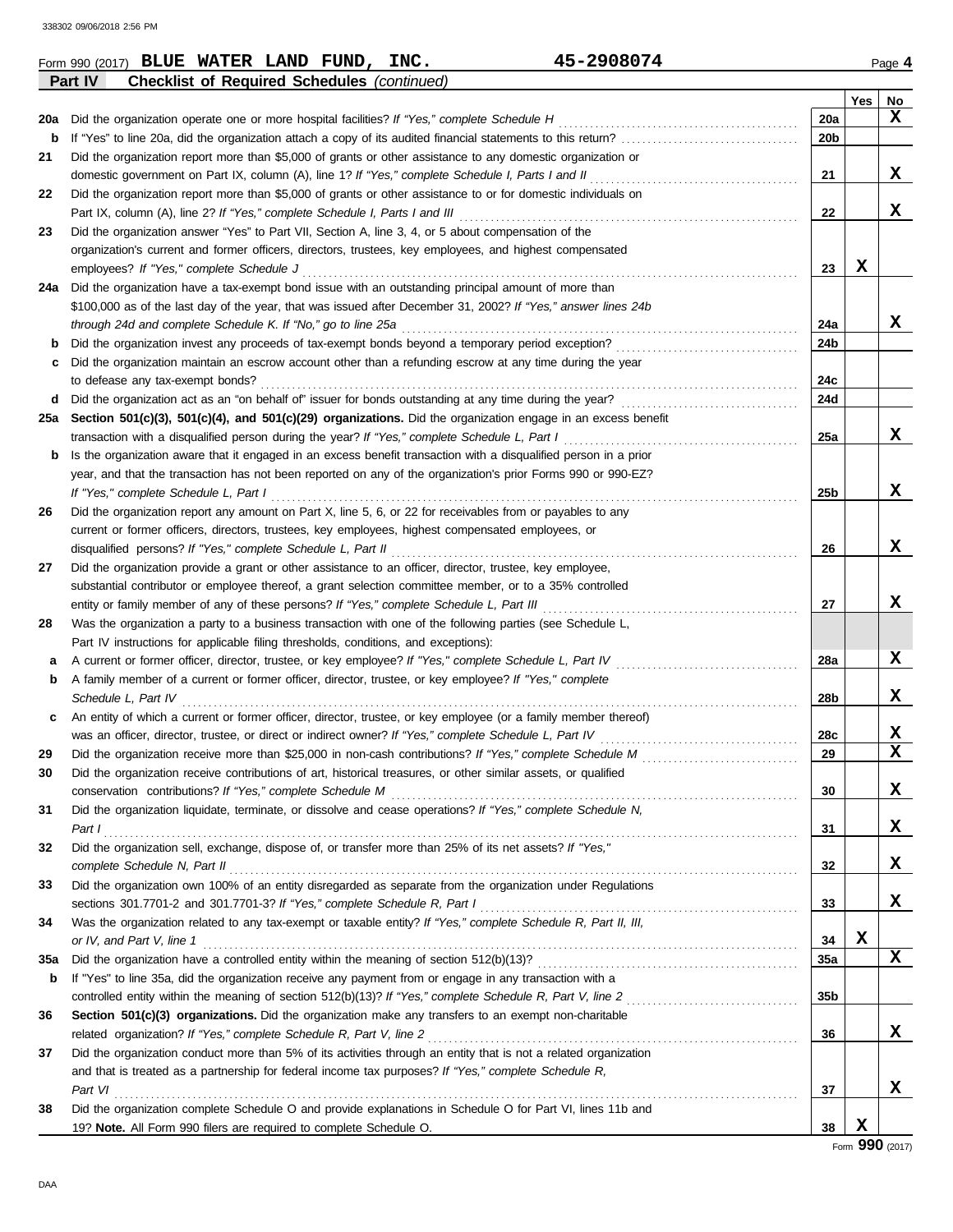| Check if Schedule O contains a response or note to any line in this Part V<br>Yes<br>No<br>6<br>Enter the number reported in Box 3 of Form 1096. Enter -0- if not applicable<br>1a<br>1a<br>$\mathbf 0$<br>1 <sub>b</sub><br>Enter the number of Forms W-2G included in line 1a. Enter -0- if not applicable<br>b<br>Did the organization comply with backup withholding rules for reportable payments to vendors and<br>c<br>X<br>reportable gaming (gambling) winnings to prize winners?<br>1c<br>Enter the number of employees reported on Form W-3, Transmittal of Wage and Tax<br>2a<br>$\mathbf 0$<br>2a<br>Statements, filed for the calendar year ending with or within the year covered by this return<br>If at least one is reported on line 2a, did the organization file all required federal employment tax returns?<br>2b<br>b<br>Note. If the sum of lines 1a and 2a is greater than 250, you may be required to e-file (see instructions)<br>x<br>Did the organization have unrelated business gross income of \$1,000 or more during the year?<br>За<br>За<br>If "Yes," has it filed a Form 990-T for this year? If "No" to line 3b, provide an explanation in Schedule O<br>3b<br>b<br>At any time during the calendar year, did the organization have an interest in, or a signature or other authority<br>4a<br>over, a financial account in a foreign country (such as a bank account, securities account, or other financial<br>x<br>account)?<br>4a<br>If "Yes," enter the name of the foreign country: <b>u</b><br>b<br>See instructions for filing requirements for FinCEN Form 114, Report of Foreign Bank and Financial Accounts<br>(FBAR).<br>X<br>5a<br>Was the organization a party to a prohibited tax shelter transaction at any time during the tax year?<br>5a<br>$\mathbf x$<br>5 <sub>b</sub><br>b<br>If "Yes" to line 5a or 5b, did the organization file Form 8886-T?<br>5c<br>c<br>Does the organization have annual gross receipts that are normally greater than \$100,000, and did the<br>6а<br>x<br>organization solicit any contributions that were not tax deductible as charitable contributions?<br>6a<br>If "Yes," did the organization include with every solicitation an express statement that such contributions or<br>b<br>gifts were not tax deductible?<br>6b<br>Organizations that may receive deductible contributions under section 170(c).<br>7<br>Did the organization receive a payment in excess of \$75 made partly as a contribution and partly for goods<br>а<br>x<br>and services provided to the payor?<br>7a<br>7b<br>b<br>Did the organization sell, exchange, or otherwise dispose of tangible personal property for which it was<br>c<br>x<br>7c<br>7d<br>d<br>X<br>7e<br>е<br>$\mathbf x$<br>7f<br>Did the organization, during the year, pay premiums, directly or indirectly, on a personal benefit contract?<br>f<br>If the organization received a contribution of qualified intellectual property, did the organization file Form 8899 as required?<br>7g<br>g<br>If the organization received a contribution of cars, boats, airplanes, or other vehicles, did the organization file a Form 1098-C?<br>7h<br>h<br>Sponsoring organizations maintaining donor advised funds. Did a donor advised fund maintained by the<br>8<br>sponsoring organization have excess business holdings at any time during the year?<br>Sponsoring organizations maintaining donor advised funds.<br>9<br>Did the sponsoring organization make any taxable distributions under section 4966?<br>9a<br>а<br>9b<br>b<br>Section 501(c)(7) organizations. Enter:<br>10<br>10a<br>а<br>10 <sub>b</sub><br>Gross receipts, included on Form 990, Part VIII, line 12, for public use of club facilities<br>b<br>Section 501(c)(12) organizations. Enter:<br>11<br>11a<br>Gross income from members or shareholders<br>а<br>Gross income from other sources (Do not net amounts due or paid to other sources<br>b<br>11 <sub>b</sub><br>against amounts due or received from them.)<br>Section 4947(a)(1) non-exempt charitable trusts. Is the organization filing Form 990 in lieu of Form 1041?<br>12a<br>12a<br>b<br>Section 501(c)(29) qualified nonprofit health insurance issuers.<br>13<br>Is the organization licensed to issue qualified health plans in more than one state?<br>13а<br>а<br>Note. See the instructions for additional information the organization must report on Schedule O.<br>Enter the amount of reserves the organization is required to maintain by the states in which<br>b<br>13 <sub>b</sub><br>13 <sub>c</sub><br>Enter the amount of reserves on hand<br>c<br>x<br>Did the organization receive any payments for indoor tanning services during the tax year?<br>14a<br>14a<br>14 <sub>b</sub><br>b<br>DAA | Statements Regarding Other IRS Filings and Tax Compliance<br>Part V |  |  |  |
|-----------------------------------------------------------------------------------------------------------------------------------------------------------------------------------------------------------------------------------------------------------------------------------------------------------------------------------------------------------------------------------------------------------------------------------------------------------------------------------------------------------------------------------------------------------------------------------------------------------------------------------------------------------------------------------------------------------------------------------------------------------------------------------------------------------------------------------------------------------------------------------------------------------------------------------------------------------------------------------------------------------------------------------------------------------------------------------------------------------------------------------------------------------------------------------------------------------------------------------------------------------------------------------------------------------------------------------------------------------------------------------------------------------------------------------------------------------------------------------------------------------------------------------------------------------------------------------------------------------------------------------------------------------------------------------------------------------------------------------------------------------------------------------------------------------------------------------------------------------------------------------------------------------------------------------------------------------------------------------------------------------------------------------------------------------------------------------------------------------------------------------------------------------------------------------------------------------------------------------------------------------------------------------------------------------------------------------------------------------------------------------------------------------------------------------------------------------------------------------------------------------------------------------------------------------------------------------------------------------------------------------------------------------------------------------------------------------------------------------------------------------------------------------------------------------------------------------------------------------------------------------------------------------------------------------------------------------------------------------------------------------------------------------------------------------------------------------------------------------------------------------------------------------------------------------------------------------------------------------------------------------------------------------------------------------------------------------------------------------------------------------------------------------------------------------------------------------------------------------------------------------------------------------------------------------------------------------------------------------------------------------------------------------------------------------------------------------------------------------------------------------------------------------------------------------------------------------------------------------------------------------------------------------------------------------------------------------------------------------------------------------------------------------------------------------------------------------------------------------------------------------------------------------------------------------------------------------------------------------------------------------------------------------------------------------------------------------------------------------------------------------------------------------------------------------------------------------------------------------------------------------------------------------------------------------------------------------------------------------------------------------------------------------------------------------------------------------------------------------------------------------------------------------------------------|---------------------------------------------------------------------|--|--|--|
|                                                                                                                                                                                                                                                                                                                                                                                                                                                                                                                                                                                                                                                                                                                                                                                                                                                                                                                                                                                                                                                                                                                                                                                                                                                                                                                                                                                                                                                                                                                                                                                                                                                                                                                                                                                                                                                                                                                                                                                                                                                                                                                                                                                                                                                                                                                                                                                                                                                                                                                                                                                                                                                                                                                                                                                                                                                                                                                                                                                                                                                                                                                                                                                                                                                                                                                                                                                                                                                                                                                                                                                                                                                                                                                                                                                                                                                                                                                                                                                                                                                                                                                                                                                                                                                                                                                                                                                                                                                                                                                                                                                                                                                                                                                                                                                                     |                                                                     |  |  |  |
|                                                                                                                                                                                                                                                                                                                                                                                                                                                                                                                                                                                                                                                                                                                                                                                                                                                                                                                                                                                                                                                                                                                                                                                                                                                                                                                                                                                                                                                                                                                                                                                                                                                                                                                                                                                                                                                                                                                                                                                                                                                                                                                                                                                                                                                                                                                                                                                                                                                                                                                                                                                                                                                                                                                                                                                                                                                                                                                                                                                                                                                                                                                                                                                                                                                                                                                                                                                                                                                                                                                                                                                                                                                                                                                                                                                                                                                                                                                                                                                                                                                                                                                                                                                                                                                                                                                                                                                                                                                                                                                                                                                                                                                                                                                                                                                                     |                                                                     |  |  |  |
|                                                                                                                                                                                                                                                                                                                                                                                                                                                                                                                                                                                                                                                                                                                                                                                                                                                                                                                                                                                                                                                                                                                                                                                                                                                                                                                                                                                                                                                                                                                                                                                                                                                                                                                                                                                                                                                                                                                                                                                                                                                                                                                                                                                                                                                                                                                                                                                                                                                                                                                                                                                                                                                                                                                                                                                                                                                                                                                                                                                                                                                                                                                                                                                                                                                                                                                                                                                                                                                                                                                                                                                                                                                                                                                                                                                                                                                                                                                                                                                                                                                                                                                                                                                                                                                                                                                                                                                                                                                                                                                                                                                                                                                                                                                                                                                                     |                                                                     |  |  |  |
|                                                                                                                                                                                                                                                                                                                                                                                                                                                                                                                                                                                                                                                                                                                                                                                                                                                                                                                                                                                                                                                                                                                                                                                                                                                                                                                                                                                                                                                                                                                                                                                                                                                                                                                                                                                                                                                                                                                                                                                                                                                                                                                                                                                                                                                                                                                                                                                                                                                                                                                                                                                                                                                                                                                                                                                                                                                                                                                                                                                                                                                                                                                                                                                                                                                                                                                                                                                                                                                                                                                                                                                                                                                                                                                                                                                                                                                                                                                                                                                                                                                                                                                                                                                                                                                                                                                                                                                                                                                                                                                                                                                                                                                                                                                                                                                                     |                                                                     |  |  |  |
|                                                                                                                                                                                                                                                                                                                                                                                                                                                                                                                                                                                                                                                                                                                                                                                                                                                                                                                                                                                                                                                                                                                                                                                                                                                                                                                                                                                                                                                                                                                                                                                                                                                                                                                                                                                                                                                                                                                                                                                                                                                                                                                                                                                                                                                                                                                                                                                                                                                                                                                                                                                                                                                                                                                                                                                                                                                                                                                                                                                                                                                                                                                                                                                                                                                                                                                                                                                                                                                                                                                                                                                                                                                                                                                                                                                                                                                                                                                                                                                                                                                                                                                                                                                                                                                                                                                                                                                                                                                                                                                                                                                                                                                                                                                                                                                                     |                                                                     |  |  |  |
|                                                                                                                                                                                                                                                                                                                                                                                                                                                                                                                                                                                                                                                                                                                                                                                                                                                                                                                                                                                                                                                                                                                                                                                                                                                                                                                                                                                                                                                                                                                                                                                                                                                                                                                                                                                                                                                                                                                                                                                                                                                                                                                                                                                                                                                                                                                                                                                                                                                                                                                                                                                                                                                                                                                                                                                                                                                                                                                                                                                                                                                                                                                                                                                                                                                                                                                                                                                                                                                                                                                                                                                                                                                                                                                                                                                                                                                                                                                                                                                                                                                                                                                                                                                                                                                                                                                                                                                                                                                                                                                                                                                                                                                                                                                                                                                                     |                                                                     |  |  |  |
|                                                                                                                                                                                                                                                                                                                                                                                                                                                                                                                                                                                                                                                                                                                                                                                                                                                                                                                                                                                                                                                                                                                                                                                                                                                                                                                                                                                                                                                                                                                                                                                                                                                                                                                                                                                                                                                                                                                                                                                                                                                                                                                                                                                                                                                                                                                                                                                                                                                                                                                                                                                                                                                                                                                                                                                                                                                                                                                                                                                                                                                                                                                                                                                                                                                                                                                                                                                                                                                                                                                                                                                                                                                                                                                                                                                                                                                                                                                                                                                                                                                                                                                                                                                                                                                                                                                                                                                                                                                                                                                                                                                                                                                                                                                                                                                                     |                                                                     |  |  |  |
|                                                                                                                                                                                                                                                                                                                                                                                                                                                                                                                                                                                                                                                                                                                                                                                                                                                                                                                                                                                                                                                                                                                                                                                                                                                                                                                                                                                                                                                                                                                                                                                                                                                                                                                                                                                                                                                                                                                                                                                                                                                                                                                                                                                                                                                                                                                                                                                                                                                                                                                                                                                                                                                                                                                                                                                                                                                                                                                                                                                                                                                                                                                                                                                                                                                                                                                                                                                                                                                                                                                                                                                                                                                                                                                                                                                                                                                                                                                                                                                                                                                                                                                                                                                                                                                                                                                                                                                                                                                                                                                                                                                                                                                                                                                                                                                                     |                                                                     |  |  |  |
|                                                                                                                                                                                                                                                                                                                                                                                                                                                                                                                                                                                                                                                                                                                                                                                                                                                                                                                                                                                                                                                                                                                                                                                                                                                                                                                                                                                                                                                                                                                                                                                                                                                                                                                                                                                                                                                                                                                                                                                                                                                                                                                                                                                                                                                                                                                                                                                                                                                                                                                                                                                                                                                                                                                                                                                                                                                                                                                                                                                                                                                                                                                                                                                                                                                                                                                                                                                                                                                                                                                                                                                                                                                                                                                                                                                                                                                                                                                                                                                                                                                                                                                                                                                                                                                                                                                                                                                                                                                                                                                                                                                                                                                                                                                                                                                                     |                                                                     |  |  |  |
|                                                                                                                                                                                                                                                                                                                                                                                                                                                                                                                                                                                                                                                                                                                                                                                                                                                                                                                                                                                                                                                                                                                                                                                                                                                                                                                                                                                                                                                                                                                                                                                                                                                                                                                                                                                                                                                                                                                                                                                                                                                                                                                                                                                                                                                                                                                                                                                                                                                                                                                                                                                                                                                                                                                                                                                                                                                                                                                                                                                                                                                                                                                                                                                                                                                                                                                                                                                                                                                                                                                                                                                                                                                                                                                                                                                                                                                                                                                                                                                                                                                                                                                                                                                                                                                                                                                                                                                                                                                                                                                                                                                                                                                                                                                                                                                                     |                                                                     |  |  |  |
| Form 990 (2017)                                                                                                                                                                                                                                                                                                                                                                                                                                                                                                                                                                                                                                                                                                                                                                                                                                                                                                                                                                                                                                                                                                                                                                                                                                                                                                                                                                                                                                                                                                                                                                                                                                                                                                                                                                                                                                                                                                                                                                                                                                                                                                                                                                                                                                                                                                                                                                                                                                                                                                                                                                                                                                                                                                                                                                                                                                                                                                                                                                                                                                                                                                                                                                                                                                                                                                                                                                                                                                                                                                                                                                                                                                                                                                                                                                                                                                                                                                                                                                                                                                                                                                                                                                                                                                                                                                                                                                                                                                                                                                                                                                                                                                                                                                                                                                                     |                                                                     |  |  |  |
|                                                                                                                                                                                                                                                                                                                                                                                                                                                                                                                                                                                                                                                                                                                                                                                                                                                                                                                                                                                                                                                                                                                                                                                                                                                                                                                                                                                                                                                                                                                                                                                                                                                                                                                                                                                                                                                                                                                                                                                                                                                                                                                                                                                                                                                                                                                                                                                                                                                                                                                                                                                                                                                                                                                                                                                                                                                                                                                                                                                                                                                                                                                                                                                                                                                                                                                                                                                                                                                                                                                                                                                                                                                                                                                                                                                                                                                                                                                                                                                                                                                                                                                                                                                                                                                                                                                                                                                                                                                                                                                                                                                                                                                                                                                                                                                                     |                                                                     |  |  |  |
|                                                                                                                                                                                                                                                                                                                                                                                                                                                                                                                                                                                                                                                                                                                                                                                                                                                                                                                                                                                                                                                                                                                                                                                                                                                                                                                                                                                                                                                                                                                                                                                                                                                                                                                                                                                                                                                                                                                                                                                                                                                                                                                                                                                                                                                                                                                                                                                                                                                                                                                                                                                                                                                                                                                                                                                                                                                                                                                                                                                                                                                                                                                                                                                                                                                                                                                                                                                                                                                                                                                                                                                                                                                                                                                                                                                                                                                                                                                                                                                                                                                                                                                                                                                                                                                                                                                                                                                                                                                                                                                                                                                                                                                                                                                                                                                                     |                                                                     |  |  |  |
|                                                                                                                                                                                                                                                                                                                                                                                                                                                                                                                                                                                                                                                                                                                                                                                                                                                                                                                                                                                                                                                                                                                                                                                                                                                                                                                                                                                                                                                                                                                                                                                                                                                                                                                                                                                                                                                                                                                                                                                                                                                                                                                                                                                                                                                                                                                                                                                                                                                                                                                                                                                                                                                                                                                                                                                                                                                                                                                                                                                                                                                                                                                                                                                                                                                                                                                                                                                                                                                                                                                                                                                                                                                                                                                                                                                                                                                                                                                                                                                                                                                                                                                                                                                                                                                                                                                                                                                                                                                                                                                                                                                                                                                                                                                                                                                                     |                                                                     |  |  |  |
|                                                                                                                                                                                                                                                                                                                                                                                                                                                                                                                                                                                                                                                                                                                                                                                                                                                                                                                                                                                                                                                                                                                                                                                                                                                                                                                                                                                                                                                                                                                                                                                                                                                                                                                                                                                                                                                                                                                                                                                                                                                                                                                                                                                                                                                                                                                                                                                                                                                                                                                                                                                                                                                                                                                                                                                                                                                                                                                                                                                                                                                                                                                                                                                                                                                                                                                                                                                                                                                                                                                                                                                                                                                                                                                                                                                                                                                                                                                                                                                                                                                                                                                                                                                                                                                                                                                                                                                                                                                                                                                                                                                                                                                                                                                                                                                                     |                                                                     |  |  |  |
|                                                                                                                                                                                                                                                                                                                                                                                                                                                                                                                                                                                                                                                                                                                                                                                                                                                                                                                                                                                                                                                                                                                                                                                                                                                                                                                                                                                                                                                                                                                                                                                                                                                                                                                                                                                                                                                                                                                                                                                                                                                                                                                                                                                                                                                                                                                                                                                                                                                                                                                                                                                                                                                                                                                                                                                                                                                                                                                                                                                                                                                                                                                                                                                                                                                                                                                                                                                                                                                                                                                                                                                                                                                                                                                                                                                                                                                                                                                                                                                                                                                                                                                                                                                                                                                                                                                                                                                                                                                                                                                                                                                                                                                                                                                                                                                                     |                                                                     |  |  |  |
|                                                                                                                                                                                                                                                                                                                                                                                                                                                                                                                                                                                                                                                                                                                                                                                                                                                                                                                                                                                                                                                                                                                                                                                                                                                                                                                                                                                                                                                                                                                                                                                                                                                                                                                                                                                                                                                                                                                                                                                                                                                                                                                                                                                                                                                                                                                                                                                                                                                                                                                                                                                                                                                                                                                                                                                                                                                                                                                                                                                                                                                                                                                                                                                                                                                                                                                                                                                                                                                                                                                                                                                                                                                                                                                                                                                                                                                                                                                                                                                                                                                                                                                                                                                                                                                                                                                                                                                                                                                                                                                                                                                                                                                                                                                                                                                                     |                                                                     |  |  |  |
|                                                                                                                                                                                                                                                                                                                                                                                                                                                                                                                                                                                                                                                                                                                                                                                                                                                                                                                                                                                                                                                                                                                                                                                                                                                                                                                                                                                                                                                                                                                                                                                                                                                                                                                                                                                                                                                                                                                                                                                                                                                                                                                                                                                                                                                                                                                                                                                                                                                                                                                                                                                                                                                                                                                                                                                                                                                                                                                                                                                                                                                                                                                                                                                                                                                                                                                                                                                                                                                                                                                                                                                                                                                                                                                                                                                                                                                                                                                                                                                                                                                                                                                                                                                                                                                                                                                                                                                                                                                                                                                                                                                                                                                                                                                                                                                                     |                                                                     |  |  |  |
|                                                                                                                                                                                                                                                                                                                                                                                                                                                                                                                                                                                                                                                                                                                                                                                                                                                                                                                                                                                                                                                                                                                                                                                                                                                                                                                                                                                                                                                                                                                                                                                                                                                                                                                                                                                                                                                                                                                                                                                                                                                                                                                                                                                                                                                                                                                                                                                                                                                                                                                                                                                                                                                                                                                                                                                                                                                                                                                                                                                                                                                                                                                                                                                                                                                                                                                                                                                                                                                                                                                                                                                                                                                                                                                                                                                                                                                                                                                                                                                                                                                                                                                                                                                                                                                                                                                                                                                                                                                                                                                                                                                                                                                                                                                                                                                                     |                                                                     |  |  |  |
|                                                                                                                                                                                                                                                                                                                                                                                                                                                                                                                                                                                                                                                                                                                                                                                                                                                                                                                                                                                                                                                                                                                                                                                                                                                                                                                                                                                                                                                                                                                                                                                                                                                                                                                                                                                                                                                                                                                                                                                                                                                                                                                                                                                                                                                                                                                                                                                                                                                                                                                                                                                                                                                                                                                                                                                                                                                                                                                                                                                                                                                                                                                                                                                                                                                                                                                                                                                                                                                                                                                                                                                                                                                                                                                                                                                                                                                                                                                                                                                                                                                                                                                                                                                                                                                                                                                                                                                                                                                                                                                                                                                                                                                                                                                                                                                                     |                                                                     |  |  |  |
|                                                                                                                                                                                                                                                                                                                                                                                                                                                                                                                                                                                                                                                                                                                                                                                                                                                                                                                                                                                                                                                                                                                                                                                                                                                                                                                                                                                                                                                                                                                                                                                                                                                                                                                                                                                                                                                                                                                                                                                                                                                                                                                                                                                                                                                                                                                                                                                                                                                                                                                                                                                                                                                                                                                                                                                                                                                                                                                                                                                                                                                                                                                                                                                                                                                                                                                                                                                                                                                                                                                                                                                                                                                                                                                                                                                                                                                                                                                                                                                                                                                                                                                                                                                                                                                                                                                                                                                                                                                                                                                                                                                                                                                                                                                                                                                                     |                                                                     |  |  |  |
|                                                                                                                                                                                                                                                                                                                                                                                                                                                                                                                                                                                                                                                                                                                                                                                                                                                                                                                                                                                                                                                                                                                                                                                                                                                                                                                                                                                                                                                                                                                                                                                                                                                                                                                                                                                                                                                                                                                                                                                                                                                                                                                                                                                                                                                                                                                                                                                                                                                                                                                                                                                                                                                                                                                                                                                                                                                                                                                                                                                                                                                                                                                                                                                                                                                                                                                                                                                                                                                                                                                                                                                                                                                                                                                                                                                                                                                                                                                                                                                                                                                                                                                                                                                                                                                                                                                                                                                                                                                                                                                                                                                                                                                                                                                                                                                                     |                                                                     |  |  |  |
|                                                                                                                                                                                                                                                                                                                                                                                                                                                                                                                                                                                                                                                                                                                                                                                                                                                                                                                                                                                                                                                                                                                                                                                                                                                                                                                                                                                                                                                                                                                                                                                                                                                                                                                                                                                                                                                                                                                                                                                                                                                                                                                                                                                                                                                                                                                                                                                                                                                                                                                                                                                                                                                                                                                                                                                                                                                                                                                                                                                                                                                                                                                                                                                                                                                                                                                                                                                                                                                                                                                                                                                                                                                                                                                                                                                                                                                                                                                                                                                                                                                                                                                                                                                                                                                                                                                                                                                                                                                                                                                                                                                                                                                                                                                                                                                                     |                                                                     |  |  |  |
|                                                                                                                                                                                                                                                                                                                                                                                                                                                                                                                                                                                                                                                                                                                                                                                                                                                                                                                                                                                                                                                                                                                                                                                                                                                                                                                                                                                                                                                                                                                                                                                                                                                                                                                                                                                                                                                                                                                                                                                                                                                                                                                                                                                                                                                                                                                                                                                                                                                                                                                                                                                                                                                                                                                                                                                                                                                                                                                                                                                                                                                                                                                                                                                                                                                                                                                                                                                                                                                                                                                                                                                                                                                                                                                                                                                                                                                                                                                                                                                                                                                                                                                                                                                                                                                                                                                                                                                                                                                                                                                                                                                                                                                                                                                                                                                                     |                                                                     |  |  |  |
|                                                                                                                                                                                                                                                                                                                                                                                                                                                                                                                                                                                                                                                                                                                                                                                                                                                                                                                                                                                                                                                                                                                                                                                                                                                                                                                                                                                                                                                                                                                                                                                                                                                                                                                                                                                                                                                                                                                                                                                                                                                                                                                                                                                                                                                                                                                                                                                                                                                                                                                                                                                                                                                                                                                                                                                                                                                                                                                                                                                                                                                                                                                                                                                                                                                                                                                                                                                                                                                                                                                                                                                                                                                                                                                                                                                                                                                                                                                                                                                                                                                                                                                                                                                                                                                                                                                                                                                                                                                                                                                                                                                                                                                                                                                                                                                                     |                                                                     |  |  |  |
|                                                                                                                                                                                                                                                                                                                                                                                                                                                                                                                                                                                                                                                                                                                                                                                                                                                                                                                                                                                                                                                                                                                                                                                                                                                                                                                                                                                                                                                                                                                                                                                                                                                                                                                                                                                                                                                                                                                                                                                                                                                                                                                                                                                                                                                                                                                                                                                                                                                                                                                                                                                                                                                                                                                                                                                                                                                                                                                                                                                                                                                                                                                                                                                                                                                                                                                                                                                                                                                                                                                                                                                                                                                                                                                                                                                                                                                                                                                                                                                                                                                                                                                                                                                                                                                                                                                                                                                                                                                                                                                                                                                                                                                                                                                                                                                                     |                                                                     |  |  |  |
|                                                                                                                                                                                                                                                                                                                                                                                                                                                                                                                                                                                                                                                                                                                                                                                                                                                                                                                                                                                                                                                                                                                                                                                                                                                                                                                                                                                                                                                                                                                                                                                                                                                                                                                                                                                                                                                                                                                                                                                                                                                                                                                                                                                                                                                                                                                                                                                                                                                                                                                                                                                                                                                                                                                                                                                                                                                                                                                                                                                                                                                                                                                                                                                                                                                                                                                                                                                                                                                                                                                                                                                                                                                                                                                                                                                                                                                                                                                                                                                                                                                                                                                                                                                                                                                                                                                                                                                                                                                                                                                                                                                                                                                                                                                                                                                                     |                                                                     |  |  |  |
|                                                                                                                                                                                                                                                                                                                                                                                                                                                                                                                                                                                                                                                                                                                                                                                                                                                                                                                                                                                                                                                                                                                                                                                                                                                                                                                                                                                                                                                                                                                                                                                                                                                                                                                                                                                                                                                                                                                                                                                                                                                                                                                                                                                                                                                                                                                                                                                                                                                                                                                                                                                                                                                                                                                                                                                                                                                                                                                                                                                                                                                                                                                                                                                                                                                                                                                                                                                                                                                                                                                                                                                                                                                                                                                                                                                                                                                                                                                                                                                                                                                                                                                                                                                                                                                                                                                                                                                                                                                                                                                                                                                                                                                                                                                                                                                                     |                                                                     |  |  |  |
|                                                                                                                                                                                                                                                                                                                                                                                                                                                                                                                                                                                                                                                                                                                                                                                                                                                                                                                                                                                                                                                                                                                                                                                                                                                                                                                                                                                                                                                                                                                                                                                                                                                                                                                                                                                                                                                                                                                                                                                                                                                                                                                                                                                                                                                                                                                                                                                                                                                                                                                                                                                                                                                                                                                                                                                                                                                                                                                                                                                                                                                                                                                                                                                                                                                                                                                                                                                                                                                                                                                                                                                                                                                                                                                                                                                                                                                                                                                                                                                                                                                                                                                                                                                                                                                                                                                                                                                                                                                                                                                                                                                                                                                                                                                                                                                                     |                                                                     |  |  |  |
|                                                                                                                                                                                                                                                                                                                                                                                                                                                                                                                                                                                                                                                                                                                                                                                                                                                                                                                                                                                                                                                                                                                                                                                                                                                                                                                                                                                                                                                                                                                                                                                                                                                                                                                                                                                                                                                                                                                                                                                                                                                                                                                                                                                                                                                                                                                                                                                                                                                                                                                                                                                                                                                                                                                                                                                                                                                                                                                                                                                                                                                                                                                                                                                                                                                                                                                                                                                                                                                                                                                                                                                                                                                                                                                                                                                                                                                                                                                                                                                                                                                                                                                                                                                                                                                                                                                                                                                                                                                                                                                                                                                                                                                                                                                                                                                                     |                                                                     |  |  |  |
|                                                                                                                                                                                                                                                                                                                                                                                                                                                                                                                                                                                                                                                                                                                                                                                                                                                                                                                                                                                                                                                                                                                                                                                                                                                                                                                                                                                                                                                                                                                                                                                                                                                                                                                                                                                                                                                                                                                                                                                                                                                                                                                                                                                                                                                                                                                                                                                                                                                                                                                                                                                                                                                                                                                                                                                                                                                                                                                                                                                                                                                                                                                                                                                                                                                                                                                                                                                                                                                                                                                                                                                                                                                                                                                                                                                                                                                                                                                                                                                                                                                                                                                                                                                                                                                                                                                                                                                                                                                                                                                                                                                                                                                                                                                                                                                                     |                                                                     |  |  |  |
|                                                                                                                                                                                                                                                                                                                                                                                                                                                                                                                                                                                                                                                                                                                                                                                                                                                                                                                                                                                                                                                                                                                                                                                                                                                                                                                                                                                                                                                                                                                                                                                                                                                                                                                                                                                                                                                                                                                                                                                                                                                                                                                                                                                                                                                                                                                                                                                                                                                                                                                                                                                                                                                                                                                                                                                                                                                                                                                                                                                                                                                                                                                                                                                                                                                                                                                                                                                                                                                                                                                                                                                                                                                                                                                                                                                                                                                                                                                                                                                                                                                                                                                                                                                                                                                                                                                                                                                                                                                                                                                                                                                                                                                                                                                                                                                                     |                                                                     |  |  |  |
|                                                                                                                                                                                                                                                                                                                                                                                                                                                                                                                                                                                                                                                                                                                                                                                                                                                                                                                                                                                                                                                                                                                                                                                                                                                                                                                                                                                                                                                                                                                                                                                                                                                                                                                                                                                                                                                                                                                                                                                                                                                                                                                                                                                                                                                                                                                                                                                                                                                                                                                                                                                                                                                                                                                                                                                                                                                                                                                                                                                                                                                                                                                                                                                                                                                                                                                                                                                                                                                                                                                                                                                                                                                                                                                                                                                                                                                                                                                                                                                                                                                                                                                                                                                                                                                                                                                                                                                                                                                                                                                                                                                                                                                                                                                                                                                                     |                                                                     |  |  |  |
|                                                                                                                                                                                                                                                                                                                                                                                                                                                                                                                                                                                                                                                                                                                                                                                                                                                                                                                                                                                                                                                                                                                                                                                                                                                                                                                                                                                                                                                                                                                                                                                                                                                                                                                                                                                                                                                                                                                                                                                                                                                                                                                                                                                                                                                                                                                                                                                                                                                                                                                                                                                                                                                                                                                                                                                                                                                                                                                                                                                                                                                                                                                                                                                                                                                                                                                                                                                                                                                                                                                                                                                                                                                                                                                                                                                                                                                                                                                                                                                                                                                                                                                                                                                                                                                                                                                                                                                                                                                                                                                                                                                                                                                                                                                                                                                                     |                                                                     |  |  |  |
|                                                                                                                                                                                                                                                                                                                                                                                                                                                                                                                                                                                                                                                                                                                                                                                                                                                                                                                                                                                                                                                                                                                                                                                                                                                                                                                                                                                                                                                                                                                                                                                                                                                                                                                                                                                                                                                                                                                                                                                                                                                                                                                                                                                                                                                                                                                                                                                                                                                                                                                                                                                                                                                                                                                                                                                                                                                                                                                                                                                                                                                                                                                                                                                                                                                                                                                                                                                                                                                                                                                                                                                                                                                                                                                                                                                                                                                                                                                                                                                                                                                                                                                                                                                                                                                                                                                                                                                                                                                                                                                                                                                                                                                                                                                                                                                                     |                                                                     |  |  |  |
|                                                                                                                                                                                                                                                                                                                                                                                                                                                                                                                                                                                                                                                                                                                                                                                                                                                                                                                                                                                                                                                                                                                                                                                                                                                                                                                                                                                                                                                                                                                                                                                                                                                                                                                                                                                                                                                                                                                                                                                                                                                                                                                                                                                                                                                                                                                                                                                                                                                                                                                                                                                                                                                                                                                                                                                                                                                                                                                                                                                                                                                                                                                                                                                                                                                                                                                                                                                                                                                                                                                                                                                                                                                                                                                                                                                                                                                                                                                                                                                                                                                                                                                                                                                                                                                                                                                                                                                                                                                                                                                                                                                                                                                                                                                                                                                                     |                                                                     |  |  |  |
|                                                                                                                                                                                                                                                                                                                                                                                                                                                                                                                                                                                                                                                                                                                                                                                                                                                                                                                                                                                                                                                                                                                                                                                                                                                                                                                                                                                                                                                                                                                                                                                                                                                                                                                                                                                                                                                                                                                                                                                                                                                                                                                                                                                                                                                                                                                                                                                                                                                                                                                                                                                                                                                                                                                                                                                                                                                                                                                                                                                                                                                                                                                                                                                                                                                                                                                                                                                                                                                                                                                                                                                                                                                                                                                                                                                                                                                                                                                                                                                                                                                                                                                                                                                                                                                                                                                                                                                                                                                                                                                                                                                                                                                                                                                                                                                                     |                                                                     |  |  |  |
|                                                                                                                                                                                                                                                                                                                                                                                                                                                                                                                                                                                                                                                                                                                                                                                                                                                                                                                                                                                                                                                                                                                                                                                                                                                                                                                                                                                                                                                                                                                                                                                                                                                                                                                                                                                                                                                                                                                                                                                                                                                                                                                                                                                                                                                                                                                                                                                                                                                                                                                                                                                                                                                                                                                                                                                                                                                                                                                                                                                                                                                                                                                                                                                                                                                                                                                                                                                                                                                                                                                                                                                                                                                                                                                                                                                                                                                                                                                                                                                                                                                                                                                                                                                                                                                                                                                                                                                                                                                                                                                                                                                                                                                                                                                                                                                                     |                                                                     |  |  |  |
|                                                                                                                                                                                                                                                                                                                                                                                                                                                                                                                                                                                                                                                                                                                                                                                                                                                                                                                                                                                                                                                                                                                                                                                                                                                                                                                                                                                                                                                                                                                                                                                                                                                                                                                                                                                                                                                                                                                                                                                                                                                                                                                                                                                                                                                                                                                                                                                                                                                                                                                                                                                                                                                                                                                                                                                                                                                                                                                                                                                                                                                                                                                                                                                                                                                                                                                                                                                                                                                                                                                                                                                                                                                                                                                                                                                                                                                                                                                                                                                                                                                                                                                                                                                                                                                                                                                                                                                                                                                                                                                                                                                                                                                                                                                                                                                                     |                                                                     |  |  |  |
|                                                                                                                                                                                                                                                                                                                                                                                                                                                                                                                                                                                                                                                                                                                                                                                                                                                                                                                                                                                                                                                                                                                                                                                                                                                                                                                                                                                                                                                                                                                                                                                                                                                                                                                                                                                                                                                                                                                                                                                                                                                                                                                                                                                                                                                                                                                                                                                                                                                                                                                                                                                                                                                                                                                                                                                                                                                                                                                                                                                                                                                                                                                                                                                                                                                                                                                                                                                                                                                                                                                                                                                                                                                                                                                                                                                                                                                                                                                                                                                                                                                                                                                                                                                                                                                                                                                                                                                                                                                                                                                                                                                                                                                                                                                                                                                                     |                                                                     |  |  |  |
|                                                                                                                                                                                                                                                                                                                                                                                                                                                                                                                                                                                                                                                                                                                                                                                                                                                                                                                                                                                                                                                                                                                                                                                                                                                                                                                                                                                                                                                                                                                                                                                                                                                                                                                                                                                                                                                                                                                                                                                                                                                                                                                                                                                                                                                                                                                                                                                                                                                                                                                                                                                                                                                                                                                                                                                                                                                                                                                                                                                                                                                                                                                                                                                                                                                                                                                                                                                                                                                                                                                                                                                                                                                                                                                                                                                                                                                                                                                                                                                                                                                                                                                                                                                                                                                                                                                                                                                                                                                                                                                                                                                                                                                                                                                                                                                                     |                                                                     |  |  |  |
|                                                                                                                                                                                                                                                                                                                                                                                                                                                                                                                                                                                                                                                                                                                                                                                                                                                                                                                                                                                                                                                                                                                                                                                                                                                                                                                                                                                                                                                                                                                                                                                                                                                                                                                                                                                                                                                                                                                                                                                                                                                                                                                                                                                                                                                                                                                                                                                                                                                                                                                                                                                                                                                                                                                                                                                                                                                                                                                                                                                                                                                                                                                                                                                                                                                                                                                                                                                                                                                                                                                                                                                                                                                                                                                                                                                                                                                                                                                                                                                                                                                                                                                                                                                                                                                                                                                                                                                                                                                                                                                                                                                                                                                                                                                                                                                                     |                                                                     |  |  |  |
|                                                                                                                                                                                                                                                                                                                                                                                                                                                                                                                                                                                                                                                                                                                                                                                                                                                                                                                                                                                                                                                                                                                                                                                                                                                                                                                                                                                                                                                                                                                                                                                                                                                                                                                                                                                                                                                                                                                                                                                                                                                                                                                                                                                                                                                                                                                                                                                                                                                                                                                                                                                                                                                                                                                                                                                                                                                                                                                                                                                                                                                                                                                                                                                                                                                                                                                                                                                                                                                                                                                                                                                                                                                                                                                                                                                                                                                                                                                                                                                                                                                                                                                                                                                                                                                                                                                                                                                                                                                                                                                                                                                                                                                                                                                                                                                                     |                                                                     |  |  |  |
|                                                                                                                                                                                                                                                                                                                                                                                                                                                                                                                                                                                                                                                                                                                                                                                                                                                                                                                                                                                                                                                                                                                                                                                                                                                                                                                                                                                                                                                                                                                                                                                                                                                                                                                                                                                                                                                                                                                                                                                                                                                                                                                                                                                                                                                                                                                                                                                                                                                                                                                                                                                                                                                                                                                                                                                                                                                                                                                                                                                                                                                                                                                                                                                                                                                                                                                                                                                                                                                                                                                                                                                                                                                                                                                                                                                                                                                                                                                                                                                                                                                                                                                                                                                                                                                                                                                                                                                                                                                                                                                                                                                                                                                                                                                                                                                                     |                                                                     |  |  |  |
|                                                                                                                                                                                                                                                                                                                                                                                                                                                                                                                                                                                                                                                                                                                                                                                                                                                                                                                                                                                                                                                                                                                                                                                                                                                                                                                                                                                                                                                                                                                                                                                                                                                                                                                                                                                                                                                                                                                                                                                                                                                                                                                                                                                                                                                                                                                                                                                                                                                                                                                                                                                                                                                                                                                                                                                                                                                                                                                                                                                                                                                                                                                                                                                                                                                                                                                                                                                                                                                                                                                                                                                                                                                                                                                                                                                                                                                                                                                                                                                                                                                                                                                                                                                                                                                                                                                                                                                                                                                                                                                                                                                                                                                                                                                                                                                                     |                                                                     |  |  |  |
|                                                                                                                                                                                                                                                                                                                                                                                                                                                                                                                                                                                                                                                                                                                                                                                                                                                                                                                                                                                                                                                                                                                                                                                                                                                                                                                                                                                                                                                                                                                                                                                                                                                                                                                                                                                                                                                                                                                                                                                                                                                                                                                                                                                                                                                                                                                                                                                                                                                                                                                                                                                                                                                                                                                                                                                                                                                                                                                                                                                                                                                                                                                                                                                                                                                                                                                                                                                                                                                                                                                                                                                                                                                                                                                                                                                                                                                                                                                                                                                                                                                                                                                                                                                                                                                                                                                                                                                                                                                                                                                                                                                                                                                                                                                                                                                                     |                                                                     |  |  |  |
|                                                                                                                                                                                                                                                                                                                                                                                                                                                                                                                                                                                                                                                                                                                                                                                                                                                                                                                                                                                                                                                                                                                                                                                                                                                                                                                                                                                                                                                                                                                                                                                                                                                                                                                                                                                                                                                                                                                                                                                                                                                                                                                                                                                                                                                                                                                                                                                                                                                                                                                                                                                                                                                                                                                                                                                                                                                                                                                                                                                                                                                                                                                                                                                                                                                                                                                                                                                                                                                                                                                                                                                                                                                                                                                                                                                                                                                                                                                                                                                                                                                                                                                                                                                                                                                                                                                                                                                                                                                                                                                                                                                                                                                                                                                                                                                                     |                                                                     |  |  |  |
|                                                                                                                                                                                                                                                                                                                                                                                                                                                                                                                                                                                                                                                                                                                                                                                                                                                                                                                                                                                                                                                                                                                                                                                                                                                                                                                                                                                                                                                                                                                                                                                                                                                                                                                                                                                                                                                                                                                                                                                                                                                                                                                                                                                                                                                                                                                                                                                                                                                                                                                                                                                                                                                                                                                                                                                                                                                                                                                                                                                                                                                                                                                                                                                                                                                                                                                                                                                                                                                                                                                                                                                                                                                                                                                                                                                                                                                                                                                                                                                                                                                                                                                                                                                                                                                                                                                                                                                                                                                                                                                                                                                                                                                                                                                                                                                                     |                                                                     |  |  |  |
|                                                                                                                                                                                                                                                                                                                                                                                                                                                                                                                                                                                                                                                                                                                                                                                                                                                                                                                                                                                                                                                                                                                                                                                                                                                                                                                                                                                                                                                                                                                                                                                                                                                                                                                                                                                                                                                                                                                                                                                                                                                                                                                                                                                                                                                                                                                                                                                                                                                                                                                                                                                                                                                                                                                                                                                                                                                                                                                                                                                                                                                                                                                                                                                                                                                                                                                                                                                                                                                                                                                                                                                                                                                                                                                                                                                                                                                                                                                                                                                                                                                                                                                                                                                                                                                                                                                                                                                                                                                                                                                                                                                                                                                                                                                                                                                                     |                                                                     |  |  |  |
|                                                                                                                                                                                                                                                                                                                                                                                                                                                                                                                                                                                                                                                                                                                                                                                                                                                                                                                                                                                                                                                                                                                                                                                                                                                                                                                                                                                                                                                                                                                                                                                                                                                                                                                                                                                                                                                                                                                                                                                                                                                                                                                                                                                                                                                                                                                                                                                                                                                                                                                                                                                                                                                                                                                                                                                                                                                                                                                                                                                                                                                                                                                                                                                                                                                                                                                                                                                                                                                                                                                                                                                                                                                                                                                                                                                                                                                                                                                                                                                                                                                                                                                                                                                                                                                                                                                                                                                                                                                                                                                                                                                                                                                                                                                                                                                                     |                                                                     |  |  |  |
|                                                                                                                                                                                                                                                                                                                                                                                                                                                                                                                                                                                                                                                                                                                                                                                                                                                                                                                                                                                                                                                                                                                                                                                                                                                                                                                                                                                                                                                                                                                                                                                                                                                                                                                                                                                                                                                                                                                                                                                                                                                                                                                                                                                                                                                                                                                                                                                                                                                                                                                                                                                                                                                                                                                                                                                                                                                                                                                                                                                                                                                                                                                                                                                                                                                                                                                                                                                                                                                                                                                                                                                                                                                                                                                                                                                                                                                                                                                                                                                                                                                                                                                                                                                                                                                                                                                                                                                                                                                                                                                                                                                                                                                                                                                                                                                                     |                                                                     |  |  |  |
|                                                                                                                                                                                                                                                                                                                                                                                                                                                                                                                                                                                                                                                                                                                                                                                                                                                                                                                                                                                                                                                                                                                                                                                                                                                                                                                                                                                                                                                                                                                                                                                                                                                                                                                                                                                                                                                                                                                                                                                                                                                                                                                                                                                                                                                                                                                                                                                                                                                                                                                                                                                                                                                                                                                                                                                                                                                                                                                                                                                                                                                                                                                                                                                                                                                                                                                                                                                                                                                                                                                                                                                                                                                                                                                                                                                                                                                                                                                                                                                                                                                                                                                                                                                                                                                                                                                                                                                                                                                                                                                                                                                                                                                                                                                                                                                                     |                                                                     |  |  |  |
|                                                                                                                                                                                                                                                                                                                                                                                                                                                                                                                                                                                                                                                                                                                                                                                                                                                                                                                                                                                                                                                                                                                                                                                                                                                                                                                                                                                                                                                                                                                                                                                                                                                                                                                                                                                                                                                                                                                                                                                                                                                                                                                                                                                                                                                                                                                                                                                                                                                                                                                                                                                                                                                                                                                                                                                                                                                                                                                                                                                                                                                                                                                                                                                                                                                                                                                                                                                                                                                                                                                                                                                                                                                                                                                                                                                                                                                                                                                                                                                                                                                                                                                                                                                                                                                                                                                                                                                                                                                                                                                                                                                                                                                                                                                                                                                                     |                                                                     |  |  |  |
|                                                                                                                                                                                                                                                                                                                                                                                                                                                                                                                                                                                                                                                                                                                                                                                                                                                                                                                                                                                                                                                                                                                                                                                                                                                                                                                                                                                                                                                                                                                                                                                                                                                                                                                                                                                                                                                                                                                                                                                                                                                                                                                                                                                                                                                                                                                                                                                                                                                                                                                                                                                                                                                                                                                                                                                                                                                                                                                                                                                                                                                                                                                                                                                                                                                                                                                                                                                                                                                                                                                                                                                                                                                                                                                                                                                                                                                                                                                                                                                                                                                                                                                                                                                                                                                                                                                                                                                                                                                                                                                                                                                                                                                                                                                                                                                                     |                                                                     |  |  |  |
|                                                                                                                                                                                                                                                                                                                                                                                                                                                                                                                                                                                                                                                                                                                                                                                                                                                                                                                                                                                                                                                                                                                                                                                                                                                                                                                                                                                                                                                                                                                                                                                                                                                                                                                                                                                                                                                                                                                                                                                                                                                                                                                                                                                                                                                                                                                                                                                                                                                                                                                                                                                                                                                                                                                                                                                                                                                                                                                                                                                                                                                                                                                                                                                                                                                                                                                                                                                                                                                                                                                                                                                                                                                                                                                                                                                                                                                                                                                                                                                                                                                                                                                                                                                                                                                                                                                                                                                                                                                                                                                                                                                                                                                                                                                                                                                                     |                                                                     |  |  |  |

**Form 990 (2017) BLUE WATER LAND FUND, INC.** 45-2908074 Page 5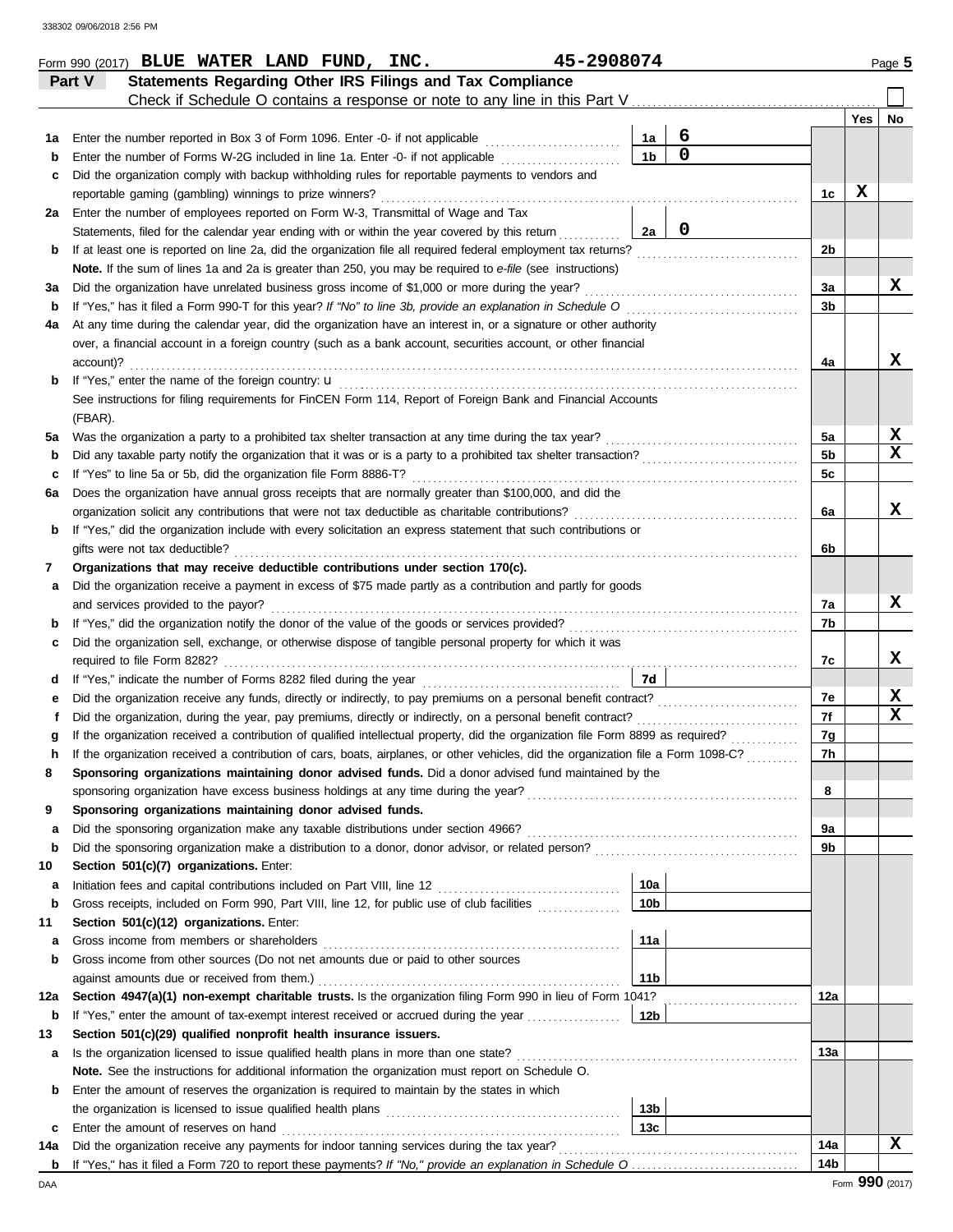|          | Part VI<br>Governance, Management, and Disclosure For each "Yes" response to lines 2 through 7b below, and for a "No"               |    |    |                 |             |                         |
|----------|-------------------------------------------------------------------------------------------------------------------------------------|----|----|-----------------|-------------|-------------------------|
|          | response to line 8a, 8b, or 10b below, describe the circumstances, processes, or changes in Schedule O. See instructions.           |    |    |                 |             |                         |
|          |                                                                                                                                     |    |    |                 |             | $\overline{\mathbf{x}}$ |
|          | Section A. Governing Body and Management                                                                                            |    |    |                 |             |                         |
|          |                                                                                                                                     |    |    |                 | Yes         | No                      |
| 1а       |                                                                                                                                     | 1a | 13 |                 |             |                         |
|          | If there are material differences in voting rights among members of the governing body, or                                          |    |    |                 |             |                         |
|          | if the governing body delegated broad authority to an executive committee or similar                                                |    |    |                 |             |                         |
|          | committee, explain in Schedule O.                                                                                                   |    |    |                 |             |                         |
| b        | Enter the number of voting members included in line 1a, above, who are independent                                                  | 1b | 12 |                 |             |                         |
| 2        | Did any officer, director, trustee, or key employee have a family relationship or a business relationship with                      |    |    |                 |             |                         |
|          | any other officer, director, trustee, or key employee?                                                                              |    |    | $\mathbf{2}$    |             | X                       |
| 3        | Did the organization delegate control over management duties customarily performed by or under the direct                           |    |    |                 |             |                         |
|          | supervision of officers, directors, or trustees, or key employees to a management company or other person?                          |    |    | 3               |             | X                       |
| 4        |                                                                                                                                     |    |    | 4               |             | X                       |
| 5        |                                                                                                                                     |    |    | 5               |             | X                       |
| 6        | Did the organization have members or stockholders?                                                                                  |    |    | 6               |             | X                       |
| 7a       | Did the organization have members, stockholders, or other persons who had the power to elect or appoint                             |    |    |                 |             |                         |
|          | one or more members of the governing body?                                                                                          |    |    | 7a              |             | х                       |
| b        | Are any governance decisions of the organization reserved to (or subject to approval by) members,                                   |    |    |                 |             |                         |
|          | stockholders, or persons other than the governing body?                                                                             |    |    | 7b              |             | x                       |
| 8        | Did the organization contemporaneously document the meetings held or written actions undertaken during the year by the following:   |    |    |                 |             |                         |
| а        | The governing body?                                                                                                                 |    |    | 8a              | х           |                         |
| b        |                                                                                                                                     |    |    | 8b              | X           |                         |
| 9        | Is there any officer, director, trustee, or key employee listed in Part VII, Section A, who cannot be reached at                    |    |    |                 |             |                         |
|          |                                                                                                                                     |    |    | 9               |             | X                       |
|          | Section B. Policies (This Section B requests information about policies not required by the Internal Revenue Code.)                 |    |    |                 |             |                         |
|          |                                                                                                                                     |    |    |                 | Yes         | No<br>x                 |
| 10a      | Did the organization have local chapters, branches, or affiliates?                                                                  |    |    | 10a             |             |                         |
| b        | If "Yes," did the organization have written policies and procedures governing the activities of such chapters,                      |    |    | 10 <sub>b</sub> |             |                         |
|          | Has the organization provided a complete copy of this Form 990 to all members of its governing body before filing the form?         |    |    | 11a             | х           |                         |
| 11a      | Describe in Schedule O the process, if any, used by the organization to review this Form 990.                                       |    |    |                 |             |                         |
| b        |                                                                                                                                     |    |    | 12a             | X           |                         |
| 12a<br>b | Were officers, directors, or trustees, and key employees required to disclose annually interests that could give rise to conflicts? |    |    | 12 <sub>b</sub> | X           |                         |
| c        | Did the organization regularly and consistently monitor and enforce compliance with the policy? If "Yes,"                           |    |    |                 |             |                         |
|          | describe in Schedule O how this was done                                                                                            |    |    | 12c             | х           |                         |
| 13       | Did the organization have a written whistleblower policy?                                                                           |    |    | 13              | $\mathbf x$ |                         |
| 14       |                                                                                                                                     |    |    | 14              | X           |                         |
| 15       | Did the process for determining compensation of the following persons include a review and approval by                              |    |    |                 |             |                         |
|          | independent persons, comparability data, and contemporaneous substantiation of the deliberation and decision?                       |    |    |                 |             |                         |
| a        |                                                                                                                                     |    |    | 15a             |             | X                       |
| b        | Other officers or key employees of the organization                                                                                 |    |    | 15b             |             | x                       |
|          | If "Yes" to line 15a or 15b, describe the process in Schedule O (see instructions).                                                 |    |    |                 |             |                         |
| 16a      | Did the organization invest in, contribute assets to, or participate in a joint venture or similar arrangement                      |    |    |                 |             |                         |
|          | with a taxable entity during the year?                                                                                              |    |    | 16a             |             | X                       |
| b        | If "Yes," did the organization follow a written policy or procedure requiring the organization to evaluate its                      |    |    |                 |             |                         |
|          | participation in joint venture arrangements under applicable federal tax law, and take steps to safeguard the                       |    |    |                 |             |                         |
|          |                                                                                                                                     |    |    | 16b             |             |                         |
|          | Section C. Disclosure                                                                                                               |    |    |                 |             |                         |
| 17       | List the states with which a copy of this Form 990 is required to be filed $\mathbf u$<br>MΙ                                        |    |    |                 |             |                         |
| 18       | Section 6104 requires an organization to make its Forms 1023 (or 1024 if applicable), 990, and 990-T (Section 501(c)(3)s only)      |    |    |                 |             |                         |
|          | available for public inspection. Indicate how you made these available. Check all that apply.                                       |    |    |                 |             |                         |
|          | $ \mathbf{X} $ Upon request<br>IX.<br>$ \mathbf{X} $ Another's website<br>Own website<br>Other (explain in Schedule O)              |    |    |                 |             |                         |
| 19       | Describe in Schedule O whether (and if so, how) the organization made its governing documents, conflict of interest policy, and     |    |    |                 |             |                         |
|          | financial statements available to the public during the tax year.                                                                   |    |    |                 |             |                         |
| 20       | State the name, address, and telephone number of the person who possesses the organization's books and records: <b>u</b>            |    |    |                 |             |                         |
|          | <b>KAREN LEE</b><br><b>500 WATER STREET</b>                                                                                         |    |    |                 |             |                         |
|          | 48060<br>MΙ<br>PORT HURON                                                                                                           |    |    | 810-984-4761    |             |                         |
| DAA      |                                                                                                                                     |    |    |                 |             | Form 990 (2017)         |

**Form 990 (2017) BLUE WATER LAND FUND, INC.** 45-2908074 Page 6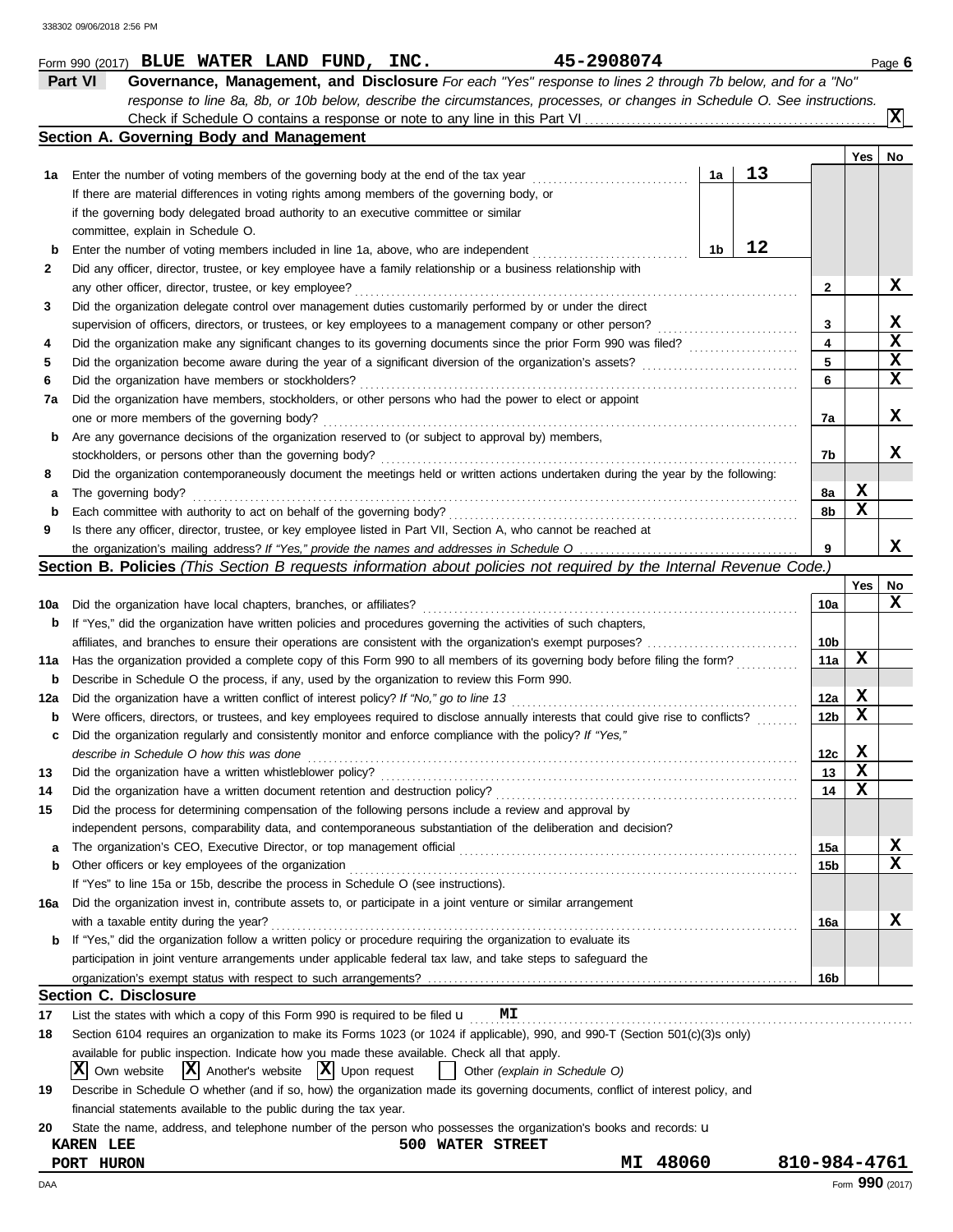| Form 990 (2017) BLUE WATER LAND FUND, INC.                                        |                                |  |                                                                                 | 45-2908074                                                                                                                                    | Page 7 |
|-----------------------------------------------------------------------------------|--------------------------------|--|---------------------------------------------------------------------------------|-----------------------------------------------------------------------------------------------------------------------------------------------|--------|
| Part VII                                                                          |                                |  |                                                                                 | Compensation of Officers, Directors, Trustees, Key Employees, Highest Compensated Employees, and                                              |        |
|                                                                                   | <b>Independent Contractors</b> |  |                                                                                 |                                                                                                                                               |        |
|                                                                                   |                                |  |                                                                                 |                                                                                                                                               | X      |
| Section A.                                                                        |                                |  | Officers, Directors, Trustees, Key Employees, and Highest Compensated Employees |                                                                                                                                               |        |
| organization's tax year.                                                          |                                |  |                                                                                 | 1a Complete this table for all persons required to be listed. Report compensation for the calendar year ending with or within the             |        |
| compensation. Enter -0- in columns (D), (E), and (F) if no compensation was paid. |                                |  |                                                                                 | • List all of the organization's <b>current</b> officers, directors, trustees (whether individuals or organizations), regardless of amount of |        |

● List all of the organization's **current** key employees, if any. See instructions for definition of "key employee."

who received reportable compensation (Box 5 of Form W-2 and/or Box 7 of Form 1099-MISC) of more than \$100,000 from the organization and any related organizations. ■ List the organization's five **current** highest compensated employees (other than an officer, director, trustee, or key employee)<br> **•** Pregiund reportable compensation (Box 5 of Ferm W 2 and/or Box 7 of Ferm 1000 MISC) o

■ List all of the organization's **former** officers, key employees, and highest compensated employees who received more than<br> **•** 00.000 of reportable compensation from the examization and any related erganizations \$100,000 of reportable compensation from the organization and any related organizations.

■ List all of the organization's **former directors or trustees** that received, in the capacity as a former director or trustee of the practization more than \$10,000 of reportable compensation from the organization and any organization, more than \$10,000 of reportable compensation from the organization and any related organizations. List persons in the following order: individual trustees or directors; institutional trustees; officers; key employees; highest compensated employees; and former such persons.

Check this box if neither the organization nor any related organization compensated any current officer, director, or trustee.

| (A)<br>Name and Title              | (B)<br>Average<br>hours per<br>week<br>(list any<br>hours for |                                      |                       | (C)<br>Position |                 | (do not check more than one<br>box, unless person is both an<br>officer and a director/trustee) | (D)<br>Reportable<br>compensation<br>from<br>the<br>organization | (E)<br>Reportable<br>compensation from<br>related<br>organizations<br>(W-2/1099-MISC) | (F)<br>Estimated<br>amount of<br>other<br>compensation<br>from the |
|------------------------------------|---------------------------------------------------------------|--------------------------------------|-----------------------|-----------------|-----------------|-------------------------------------------------------------------------------------------------|------------------------------------------------------------------|---------------------------------------------------------------------------------------|--------------------------------------------------------------------|
|                                    | related<br>organizations<br>below dotted<br>line)             | Individual<br>or director<br>trustee | hitutional<br>trustee | Officer         | Ķey<br>employee | Former<br>Highest compensated<br>employee                                                       | (W-2/1099-MISC)                                                  |                                                                                       | organization<br>and related<br>organizations                       |
| $(1)$ WILLIAM J. BUTLER            |                                                               |                                      |                       |                 |                 |                                                                                                 |                                                                  |                                                                                       |                                                                    |
|                                    | 0.25                                                          |                                      |                       |                 |                 |                                                                                                 |                                                                  |                                                                                       |                                                                    |
| <b>TRUSTEE</b>                     | 0.00                                                          | х                                    |                       |                 |                 |                                                                                                 | 0                                                                | 0                                                                                     | 0                                                                  |
| (2) MICHAEL CONNELL                |                                                               |                                      |                       |                 |                 |                                                                                                 |                                                                  |                                                                                       |                                                                    |
|                                    | 0.25                                                          |                                      |                       |                 |                 |                                                                                                 |                                                                  |                                                                                       |                                                                    |
| <b>TRUSTEE</b>                     | 0.00                                                          | X                                    |                       |                 |                 |                                                                                                 | 0                                                                | 0                                                                                     | $\pmb{0}$                                                          |
| (3) WILLIAM GRATOPP                |                                                               |                                      |                       |                 |                 |                                                                                                 |                                                                  |                                                                                       |                                                                    |
|                                    | 0.25                                                          |                                      |                       |                 |                 |                                                                                                 |                                                                  |                                                                                       |                                                                    |
| <b>TRUSTEE</b>                     | 0.00                                                          | $\mathbf x$                          |                       |                 |                 |                                                                                                 | 0                                                                | 0                                                                                     | 0                                                                  |
| (4) TIMOTHY J. LOZEN               |                                                               |                                      |                       |                 |                 |                                                                                                 |                                                                  |                                                                                       |                                                                    |
|                                    | 0.25                                                          |                                      |                       |                 |                 |                                                                                                 |                                                                  |                                                                                       |                                                                    |
| <b>TRUSTEE</b>                     | 0.00                                                          | $\mathbf x$                          |                       |                 |                 |                                                                                                 | 0                                                                | 0                                                                                     | 0                                                                  |
| (5) PENELOPE PECK                  | 0.25                                                          |                                      |                       |                 |                 |                                                                                                 |                                                                  |                                                                                       |                                                                    |
|                                    | 0.00                                                          | X                                    |                       |                 |                 |                                                                                                 | 0                                                                | 0                                                                                     | $\mathbf 0$                                                        |
| <b>TRUSTEE</b><br>(6) JOHN ROWLING |                                                               |                                      |                       |                 |                 |                                                                                                 |                                                                  |                                                                                       |                                                                    |
|                                    | 0.25                                                          |                                      |                       |                 |                 |                                                                                                 |                                                                  |                                                                                       |                                                                    |
| <b>TRUSTEE</b>                     | 0.00                                                          | $\mathbf x$                          |                       |                 |                 |                                                                                                 | 0                                                                | 0                                                                                     | $\mathbf 0$                                                        |
| (7) GORDON RUTTAN                  |                                                               |                                      |                       |                 |                 |                                                                                                 |                                                                  |                                                                                       |                                                                    |
|                                    | 0.25                                                          |                                      |                       |                 |                 |                                                                                                 |                                                                  |                                                                                       |                                                                    |
| <b>TRUSTEE</b>                     | 0.00                                                          | X                                    |                       |                 |                 |                                                                                                 | 0                                                                | 0                                                                                     | 0                                                                  |
| (8) DAVID A. BROOKS                |                                                               |                                      |                       |                 |                 |                                                                                                 |                                                                  |                                                                                       |                                                                    |
|                                    | 0.25                                                          |                                      |                       |                 |                 |                                                                                                 |                                                                  |                                                                                       |                                                                    |
| <b>TRUSTEE</b>                     | 0.00                                                          | $\mathbf x$                          |                       |                 |                 |                                                                                                 | 0                                                                | 0                                                                                     | 0                                                                  |
| (9) JANICE C. ROSE                 |                                                               |                                      |                       |                 |                 |                                                                                                 |                                                                  |                                                                                       |                                                                    |
|                                    | 0.25                                                          |                                      |                       |                 |                 |                                                                                                 |                                                                  |                                                                                       |                                                                    |
| <b>TRUSTEE</b>                     | 0.00                                                          | $\mathbf x$                          |                       |                 |                 |                                                                                                 | 0                                                                | 0                                                                                     | 0                                                                  |
| (10) RANDY D. MAIERS               |                                                               |                                      |                       |                 |                 |                                                                                                 |                                                                  |                                                                                       |                                                                    |
|                                    | 0.00                                                          |                                      |                       |                 |                 |                                                                                                 |                                                                  |                                                                                       |                                                                    |
| PRESIDENT/CEO                      | 40.00                                                         |                                      |                       | $\mathbf x$     |                 |                                                                                                 | 0                                                                | 225,657                                                                               | 40,424                                                             |
| (11) DOUGLAS S. TOUMA              |                                                               |                                      |                       |                 |                 |                                                                                                 |                                                                  |                                                                                       |                                                                    |
|                                    | 1.00                                                          |                                      |                       |                 |                 |                                                                                                 |                                                                  |                                                                                       |                                                                    |
| <b>VICE CHAIR</b>                  | 0.00                                                          |                                      |                       | $\mathbf x$     |                 |                                                                                                 | 0                                                                | 0                                                                                     | O                                                                  |
| DAA                                |                                                               |                                      |                       |                 |                 |                                                                                                 |                                                                  |                                                                                       | Form 990 (2017)                                                    |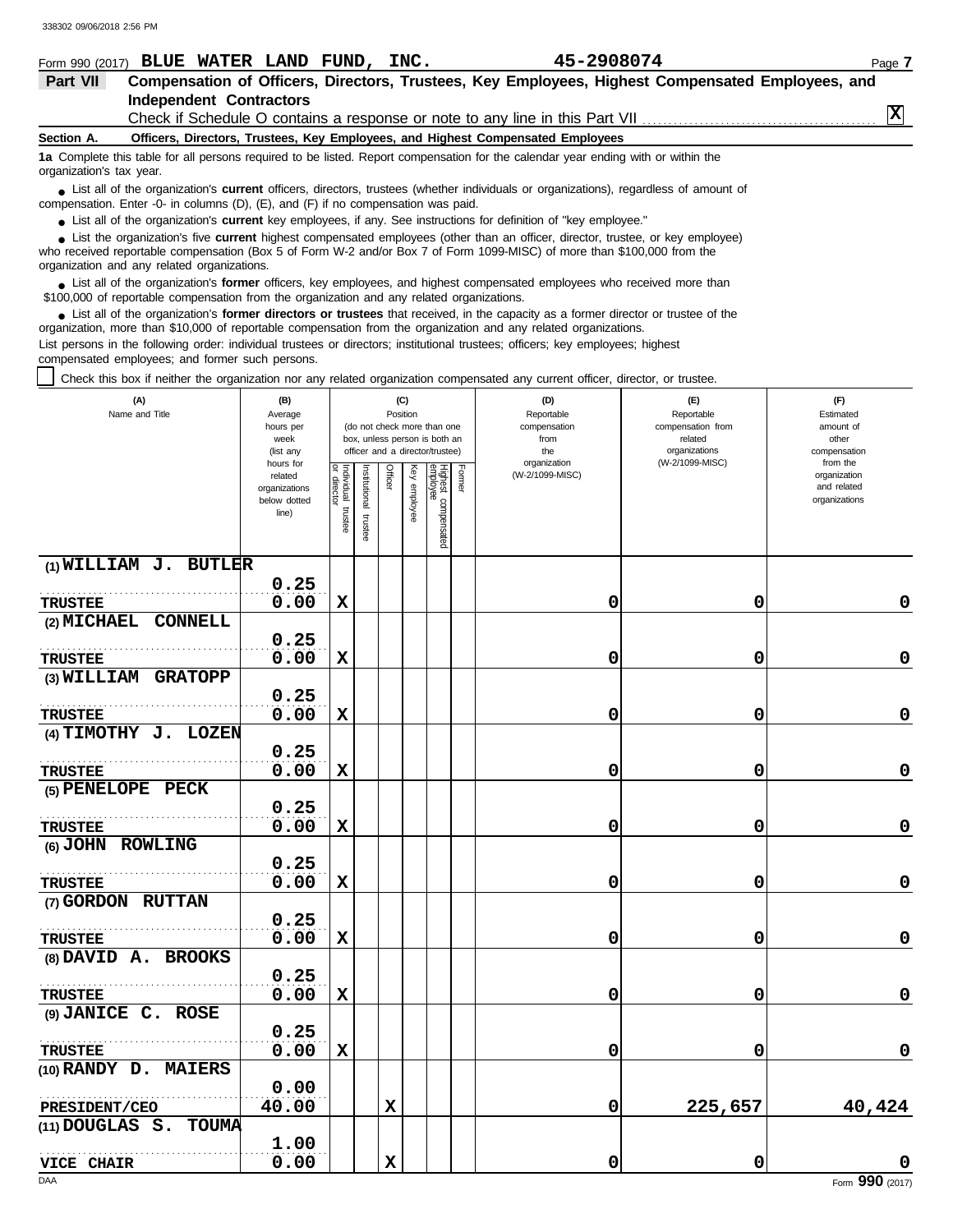| 338302 09/06/2018 2:56 PM<br>BLUE WATER LAND FUND, INC.<br>Form 990 (2017)                                                                                                                                                                                  |                                                                |                         |                          |                 |                 |                                                                                                 |                  | 45-2908074                                                                                                                                                 |                                                                    |                                                          |                     | Page 8 |
|-------------------------------------------------------------------------------------------------------------------------------------------------------------------------------------------------------------------------------------------------------------|----------------------------------------------------------------|-------------------------|--------------------------|-----------------|-----------------|-------------------------------------------------------------------------------------------------|------------------|------------------------------------------------------------------------------------------------------------------------------------------------------------|--------------------------------------------------------------------|----------------------------------------------------------|---------------------|--------|
| Part VII<br>(A)<br>Name and title                                                                                                                                                                                                                           | (B)<br>Average<br>hours per<br>week<br>(list any               |                         |                          | (C)<br>Position |                 | (do not check more than one<br>box, unless person is both an<br>officer and a director/trustee) |                  | Section A. Officers, Directors, Trustees, Key Employees, and Highest Compensated Employees (continued)<br>(D)<br>Reportable<br>compensation<br>from<br>the | (F)<br>Reportable<br>compensation from<br>related<br>organizations | (F)<br>Estimated<br>amount of<br>other<br>compensation   |                     |        |
|                                                                                                                                                                                                                                                             | hours for<br>related<br>organizations<br>below dotted<br>line) | Individual 1<br>trustee | Institutional<br>trustee | Officer         | Key<br>employee | Highest compensated<br>employee                                                                 | Former           | organization<br>(W-2/1099-MISC)                                                                                                                            | (W-2/1099-MISC)                                                    | from the<br>organization<br>and related<br>organizations |                     |        |
| (12)<br><b>JENIFER KUSCH</b>                                                                                                                                                                                                                                |                                                                |                         |                          |                 |                 |                                                                                                 |                  |                                                                                                                                                            |                                                                    |                                                          |                     |        |
| <b>CHAIR</b>                                                                                                                                                                                                                                                | 1.00<br>0.00                                                   |                         |                          | х               |                 |                                                                                                 |                  | 0                                                                                                                                                          | 0                                                                  |                                                          |                     | 0      |
| LEROY "LEE"<br>(13)                                                                                                                                                                                                                                         | <b>STEVENS</b><br>1.00<br>0.00                                 |                         |                          |                 |                 |                                                                                                 |                  |                                                                                                                                                            | 0                                                                  |                                                          |                     | 0      |
| <b>TREASURER/SECRETARY</b>                                                                                                                                                                                                                                  |                                                                |                         |                          | х               |                 |                                                                                                 |                  | 0                                                                                                                                                          |                                                                    |                                                          |                     |        |
|                                                                                                                                                                                                                                                             |                                                                |                         |                          |                 |                 |                                                                                                 |                  |                                                                                                                                                            |                                                                    |                                                          |                     |        |
|                                                                                                                                                                                                                                                             |                                                                |                         |                          |                 |                 |                                                                                                 |                  |                                                                                                                                                            |                                                                    |                                                          |                     |        |
|                                                                                                                                                                                                                                                             |                                                                |                         |                          |                 |                 |                                                                                                 |                  |                                                                                                                                                            |                                                                    |                                                          |                     |        |
|                                                                                                                                                                                                                                                             |                                                                |                         |                          |                 |                 |                                                                                                 |                  |                                                                                                                                                            |                                                                    |                                                          |                     |        |
|                                                                                                                                                                                                                                                             |                                                                |                         |                          |                 |                 |                                                                                                 |                  |                                                                                                                                                            |                                                                    |                                                          |                     |        |
|                                                                                                                                                                                                                                                             |                                                                |                         |                          |                 |                 |                                                                                                 |                  |                                                                                                                                                            |                                                                    |                                                          |                     |        |
|                                                                                                                                                                                                                                                             |                                                                |                         |                          |                 |                 |                                                                                                 | u                |                                                                                                                                                            | 225,657                                                            |                                                          |                     | 40,424 |
| c Total from continuation sheets to Part VII, Section A                                                                                                                                                                                                     |                                                                |                         |                          |                 |                 |                                                                                                 | u<br>$\mathbf u$ |                                                                                                                                                            | 225,657                                                            |                                                          |                     | 40,424 |
| Total number of individuals (including but not limited to those listed above) who received more than \$100,000 of<br>2<br>reportable compensation from the organization $\mathbf{u} \quad \mathbf{0}$                                                       |                                                                |                         |                          |                 |                 |                                                                                                 |                  |                                                                                                                                                            |                                                                    |                                                          |                     |        |
| Did the organization list any former officer, director, or trustee, key employee, or highest compensated<br>3                                                                                                                                               |                                                                |                         |                          |                 |                 |                                                                                                 |                  |                                                                                                                                                            |                                                                    |                                                          | Yes                 | No     |
| employee on line 1a? If "Yes," complete Schedule J for such individual<br>For any individual listed on line 1a, is the sum of reportable compensation and other compensation from the<br>4                                                                  |                                                                |                         |                          |                 |                 |                                                                                                 |                  |                                                                                                                                                            |                                                                    | 3                                                        |                     | X      |
| organization and related organizations greater than \$150,000? If "Yes," complete Schedule J for such<br>individual                                                                                                                                         |                                                                |                         |                          |                 |                 |                                                                                                 |                  |                                                                                                                                                            |                                                                    | 4                                                        | х                   |        |
| Did any person listed on line 1a receive or accrue compensation from any unrelated organization or individual<br>5<br>for services rendered to the organization? If "Yes," complete Schedule J for such person.                                             |                                                                |                         |                          |                 |                 |                                                                                                 |                  |                                                                                                                                                            |                                                                    | 5                                                        |                     | X      |
| Section B. Independent Contractors                                                                                                                                                                                                                          |                                                                |                         |                          |                 |                 |                                                                                                 |                  |                                                                                                                                                            |                                                                    |                                                          |                     |        |
| Complete this table for your five highest compensated independent contractors that received more than \$100,000 of<br>1<br>compensation from the organization. Report compensation for the calendar year ending with or within the organization's tax year. |                                                                |                         |                          |                 |                 |                                                                                                 |                  |                                                                                                                                                            |                                                                    |                                                          |                     |        |
|                                                                                                                                                                                                                                                             | (A)<br>Name and business address                               |                         |                          |                 |                 |                                                                                                 |                  |                                                                                                                                                            | (B)<br>Description of services                                     |                                                          | (C)<br>Compensation |        |
|                                                                                                                                                                                                                                                             |                                                                |                         |                          |                 |                 |                                                                                                 |                  |                                                                                                                                                            |                                                                    |                                                          |                     |        |
|                                                                                                                                                                                                                                                             |                                                                |                         |                          |                 |                 |                                                                                                 |                  |                                                                                                                                                            |                                                                    |                                                          |                     |        |
|                                                                                                                                                                                                                                                             |                                                                |                         |                          |                 |                 |                                                                                                 |                  |                                                                                                                                                            |                                                                    |                                                          |                     |        |
|                                                                                                                                                                                                                                                             |                                                                |                         |                          |                 |                 |                                                                                                 |                  |                                                                                                                                                            |                                                                    |                                                          |                     |        |
|                                                                                                                                                                                                                                                             |                                                                |                         |                          |                 |                 |                                                                                                 |                  |                                                                                                                                                            |                                                                    |                                                          |                     |        |
| Total number of independent contractors (including but not limited to those listed above) who<br>$\mathbf{2}$<br>received more than \$100,000 of compensation from the organization u                                                                       |                                                                |                         |                          |                 |                 |                                                                                                 |                  |                                                                                                                                                            | 0                                                                  |                                                          |                     |        |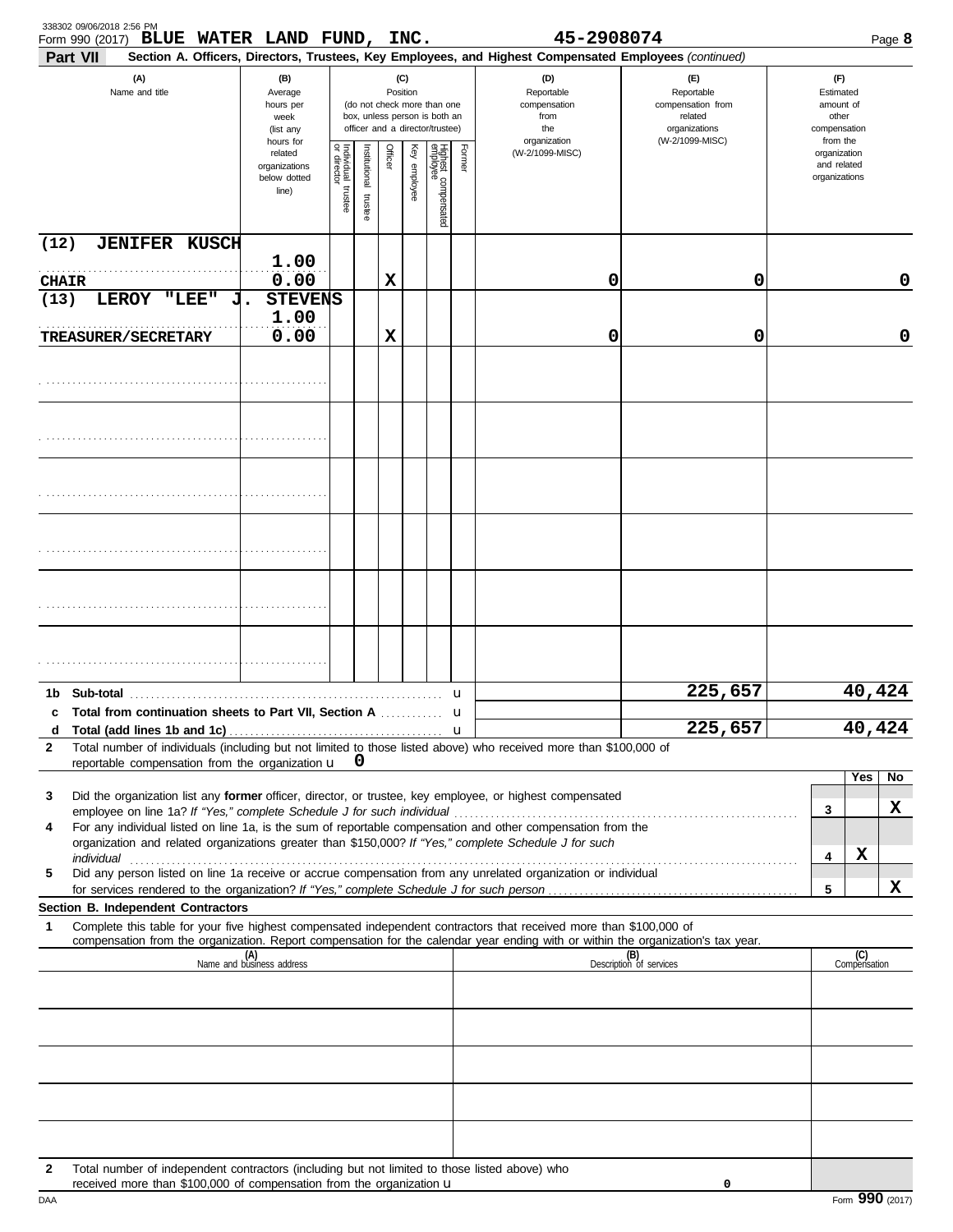| Part VIII | Form 990 (2017) BLUE WATER LAND FUND, INC.<br><b>Statement of Revenue</b>                 |               |                      | 45-2908074                                         |                                         | Page 9                                                           |
|-----------|-------------------------------------------------------------------------------------------|---------------|----------------------|----------------------------------------------------|-----------------------------------------|------------------------------------------------------------------|
|           |                                                                                           |               |                      |                                                    |                                         |                                                                  |
|           |                                                                                           |               | (A)<br>Total revenue | (B)<br>Related or<br>exempt<br>function<br>revenue | (C)<br>Unrelated<br>business<br>revenue | (D)<br>Revenue<br>excluded from tax<br>under sections<br>512-514 |
|           | 1a<br>1a Federated campaigns                                                              |               |                      |                                                    |                                         |                                                                  |
|           | 1b<br><b>b</b> Membership dues                                                            |               |                      |                                                    |                                         |                                                                  |
|           | c Fundraising events<br>1c                                                                |               |                      |                                                    |                                         |                                                                  |
|           | 1 <sub>d</sub><br>d Related organizations                                                 | 126,026       |                      |                                                    |                                         |                                                                  |
|           | 1e<br><b>e</b> Government grants (contributions)                                          |               |                      |                                                    |                                         |                                                                  |
|           | f All other contributions, gifts, grants,<br>and similar amounts not included above<br>1f |               |                      |                                                    |                                         |                                                                  |
|           | g Noncash contributions included in lines 1a-1f:                                          | $\frac{1}{2}$ |                      |                                                    |                                         |                                                                  |
|           |                                                                                           |               | 126,026              |                                                    |                                         |                                                                  |
|           |                                                                                           | Busn. Code    |                      |                                                    |                                         |                                                                  |
| 2a        |                                                                                           |               |                      |                                                    |                                         |                                                                  |
| b         |                                                                                           |               |                      |                                                    |                                         |                                                                  |
|           |                                                                                           |               |                      |                                                    |                                         |                                                                  |
| d         |                                                                                           |               |                      |                                                    |                                         |                                                                  |
|           |                                                                                           |               |                      |                                                    |                                         |                                                                  |
|           | f All other program service revenue                                                       |               |                      |                                                    |                                         |                                                                  |
|           |                                                                                           | u             |                      |                                                    |                                         |                                                                  |
| 3         | Investment income (including dividends, interest,                                         |               |                      |                                                    |                                         |                                                                  |
|           |                                                                                           | $\mathbf u$   | 34                   | 34                                                 |                                         |                                                                  |
| 4         | Income from investment of tax-exempt bond proceeds <b>u</b>                               |               |                      |                                                    |                                         |                                                                  |
| 5         |                                                                                           | u             |                      |                                                    |                                         |                                                                  |
|           | (i) Real                                                                                  | (ii) Personal |                      |                                                    |                                         |                                                                  |
|           | 6a Gross rents                                                                            |               |                      |                                                    |                                         |                                                                  |
|           | <b>b</b> Less: rental exps.                                                               |               |                      |                                                    |                                         |                                                                  |
|           | <b>c</b> Rental inc. or (loss)                                                            |               |                      |                                                    |                                         |                                                                  |
| d         | <b>7a</b> Gross amount from                                                               | u             |                      |                                                    |                                         |                                                                  |
|           | (i) Securities<br>sales of assets                                                         | (ii) Other    |                      |                                                    |                                         |                                                                  |
|           | other than inventory                                                                      |               |                      |                                                    |                                         |                                                                  |
|           | <b>b</b> Less: cost or other                                                              |               |                      |                                                    |                                         |                                                                  |
|           | basis & sales exps.                                                                       |               |                      |                                                    |                                         |                                                                  |
|           | c Gain or (loss)                                                                          |               |                      |                                                    |                                         |                                                                  |
| d         | 8a Gross income from fundraising events                                                   |               |                      |                                                    |                                         |                                                                  |
|           |                                                                                           |               |                      |                                                    |                                         |                                                                  |
|           | of contributions reported on line 1c).                                                    |               |                      |                                                    |                                         |                                                                  |
|           | See Part IV, line 18 $\ldots$<br>a                                                        |               |                      |                                                    |                                         |                                                                  |
|           | $\mathbf b$<br><b>b</b> Less: direct expenses <i>minimal</i>                              |               |                      |                                                    |                                         |                                                                  |
|           | c Net income or (loss) from fundraising events  u                                         |               |                      |                                                    |                                         |                                                                  |
|           | 9a Gross income from gaming activities.                                                   |               |                      |                                                    |                                         |                                                                  |
|           | See Part IV, line $19$<br>a                                                               |               |                      |                                                    |                                         |                                                                  |
|           | $\mathbf b$<br><b>b</b> Less: direct expenses $\ldots$                                    |               |                      |                                                    |                                         |                                                                  |
|           | c Net income or (loss) from gaming activities  u                                          |               |                      |                                                    |                                         |                                                                  |
|           | 10a Gross sales of inventory, less                                                        |               |                      |                                                    |                                         |                                                                  |
|           | returns and allowances<br>a                                                               |               |                      |                                                    |                                         |                                                                  |
|           |                                                                                           |               |                      |                                                    |                                         |                                                                  |

u

u

u

**11a b c**

Net income or (loss) from sales of inventory . . . . . . . . . . **c**

Miscellaneous Revenue **Busn. Code** 

**d** All other revenue .............................. **e Total.** Add lines 11a–11d . . . . . . . . . . . . . . . . . . . . . . . . . . . . . **Total revenue.** See instructions. . . . . . . . . . . . . . . . . . . . . . **12**

. . . . . . . . . . . . . . . . . . . . . . . . . . . . . . . . . . . . . . . . . . . . . . . . . . . . . . . . . . . . . . . . . . . . . . . . . . . . . . . . . . . . . . . . . . . . . . . . . . . . . . . . . . . . . . . . . . . . . . . . . . . . . . . . . . . . . . . . . .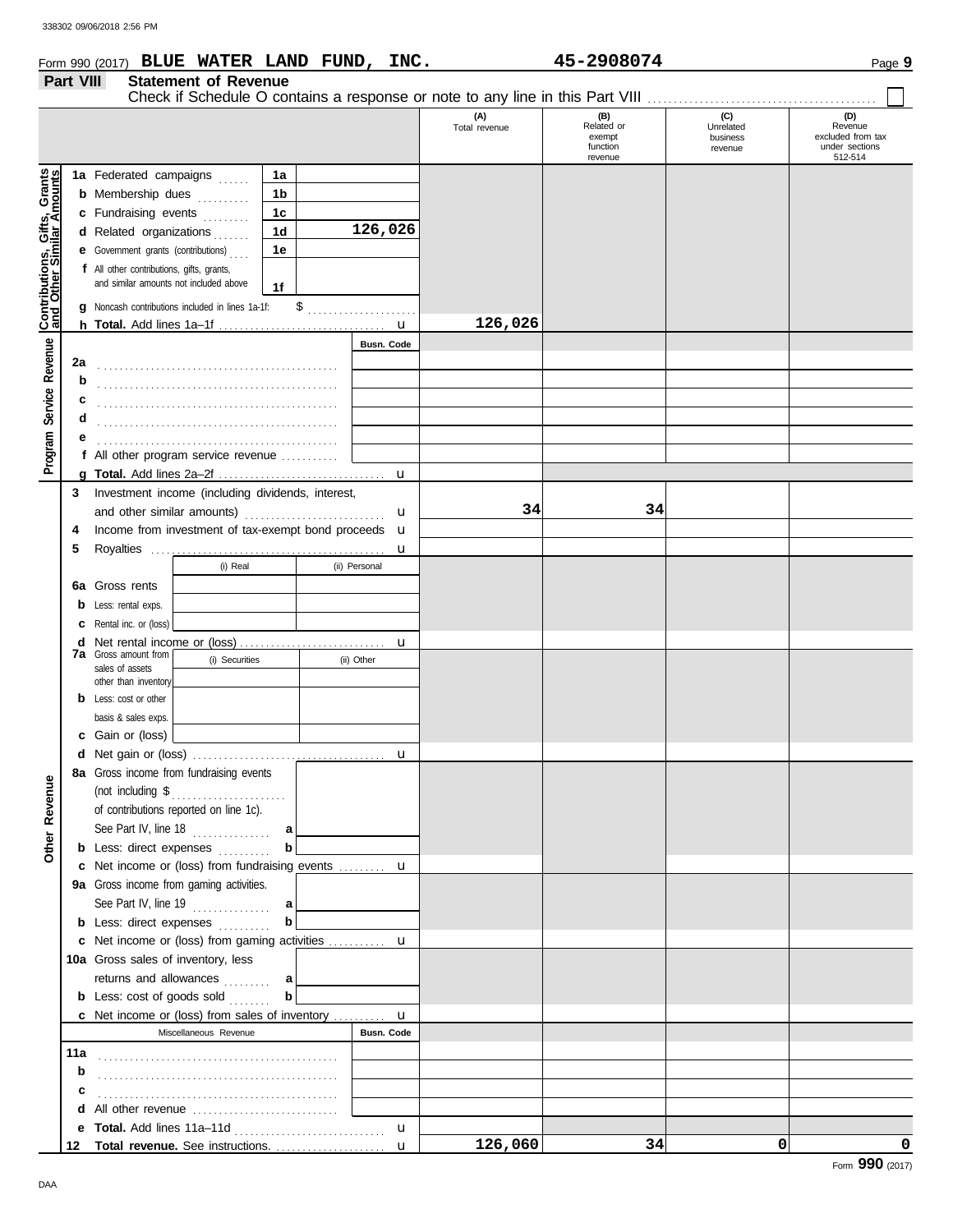### **Part IX Statement of Functional Expenses Form 990 (2017) BLUE WATER LAND FUND, INC.** 45-2908074 Page 10 *Section 501(c)(3) and 501(c)(4) organizations must complete all columns. All other organizations must complete column (A). Do not include amounts reported on lines 6b, 7b, 8b, 9b, and 10b of Part VIII.* **1 2 3 4 5 6 7 8 9 10 11 a** Management . . . . . . . . . . . . . . . . . . . . . . . . . . . . . . . . . **b c** Accounting . . . . . . . . . . . . . . . . . . . . . . . . . . . . . . . . . . . **d e f g** Other. (If line 11g amount exceeds 10% of line 25, column **12** Advertising and promotion . . . . . . . . . . . . . . . . . . . **13 14 15 16 17 18 19 20 21 22 23 24 a** Grants and other assistance to domestic organizations and domestic governments. See Part IV, line 21 ............ Grants and other assistance to domestic individuals. See Part IV, line 22 . . . . . . . . . . . . . . Grants and other assistance to foreign organizations, foreign governments, and foreign individuals. See Part IV, lines 15 and 16 Benefits paid to or for members . . . . . . . . . . . . . . . . Compensation of current officers, directors, trustees, and key employees . . . . . . . . . . . . . . . . . Compensation not included above, to disqualified persons (as defined under section 4958(f)(1)) and persons described in section 4958(c)(3)(B) . . . . . . . . Other salaries and wages . . . . . . . . . . . . . . . . . . . . Pension plan accruals and contributions (include section 401(k) and 403(b) employer contributions) Other employee benefits ..................... Payroll taxes . . . . . . . . . . . . . . . . . . . . . . . . . . . . . . . . . Fees for services (non-employees): Legal . . . . . . . . . . . . . . . . . . . . . . . . . . . . . . . . . . . . . . . . . Lobbying . . . . . . . . . . . . . . . . . . . . . . . . . . . . . . . . . . . . . Professional fundraising services. See Part IV, line 17 Investment management fees ................ Office expenses . . . . . . . . . . . . . . . . . . . . . . . . . . . . . . Information technology . . . . . . . . . . . . . . . . . . . . . . . Royalties . . . . . . . . . . . . . . . . . . . . . . . . . . . . . . . . . . . . . Occupancy . . . . . . . . . . . . . . . . . . . . . . . . . . . . . . . . . . . Travel . . . . . . . . . . . . . . . . . . . . . . . . . . . . . . . . . . . . . . . . Payments of travel or entertainment expenses for any federal, state, or local public officials Conferences, conventions, and meetings Interest . . . . . . . . . . . . . . . . . . . . . . . . . . . . . . . . . . . . . . Payments to affiliates . . . . . . . . . . . . . . . . . . . . . . . . Depreciation, depletion, and amortization Insurance . . . . . . . . . . . . . . . . . . . . . . . . . . . . . . . . . . . . Other expenses. Itemize expenses not covered above (List miscellaneous expenses in line 24e. If line 24e amount exceeds 10% of line 25, column (A) amount, list line 24e expenses on Schedule O.) **(A) (B) (C) (D)** Nanagement and expenses and general expenses (D)<br>Fundraising expenses **MISCELLANEOUS** 1,222 1,222 Check if Schedule O contains a response or note to any line in this Part IX (A) amount, list line 11g expenses on Schedule O.) . . . . . . . . . **2,750 2,750** 11,260 11,260<br>183 37 **183 37 146 68,653 68,653 78,643 78,643 9,741 9,741** 338302 09/06/2018 2:56 PM

### **b c d e** All other expenses . . . . . . . . . . . . . . . . . . . . . . . . . . . **25 26** Total functional expenses. Add lines 1 through 24e . fundraising solicitation. Check here  $\mathbf{u}$  | if organization reported in column (B) joint costs from a combined educational campaign and following SOP 98-2 (ASC 958-720) **DUES, MEMBERSHIPS AND SUB** 200 **200** . . . . . . . . . . . . . . . . . . . . . . . . . . . . . . . . . . . . . . . . . . . . . . . . . . . . . . . . . . . . . . . . . . . . . . . . . . . . . . . . . . . . . . . . . . . . . . **Joint costs.** Complete this line only if the **172,652 169,756 2,750 146**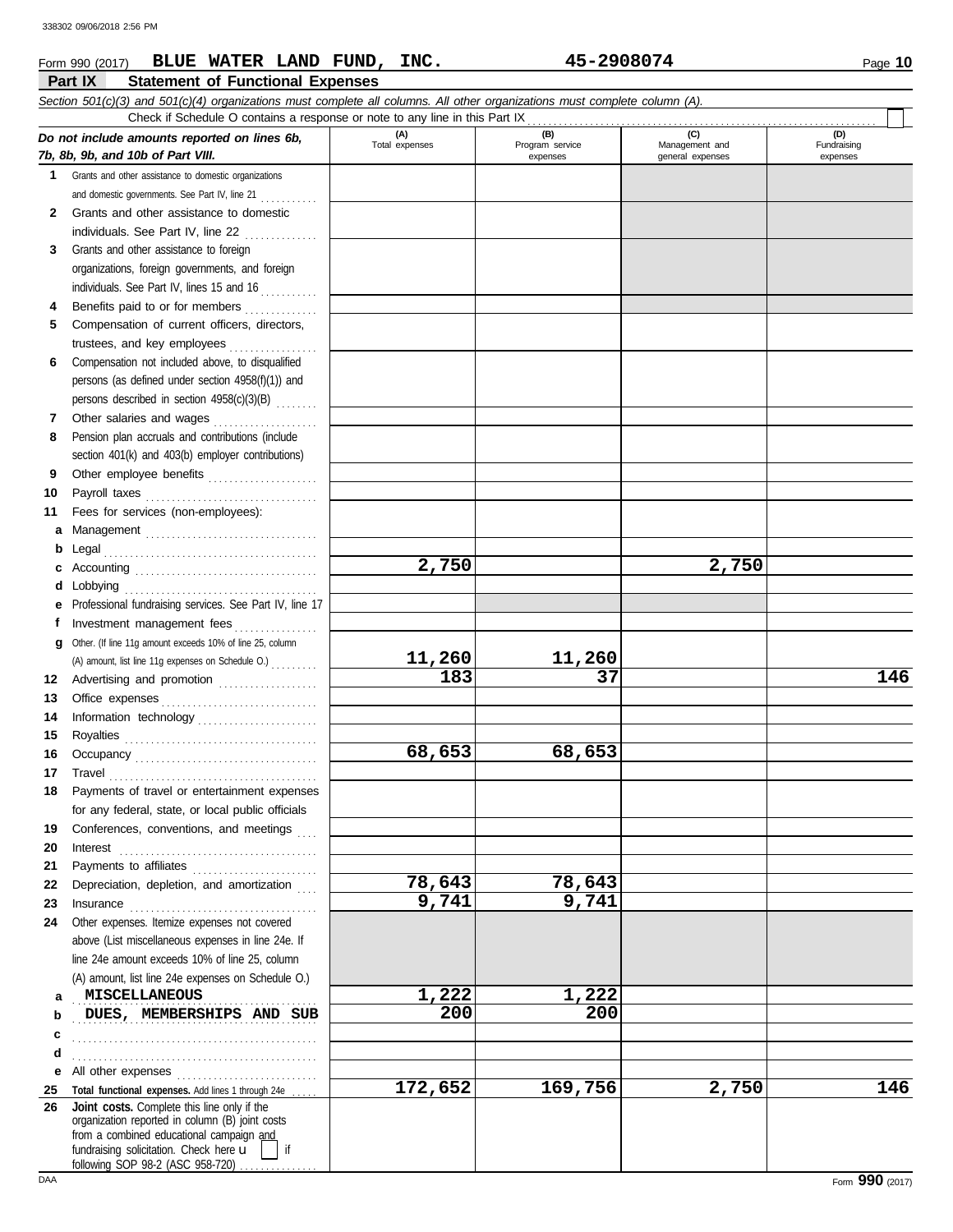### **Form 990 (2017) BLUE WATER LAND FUND, INC.** 45-2908074 Page 11 **Part X Balance Sheet**

|                      |    |                                                                                                                                                                                                                                     |    |                       | (A)               |                | (B)         |
|----------------------|----|-------------------------------------------------------------------------------------------------------------------------------------------------------------------------------------------------------------------------------------|----|-----------------------|-------------------|----------------|-------------|
|                      |    |                                                                                                                                                                                                                                     |    |                       | Beginning of year |                | End of year |
|                      | 1  |                                                                                                                                                                                                                                     |    |                       | 71,240            | $\mathbf{1}$   | 93,551      |
|                      | 2  |                                                                                                                                                                                                                                     |    |                       |                   | $\mathbf{2}$   |             |
|                      | 3  |                                                                                                                                                                                                                                     |    |                       |                   | 3              |             |
|                      | 4  |                                                                                                                                                                                                                                     |    |                       |                   | 4              |             |
|                      | 5  | Loans and other receivables from current and former officers, directors,                                                                                                                                                            |    |                       |                   |                |             |
|                      |    | trustees, key employees, and highest compensated employees.                                                                                                                                                                         |    |                       |                   |                |             |
|                      |    | Complete Part II of Schedule L                                                                                                                                                                                                      |    | 5                     |                   |                |             |
|                      | 6  | Loans and other receivables from other disqualified persons (as defined under section                                                                                                                                               |    |                       |                   |                |             |
|                      |    | 4958(f)(1)), persons described in section 4958(c)(3)(B), and contributing employers and                                                                                                                                             |    |                       |                   |                |             |
|                      |    | sponsoring organizations of section 501(c)(9) voluntary employees' beneficiary                                                                                                                                                      |    |                       |                   |                |             |
|                      |    | organizations (see instructions). Complete Part II of Schedule L [1111111111111111111111111111111111                                                                                                                                |    |                       |                   | 6              |             |
| Assets               | 7  |                                                                                                                                                                                                                                     |    |                       |                   | $\overline{7}$ |             |
|                      | 8  | Inventories for sale or use <i>communication</i> and the contract of the contract of the contract of the contract of the contract of the contract of the contract of the contract of the contract of the contract of the contract o |    |                       |                   | 8              |             |
|                      | 9  |                                                                                                                                                                                                                                     |    |                       |                   | 9              |             |
|                      |    | 10a Land, buildings, and equipment: cost or                                                                                                                                                                                         |    |                       |                   |                |             |
|                      |    |                                                                                                                                                                                                                                     |    | 3,642,743             |                   |                |             |
|                      | b  |                                                                                                                                                                                                                                     |    | 261,384               | 3,449,084         | 10c            | 3,381,359   |
|                      | 11 |                                                                                                                                                                                                                                     |    |                       |                   | 11             |             |
|                      | 12 |                                                                                                                                                                                                                                     |    |                       |                   | 12             |             |
|                      | 13 |                                                                                                                                                                                                                                     |    |                       | 13                |                |             |
|                      | 14 | Intangible assets                                                                                                                                                                                                                   |    |                       | 14                |                |             |
|                      | 15 |                                                                                                                                                                                                                                     |    | 15                    |                   |                |             |
|                      | 16 |                                                                                                                                                                                                                                     |    | 3,520,324             | 16                | 3,474,910      |             |
|                      | 17 |                                                                                                                                                                                                                                     | 45 | 17                    | 1,223             |                |             |
|                      | 18 | Grants payable                                                                                                                                                                                                                      |    |                       | 18                |                |             |
|                      | 19 |                                                                                                                                                                                                                                     |    |                       | 19                |                |             |
|                      | 20 |                                                                                                                                                                                                                                     |    |                       | 20                |                |             |
|                      | 21 |                                                                                                                                                                                                                                     |    |                       |                   | 21             |             |
|                      | 22 | Loans and other payables to current and former officers, directors,                                                                                                                                                                 |    |                       |                   |                |             |
|                      |    | trustees, key employees, highest compensated employees, and                                                                                                                                                                         |    |                       |                   |                |             |
| Liabilities          |    | disqualified persons. Complete Part II of Schedule L                                                                                                                                                                                |    |                       |                   | 22             |             |
|                      | 23 | Secured mortgages and notes payable to unrelated third parties [[[[[[[[[[[[[[[[[[[[[[[[[[[[[]]]]]]]]                                                                                                                                |    |                       |                   | 23             |             |
|                      | 24 |                                                                                                                                                                                                                                     |    |                       |                   | 24             |             |
|                      | 25 | Other liabilities (including federal income tax, payables to related third                                                                                                                                                          |    |                       |                   |                |             |
|                      |    | parties, and other liabilities not included on lines 17-24). Complete Part X                                                                                                                                                        |    |                       |                   |                |             |
|                      | 26 | of Schedule D                                                                                                                                                                                                                       |    |                       | 45                | 25<br>26       | 1,223       |
|                      |    | Organizations that follow SFAS 117 (ASC 958), check here u                                                                                                                                                                          |    | $ \mathbf{x} $<br>and |                   |                |             |
|                      |    | complete lines 27 through 29, and lines 33 and 34.                                                                                                                                                                                  |    |                       |                   |                |             |
|                      | 27 | Unrestricted net assets                                                                                                                                                                                                             |    |                       | 3,520,279         | 27             | 3,473,687   |
| <b>Balances</b>      | 28 |                                                                                                                                                                                                                                     |    |                       |                   | 28             |             |
|                      | 29 | Permanently restricted net assets                                                                                                                                                                                                   |    |                       |                   | 29             |             |
| Fund                 |    | Organizations that do not follow SFAS 117 (ASC 958), check here u                                                                                                                                                                   |    | and                   |                   |                |             |
| ŏ                    |    | complete lines 30 through 34.                                                                                                                                                                                                       |    |                       |                   |                |             |
| Assets               | 30 | Capital stock or trust principal, or current funds                                                                                                                                                                                  |    |                       |                   | 30             |             |
|                      | 31 |                                                                                                                                                                                                                                     |    |                       |                   | 31             |             |
| $\mathbf{\tilde{g}}$ | 32 | Retained earnings, endowment, accumulated income, or other funds                                                                                                                                                                    |    |                       |                   | 32             |             |
|                      | 33 | Total net assets or fund balances                                                                                                                                                                                                   |    |                       | 3,520,279         | 33             | 3,473,687   |
|                      | 34 |                                                                                                                                                                                                                                     |    | 3,520,324             | 34                | 3,474,910      |             |

Form **990** (2017)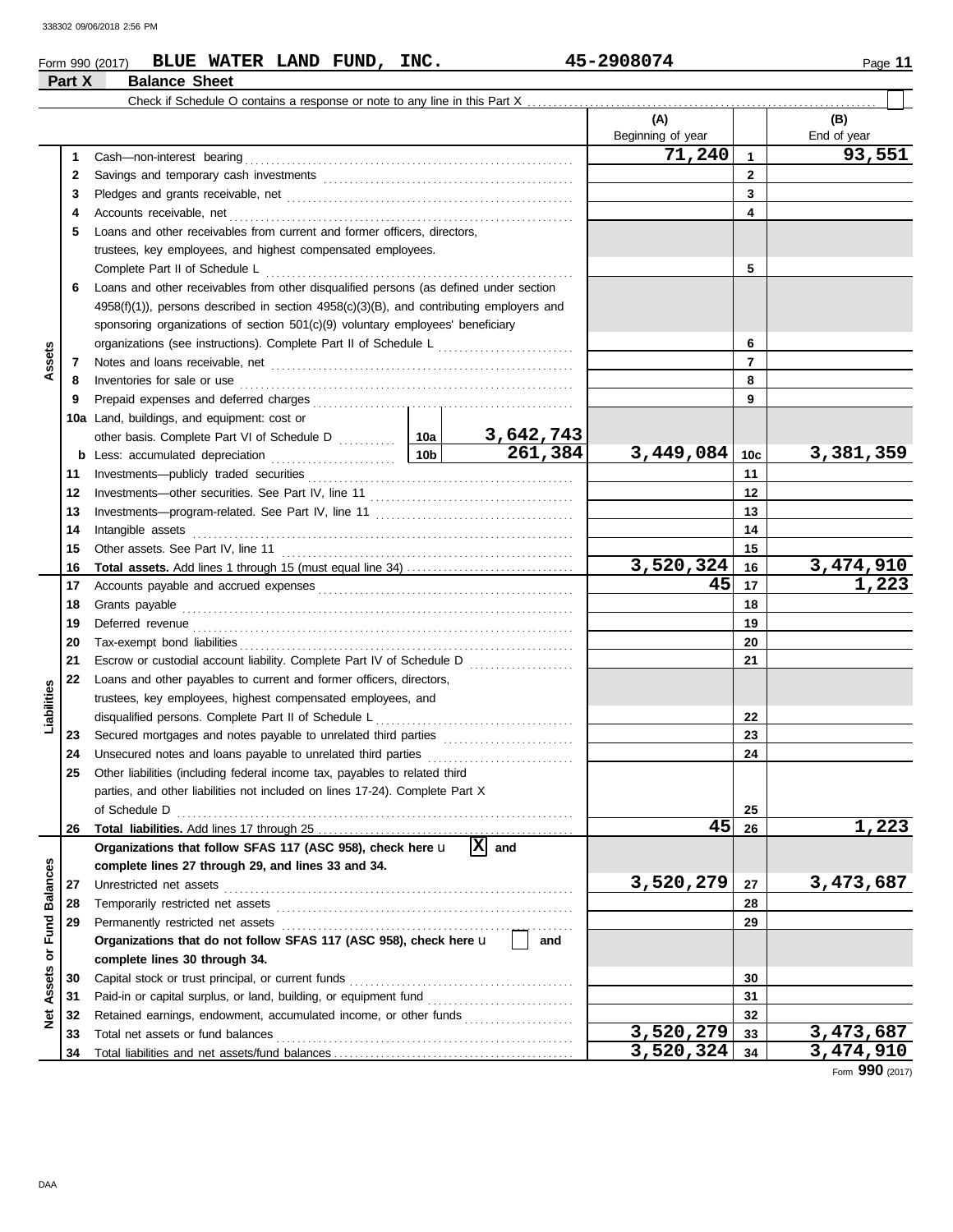|    | 45-2908074<br>Form 990 (2017) BLUE WATER LAND FUND, INC.                                                                                                                                                                             |                         |                |           | Page 12 |
|----|--------------------------------------------------------------------------------------------------------------------------------------------------------------------------------------------------------------------------------------|-------------------------|----------------|-----------|---------|
|    | Part XI<br><b>Reconciliation of Net Assets</b>                                                                                                                                                                                       |                         |                |           |         |
|    |                                                                                                                                                                                                                                      |                         |                |           |         |
| 1  |                                                                                                                                                                                                                                      | $\mathbf{1}$            |                | 126,060   |         |
| 2  |                                                                                                                                                                                                                                      | $\overline{2}$          |                | 172,652   |         |
| 3  |                                                                                                                                                                                                                                      | $\overline{\mathbf{3}}$ |                | $-46,592$ |         |
| 4  |                                                                                                                                                                                                                                      | $\overline{4}$          | 3,520,279      |           |         |
| 5  |                                                                                                                                                                                                                                      | 5                       |                |           |         |
| 6  | Donated services and use of facilities <b>constant of the constant of the constant of the constant of the constant of the constant of the constant of the constant of the constant of the constant of the constant of the consta</b> | 6                       |                |           |         |
| 7  | Investment expenses                                                                                                                                                                                                                  | $\overline{7}$          |                |           |         |
| 8  | Prior period adjustments [11] production and the contract of the contract of the contract of the contract of the contract of the contract of the contract of the contract of the contract of the contract of the contract of t       | 8                       |                |           |         |
| 9  |                                                                                                                                                                                                                                      | 9                       |                |           |         |
| 10 | Net assets or fund balances at end of year. Combine lines 3 through 9 (must equal Part X, line                                                                                                                                       |                         |                |           |         |
|    |                                                                                                                                                                                                                                      | 10                      | 3,473,687      |           |         |
|    | <b>Financial Statements and Reporting</b><br>Part XII                                                                                                                                                                                |                         |                |           |         |
|    |                                                                                                                                                                                                                                      |                         |                |           |         |
|    |                                                                                                                                                                                                                                      |                         |                | Yes       | No      |
| 1  | ΙXΙ<br>Accounting method used to prepare the Form 990:<br>Accrual<br>Cash<br>Other                                                                                                                                                   |                         |                |           |         |
|    | If the organization changed its method of accounting from a prior year or checked "Other," explain in                                                                                                                                |                         |                |           |         |
|    | Schedule O.                                                                                                                                                                                                                          |                         |                |           |         |
|    | 2a Were the organization's financial statements compiled or reviewed by an independent accountant?                                                                                                                                   |                         | 2a             |           | X       |
|    | If "Yes," check a box below to indicate whether the financial statements for the year were compiled or                                                                                                                               |                         |                |           |         |
|    | reviewed on a separate basis, consolidated basis, or both:                                                                                                                                                                           |                         |                |           |         |
|    | Separate basis<br>Consolidated basis<br>Both consolidated and separate basis                                                                                                                                                         |                         |                |           |         |
|    | Were the organization's financial statements audited by an independent accountant?                                                                                                                                                   |                         | 2 <sub>b</sub> | x         |         |
|    | If "Yes," check a box below to indicate whether the financial statements for the year were audited on a                                                                                                                              |                         |                |           |         |
|    | separate basis, consolidated basis, or both:                                                                                                                                                                                         |                         |                |           |         |
|    | $ \mathbf{\overline{X}} $ Consolidated basis<br>Separate basis<br>Both consolidated and separate basis                                                                                                                               |                         |                |           |         |
|    | c If "Yes" to line 2a or 2b, does the organization have a committee that assumes responsibility for oversight                                                                                                                        |                         |                |           |         |
|    | of the audit, review, or compilation of its financial statements and selection of an independent accountant?                                                                                                                         |                         | 2c             | x         |         |
|    | If the organization changed either its oversight process or selection process during the tax year, explain in                                                                                                                        |                         |                |           |         |
|    | Schedule O.                                                                                                                                                                                                                          |                         |                |           |         |
|    | 3a As a result of a federal award, was the organization required to undergo an audit or audits as set forth in                                                                                                                       |                         |                |           |         |
|    | the Single Audit Act and OMB Circular A-133?                                                                                                                                                                                         |                         | За             |           | x       |
|    | <b>b</b> If "Yes," did the organization undergo the required audit or audits? If the organization did not undergo the                                                                                                                |                         |                |           |         |
|    | required audit or audits, explain why in Schedule O and describe any steps taken to undergo such audits.                                                                                                                             |                         | 3 <sub>b</sub> |           |         |
|    |                                                                                                                                                                                                                                      |                         |                |           |         |

Form **990** (2017)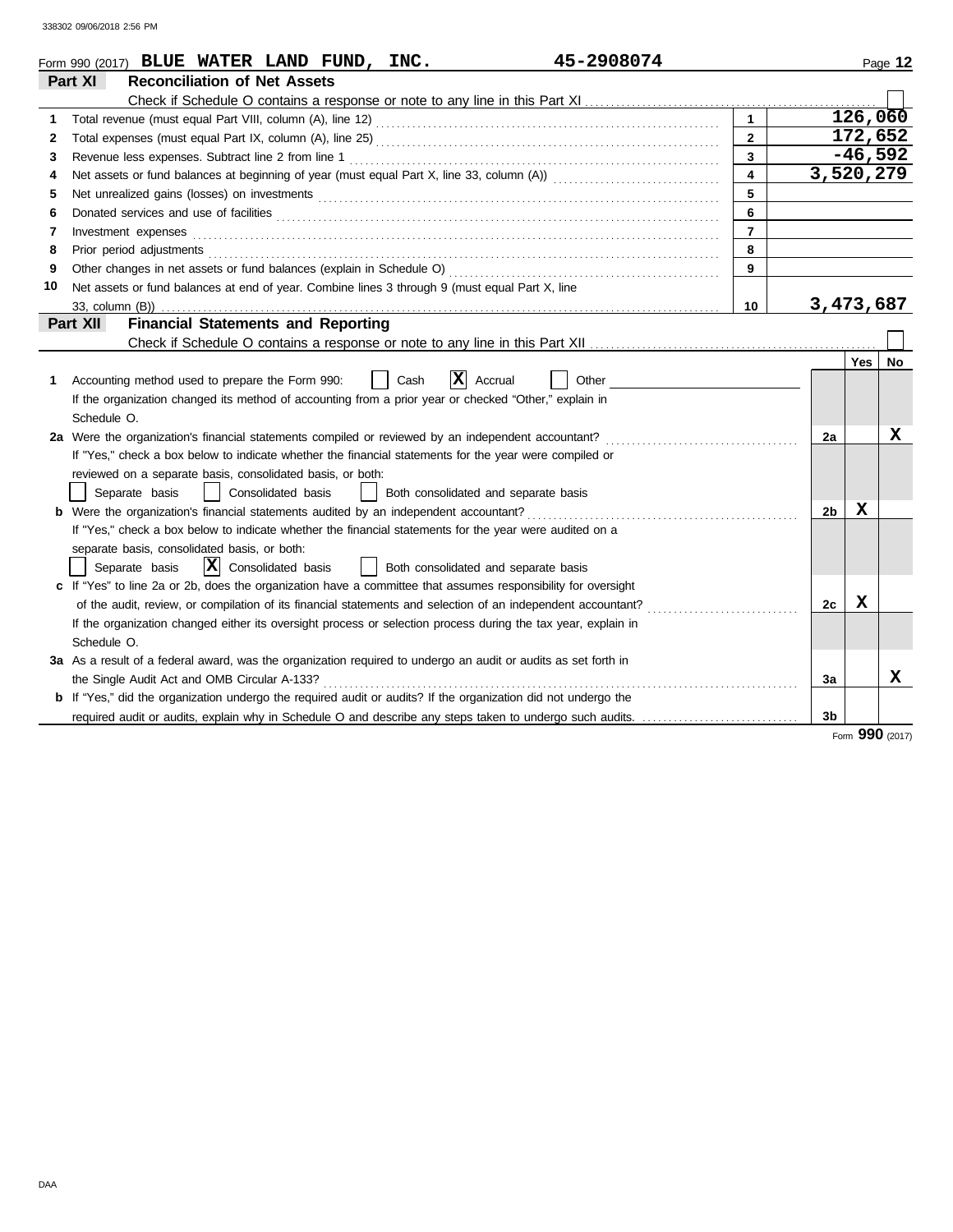| <b>SCHEDULE A</b>                                      |                                                                        | <b>Public Charity Status and Public Support</b>                                                                                                                                                                                                                                                                              |                                                      |                                                                                                                                            | OMB No. 1545-0047                   |
|--------------------------------------------------------|------------------------------------------------------------------------|------------------------------------------------------------------------------------------------------------------------------------------------------------------------------------------------------------------------------------------------------------------------------------------------------------------------------|------------------------------------------------------|--------------------------------------------------------------------------------------------------------------------------------------------|-------------------------------------|
| (Form 990 or 990-EZ)                                   |                                                                        | Complete if the organization is a section 501(c)(3) organization or a section $4947(a)(1)$ nonexempt charitable trust.                                                                                                                                                                                                       |                                                      |                                                                                                                                            |                                     |
|                                                        |                                                                        | La Attach to Form 990 or Form 990-EZ.                                                                                                                                                                                                                                                                                        |                                                      |                                                                                                                                            |                                     |
| Department of the Treasury<br>Internal Revenue Service |                                                                        | <b>u</b> Go to www.irs.gov/Form990 for instructions and the latest information.                                                                                                                                                                                                                                              |                                                      |                                                                                                                                            | Open to Public<br>Inspection        |
| Name of the organization                               |                                                                        |                                                                                                                                                                                                                                                                                                                              |                                                      | Employer identification number                                                                                                             |                                     |
|                                                        |                                                                        | BLUE WATER LAND FUND, INC.                                                                                                                                                                                                                                                                                                   |                                                      | 45-2908074                                                                                                                                 |                                     |
| Part I                                                 |                                                                        |                                                                                                                                                                                                                                                                                                                              |                                                      | Reason for Public Charity Status (All organizations must complete this part.) See instructions.                                            |                                     |
|                                                        |                                                                        | The organization is not a private foundation because it is: (For lines 1 through 12, check only one box.)                                                                                                                                                                                                                    |                                                      |                                                                                                                                            |                                     |
| 1                                                      |                                                                        | A church, convention of churches, or association of churches described in section 170(b)(1)(A)(i).                                                                                                                                                                                                                           |                                                      |                                                                                                                                            |                                     |
| 2<br>3                                                 |                                                                        | A school described in section 170(b)(1)(A)(ii). (Attach Schedule E (Form 990 or 990-EZ).)<br>A hospital or a cooperative hospital service organization described in section 170(b)(1)(A)(iii).                                                                                                                               |                                                      |                                                                                                                                            |                                     |
| 4                                                      |                                                                        |                                                                                                                                                                                                                                                                                                                              |                                                      | A medical research organization operated in conjunction with a hospital described in section 170(b)(1)(A)(iii). Enter the hospital's name, |                                     |
| city, and state:                                       |                                                                        |                                                                                                                                                                                                                                                                                                                              |                                                      |                                                                                                                                            |                                     |
| 5                                                      |                                                                        | An organization operated for the benefit of a college or university owned or operated by a governmental unit described in                                                                                                                                                                                                    |                                                      |                                                                                                                                            |                                     |
|                                                        | section 170(b)(1)(A)(iv). (Complete Part II.)                          |                                                                                                                                                                                                                                                                                                                              |                                                      |                                                                                                                                            |                                     |
| 6                                                      |                                                                        | A federal, state, or local government or governmental unit described in section 170(b)(1)(A)(v).                                                                                                                                                                                                                             |                                                      |                                                                                                                                            |                                     |
| 7                                                      |                                                                        | An organization that normally receives a substantial part of its support from a governmental unit or from the general public                                                                                                                                                                                                 |                                                      |                                                                                                                                            |                                     |
| 8                                                      | described in section 170(b)(1)(A)(vi). (Complete Part II.)             | A community trust described in section 170(b)(1)(A)(vi). (Complete Part II.)                                                                                                                                                                                                                                                 |                                                      |                                                                                                                                            |                                     |
| 9                                                      |                                                                        | An agricultural research organization described in section 170(b)(1)(A)(ix) operated in conjunction with a land-grant college                                                                                                                                                                                                |                                                      |                                                                                                                                            |                                     |
| university:                                            |                                                                        | or university or a non-land grant college of agriculture (see instructions). Enter the name, city, and state of the college or                                                                                                                                                                                               |                                                      |                                                                                                                                            |                                     |
| 10                                                     |                                                                        | An organization that normally receives: (1) more than 33 1/3% of its support from contributions, membership fees, and gross                                                                                                                                                                                                  |                                                      |                                                                                                                                            |                                     |
|                                                        |                                                                        | receipts from activities related to its exempt functions—subject to certain exceptions, and (2) no more than 33 1/3% of its                                                                                                                                                                                                  |                                                      |                                                                                                                                            |                                     |
|                                                        |                                                                        | support from gross investment income and unrelated business taxable income (less section 511 tax) from businesses<br>acquired by the organization after June 30, 1975. See <b>section 509(a)(2).</b> (Complete Part III.)                                                                                                    |                                                      |                                                                                                                                            |                                     |
| 11                                                     |                                                                        | An organization organized and operated exclusively to test for public safety. See section 509(a)(4).                                                                                                                                                                                                                         |                                                      |                                                                                                                                            |                                     |
| X<br>12                                                |                                                                        |                                                                                                                                                                                                                                                                                                                              |                                                      | An organization organized and operated exclusively for the benefit of, to perform the functions of, or to carry out the purposes           |                                     |
|                                                        |                                                                        |                                                                                                                                                                                                                                                                                                                              |                                                      | of one or more publicly supported organizations described in section $509(a)(1)$ or section $509(a)(2)$ . See section $509(a)(3)$ .        |                                     |
| X                                                      |                                                                        |                                                                                                                                                                                                                                                                                                                              |                                                      | Check the box in lines 12a through 12d that describes the type of supporting organization and complete lines 12e, 12f, and 12g.            |                                     |
| a                                                      |                                                                        | Type I. A supporting organization operated, supervised, or controlled by its supported organization(s), typically by giving<br>the supported organization(s) the power to regularly appoint or elect a majority of the directors or trustees of the<br>supporting organization. You must complete Part IV, Sections A and B. |                                                      |                                                                                                                                            |                                     |
| b                                                      |                                                                        | Type II. A supporting organization supervised or controlled in connection with its supported organization(s), by having                                                                                                                                                                                                      |                                                      |                                                                                                                                            |                                     |
|                                                        |                                                                        | control or management of the supporting organization vested in the same persons that control or manage the supported                                                                                                                                                                                                         |                                                      |                                                                                                                                            |                                     |
|                                                        | organization(s). You must complete Part IV, Sections A and C.          |                                                                                                                                                                                                                                                                                                                              |                                                      |                                                                                                                                            |                                     |
| c                                                      |                                                                        | its supported organization(s) (see instructions). You must complete Part IV, Sections A, D, and E.                                                                                                                                                                                                                           |                                                      | Type III functionally integrated. A supporting organization operated in connection with, and functionally integrated with,                 |                                     |
| d                                                      |                                                                        |                                                                                                                                                                                                                                                                                                                              |                                                      | Type III non-functionally integrated. A supporting organization operated in connection with its supported organization(s)                  |                                     |
|                                                        |                                                                        |                                                                                                                                                                                                                                                                                                                              |                                                      | that is not functionally integrated. The organization generally must satisfy a distribution requirement and an attentiveness               |                                     |
|                                                        |                                                                        | requirement (see instructions). You must complete Part IV, Sections A and D, and Part V.                                                                                                                                                                                                                                     |                                                      |                                                                                                                                            |                                     |
| е                                                      |                                                                        | Check this box if the organization received a written determination from the IRS that it is a Type I, Type II, Type III<br>functionally integrated, or Type III non-functionally integrated supporting organization.                                                                                                         |                                                      |                                                                                                                                            |                                     |
| f                                                      | Enter the number of supported organizations                            |                                                                                                                                                                                                                                                                                                                              |                                                      |                                                                                                                                            | $\mathbf{1}$                        |
| g                                                      | Provide the following information about the supported organization(s). |                                                                                                                                                                                                                                                                                                                              |                                                      |                                                                                                                                            |                                     |
| (i) Name of supported                                  | (ii) EIN                                                               | (iii) Type of organization<br>(described on lines 1-10                                                                                                                                                                                                                                                                       | (iv) Is the organization<br>listed in your governing | (v) Amount of monetary                                                                                                                     | (vi) Amount of                      |
| organization                                           |                                                                        | above (see instructions))                                                                                                                                                                                                                                                                                                    | document?                                            | support (see<br>instructions)                                                                                                              | other support (see<br>instructions) |
|                                                        |                                                                        |                                                                                                                                                                                                                                                                                                                              | Yes<br>No                                            |                                                                                                                                            |                                     |
| <b>COMMUNITY</b><br>(A)                                | <b>FOUNDATION</b><br>ОF                                                | CLAIR COUNTY<br>ST                                                                                                                                                                                                                                                                                                           |                                                      |                                                                                                                                            |                                     |
|                                                        | 38-1872132                                                             | 7                                                                                                                                                                                                                                                                                                                            | X                                                    |                                                                                                                                            | 0                                   |
| (B)                                                    |                                                                        |                                                                                                                                                                                                                                                                                                                              |                                                      |                                                                                                                                            |                                     |
| (C)                                                    |                                                                        |                                                                                                                                                                                                                                                                                                                              |                                                      |                                                                                                                                            |                                     |
|                                                        |                                                                        |                                                                                                                                                                                                                                                                                                                              |                                                      |                                                                                                                                            |                                     |
| (D)                                                    |                                                                        |                                                                                                                                                                                                                                                                                                                              |                                                      |                                                                                                                                            |                                     |
| (E)                                                    |                                                                        |                                                                                                                                                                                                                                                                                                                              |                                                      |                                                                                                                                            |                                     |
|                                                        |                                                                        |                                                                                                                                                                                                                                                                                                                              |                                                      |                                                                                                                                            |                                     |
| Total                                                  |                                                                        |                                                                                                                                                                                                                                                                                                                              |                                                      | 0                                                                                                                                          | 0                                   |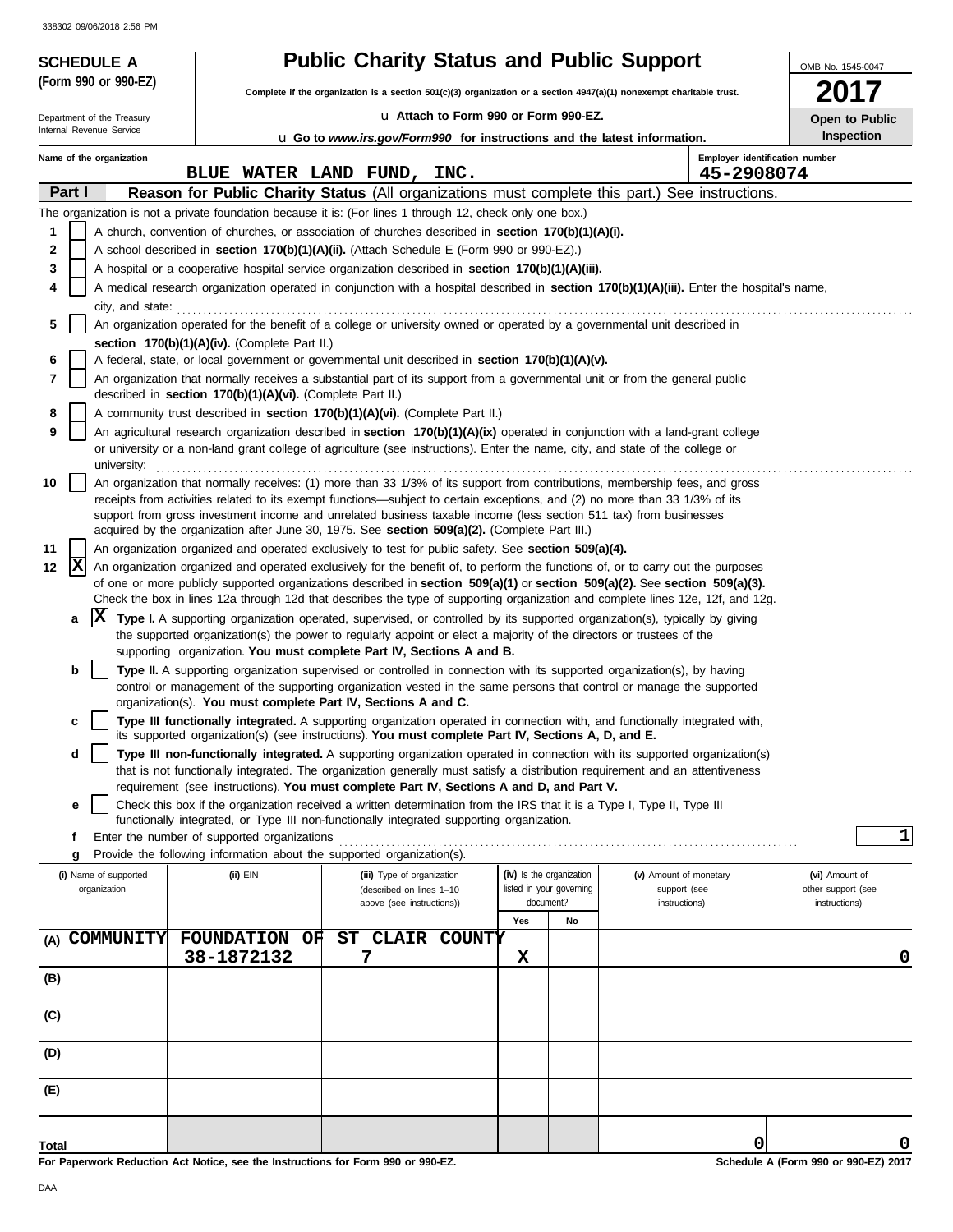|          | Schedule A (Form 990 or 990-EZ) 2017                                                                                                                                                                                        |          | BLUE WATER LAND FUND, INC. |            |            | 45-2908074 | Page 2    |
|----------|-----------------------------------------------------------------------------------------------------------------------------------------------------------------------------------------------------------------------------|----------|----------------------------|------------|------------|------------|-----------|
|          | Support Schedule for Organizations Described in Sections 170(b)(1)(A)(iv) and 170(b)(1)(A)(vi)<br>Part II                                                                                                                   |          |                            |            |            |            |           |
|          | (Complete only if you checked the box on line 5, 7, or 8 of Part I or if the organization failed to qualify under                                                                                                           |          |                            |            |            |            |           |
|          | Part III. If the organization fails to qualify under the tests listed below, please complete Part III.)                                                                                                                     |          |                            |            |            |            |           |
|          | Section A. Public Support                                                                                                                                                                                                   |          |                            |            |            |            |           |
|          | Calendar year (or fiscal year beginning in)<br>$\mathbf{u}$                                                                                                                                                                 | (a) 2013 | (b) $2014$                 | $(c)$ 2015 | $(d)$ 2016 | (e) $2017$ | (f) Total |
| 1        | Gifts, grants, contributions, and<br>membership fees received. (Do not<br>include any "unusual grants.")                                                                                                                    |          |                            |            |            |            |           |
| 2        | Tax revenues levied for the<br>organization's benefit and either paid<br>to or expended on its behalf                                                                                                                       |          |                            |            |            |            |           |
| 3        | The value of services or facilities<br>furnished by a governmental unit to the<br>organization without charge                                                                                                               |          |                            |            |            |            |           |
| 4        | Total. Add lines 1 through 3                                                                                                                                                                                                |          |                            |            |            |            |           |
| 5        | The portion of total contributions by<br>each person (other than a<br>governmental unit or publicly<br>supported organization) included on<br>line 1 that exceeds 2% of the amount<br>shown on line 11, column (f) $\ldots$ |          |                            |            |            |            |           |
| 6        | Public support. Subtract line 5 from line 4.                                                                                                                                                                                |          |                            |            |            |            |           |
|          | <b>Section B. Total Support</b>                                                                                                                                                                                             |          |                            |            |            |            |           |
|          | Calendar year (or fiscal year beginning in)<br>$\mathbf{u}$                                                                                                                                                                 | (a) 2013 | (b) 2014                   | $(c)$ 2015 | $(d)$ 2016 | (e) 2017   | (f) Total |
| 7        | Amounts from line 4                                                                                                                                                                                                         |          |                            |            |            |            |           |
| 8        | Gross income from interest, dividends,<br>payments received on securities loans,<br>rents, royalties, and income from<br>similar sources                                                                                    |          |                            |            |            |            |           |
| 9        | Net income from unrelated business<br>activities, whether or not the business<br>is regularly carried on                                                                                                                    |          |                            |            |            |            |           |
| 10<br>11 | Other income. Do not include gain or<br>loss from the sale of capital assets<br>(Explain in Part VI.)<br>Total support. Add lines 7 through 10                                                                              |          |                            |            |            |            |           |
| 12       |                                                                                                                                                                                                                             |          |                            |            |            | 12         |           |
| 13       | First five years. If the Form 990 is for the organization's first, second, third, fourth, or fifth tax year as a section $501(c)(3)$                                                                                        |          |                            |            |            |            |           |
|          | organization, check this box and stop here                                                                                                                                                                                  |          |                            |            |            |            |           |
|          | Section C. Computation of Public Support Percentage                                                                                                                                                                         |          |                            |            |            |            |           |
| 14       |                                                                                                                                                                                                                             |          |                            |            |            | 14         | %         |
| 15       | Public support percentage from 2016 Schedule A, Part II, line 14                                                                                                                                                            |          |                            |            |            | 15         | %         |
| 16a      | 33 1/3% support test-2017. If the organization did not check the box on line 13, and line 14 is 33 1/3% or more, check this                                                                                                 |          |                            |            |            |            |           |
|          | box and stop here. The organization qualifies as a publicly supported organization                                                                                                                                          |          |                            |            |            |            |           |
| b        | 33 1/3% support test-2016. If the organization did not check a box on line 13 or 16a, and line 15 is 33 1/3% or more, check                                                                                                 |          |                            |            |            |            |           |
|          | this box and <b>stop here.</b> The organization qualifies as a publicly supported organization                                                                                                                              |          |                            |            |            |            |           |
| 17a      | 10%-facts-and-circumstances test-2017. If the organization did not check a box on line 13, 16a, or 16b, and line 14 is                                                                                                      |          |                            |            |            |            |           |
|          | 10% or more, and if the organization meets the "facts-and-circumstances" test, check this box and <b>stop here.</b> Explain in                                                                                              |          |                            |            |            |            |           |
|          | Part VI how the organization meets the "facts-and-circumstances" test. The organization qualifies as a publicly supported                                                                                                   |          |                            |            |            |            |           |
|          | organization                                                                                                                                                                                                                |          |                            |            |            |            |           |
| b        | 10%-facts-and-circumstances test-2016. If the organization did not check a box on line 13, 16a, 16b, or 17a, and line                                                                                                       |          |                            |            |            |            |           |
|          | 15 is 10% or more, and if the organization meets the "facts-and-circumstances" test, check this box and stop here.                                                                                                          |          |                            |            |            |            |           |
|          | Explain in Part VI how the organization meets the "facts-and-circumstances" test. The organization qualifies as a publicly                                                                                                  |          |                            |            |            |            |           |
|          | supported organization                                                                                                                                                                                                      |          |                            |            |            |            |           |
| 18       | <b>Private foundation.</b> If the organization did not check a box on line 13, 16a, 16b, 17a, or 17b, check this box and see                                                                                                |          |                            |            |            |            |           |
|          | instructions                                                                                                                                                                                                                |          |                            |            |            |            |           |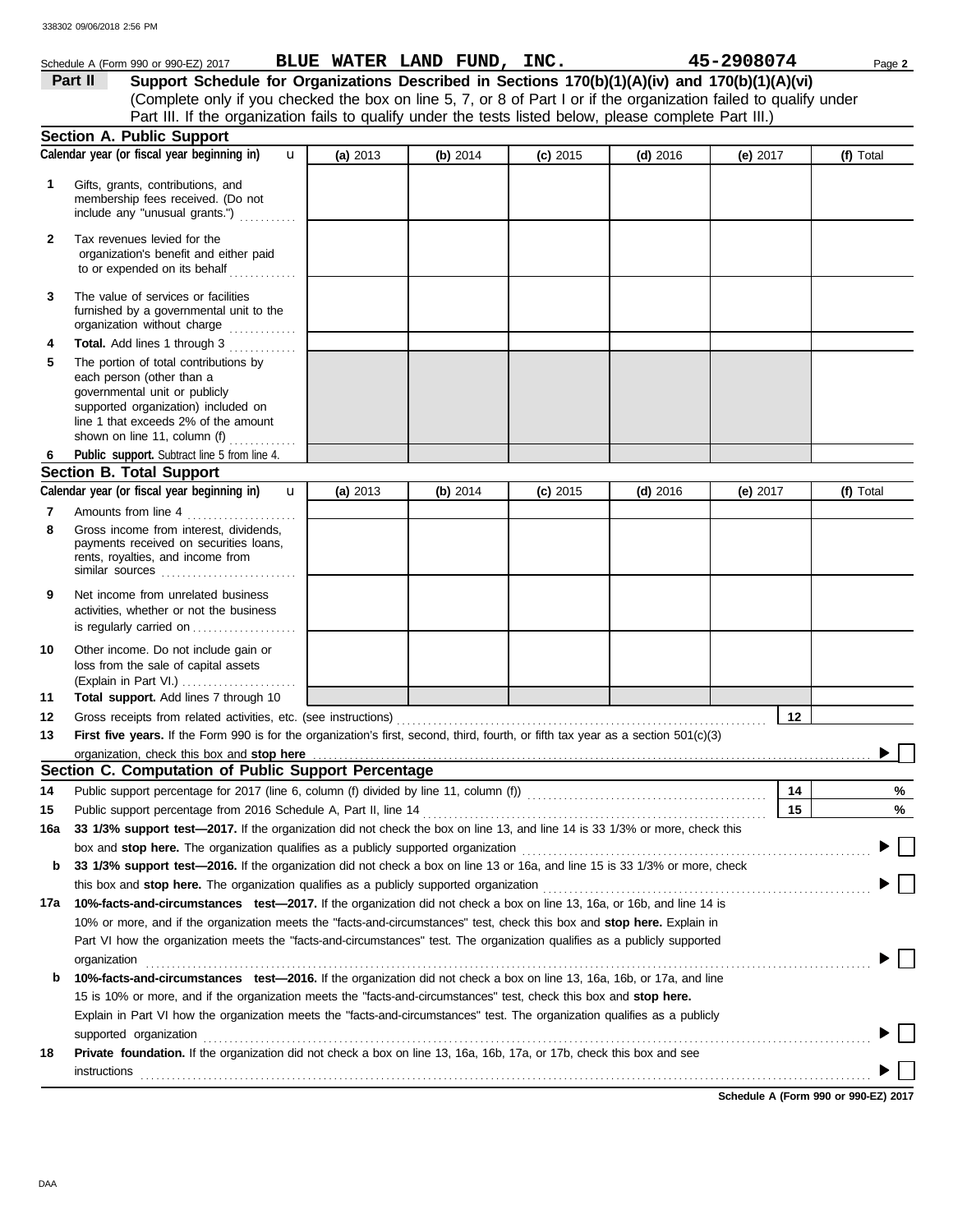|              | Schedule A (Form 990 or 990-EZ) 2017                                                                                                                                              |          | BLUE WATER LAND FUND, INC. |            |            | 45-2908074 | Page 3    |  |  |
|--------------|-----------------------------------------------------------------------------------------------------------------------------------------------------------------------------------|----------|----------------------------|------------|------------|------------|-----------|--|--|
|              | Support Schedule for Organizations Described in Section 509(a)(2)<br>Part III                                                                                                     |          |                            |            |            |            |           |  |  |
|              | (Complete only if you checked the box on line 10 of Part I or if the organization failed to qualify under Part II.                                                                |          |                            |            |            |            |           |  |  |
|              | If the organization fails to qualify under the tests listed below, please complete Part II.)                                                                                      |          |                            |            |            |            |           |  |  |
|              | <b>Section A. Public Support</b>                                                                                                                                                  |          |                            |            |            |            |           |  |  |
|              | Calendar year (or fiscal year beginning in)<br>$\mathbf{u}$                                                                                                                       | (a) 2013 | (b) 2014                   | $(c)$ 2015 | $(d)$ 2016 | (e) $2017$ | (f) Total |  |  |
| 1            | Gifts, grants, contributions, and membership<br>fees received. (Do not include any "unusual grants.")                                                                             |          |                            |            |            |            |           |  |  |
| $\mathbf{2}$ | Gross receipts from admissions, merchandise<br>sold or services performed, or facilities<br>furnished in any activity that is related to the<br>organization's tax-exempt purpose |          |                            |            |            |            |           |  |  |
| 3            | Gross receipts from activities that are not an<br>unrelated trade or business under section 513                                                                                   |          |                            |            |            |            |           |  |  |
| 4            | Tax revenues levied for the<br>organization's benefit and either paid<br>to or expended on its behalf                                                                             |          |                            |            |            |            |           |  |  |
| 5            | The value of services or facilities<br>furnished by a governmental unit to the<br>organization without charge                                                                     |          |                            |            |            |            |           |  |  |
| 6            | Total. Add lines 1 through 5                                                                                                                                                      |          |                            |            |            |            |           |  |  |
|              | 7a Amounts included on lines 1, 2, and 3<br>received from disqualified persons                                                                                                    |          |                            |            |            |            |           |  |  |
| b            | Amounts included on lines 2 and 3<br>received from other than disqualified<br>persons that exceed the greater of \$5,000<br>or 1% of the amount on line 13 for the year           |          |                            |            |            |            |           |  |  |
| c            | Add lines 7a and 7b<br>.                                                                                                                                                          |          |                            |            |            |            |           |  |  |
| 8            | Public support. (Subtract line 7c from<br>line $6.$ )                                                                                                                             |          |                            |            |            |            |           |  |  |
|              | <b>Section B. Total Support</b>                                                                                                                                                   |          |                            |            |            |            |           |  |  |
|              | Calendar year (or fiscal year beginning in)<br>$\mathbf{u}$                                                                                                                       | (a) 2013 | (b) 2014                   | $(c)$ 2015 | $(d)$ 2016 | (e) $2017$ | (f) Total |  |  |
| 9            | Amounts from line 6                                                                                                                                                               |          |                            |            |            |            |           |  |  |
| 10a          | Gross income from interest, dividends,<br>payments received on securities loans, rents,<br>royalties, and income from similar sources                                             |          |                            |            |            |            |           |  |  |
|              | Unrelated business taxable income (less<br>section 511 taxes) from businesses<br>acquired after June 30, 1975                                                                     |          |                            |            |            |            |           |  |  |
|              | Add lines 10a and 10b                                                                                                                                                             |          |                            |            |            |            |           |  |  |
| 11           | Net income from unrelated business<br>activities not included in line 10b, whether<br>or not the business is regularly carried on                                                 |          |                            |            |            |            |           |  |  |
| 12           | Other income. Do not include gain or<br>loss from the sale of capital assets<br>(Explain in Part VI.)                                                                             |          |                            |            |            |            |           |  |  |
| 13           | Total support. (Add lines 9, 10c, 11,<br>and 12.)                                                                                                                                 |          |                            |            |            |            |           |  |  |
| 14           | First five years. If the Form 990 is for the organization's first, second, third, fourth, or fifth tax year as a section 501(c)(3)<br>organization, check this box and stop here  |          |                            |            |            |            |           |  |  |
|              | Section C. Computation of Public Support Percentage                                                                                                                               |          |                            |            |            |            |           |  |  |
|              |                                                                                                                                                                                   |          |                            |            |            |            |           |  |  |
| 15           | Public support percentage for 2017 (line 8, column (f) divided by line 13, column (f)) [[[[[[[[[[[[[[[[[[[[[[                                                                     |          |                            |            |            | 15         | %         |  |  |
| 16           |                                                                                                                                                                                   |          |                            |            |            | 16         | $\%$      |  |  |
|              | Section D. Computation of Investment Income Percentage                                                                                                                            |          |                            |            |            |            |           |  |  |
| 17           |                                                                                                                                                                                   |          |                            |            |            | 17         | %         |  |  |
| 18           | Investment income percentage from 2016 Schedule A, Part III, line 17                                                                                                              |          |                            |            |            | 18         | %         |  |  |
| 19a          | 33 1/3% support tests-2017. If the organization did not check the box on line 14, and line 15 is more than 33 1/3%, and line                                                      |          |                            |            |            |            |           |  |  |
|              |                                                                                                                                                                                   |          |                            |            |            |            |           |  |  |
| b            | 33 1/3% support tests—2016. If the organization did not check a box on line 14 or line 19a, and line 16 is more than 33 1/3%, and                                                 |          |                            |            |            |            |           |  |  |
|              |                                                                                                                                                                                   |          |                            |            |            |            |           |  |  |
| 20           |                                                                                                                                                                                   |          |                            |            |            |            |           |  |  |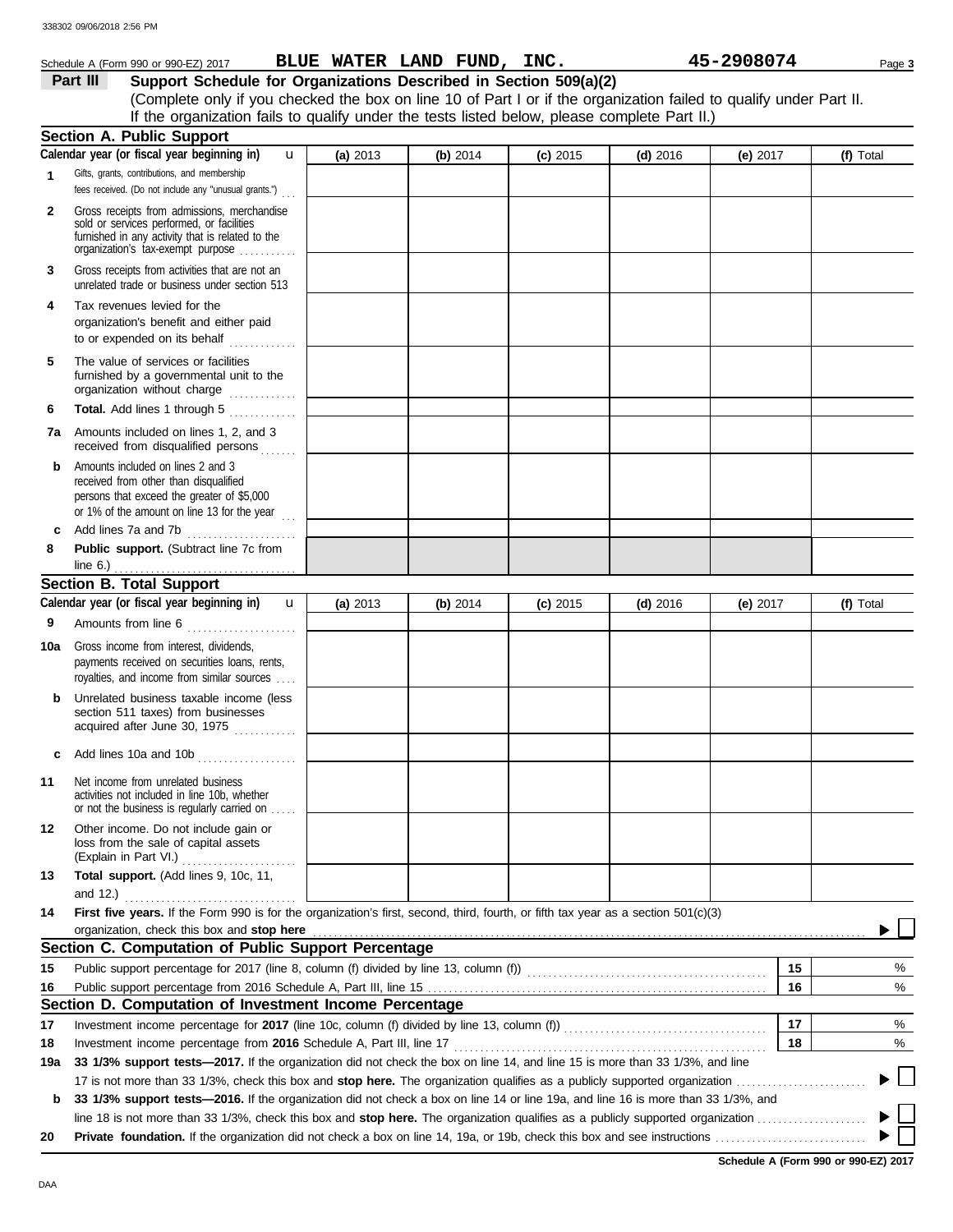|     | 45-2908074<br>BLUE WATER LAND FUND, INC.<br>Schedule A (Form 990 or 990-EZ) 2017                                                                                                                                                                                    |                 |     | Page 4 |
|-----|---------------------------------------------------------------------------------------------------------------------------------------------------------------------------------------------------------------------------------------------------------------------|-----------------|-----|--------|
|     | Part IV<br><b>Supporting Organizations</b><br>(Complete only if you checked a box in line 12 on Part I. If you checked 12a of Part I, complete Sections A<br>and B. If you checked 12b of Part I, complete Sections A and C. If you checked 12c of Part I, complete |                 |     |        |
|     | Sections A, D, and E. If you checked 12d of Part I, complete Sections A and D, and complete Part V.)                                                                                                                                                                |                 |     |        |
|     | Section A. All Supporting Organizations                                                                                                                                                                                                                             |                 |     |        |
|     |                                                                                                                                                                                                                                                                     |                 | Yes | No     |
| 1   | Are all of the organization's supported organizations listed by name in the organization's governing                                                                                                                                                                |                 |     |        |
|     | documents? If "No," describe in Part VI how the supported organizations are designated. If designated by                                                                                                                                                            |                 |     |        |
|     | class or purpose, describe the designation. If historic and continuing relationship, explain.                                                                                                                                                                       | 1               | X   |        |
| 2   | Did the organization have any supported organization that does not have an IRS determination of status                                                                                                                                                              |                 |     |        |
|     | under section $509(a)(1)$ or (2)? If "Yes," explain in Part VI how the organization determined that the supported<br>organization was described in section 509(a)(1) or (2).                                                                                        | 2               |     | х      |
| За  | Did the organization have a supported organization described in section $501(c)(4)$ , (5), or (6)? If "Yes," answer                                                                                                                                                 |                 |     |        |
|     | $(b)$ and $(c)$ below.                                                                                                                                                                                                                                              | 3a              |     | х      |
| b   | Did the organization confirm that each supported organization qualified under section 501(c)(4), (5), or (6) and                                                                                                                                                    |                 |     |        |
|     | satisfied the public support tests under section $509(a)(2)$ ? If "Yes," describe in Part VI when and how the                                                                                                                                                       |                 |     |        |
|     | organization made the determination.                                                                                                                                                                                                                                | 3b              |     |        |
| c   | Did the organization ensure that all support to such organizations was used exclusively for section $170(c)(2)(B)$                                                                                                                                                  |                 |     |        |
|     | purposes? If "Yes," explain in Part VI what controls the organization put in place to ensure such use.                                                                                                                                                              | 3c              |     |        |
| 4a  | Was any supported organization not organized in the United States ("foreign supported organization")? If                                                                                                                                                            |                 |     |        |
|     | "Yes," and if you checked 12a or 12b in Part I, answer (b) and (c) below.                                                                                                                                                                                           | 4a              |     | х      |
| b   | Did the organization have ultimate control and discretion in deciding whether to make grants to the foreign                                                                                                                                                         |                 |     |        |
|     | supported organization? If "Yes," describe in Part VI how the organization had such control and discretion                                                                                                                                                          |                 |     |        |
|     | despite being controlled or supervised by or in connection with its supported organizations.                                                                                                                                                                        | 4b              |     |        |
| c   | Did the organization support any foreign supported organization that does not have an IRS determination                                                                                                                                                             |                 |     |        |
|     | under sections $501(c)(3)$ and $509(a)(1)$ or (2)? If "Yes," explain in Part VI what controls the organization used                                                                                                                                                 |                 |     |        |
|     | to ensure that all support to the foreign supported organization was used exclusively for section $170(c)(2)(B)$                                                                                                                                                    |                 |     |        |
|     | purposes.                                                                                                                                                                                                                                                           | 4c              |     |        |
| 5a  | Did the organization add, substitute, or remove any supported organizations during the tax year? If "Yes,"                                                                                                                                                          |                 |     |        |
|     | answer (b) and (c) below (if applicable). Also, provide detail in Part VI, including (i) the names and EIN                                                                                                                                                          |                 |     |        |
|     | numbers of the supported organizations added, substituted, or removed; (ii) the reasons for each such action;                                                                                                                                                       |                 |     |        |
|     | (iii) the authority under the organization's organizing document authorizing such action; and (iv) how the action                                                                                                                                                   |                 |     | х      |
| b   | was accomplished (such as by amendment to the organizing document).<br>Type I or Type II only. Was any added or substituted supported organization part of a class already                                                                                          | 5a              |     |        |
|     | designated in the organization's organizing document?                                                                                                                                                                                                               | 5b              |     |        |
| c   | <b>Substitutions only.</b> Was the substitution the result of an event beyond the organization's control?                                                                                                                                                           | 5c              |     |        |
| 6   | Did the organization provide support (whether in the form of grants or the provision of services or facilities) to                                                                                                                                                  |                 |     |        |
|     | anyone other than (i) its supported organizations, (ii) individuals that are part of the charitable class benefited                                                                                                                                                 |                 |     |        |
|     | by one or more of its supported organizations, or (iii) other supporting organizations that also support or                                                                                                                                                         |                 |     |        |
|     | benefit one or more of the filing organization's supported organizations? If "Yes," provide detail in Part VI.                                                                                                                                                      | 6               |     | x      |
| 7   | Did the organization provide a grant, loan, compensation, or other similar payment to a substantial contributor                                                                                                                                                     |                 |     |        |
|     | (defined in section 4958(c)(3)(C)), a family member of a substantial contributor, or a 35% controlled entity with                                                                                                                                                   |                 |     |        |
|     | regard to a substantial contributor? If "Yes," complete Part I of Schedule L (Form 990 or 990-EZ).                                                                                                                                                                  | 7               |     | X      |
| 8   | Did the organization make a loan to a disqualified person (as defined in section 4958) not described in line 7?                                                                                                                                                     |                 |     |        |
|     | If "Yes," complete Part I of Schedule L (Form 990 or 990-EZ).                                                                                                                                                                                                       | 8               |     | X      |
| 9а  | Was the organization controlled directly or indirectly at any time during the tax year by one or more                                                                                                                                                               |                 |     |        |
|     | disqualified persons as defined in section 4946 (other than foundation managers and organizations described                                                                                                                                                         |                 |     |        |
|     | in section $509(a)(1)$ or $(2)$ ? If "Yes," provide detail in Part VI.                                                                                                                                                                                              | 9а              |     | X      |
| b   | Did one or more disqualified persons (as defined in line 9a) hold a controlling interest in any entity in which                                                                                                                                                     |                 |     |        |
|     | the supporting organization had an interest? If "Yes," provide detail in Part VI.                                                                                                                                                                                   | 9b              |     | X      |
| c   | Did a disqualified person (as defined in line 9a) have an ownership interest in, or derive any personal benefit                                                                                                                                                     |                 |     | X      |
| 10a | from, assets in which the supporting organization also had an interest? If "Yes," provide detail in Part VI.                                                                                                                                                        | 9c              |     |        |
|     | Was the organization subject to the excess business holdings rules of section 4943 because of section<br>4943(f) (regarding certain Type II supporting organizations, and all Type III non-functionally integrated                                                  |                 |     |        |
|     | supporting organizations)? If "Yes," answer 10b below.                                                                                                                                                                                                              | 10a             |     | X      |
| b   | Did the organization have any excess business holdings in the tax year? (Use Schedule C, Form 4720, to                                                                                                                                                              |                 |     |        |
|     | determine whether the organization had excess business holdings.)                                                                                                                                                                                                   | 10 <sub>b</sub> |     |        |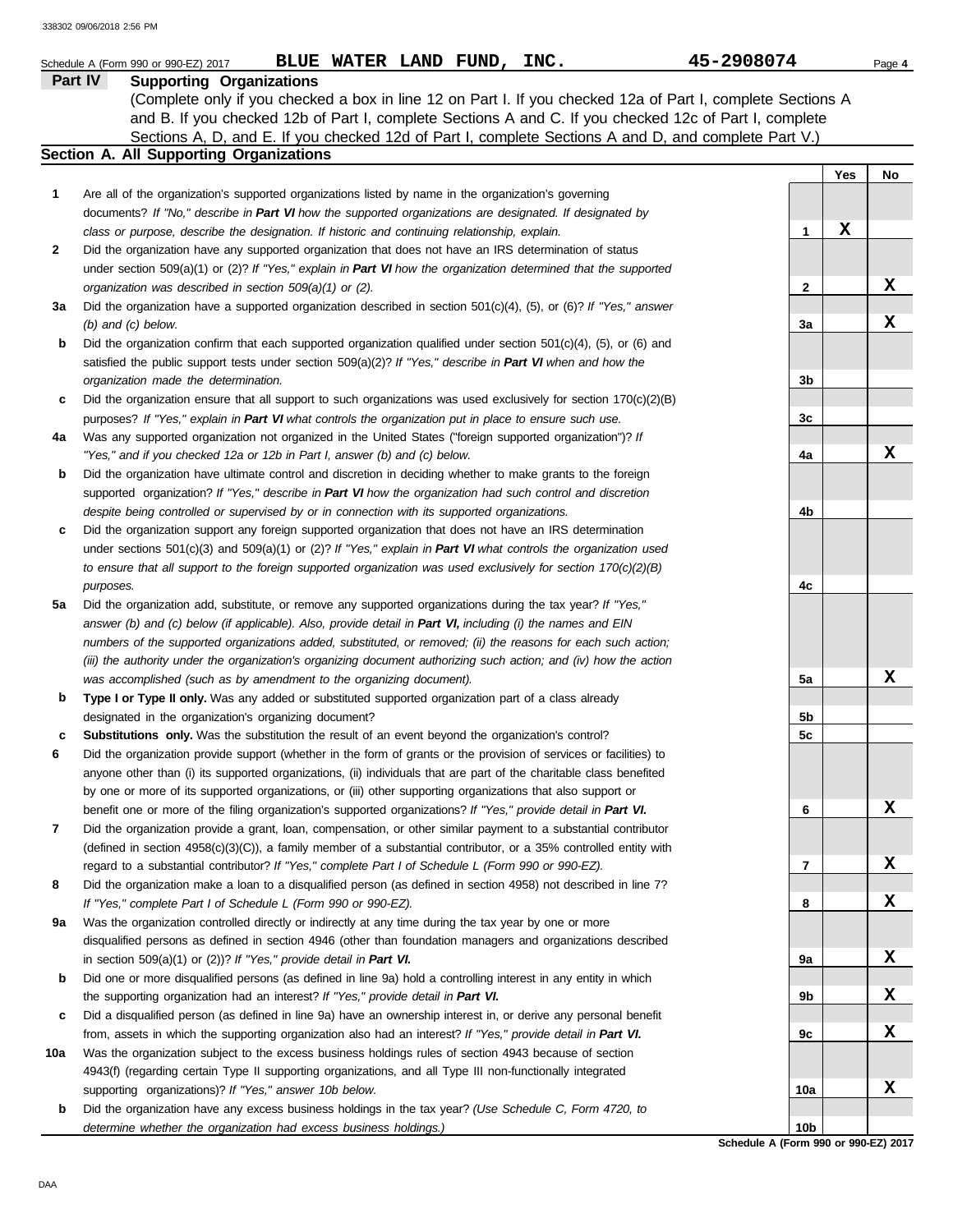|                | 45-2908074<br>BLUE WATER LAND FUND, INC.<br>Schedule A (Form 990 or 990-EZ) 2017                                                                                                              |                        |     | Page 5 |
|----------------|-----------------------------------------------------------------------------------------------------------------------------------------------------------------------------------------------|------------------------|-----|--------|
| <b>Part IV</b> | <b>Supporting Organizations (continued)</b>                                                                                                                                                   |                        |     |        |
|                |                                                                                                                                                                                               |                        | Yes | No     |
| 11             | Has the organization accepted a gift or contribution from any of the following persons?                                                                                                       |                        |     |        |
| а              | A person who directly or indirectly controls, either alone or together with persons described in (b) and (c)                                                                                  |                        |     | x      |
| b              | below, the governing body of a supported organization?<br>A family member of a person described in (a) above?                                                                                 | 11a<br>11 <sub>b</sub> |     | X      |
| c              | A 35% controlled entity of a person described in (a) or (b) above? If "Yes" to a, b, or c, provide detail in Part VI.                                                                         | 11c                    |     | X      |
|                | Section B. Type I Supporting Organizations                                                                                                                                                    |                        |     |        |
|                |                                                                                                                                                                                               |                        | Yes | No     |
| 1              | Did the directors, trustees, or membership of one or more supported organizations have the power to                                                                                           |                        |     |        |
|                | regularly appoint or elect at least a majority of the organization's directors or trustees at all times during the                                                                            |                        |     |        |
|                | tax year? If "No," describe in Part VI how the supported organization(s) effectively operated, supervised, or                                                                                 |                        |     |        |
|                | controlled the organization's activities. If the organization had more than one supported organization,                                                                                       |                        |     |        |
|                | describe how the powers to appoint and/or remove directors or trustees were allocated among the supported                                                                                     |                        |     |        |
|                | organizations and what conditions or restrictions, if any, applied to such powers during the tax year.                                                                                        | 1                      | х   |        |
| 2              | Did the organization operate for the benefit of any supported organization other than the supported                                                                                           |                        |     |        |
|                | organization(s) that operated, supervised, or controlled the supporting organization? If "Yes," explain in Part                                                                               |                        |     |        |
|                | VI how providing such benefit carried out the purposes of the supported organization(s) that operated,                                                                                        |                        |     |        |
|                | supervised, or controlled the supporting organization.                                                                                                                                        | 2                      |     | х      |
|                | Section C. Type II Supporting Organizations                                                                                                                                                   |                        |     |        |
|                |                                                                                                                                                                                               |                        | Yes | No     |
| 1              | Were a majority of the organization's directors or trustees during the tax year also a majority of the directors                                                                              |                        |     |        |
|                | or trustees of each of the organization's supported organization(s)? If "No," describe in Part VI how control                                                                                 |                        |     |        |
|                | or management of the supporting organization was vested in the same persons that controlled or managed                                                                                        |                        |     |        |
|                | the supported organization(s).<br>Section D. All Type III Supporting Organizations                                                                                                            | 1                      |     |        |
|                |                                                                                                                                                                                               |                        | Yes | No     |
| 1              | Did the organization provide to each of its supported organizations, by the last day of the fifth month of the                                                                                |                        |     |        |
|                | organization's tax year, (i) a written notice describing the type and amount of support provided during the prior tax                                                                         |                        |     |        |
|                | year, (ii) a copy of the Form 990 that was most recently filed as of the date of notification, and (iii) copies of the                                                                        |                        |     |        |
|                | organization's governing documents in effect on the date of notification, to the extent not previously provided?                                                                              | 1                      |     |        |
| 2              | Were any of the organization's officers, directors, or trustees either (i) appointed or elected by the supported                                                                              |                        |     |        |
|                | organization(s) or (ii) serving on the governing body of a supported organization? If "No," explain in Part VI how                                                                            |                        |     |        |
|                | the organization maintained a close and continuous working relationship with the supported organization(s).                                                                                   | 2                      |     |        |
| 3              | By reason of the relationship described in (2), did the organization's supported organizations have a                                                                                         |                        |     |        |
|                | significant voice in the organization's investment policies and in directing the use of the organization's                                                                                    |                        |     |        |
|                | income or assets at all times during the tax year? If "Yes," describe in Part VI the role the organization's                                                                                  |                        |     |        |
|                | supported organizations played in this regard.                                                                                                                                                | 3                      |     |        |
|                | Section E. Type III Functionally-Integrated Supporting Organizations                                                                                                                          |                        |     |        |
| 1              | Check the box next to the method that the organization used to satisfy the Integral Part Test during the year (see instructions).                                                             |                        |     |        |
| а              | The organization satisfied the Activities Test. Complete line 2 below.                                                                                                                        |                        |     |        |
| b              | The organization is the parent of each of its supported organizations. Complete line 3 below.                                                                                                 |                        |     |        |
| c              | The organization supported a governmental entity. Describe in Part VI how you supported a government entity (see instructions).                                                               |                        |     |        |
|                |                                                                                                                                                                                               |                        |     |        |
| $\mathbf{z}$   | Activities Test. Answer (a) and (b) below.                                                                                                                                                    |                        | Yes | No     |
| а              | Did substantially all of the organization's activities during the tax year directly further the exempt purposes of                                                                            |                        |     |        |
|                | the supported organization(s) to which the organization was responsive? If "Yes," then in Part VI identify                                                                                    |                        |     |        |
|                | those supported organizations and explain how these activities directly furthered their exempt purposes,                                                                                      |                        |     |        |
|                | how the organization was responsive to those supported organizations, and how the organization determined                                                                                     |                        |     |        |
|                | that these activities constituted substantially all of its activities.<br>Did the activities described in (a) constitute activities that, but for the organization's involvement, one or more | 2a                     |     |        |
| b              | of the organization's supported organization(s) would have been engaged in? If "Yes," explain in Part VI the                                                                                  |                        |     |        |
|                | reasons for the organization's position that its supported organization(s) would have engaged in these                                                                                        |                        |     |        |
|                | activities but for the organization's involvement.                                                                                                                                            | 2b                     |     |        |
| 3              | Parent of Supported Organizations. Answer (a) and (b) below.                                                                                                                                  |                        |     |        |
| а              | Did the organization have the power to regularly appoint or elect a majority of the officers, directors, or                                                                                   |                        |     |        |
|                | trustees of each of the supported organizations? Provide details in Part VI.                                                                                                                  | За                     |     |        |
| b              | Did the organization exercise a substantial degree of direction over the policies, programs, and activities of each                                                                           |                        |     |        |
|                | of its supported organizations? If "Yes," describe in Part VI the role played by the organization in this regard.                                                                             | 3b                     |     |        |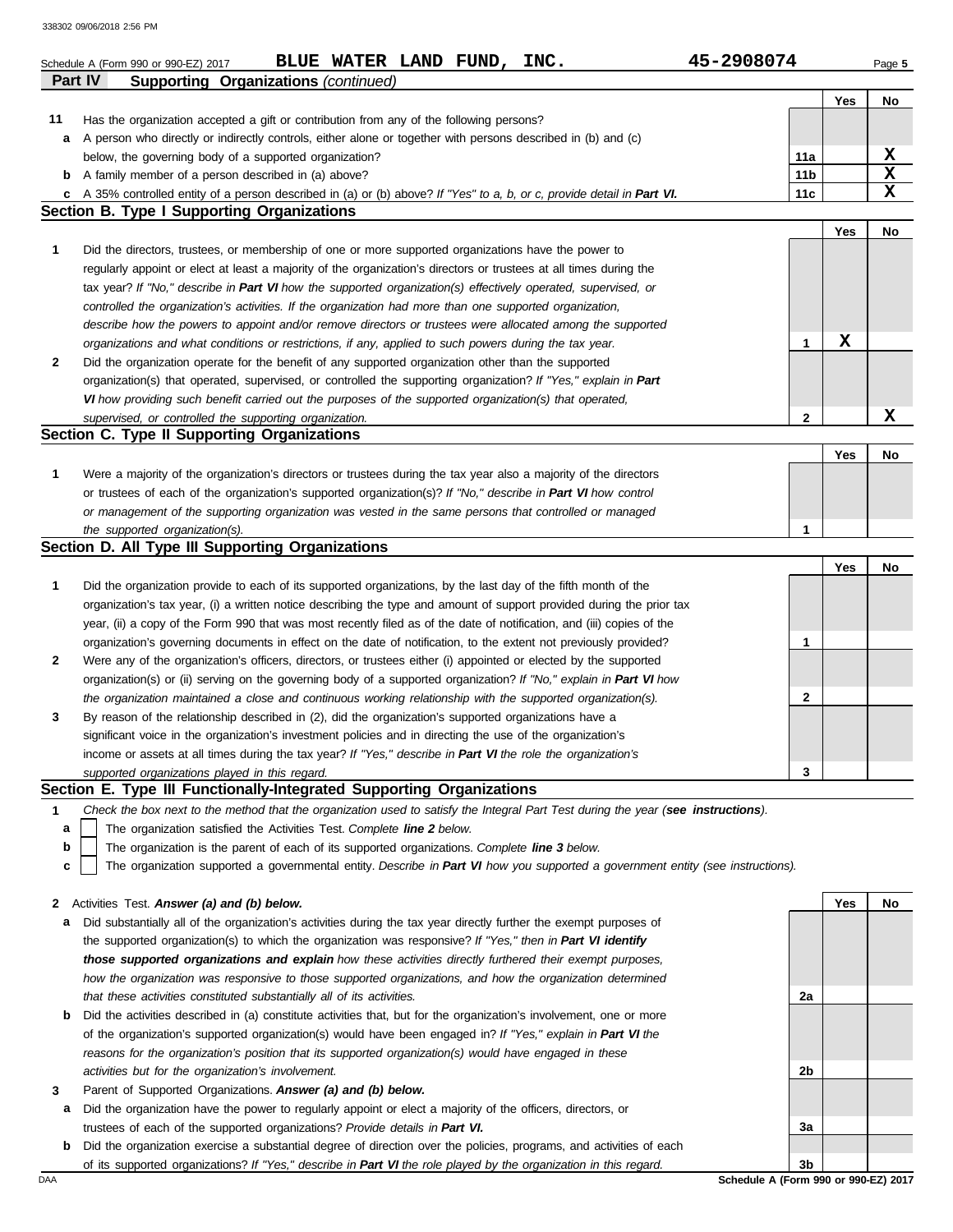|               | BLUE WATER LAND FUND, INC.<br>Schedule A (Form 990 or 990-EZ) 2017                                                               |                | 45-2908074     | Page 6                         |
|---------------|----------------------------------------------------------------------------------------------------------------------------------|----------------|----------------|--------------------------------|
| <b>Part V</b> | Type III Non-Functionally Integrated 509(a)(3) Supporting Organizations                                                          |                |                |                                |
| $\mathbf 1$   | Check here if the organization satisfied the Integral Part Test as a qualifying trust on Nov. 20, 1970 (explain in Part VI). See |                |                |                                |
|               | <b>instructions.</b> All other Type III non-functionally integrated supporting organizations must complete Sections A through E. |                |                |                                |
|               | Section A - Adjusted Net Income                                                                                                  |                | (A) Prior Year | (B) Current Year               |
|               |                                                                                                                                  |                |                | (optional)                     |
| 1             | Net short-term capital gain                                                                                                      | 1              |                |                                |
| $\mathbf{2}$  | Recoveries of prior-year distributions                                                                                           | $\mathbf{2}$   |                |                                |
| 3             | Other gross income (see instructions)                                                                                            | 3              |                |                                |
| 4             | Add lines 1 through 3.                                                                                                           | 4              |                |                                |
| 5             | Depreciation and depletion                                                                                                       | 5              |                |                                |
| 6             | Portion of operating expenses paid or incurred for production or                                                                 |                |                |                                |
|               | collection of gross income or for management, conservation, or                                                                   |                |                |                                |
|               | maintenance of property held for production of income (see instructions)                                                         | 6              |                |                                |
| 7             | Other expenses (see instructions)                                                                                                | $\overline{7}$ |                |                                |
| 8             | Adjusted Net Income (subtract lines 5, 6 and 7 from line 4).                                                                     | 8              |                |                                |
|               | <b>Section B - Minimum Asset Amount</b>                                                                                          |                | (A) Prior Year | (B) Current Year<br>(optional) |
| 1             | Aggregate fair market value of all non-exempt-use assets (see                                                                    |                |                |                                |
|               | instructions for short tax year or assets held for part of year):                                                                |                |                |                                |
|               | a Average monthly value of securities                                                                                            | 1a             |                |                                |
|               | Average monthly cash balances<br>b                                                                                               | 1b             |                |                                |
|               | <b>c</b> Fair market value of other non-exempt-use assets                                                                        | 1c             |                |                                |
|               | <b>Total</b> (add lines 1a, 1b, and 1c)<br>d                                                                                     | 1d             |                |                                |
|               | Discount claimed for blockage or other<br>е                                                                                      |                |                |                                |
|               | factors (explain in detail in Part VI):                                                                                          |                |                |                                |
| $\mathbf{2}$  | Acquisition indebtedness applicable to non-exempt-use assets                                                                     | $\mathbf{2}$   |                |                                |
| 3             | Subtract line 2 from line 1d.                                                                                                    | 3              |                |                                |
| 4             | Cash deemed held for exempt use. Enter 1-1/2% of line 3 (for greater amount,                                                     |                |                |                                |
|               | see instructions).                                                                                                               | 4              |                |                                |
| 5             | Net value of non-exempt-use assets (subtract line 4 from line 3)                                                                 | 5              |                |                                |
| 6             | Multiply line 5 by .035.                                                                                                         | 6              |                |                                |
| $\mathbf{7}$  | Recoveries of prior-year distributions                                                                                           | $\overline{7}$ |                |                                |
| 8             | Minimum Asset Amount (add line 7 to line 6)                                                                                      | 8              |                |                                |
|               | Section C - Distributable Amount                                                                                                 |                |                | <b>Current Year</b>            |
| $\mathbf{1}$  | Adjusted net income for prior year (from Section A, line 8, Column A)                                                            | 1              |                |                                |
| $\mathbf{2}$  | Enter 85% of line 1.                                                                                                             | $\mathbf{2}$   |                |                                |
| 3             | Minimum asset amount for prior year (from Section B, line 8, Column A)                                                           | 3              |                |                                |
| 4             | Enter greater of line 2 or line 3.                                                                                               | 4              |                |                                |
| 5             | Income tax imposed in prior year                                                                                                 | 5              |                |                                |
| 6             | <b>Distributable Amount.</b> Subtract line 5 from line 4, unless subject to                                                      |                |                |                                |
|               | emergency temporary reduction (see instructions).                                                                                | 6              |                |                                |

**7** | Check here if the current year is the organization's first as a non-functionally integrated Type III supporting organization (see instructions).

**Schedule A (Form 990 or 990-EZ) 2017**

DAA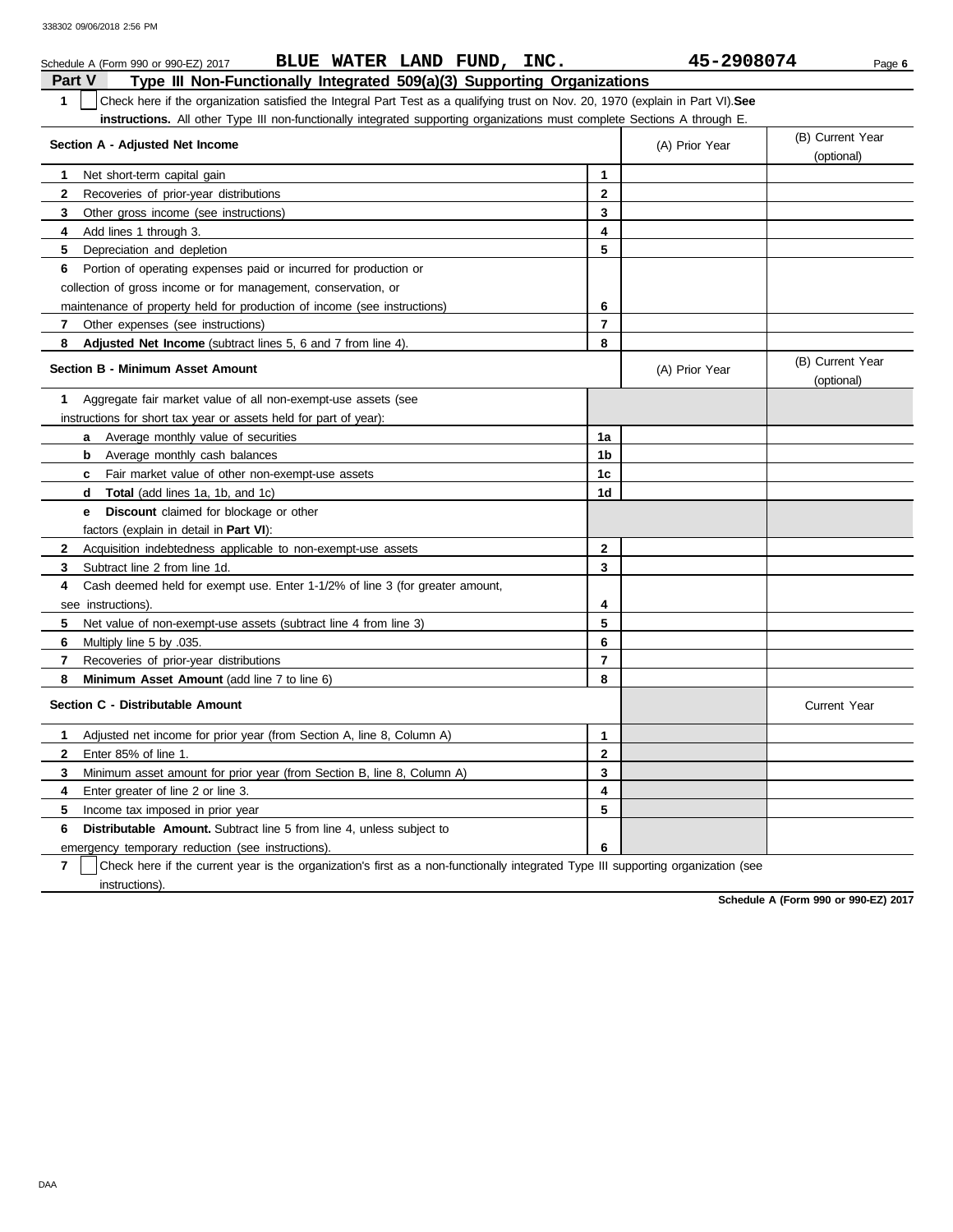|               | BLUE WATER LAND FUND, INC.<br>Schedule A (Form 990 or 990-EZ) 2017                                         |                             | 45-2908074                | Page 7               |
|---------------|------------------------------------------------------------------------------------------------------------|-----------------------------|---------------------------|----------------------|
| <b>Part V</b> | Type III Non-Functionally Integrated 509(a)(3) Supporting Organizations (continued)                        |                             |                           |                      |
|               | Section D - Distributions                                                                                  |                             |                           | <b>Current Year</b>  |
| 1             | Amounts paid to supported organizations to accomplish exempt purposes                                      |                             |                           |                      |
| 2             | Amounts paid to perform activity that directly furthers exempt purposes of supported                       |                             |                           |                      |
|               | organizations, in excess of income from activity                                                           |                             |                           |                      |
| 3             | Administrative expenses paid to accomplish exempt purposes of supported organizations                      |                             |                           |                      |
| 4             | Amounts paid to acquire exempt-use assets                                                                  |                             |                           |                      |
| 5             | Qualified set-aside amounts (prior IRS approval required)                                                  |                             |                           |                      |
| 6             | Other distributions (describe in <b>Part VI</b> ). See instructions.                                       |                             |                           |                      |
| 7             | Total annual distributions. Add lines 1 through 6.                                                         |                             |                           |                      |
| 8             | Distributions to attentive supported organizations to which the organization is responsive                 |                             |                           |                      |
|               | (provide details in Part VI). See instructions.                                                            |                             |                           |                      |
| 9             | Distributable amount for 2017 from Section C, line 6                                                       |                             |                           |                      |
| 10            | Line 8 amount divided by line 9 amount                                                                     |                             |                           |                      |
|               |                                                                                                            | (i)                         | (iii)                     | (iii)                |
|               | Section E - Distribution Allocations (see instructions)                                                    | <b>Excess Distributions</b> | <b>Underdistributions</b> | <b>Distributable</b> |
|               |                                                                                                            |                             | Pre-2017                  | Amount for 2017      |
| 1.            | Distributable amount for 2017 from Section C, line 6                                                       |                             |                           |                      |
| $\mathbf{2}$  | Underdistributions, if any, for years prior to 2017<br>(reasonable cause required-explain in Part VI). See |                             |                           |                      |
|               | instructions                                                                                               |                             |                           |                      |
| 3             | Excess distributions carryover, if any, to 2017:                                                           |                             |                           |                      |
| а             |                                                                                                            |                             |                           |                      |
|               | $b$ From 2013                                                                                              |                             |                           |                      |
|               |                                                                                                            |                             |                           |                      |
|               | $d$ From 2015                                                                                              |                             |                           |                      |
|               | <b>e</b> From 2016                                                                                         |                             |                           |                      |
|               | f Total of lines 3a through e                                                                              |                             |                           |                      |
|               | g Applied to underdistributions of prior years                                                             |                             |                           |                      |
|               | h Applied to 2017 distributable amount                                                                     |                             |                           |                      |
| j.            | Carryover from 2012 not applied (see instructions)                                                         |                             |                           |                      |
|               | Remainder. Subtract lines 3g, 3h, and 3i from 3f.                                                          |                             |                           |                      |
| 4             | Distributions for 2017 from                                                                                |                             |                           |                      |
|               | Section D, line 7:<br>\$                                                                                   |                             |                           |                      |
|               | <b>a</b> Applied to underdistributions of prior years                                                      |                             |                           |                      |
|               | <b>b</b> Applied to 2017 distributable amount                                                              |                             |                           |                      |
|               | c Remainder. Subtract lines 4a and 4b from 4                                                               |                             |                           |                      |
| 5             | Remaining underdistributions for years prior to 2017, if                                                   |                             |                           |                      |
|               | any. Subtract lines 3q and 4a from line 2. For result                                                      |                             |                           |                      |
|               | greater than zero, explain in Part VI. See instructions.                                                   |                             |                           |                      |
| 6             | Remaining underdistributions for 2017. Subtract lines 3h                                                   |                             |                           |                      |
|               | and 4b from line 1. For result greater than zero, explain in                                               |                             |                           |                      |
|               | <b>Part VI.</b> See instructions.                                                                          |                             |                           |                      |
| 7             | Excess distributions carryover to 2018. Add lines 3j                                                       |                             |                           |                      |
|               | and 4c.                                                                                                    |                             |                           |                      |
| 8             | Breakdown of line 7:                                                                                       |                             |                           |                      |
|               | a Excess from 2013                                                                                         |                             |                           |                      |
|               |                                                                                                            |                             |                           |                      |
|               | c Excess from 2015                                                                                         |                             |                           |                      |
|               | d Excess from 2016                                                                                         |                             |                           |                      |
|               | e Excess from 2017                                                                                         |                             |                           |                      |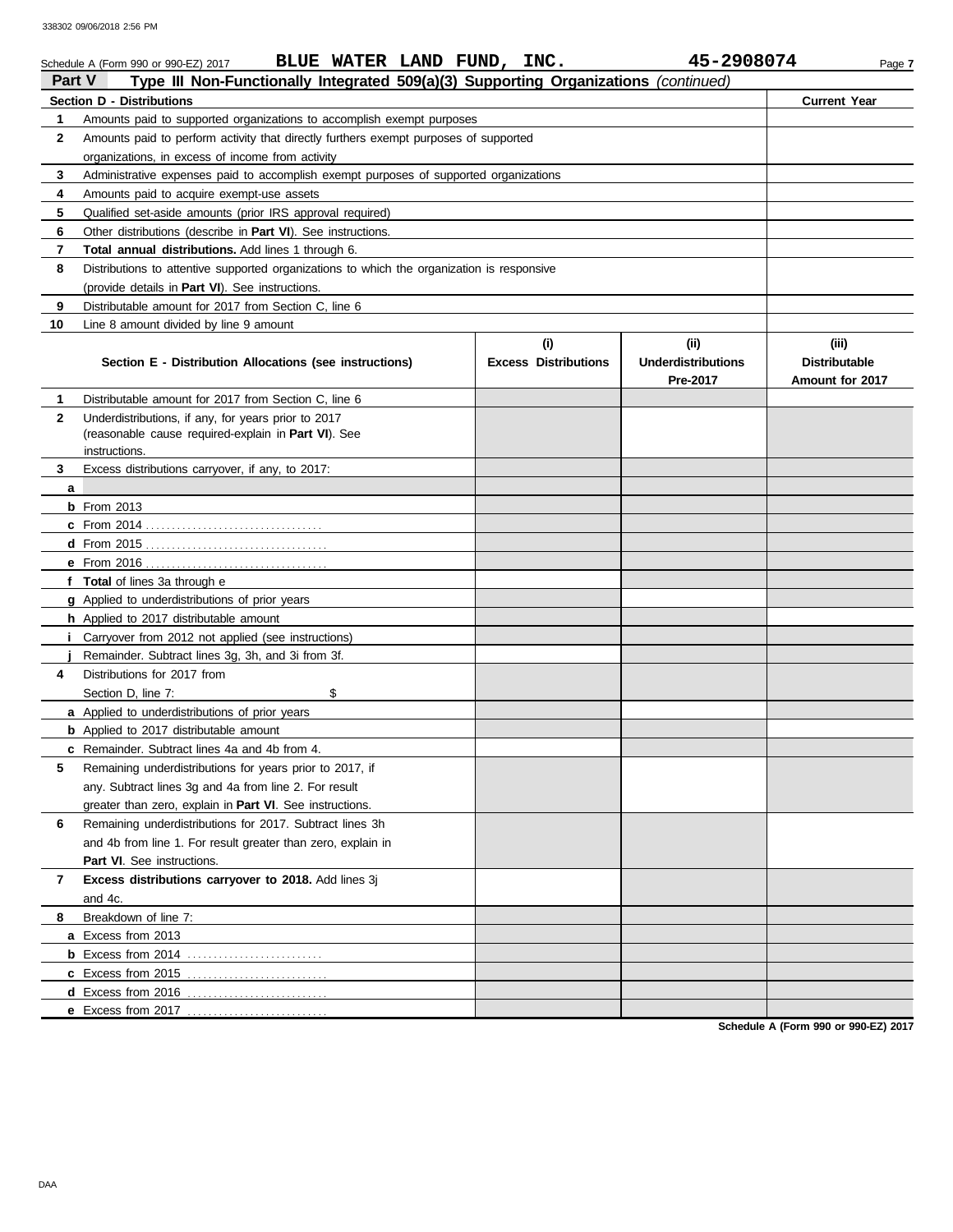|         | Schedule A (Form 990 or 990-EZ) 2017                                                                                                                                                                                                                                                                                                            | BLUE WATER LAND FUND, INC. |  |  | 45-2908074 | Page 8 |
|---------|-------------------------------------------------------------------------------------------------------------------------------------------------------------------------------------------------------------------------------------------------------------------------------------------------------------------------------------------------|----------------------------|--|--|------------|--------|
| Part VI | Supplemental Information. Provide the explanations required by Part II, line 10; Part II, line 17a or 17b; Part<br>III, line 12; Part IV, Section A, lines 1, 2, 3b, 3c, 4b, 4c, 5a, 6, 9a, 9b, 9c, 11a, 11b, and 11c; Part IV, Section                                                                                                         |                            |  |  |            |        |
|         | B, lines 1 and 2; Part IV, Section C, line 1; Part IV, Section D, lines 2 and 3; Part IV, Section E, lines 1c, 2a, 2b,<br>3a and 3b; Part V, line 1; Part V, Section B, line 1e; Part V, Section D, lines 5, 6, and 8; and Part V, Section E,<br>lines 2, 5, and 6. Also complete this part for any additional information. (See instructions.) |                            |  |  |            |        |
|         |                                                                                                                                                                                                                                                                                                                                                 |                            |  |  |            |        |
|         |                                                                                                                                                                                                                                                                                                                                                 |                            |  |  |            |        |
|         |                                                                                                                                                                                                                                                                                                                                                 |                            |  |  |            |        |
|         |                                                                                                                                                                                                                                                                                                                                                 |                            |  |  |            |        |
|         |                                                                                                                                                                                                                                                                                                                                                 |                            |  |  |            |        |
|         |                                                                                                                                                                                                                                                                                                                                                 |                            |  |  |            |        |
|         |                                                                                                                                                                                                                                                                                                                                                 |                            |  |  |            |        |
|         |                                                                                                                                                                                                                                                                                                                                                 |                            |  |  |            |        |
|         |                                                                                                                                                                                                                                                                                                                                                 |                            |  |  |            |        |
|         |                                                                                                                                                                                                                                                                                                                                                 |                            |  |  |            |        |
|         |                                                                                                                                                                                                                                                                                                                                                 |                            |  |  |            |        |
|         |                                                                                                                                                                                                                                                                                                                                                 |                            |  |  |            |        |
|         |                                                                                                                                                                                                                                                                                                                                                 |                            |  |  |            |        |
|         |                                                                                                                                                                                                                                                                                                                                                 |                            |  |  |            |        |
|         |                                                                                                                                                                                                                                                                                                                                                 |                            |  |  |            |        |
|         |                                                                                                                                                                                                                                                                                                                                                 |                            |  |  |            |        |
|         |                                                                                                                                                                                                                                                                                                                                                 |                            |  |  |            |        |
|         |                                                                                                                                                                                                                                                                                                                                                 |                            |  |  |            |        |
|         |                                                                                                                                                                                                                                                                                                                                                 |                            |  |  |            |        |
|         |                                                                                                                                                                                                                                                                                                                                                 |                            |  |  |            |        |
|         |                                                                                                                                                                                                                                                                                                                                                 |                            |  |  |            |        |
|         |                                                                                                                                                                                                                                                                                                                                                 |                            |  |  |            |        |
|         |                                                                                                                                                                                                                                                                                                                                                 |                            |  |  |            |        |
|         |                                                                                                                                                                                                                                                                                                                                                 |                            |  |  |            |        |
|         |                                                                                                                                                                                                                                                                                                                                                 |                            |  |  |            |        |
|         |                                                                                                                                                                                                                                                                                                                                                 |                            |  |  |            |        |
|         |                                                                                                                                                                                                                                                                                                                                                 |                            |  |  |            |        |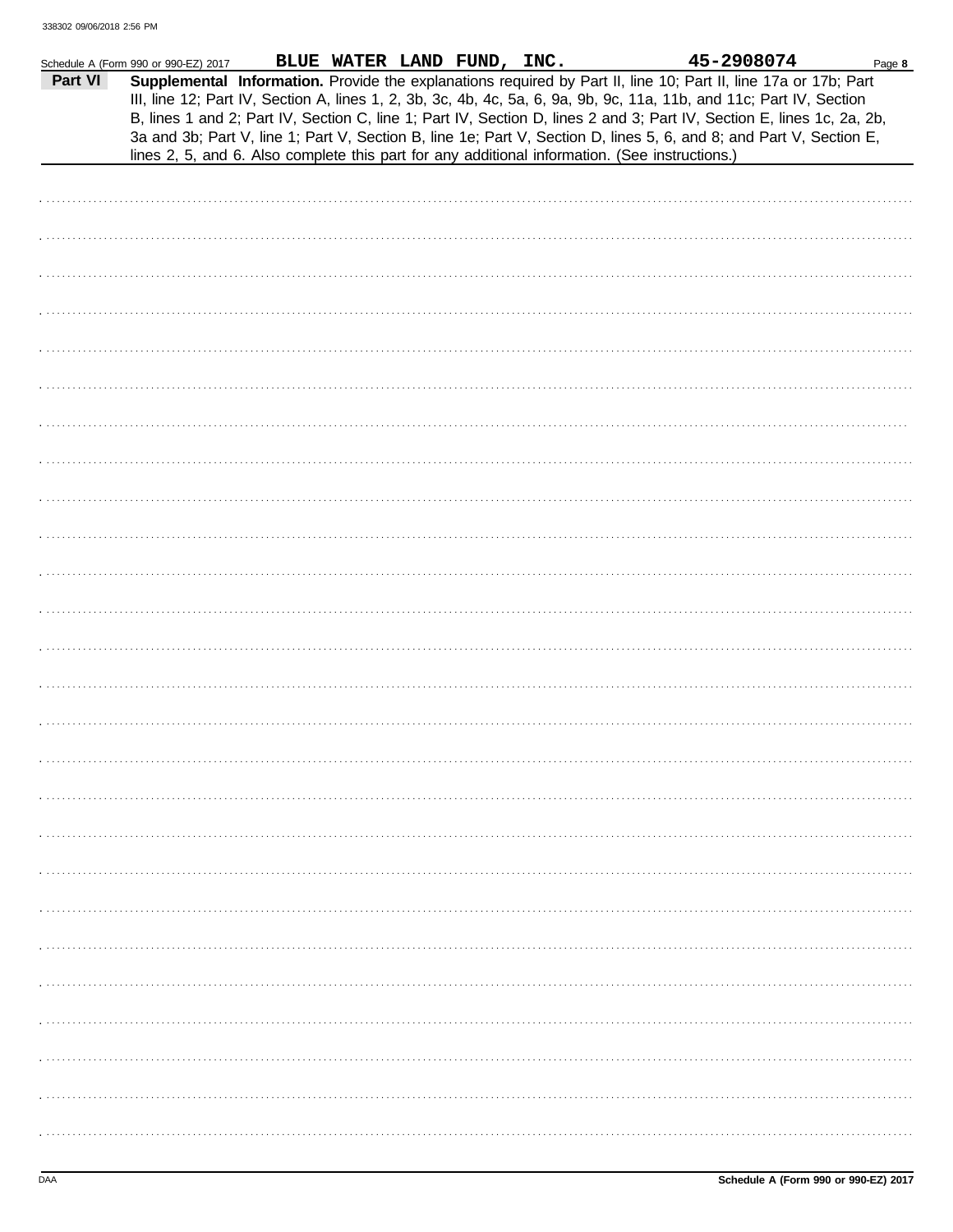Department of the Treasury Internal Revenue Service

**(Form 990)**

# **SCHEDULE D Supplemental Financial Statements**

**Part IV, line 6, 7, 8, 9, 10, 11a, 11b, 11c, 11d, 11e, 11f, 12a, or 12b.** u **Complete if the organization answered "Yes" on Form 990,**

u **Attach to Form 990.** 

u **Go to** *www.irs.gov/Form990* **for instructions and the latest information.**

**2017 Open to Public Inspection**

OMB No. 1545-0047

|   | Name of the organization                                                                                                                                                              |                                                    |    | Employer identification number  |
|---|---------------------------------------------------------------------------------------------------------------------------------------------------------------------------------------|----------------------------------------------------|----|---------------------------------|
|   | BLUE WATER LAND FUND, INC.                                                                                                                                                            |                                                    |    | 45-2908074                      |
|   | Organizations Maintaining Donor Advised Funds or Other Similar Funds or Accounts.<br>Part I<br>Complete if the organization answered "Yes" on Form 990, Part IV, line 6.              |                                                    |    |                                 |
|   |                                                                                                                                                                                       | (a) Donor advised funds                            |    | (b) Funds and other accounts    |
|   |                                                                                                                                                                                       |                                                    |    |                                 |
| 1 |                                                                                                                                                                                       |                                                    |    |                                 |
| 2 |                                                                                                                                                                                       |                                                    |    |                                 |
| 3 |                                                                                                                                                                                       |                                                    |    |                                 |
| 4 | Aggregate value at end of year<br>Did the organization inform all donors and donor advisors in writing that the assets held in donor advised                                          |                                                    |    |                                 |
| 5 |                                                                                                                                                                                       |                                                    |    | Yes<br>No                       |
|   | Did the organization inform all grantees, donors, and donor advisors in writing that grant funds can be used                                                                          |                                                    |    |                                 |
| 6 | only for charitable purposes and not for the benefit of the donor or donor advisor, or for any other purpose                                                                          |                                                    |    |                                 |
|   | conferring impermissible private benefit?                                                                                                                                             |                                                    |    | <b>Yes</b><br><b>No</b>         |
|   | Part II<br><b>Conservation Easements.</b>                                                                                                                                             |                                                    |    |                                 |
|   | Complete if the organization answered "Yes" on Form 990, Part IV, line 7.                                                                                                             |                                                    |    |                                 |
| 1 | Purpose(s) of conservation easements held by the organization (check all that apply).                                                                                                 |                                                    |    |                                 |
|   | Preservation of land for public use (e.g., recreation or education)                                                                                                                   | Preservation of a historically important land area |    |                                 |
|   | Protection of natural habitat                                                                                                                                                         | Preservation of a certified historic structure     |    |                                 |
|   | Preservation of open space                                                                                                                                                            |                                                    |    |                                 |
| 2 | Complete lines 2a through 2d if the organization held a qualified conservation contribution in the form of a conservation                                                             |                                                    |    |                                 |
|   | easement on the last day of the tax year.                                                                                                                                             |                                                    |    | Held at the End of the Tax Year |
| а |                                                                                                                                                                                       |                                                    | 2a |                                 |
|   | b                                                                                                                                                                                     |                                                    | 2b |                                 |
| c | Number of conservation easements on a certified historic structure included in (a) [[[[[[[[[[[[[[[[[[[[[[[[[]]]]]]]                                                                   |                                                    | 2c |                                 |
|   | Number of conservation easements included in (c) acquired after 7/25/06, and not on a                                                                                                 |                                                    |    |                                 |
|   | historic structure listed in the National Register [11, 12] And The Structure of the National Register [11, 12                                                                        |                                                    | 2d |                                 |
| 3 | Number of conservation easements modified, transferred, released, extinguished, or terminated by the organization during the                                                          |                                                    |    |                                 |
|   | tax year <b>u</b>                                                                                                                                                                     |                                                    |    |                                 |
|   | Number of states where property subject to conservation easement is located $\mathbf{u}$                                                                                              |                                                    |    |                                 |
| 5 | Does the organization have a written policy regarding the periodic monitoring, inspection, handling of                                                                                |                                                    |    |                                 |
|   |                                                                                                                                                                                       |                                                    |    | <b>Yes</b><br>No                |
| 6 | Staff and volunteer hours devoted to monitoring, inspecting, handling of violations, and enforcing conservation easements during the year                                             |                                                    |    |                                 |
|   | .                                                                                                                                                                                     |                                                    |    |                                 |
|   | Amount of expenses incurred in monitoring, inspecting, handling of violations, and enforcing conservation easements during the year                                                   |                                                    |    |                                 |
|   | u \$                                                                                                                                                                                  |                                                    |    |                                 |
|   | Does each conservation easement reported on line 2(d) above satisfy the requirements of section 170(h)(4)(B)(i)                                                                       |                                                    |    |                                 |
|   | and section $170(h)(4)(B)(ii)$ ?                                                                                                                                                      |                                                    |    | <b>Yes</b><br>No                |
| 9 | In Part XIII, describe how the organization reports conservation easements in its revenue and expense statement, and                                                                  |                                                    |    |                                 |
|   | balance sheet, and include, if applicable, the text of the footnote to the organization's financial statements that describes the                                                     |                                                    |    |                                 |
|   | organization's accounting for conservation easements.                                                                                                                                 |                                                    |    |                                 |
|   | Organizations Maintaining Collections of Art, Historical Treasures, or Other Similar Assets.<br>Part III<br>Complete if the organization answered "Yes" on Form 990, Part IV, line 8. |                                                    |    |                                 |
|   | 1a If the organization elected, as permitted under SFAS 116 (ASC 958), not to report in its revenue statement and balance sheet                                                       |                                                    |    |                                 |
|   | works of art, historical treasures, or other similar assets held for public exhibition, education, or research in furtherance of                                                      |                                                    |    |                                 |
|   | public service, provide, in Part XIII, the text of the footnote to its financial statements that describes these items.                                                               |                                                    |    |                                 |
| b | If the organization elected, as permitted under SFAS 116 (ASC 958), to report in its revenue statement and balance sheet                                                              |                                                    |    |                                 |
|   | works of art, historical treasures, or other similar assets held for public exhibition, education, or research in furtherance of                                                      |                                                    |    |                                 |
|   | public service, provide the following amounts relating to these items:                                                                                                                |                                                    |    |                                 |
|   |                                                                                                                                                                                       |                                                    |    |                                 |
|   | (ii) Assets included in Form 990, Part X                                                                                                                                              |                                                    |    |                                 |
| 2 | If the organization received or held works of art, historical treasures, or other similar assets for financial gain, provide the                                                      |                                                    |    |                                 |
|   | following amounts required to be reported under SFAS 116 (ASC 958) relating to these items:                                                                                           |                                                    |    |                                 |
| а |                                                                                                                                                                                       |                                                    |    |                                 |
|   |                                                                                                                                                                                       |                                                    |    | u <sub>s</sub>                  |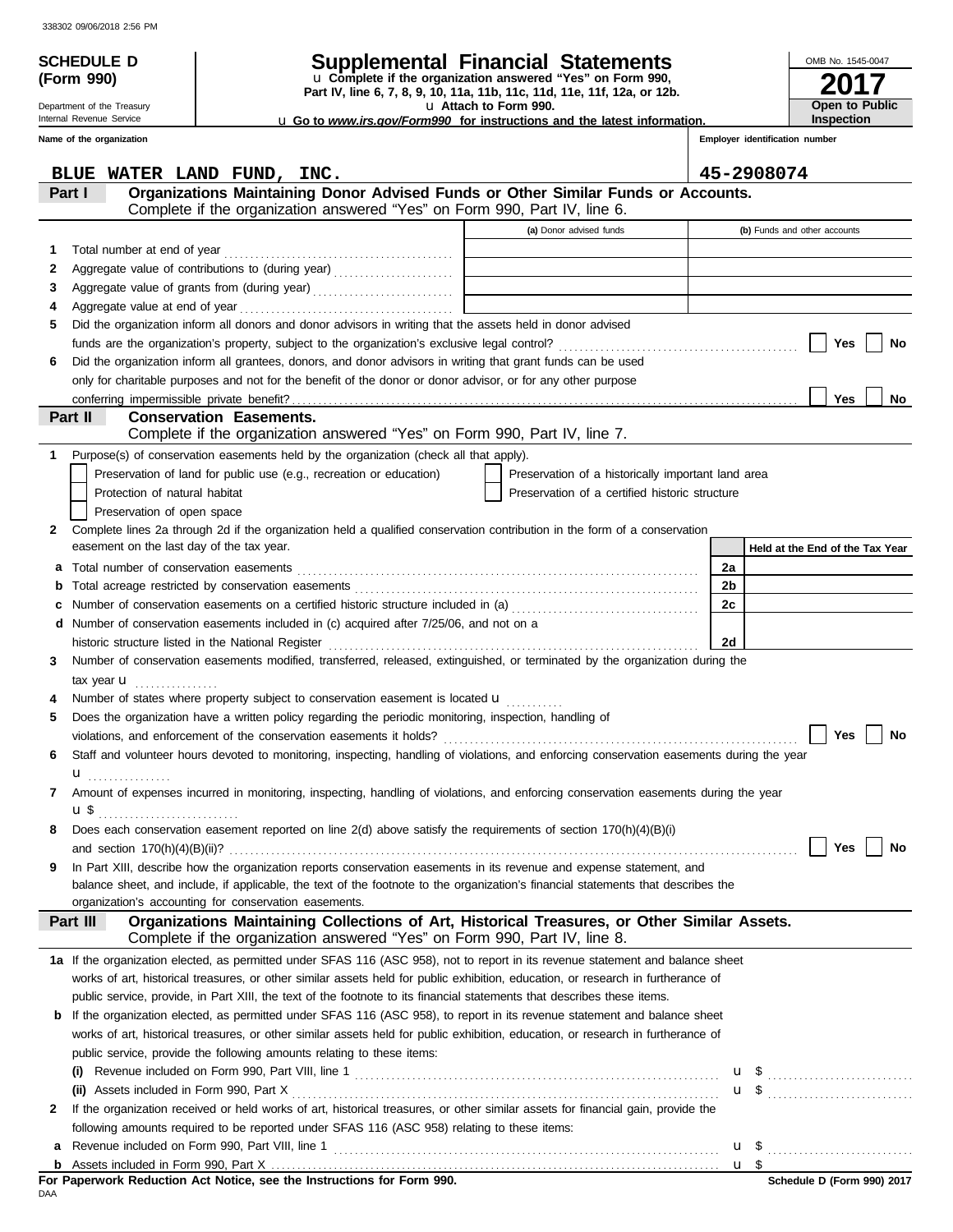| Organizations Maintaining Collections of Art, Historical Treasures, or Other Similar Assets (continued)<br>Part III<br>Using the organization's acquisition, accession, and other records, check any of the following that are a significant use of its<br>3<br>collection items (check all that apply):<br>Public exhibition<br>Loan or exchange programs<br>d<br>a<br>Scholarly research<br>b<br>e<br>Preservation for future generations<br>c<br>Provide a description of the organization's collections and explain how they further the organization's exempt purpose in Part<br>XIII.<br>5<br>During the year, did the organization solicit or receive donations of art, historical treasures, or other similar<br><b>Yes</b><br>No<br>Part IV<br><b>Escrow and Custodial Arrangements.</b><br>Complete if the organization answered "Yes" on Form 990, Part IV, line 9, or reported an amount on Form<br>990, Part X, line 21.<br>1a Is the organization an agent, trustee, custodian or other intermediary for contributions or other assets not<br>Yes<br>No<br><b>b</b> If "Yes," explain the arrangement in Part XIII and complete the following table:<br>Amount<br>1c<br>c Beginning balance <b>contract the contract of the contract of the contract of the contract of the contract of the contract of the contract of the contract of the contract of the contract of the contract of the contract of </b><br>1d<br>d Additions during the year<br>interaction continuous continuous continuous during the year contract of the year and an interaction of the state of Additions during the year contract of Additional Section 1999 and 2009 and 2<br>1e<br>е<br>1f<br>f Ending balance <b>construction and the construction of the construction</b> of the construction of the construction of the construction of the construction of the construction of the construction of the construction of the co<br><b>Yes</b><br>No<br><b>Endowment Funds.</b><br><b>Part V</b><br>Complete if the organization answered "Yes" on Form 990, Part IV, line 10.<br>(d) Three years back<br>(e) Four years back<br>(a) Current year<br>(b) Prior year<br>(c) Two years back<br>1a Beginning of year balance<br>c Net investment earnings, gains, and<br>d Grants or scholarships<br>e Other expenditures for facilities and<br>f Administrative expenses<br>g End of year balance<br>2 Provide the estimated percentage of the current year end balance (line 1g, column (a)) held as:<br>a Board designated or quasi-endowment <b>u</b><br><b>b</b> Permanent endowment $\mathbf{u}$ %<br>c Temporarily restricted endowment <b>u</b> %<br>The percentages on lines 2a, 2b, and 2c should equal 100%.<br>3a Are there endowment funds not in the possession of the organization that are held and administered for the<br>Yes<br>No.<br>organization by:<br>3a(i)<br>(ii) related organizations entertainment and a set of the contract of the contract or the contract or the contract or the contract or the contract or the contract or the contract of the contract or the contract or the cont<br>3a(ii)<br>3b<br>Describe in Part XIII the intended uses of the organization's endowment funds.<br>Land, Buildings, and Equipment.<br>Part VI<br>Complete if the organization answered "Yes" on Form 990, Part IV, line 11a. See Form 990, Part X, line 10.<br>Description of property<br>(a) Cost or other basis<br>(b) Cost or other basis<br>(c) Accumulated<br>(d) Book value<br>(investment)<br>(other)<br>depreciation<br>2,597,431<br>2,597,431<br>9,885<br>55,115<br>65,000<br>c Leasehold improvements<br>1,674<br>4,868<br>3,194<br>975,444<br>248,305<br>727,139<br>3,381,359<br>Total. Add lines 1a through 1e. (Column (d) must equal Form 990, Part X, column (B), line 10c.)<br>u | Schedule D (Form 990) 2017 BLUE WATER LAND FUND, INC. |  |  | 45-2908074 |  | Page 2 |
|-------------------------------------------------------------------------------------------------------------------------------------------------------------------------------------------------------------------------------------------------------------------------------------------------------------------------------------------------------------------------------------------------------------------------------------------------------------------------------------------------------------------------------------------------------------------------------------------------------------------------------------------------------------------------------------------------------------------------------------------------------------------------------------------------------------------------------------------------------------------------------------------------------------------------------------------------------------------------------------------------------------------------------------------------------------------------------------------------------------------------------------------------------------------------------------------------------------------------------------------------------------------------------------------------------------------------------------------------------------------------------------------------------------------------------------------------------------------------------------------------------------------------------------------------------------------------------------------------------------------------------------------------------------------------------------------------------------------------------------------------------------------------------------------------------------------------------------------------------------------------------------------------------------------------------------------------------------------------------------------------------------------------------------------------------------------------------------------------------------------------------------------------------------------------------------------------------------------------------------------------------------------------------------------------------------------------------------------------------------------------------------------------------------------------------------------------------------------------------------------------------------------------------------------------------------------------------------------------------------------------------------------------------------------------------------------------------------------------------------------------------------------------------------------------------------------------------------------------------------------------------------------------------------------------------------------------------------------------------------------------------------------------------------------------------------------------------------------------------------------------------------------------------------------------------------------------------------------------------------------------------------------------------------------------------------------------------------------------------------------------------------------------------------------------------------------------------------------------------------------------------------------------------------------------------------------------------------------------------------------------------------------------------------------------------------------------------------------------------------------------------------------------------------------------------------------|-------------------------------------------------------|--|--|------------|--|--------|
|                                                                                                                                                                                                                                                                                                                                                                                                                                                                                                                                                                                                                                                                                                                                                                                                                                                                                                                                                                                                                                                                                                                                                                                                                                                                                                                                                                                                                                                                                                                                                                                                                                                                                                                                                                                                                                                                                                                                                                                                                                                                                                                                                                                                                                                                                                                                                                                                                                                                                                                                                                                                                                                                                                                                                                                                                                                                                                                                                                                                                                                                                                                                                                                                                                                                                                                                                                                                                                                                                                                                                                                                                                                                                                                                                                                                                   |                                                       |  |  |            |  |        |
|                                                                                                                                                                                                                                                                                                                                                                                                                                                                                                                                                                                                                                                                                                                                                                                                                                                                                                                                                                                                                                                                                                                                                                                                                                                                                                                                                                                                                                                                                                                                                                                                                                                                                                                                                                                                                                                                                                                                                                                                                                                                                                                                                                                                                                                                                                                                                                                                                                                                                                                                                                                                                                                                                                                                                                                                                                                                                                                                                                                                                                                                                                                                                                                                                                                                                                                                                                                                                                                                                                                                                                                                                                                                                                                                                                                                                   |                                                       |  |  |            |  |        |
|                                                                                                                                                                                                                                                                                                                                                                                                                                                                                                                                                                                                                                                                                                                                                                                                                                                                                                                                                                                                                                                                                                                                                                                                                                                                                                                                                                                                                                                                                                                                                                                                                                                                                                                                                                                                                                                                                                                                                                                                                                                                                                                                                                                                                                                                                                                                                                                                                                                                                                                                                                                                                                                                                                                                                                                                                                                                                                                                                                                                                                                                                                                                                                                                                                                                                                                                                                                                                                                                                                                                                                                                                                                                                                                                                                                                                   |                                                       |  |  |            |  |        |
|                                                                                                                                                                                                                                                                                                                                                                                                                                                                                                                                                                                                                                                                                                                                                                                                                                                                                                                                                                                                                                                                                                                                                                                                                                                                                                                                                                                                                                                                                                                                                                                                                                                                                                                                                                                                                                                                                                                                                                                                                                                                                                                                                                                                                                                                                                                                                                                                                                                                                                                                                                                                                                                                                                                                                                                                                                                                                                                                                                                                                                                                                                                                                                                                                                                                                                                                                                                                                                                                                                                                                                                                                                                                                                                                                                                                                   |                                                       |  |  |            |  |        |
|                                                                                                                                                                                                                                                                                                                                                                                                                                                                                                                                                                                                                                                                                                                                                                                                                                                                                                                                                                                                                                                                                                                                                                                                                                                                                                                                                                                                                                                                                                                                                                                                                                                                                                                                                                                                                                                                                                                                                                                                                                                                                                                                                                                                                                                                                                                                                                                                                                                                                                                                                                                                                                                                                                                                                                                                                                                                                                                                                                                                                                                                                                                                                                                                                                                                                                                                                                                                                                                                                                                                                                                                                                                                                                                                                                                                                   |                                                       |  |  |            |  |        |
|                                                                                                                                                                                                                                                                                                                                                                                                                                                                                                                                                                                                                                                                                                                                                                                                                                                                                                                                                                                                                                                                                                                                                                                                                                                                                                                                                                                                                                                                                                                                                                                                                                                                                                                                                                                                                                                                                                                                                                                                                                                                                                                                                                                                                                                                                                                                                                                                                                                                                                                                                                                                                                                                                                                                                                                                                                                                                                                                                                                                                                                                                                                                                                                                                                                                                                                                                                                                                                                                                                                                                                                                                                                                                                                                                                                                                   |                                                       |  |  |            |  |        |
|                                                                                                                                                                                                                                                                                                                                                                                                                                                                                                                                                                                                                                                                                                                                                                                                                                                                                                                                                                                                                                                                                                                                                                                                                                                                                                                                                                                                                                                                                                                                                                                                                                                                                                                                                                                                                                                                                                                                                                                                                                                                                                                                                                                                                                                                                                                                                                                                                                                                                                                                                                                                                                                                                                                                                                                                                                                                                                                                                                                                                                                                                                                                                                                                                                                                                                                                                                                                                                                                                                                                                                                                                                                                                                                                                                                                                   |                                                       |  |  |            |  |        |
|                                                                                                                                                                                                                                                                                                                                                                                                                                                                                                                                                                                                                                                                                                                                                                                                                                                                                                                                                                                                                                                                                                                                                                                                                                                                                                                                                                                                                                                                                                                                                                                                                                                                                                                                                                                                                                                                                                                                                                                                                                                                                                                                                                                                                                                                                                                                                                                                                                                                                                                                                                                                                                                                                                                                                                                                                                                                                                                                                                                                                                                                                                                                                                                                                                                                                                                                                                                                                                                                                                                                                                                                                                                                                                                                                                                                                   |                                                       |  |  |            |  |        |
|                                                                                                                                                                                                                                                                                                                                                                                                                                                                                                                                                                                                                                                                                                                                                                                                                                                                                                                                                                                                                                                                                                                                                                                                                                                                                                                                                                                                                                                                                                                                                                                                                                                                                                                                                                                                                                                                                                                                                                                                                                                                                                                                                                                                                                                                                                                                                                                                                                                                                                                                                                                                                                                                                                                                                                                                                                                                                                                                                                                                                                                                                                                                                                                                                                                                                                                                                                                                                                                                                                                                                                                                                                                                                                                                                                                                                   |                                                       |  |  |            |  |        |
|                                                                                                                                                                                                                                                                                                                                                                                                                                                                                                                                                                                                                                                                                                                                                                                                                                                                                                                                                                                                                                                                                                                                                                                                                                                                                                                                                                                                                                                                                                                                                                                                                                                                                                                                                                                                                                                                                                                                                                                                                                                                                                                                                                                                                                                                                                                                                                                                                                                                                                                                                                                                                                                                                                                                                                                                                                                                                                                                                                                                                                                                                                                                                                                                                                                                                                                                                                                                                                                                                                                                                                                                                                                                                                                                                                                                                   |                                                       |  |  |            |  |        |
|                                                                                                                                                                                                                                                                                                                                                                                                                                                                                                                                                                                                                                                                                                                                                                                                                                                                                                                                                                                                                                                                                                                                                                                                                                                                                                                                                                                                                                                                                                                                                                                                                                                                                                                                                                                                                                                                                                                                                                                                                                                                                                                                                                                                                                                                                                                                                                                                                                                                                                                                                                                                                                                                                                                                                                                                                                                                                                                                                                                                                                                                                                                                                                                                                                                                                                                                                                                                                                                                                                                                                                                                                                                                                                                                                                                                                   |                                                       |  |  |            |  |        |
|                                                                                                                                                                                                                                                                                                                                                                                                                                                                                                                                                                                                                                                                                                                                                                                                                                                                                                                                                                                                                                                                                                                                                                                                                                                                                                                                                                                                                                                                                                                                                                                                                                                                                                                                                                                                                                                                                                                                                                                                                                                                                                                                                                                                                                                                                                                                                                                                                                                                                                                                                                                                                                                                                                                                                                                                                                                                                                                                                                                                                                                                                                                                                                                                                                                                                                                                                                                                                                                                                                                                                                                                                                                                                                                                                                                                                   |                                                       |  |  |            |  |        |
|                                                                                                                                                                                                                                                                                                                                                                                                                                                                                                                                                                                                                                                                                                                                                                                                                                                                                                                                                                                                                                                                                                                                                                                                                                                                                                                                                                                                                                                                                                                                                                                                                                                                                                                                                                                                                                                                                                                                                                                                                                                                                                                                                                                                                                                                                                                                                                                                                                                                                                                                                                                                                                                                                                                                                                                                                                                                                                                                                                                                                                                                                                                                                                                                                                                                                                                                                                                                                                                                                                                                                                                                                                                                                                                                                                                                                   |                                                       |  |  |            |  |        |
|                                                                                                                                                                                                                                                                                                                                                                                                                                                                                                                                                                                                                                                                                                                                                                                                                                                                                                                                                                                                                                                                                                                                                                                                                                                                                                                                                                                                                                                                                                                                                                                                                                                                                                                                                                                                                                                                                                                                                                                                                                                                                                                                                                                                                                                                                                                                                                                                                                                                                                                                                                                                                                                                                                                                                                                                                                                                                                                                                                                                                                                                                                                                                                                                                                                                                                                                                                                                                                                                                                                                                                                                                                                                                                                                                                                                                   |                                                       |  |  |            |  |        |
|                                                                                                                                                                                                                                                                                                                                                                                                                                                                                                                                                                                                                                                                                                                                                                                                                                                                                                                                                                                                                                                                                                                                                                                                                                                                                                                                                                                                                                                                                                                                                                                                                                                                                                                                                                                                                                                                                                                                                                                                                                                                                                                                                                                                                                                                                                                                                                                                                                                                                                                                                                                                                                                                                                                                                                                                                                                                                                                                                                                                                                                                                                                                                                                                                                                                                                                                                                                                                                                                                                                                                                                                                                                                                                                                                                                                                   |                                                       |  |  |            |  |        |
|                                                                                                                                                                                                                                                                                                                                                                                                                                                                                                                                                                                                                                                                                                                                                                                                                                                                                                                                                                                                                                                                                                                                                                                                                                                                                                                                                                                                                                                                                                                                                                                                                                                                                                                                                                                                                                                                                                                                                                                                                                                                                                                                                                                                                                                                                                                                                                                                                                                                                                                                                                                                                                                                                                                                                                                                                                                                                                                                                                                                                                                                                                                                                                                                                                                                                                                                                                                                                                                                                                                                                                                                                                                                                                                                                                                                                   |                                                       |  |  |            |  |        |
|                                                                                                                                                                                                                                                                                                                                                                                                                                                                                                                                                                                                                                                                                                                                                                                                                                                                                                                                                                                                                                                                                                                                                                                                                                                                                                                                                                                                                                                                                                                                                                                                                                                                                                                                                                                                                                                                                                                                                                                                                                                                                                                                                                                                                                                                                                                                                                                                                                                                                                                                                                                                                                                                                                                                                                                                                                                                                                                                                                                                                                                                                                                                                                                                                                                                                                                                                                                                                                                                                                                                                                                                                                                                                                                                                                                                                   |                                                       |  |  |            |  |        |
|                                                                                                                                                                                                                                                                                                                                                                                                                                                                                                                                                                                                                                                                                                                                                                                                                                                                                                                                                                                                                                                                                                                                                                                                                                                                                                                                                                                                                                                                                                                                                                                                                                                                                                                                                                                                                                                                                                                                                                                                                                                                                                                                                                                                                                                                                                                                                                                                                                                                                                                                                                                                                                                                                                                                                                                                                                                                                                                                                                                                                                                                                                                                                                                                                                                                                                                                                                                                                                                                                                                                                                                                                                                                                                                                                                                                                   |                                                       |  |  |            |  |        |
|                                                                                                                                                                                                                                                                                                                                                                                                                                                                                                                                                                                                                                                                                                                                                                                                                                                                                                                                                                                                                                                                                                                                                                                                                                                                                                                                                                                                                                                                                                                                                                                                                                                                                                                                                                                                                                                                                                                                                                                                                                                                                                                                                                                                                                                                                                                                                                                                                                                                                                                                                                                                                                                                                                                                                                                                                                                                                                                                                                                                                                                                                                                                                                                                                                                                                                                                                                                                                                                                                                                                                                                                                                                                                                                                                                                                                   |                                                       |  |  |            |  |        |
|                                                                                                                                                                                                                                                                                                                                                                                                                                                                                                                                                                                                                                                                                                                                                                                                                                                                                                                                                                                                                                                                                                                                                                                                                                                                                                                                                                                                                                                                                                                                                                                                                                                                                                                                                                                                                                                                                                                                                                                                                                                                                                                                                                                                                                                                                                                                                                                                                                                                                                                                                                                                                                                                                                                                                                                                                                                                                                                                                                                                                                                                                                                                                                                                                                                                                                                                                                                                                                                                                                                                                                                                                                                                                                                                                                                                                   |                                                       |  |  |            |  |        |
|                                                                                                                                                                                                                                                                                                                                                                                                                                                                                                                                                                                                                                                                                                                                                                                                                                                                                                                                                                                                                                                                                                                                                                                                                                                                                                                                                                                                                                                                                                                                                                                                                                                                                                                                                                                                                                                                                                                                                                                                                                                                                                                                                                                                                                                                                                                                                                                                                                                                                                                                                                                                                                                                                                                                                                                                                                                                                                                                                                                                                                                                                                                                                                                                                                                                                                                                                                                                                                                                                                                                                                                                                                                                                                                                                                                                                   |                                                       |  |  |            |  |        |
|                                                                                                                                                                                                                                                                                                                                                                                                                                                                                                                                                                                                                                                                                                                                                                                                                                                                                                                                                                                                                                                                                                                                                                                                                                                                                                                                                                                                                                                                                                                                                                                                                                                                                                                                                                                                                                                                                                                                                                                                                                                                                                                                                                                                                                                                                                                                                                                                                                                                                                                                                                                                                                                                                                                                                                                                                                                                                                                                                                                                                                                                                                                                                                                                                                                                                                                                                                                                                                                                                                                                                                                                                                                                                                                                                                                                                   |                                                       |  |  |            |  |        |
|                                                                                                                                                                                                                                                                                                                                                                                                                                                                                                                                                                                                                                                                                                                                                                                                                                                                                                                                                                                                                                                                                                                                                                                                                                                                                                                                                                                                                                                                                                                                                                                                                                                                                                                                                                                                                                                                                                                                                                                                                                                                                                                                                                                                                                                                                                                                                                                                                                                                                                                                                                                                                                                                                                                                                                                                                                                                                                                                                                                                                                                                                                                                                                                                                                                                                                                                                                                                                                                                                                                                                                                                                                                                                                                                                                                                                   |                                                       |  |  |            |  |        |
|                                                                                                                                                                                                                                                                                                                                                                                                                                                                                                                                                                                                                                                                                                                                                                                                                                                                                                                                                                                                                                                                                                                                                                                                                                                                                                                                                                                                                                                                                                                                                                                                                                                                                                                                                                                                                                                                                                                                                                                                                                                                                                                                                                                                                                                                                                                                                                                                                                                                                                                                                                                                                                                                                                                                                                                                                                                                                                                                                                                                                                                                                                                                                                                                                                                                                                                                                                                                                                                                                                                                                                                                                                                                                                                                                                                                                   |                                                       |  |  |            |  |        |
|                                                                                                                                                                                                                                                                                                                                                                                                                                                                                                                                                                                                                                                                                                                                                                                                                                                                                                                                                                                                                                                                                                                                                                                                                                                                                                                                                                                                                                                                                                                                                                                                                                                                                                                                                                                                                                                                                                                                                                                                                                                                                                                                                                                                                                                                                                                                                                                                                                                                                                                                                                                                                                                                                                                                                                                                                                                                                                                                                                                                                                                                                                                                                                                                                                                                                                                                                                                                                                                                                                                                                                                                                                                                                                                                                                                                                   |                                                       |  |  |            |  |        |
|                                                                                                                                                                                                                                                                                                                                                                                                                                                                                                                                                                                                                                                                                                                                                                                                                                                                                                                                                                                                                                                                                                                                                                                                                                                                                                                                                                                                                                                                                                                                                                                                                                                                                                                                                                                                                                                                                                                                                                                                                                                                                                                                                                                                                                                                                                                                                                                                                                                                                                                                                                                                                                                                                                                                                                                                                                                                                                                                                                                                                                                                                                                                                                                                                                                                                                                                                                                                                                                                                                                                                                                                                                                                                                                                                                                                                   |                                                       |  |  |            |  |        |
|                                                                                                                                                                                                                                                                                                                                                                                                                                                                                                                                                                                                                                                                                                                                                                                                                                                                                                                                                                                                                                                                                                                                                                                                                                                                                                                                                                                                                                                                                                                                                                                                                                                                                                                                                                                                                                                                                                                                                                                                                                                                                                                                                                                                                                                                                                                                                                                                                                                                                                                                                                                                                                                                                                                                                                                                                                                                                                                                                                                                                                                                                                                                                                                                                                                                                                                                                                                                                                                                                                                                                                                                                                                                                                                                                                                                                   |                                                       |  |  |            |  |        |
|                                                                                                                                                                                                                                                                                                                                                                                                                                                                                                                                                                                                                                                                                                                                                                                                                                                                                                                                                                                                                                                                                                                                                                                                                                                                                                                                                                                                                                                                                                                                                                                                                                                                                                                                                                                                                                                                                                                                                                                                                                                                                                                                                                                                                                                                                                                                                                                                                                                                                                                                                                                                                                                                                                                                                                                                                                                                                                                                                                                                                                                                                                                                                                                                                                                                                                                                                                                                                                                                                                                                                                                                                                                                                                                                                                                                                   |                                                       |  |  |            |  |        |
|                                                                                                                                                                                                                                                                                                                                                                                                                                                                                                                                                                                                                                                                                                                                                                                                                                                                                                                                                                                                                                                                                                                                                                                                                                                                                                                                                                                                                                                                                                                                                                                                                                                                                                                                                                                                                                                                                                                                                                                                                                                                                                                                                                                                                                                                                                                                                                                                                                                                                                                                                                                                                                                                                                                                                                                                                                                                                                                                                                                                                                                                                                                                                                                                                                                                                                                                                                                                                                                                                                                                                                                                                                                                                                                                                                                                                   |                                                       |  |  |            |  |        |
|                                                                                                                                                                                                                                                                                                                                                                                                                                                                                                                                                                                                                                                                                                                                                                                                                                                                                                                                                                                                                                                                                                                                                                                                                                                                                                                                                                                                                                                                                                                                                                                                                                                                                                                                                                                                                                                                                                                                                                                                                                                                                                                                                                                                                                                                                                                                                                                                                                                                                                                                                                                                                                                                                                                                                                                                                                                                                                                                                                                                                                                                                                                                                                                                                                                                                                                                                                                                                                                                                                                                                                                                                                                                                                                                                                                                                   |                                                       |  |  |            |  |        |
|                                                                                                                                                                                                                                                                                                                                                                                                                                                                                                                                                                                                                                                                                                                                                                                                                                                                                                                                                                                                                                                                                                                                                                                                                                                                                                                                                                                                                                                                                                                                                                                                                                                                                                                                                                                                                                                                                                                                                                                                                                                                                                                                                                                                                                                                                                                                                                                                                                                                                                                                                                                                                                                                                                                                                                                                                                                                                                                                                                                                                                                                                                                                                                                                                                                                                                                                                                                                                                                                                                                                                                                                                                                                                                                                                                                                                   |                                                       |  |  |            |  |        |
|                                                                                                                                                                                                                                                                                                                                                                                                                                                                                                                                                                                                                                                                                                                                                                                                                                                                                                                                                                                                                                                                                                                                                                                                                                                                                                                                                                                                                                                                                                                                                                                                                                                                                                                                                                                                                                                                                                                                                                                                                                                                                                                                                                                                                                                                                                                                                                                                                                                                                                                                                                                                                                                                                                                                                                                                                                                                                                                                                                                                                                                                                                                                                                                                                                                                                                                                                                                                                                                                                                                                                                                                                                                                                                                                                                                                                   |                                                       |  |  |            |  |        |
|                                                                                                                                                                                                                                                                                                                                                                                                                                                                                                                                                                                                                                                                                                                                                                                                                                                                                                                                                                                                                                                                                                                                                                                                                                                                                                                                                                                                                                                                                                                                                                                                                                                                                                                                                                                                                                                                                                                                                                                                                                                                                                                                                                                                                                                                                                                                                                                                                                                                                                                                                                                                                                                                                                                                                                                                                                                                                                                                                                                                                                                                                                                                                                                                                                                                                                                                                                                                                                                                                                                                                                                                                                                                                                                                                                                                                   |                                                       |  |  |            |  |        |
|                                                                                                                                                                                                                                                                                                                                                                                                                                                                                                                                                                                                                                                                                                                                                                                                                                                                                                                                                                                                                                                                                                                                                                                                                                                                                                                                                                                                                                                                                                                                                                                                                                                                                                                                                                                                                                                                                                                                                                                                                                                                                                                                                                                                                                                                                                                                                                                                                                                                                                                                                                                                                                                                                                                                                                                                                                                                                                                                                                                                                                                                                                                                                                                                                                                                                                                                                                                                                                                                                                                                                                                                                                                                                                                                                                                                                   |                                                       |  |  |            |  |        |
|                                                                                                                                                                                                                                                                                                                                                                                                                                                                                                                                                                                                                                                                                                                                                                                                                                                                                                                                                                                                                                                                                                                                                                                                                                                                                                                                                                                                                                                                                                                                                                                                                                                                                                                                                                                                                                                                                                                                                                                                                                                                                                                                                                                                                                                                                                                                                                                                                                                                                                                                                                                                                                                                                                                                                                                                                                                                                                                                                                                                                                                                                                                                                                                                                                                                                                                                                                                                                                                                                                                                                                                                                                                                                                                                                                                                                   |                                                       |  |  |            |  |        |
|                                                                                                                                                                                                                                                                                                                                                                                                                                                                                                                                                                                                                                                                                                                                                                                                                                                                                                                                                                                                                                                                                                                                                                                                                                                                                                                                                                                                                                                                                                                                                                                                                                                                                                                                                                                                                                                                                                                                                                                                                                                                                                                                                                                                                                                                                                                                                                                                                                                                                                                                                                                                                                                                                                                                                                                                                                                                                                                                                                                                                                                                                                                                                                                                                                                                                                                                                                                                                                                                                                                                                                                                                                                                                                                                                                                                                   |                                                       |  |  |            |  |        |
|                                                                                                                                                                                                                                                                                                                                                                                                                                                                                                                                                                                                                                                                                                                                                                                                                                                                                                                                                                                                                                                                                                                                                                                                                                                                                                                                                                                                                                                                                                                                                                                                                                                                                                                                                                                                                                                                                                                                                                                                                                                                                                                                                                                                                                                                                                                                                                                                                                                                                                                                                                                                                                                                                                                                                                                                                                                                                                                                                                                                                                                                                                                                                                                                                                                                                                                                                                                                                                                                                                                                                                                                                                                                                                                                                                                                                   |                                                       |  |  |            |  |        |
|                                                                                                                                                                                                                                                                                                                                                                                                                                                                                                                                                                                                                                                                                                                                                                                                                                                                                                                                                                                                                                                                                                                                                                                                                                                                                                                                                                                                                                                                                                                                                                                                                                                                                                                                                                                                                                                                                                                                                                                                                                                                                                                                                                                                                                                                                                                                                                                                                                                                                                                                                                                                                                                                                                                                                                                                                                                                                                                                                                                                                                                                                                                                                                                                                                                                                                                                                                                                                                                                                                                                                                                                                                                                                                                                                                                                                   |                                                       |  |  |            |  |        |
|                                                                                                                                                                                                                                                                                                                                                                                                                                                                                                                                                                                                                                                                                                                                                                                                                                                                                                                                                                                                                                                                                                                                                                                                                                                                                                                                                                                                                                                                                                                                                                                                                                                                                                                                                                                                                                                                                                                                                                                                                                                                                                                                                                                                                                                                                                                                                                                                                                                                                                                                                                                                                                                                                                                                                                                                                                                                                                                                                                                                                                                                                                                                                                                                                                                                                                                                                                                                                                                                                                                                                                                                                                                                                                                                                                                                                   |                                                       |  |  |            |  |        |
|                                                                                                                                                                                                                                                                                                                                                                                                                                                                                                                                                                                                                                                                                                                                                                                                                                                                                                                                                                                                                                                                                                                                                                                                                                                                                                                                                                                                                                                                                                                                                                                                                                                                                                                                                                                                                                                                                                                                                                                                                                                                                                                                                                                                                                                                                                                                                                                                                                                                                                                                                                                                                                                                                                                                                                                                                                                                                                                                                                                                                                                                                                                                                                                                                                                                                                                                                                                                                                                                                                                                                                                                                                                                                                                                                                                                                   |                                                       |  |  |            |  |        |
|                                                                                                                                                                                                                                                                                                                                                                                                                                                                                                                                                                                                                                                                                                                                                                                                                                                                                                                                                                                                                                                                                                                                                                                                                                                                                                                                                                                                                                                                                                                                                                                                                                                                                                                                                                                                                                                                                                                                                                                                                                                                                                                                                                                                                                                                                                                                                                                                                                                                                                                                                                                                                                                                                                                                                                                                                                                                                                                                                                                                                                                                                                                                                                                                                                                                                                                                                                                                                                                                                                                                                                                                                                                                                                                                                                                                                   |                                                       |  |  |            |  |        |
|                                                                                                                                                                                                                                                                                                                                                                                                                                                                                                                                                                                                                                                                                                                                                                                                                                                                                                                                                                                                                                                                                                                                                                                                                                                                                                                                                                                                                                                                                                                                                                                                                                                                                                                                                                                                                                                                                                                                                                                                                                                                                                                                                                                                                                                                                                                                                                                                                                                                                                                                                                                                                                                                                                                                                                                                                                                                                                                                                                                                                                                                                                                                                                                                                                                                                                                                                                                                                                                                                                                                                                                                                                                                                                                                                                                                                   |                                                       |  |  |            |  |        |
|                                                                                                                                                                                                                                                                                                                                                                                                                                                                                                                                                                                                                                                                                                                                                                                                                                                                                                                                                                                                                                                                                                                                                                                                                                                                                                                                                                                                                                                                                                                                                                                                                                                                                                                                                                                                                                                                                                                                                                                                                                                                                                                                                                                                                                                                                                                                                                                                                                                                                                                                                                                                                                                                                                                                                                                                                                                                                                                                                                                                                                                                                                                                                                                                                                                                                                                                                                                                                                                                                                                                                                                                                                                                                                                                                                                                                   |                                                       |  |  |            |  |        |
|                                                                                                                                                                                                                                                                                                                                                                                                                                                                                                                                                                                                                                                                                                                                                                                                                                                                                                                                                                                                                                                                                                                                                                                                                                                                                                                                                                                                                                                                                                                                                                                                                                                                                                                                                                                                                                                                                                                                                                                                                                                                                                                                                                                                                                                                                                                                                                                                                                                                                                                                                                                                                                                                                                                                                                                                                                                                                                                                                                                                                                                                                                                                                                                                                                                                                                                                                                                                                                                                                                                                                                                                                                                                                                                                                                                                                   |                                                       |  |  |            |  |        |
|                                                                                                                                                                                                                                                                                                                                                                                                                                                                                                                                                                                                                                                                                                                                                                                                                                                                                                                                                                                                                                                                                                                                                                                                                                                                                                                                                                                                                                                                                                                                                                                                                                                                                                                                                                                                                                                                                                                                                                                                                                                                                                                                                                                                                                                                                                                                                                                                                                                                                                                                                                                                                                                                                                                                                                                                                                                                                                                                                                                                                                                                                                                                                                                                                                                                                                                                                                                                                                                                                                                                                                                                                                                                                                                                                                                                                   |                                                       |  |  |            |  |        |
|                                                                                                                                                                                                                                                                                                                                                                                                                                                                                                                                                                                                                                                                                                                                                                                                                                                                                                                                                                                                                                                                                                                                                                                                                                                                                                                                                                                                                                                                                                                                                                                                                                                                                                                                                                                                                                                                                                                                                                                                                                                                                                                                                                                                                                                                                                                                                                                                                                                                                                                                                                                                                                                                                                                                                                                                                                                                                                                                                                                                                                                                                                                                                                                                                                                                                                                                                                                                                                                                                                                                                                                                                                                                                                                                                                                                                   |                                                       |  |  |            |  |        |
|                                                                                                                                                                                                                                                                                                                                                                                                                                                                                                                                                                                                                                                                                                                                                                                                                                                                                                                                                                                                                                                                                                                                                                                                                                                                                                                                                                                                                                                                                                                                                                                                                                                                                                                                                                                                                                                                                                                                                                                                                                                                                                                                                                                                                                                                                                                                                                                                                                                                                                                                                                                                                                                                                                                                                                                                                                                                                                                                                                                                                                                                                                                                                                                                                                                                                                                                                                                                                                                                                                                                                                                                                                                                                                                                                                                                                   |                                                       |  |  |            |  |        |
|                                                                                                                                                                                                                                                                                                                                                                                                                                                                                                                                                                                                                                                                                                                                                                                                                                                                                                                                                                                                                                                                                                                                                                                                                                                                                                                                                                                                                                                                                                                                                                                                                                                                                                                                                                                                                                                                                                                                                                                                                                                                                                                                                                                                                                                                                                                                                                                                                                                                                                                                                                                                                                                                                                                                                                                                                                                                                                                                                                                                                                                                                                                                                                                                                                                                                                                                                                                                                                                                                                                                                                                                                                                                                                                                                                                                                   |                                                       |  |  |            |  |        |
|                                                                                                                                                                                                                                                                                                                                                                                                                                                                                                                                                                                                                                                                                                                                                                                                                                                                                                                                                                                                                                                                                                                                                                                                                                                                                                                                                                                                                                                                                                                                                                                                                                                                                                                                                                                                                                                                                                                                                                                                                                                                                                                                                                                                                                                                                                                                                                                                                                                                                                                                                                                                                                                                                                                                                                                                                                                                                                                                                                                                                                                                                                                                                                                                                                                                                                                                                                                                                                                                                                                                                                                                                                                                                                                                                                                                                   |                                                       |  |  |            |  |        |
|                                                                                                                                                                                                                                                                                                                                                                                                                                                                                                                                                                                                                                                                                                                                                                                                                                                                                                                                                                                                                                                                                                                                                                                                                                                                                                                                                                                                                                                                                                                                                                                                                                                                                                                                                                                                                                                                                                                                                                                                                                                                                                                                                                                                                                                                                                                                                                                                                                                                                                                                                                                                                                                                                                                                                                                                                                                                                                                                                                                                                                                                                                                                                                                                                                                                                                                                                                                                                                                                                                                                                                                                                                                                                                                                                                                                                   |                                                       |  |  |            |  |        |
|                                                                                                                                                                                                                                                                                                                                                                                                                                                                                                                                                                                                                                                                                                                                                                                                                                                                                                                                                                                                                                                                                                                                                                                                                                                                                                                                                                                                                                                                                                                                                                                                                                                                                                                                                                                                                                                                                                                                                                                                                                                                                                                                                                                                                                                                                                                                                                                                                                                                                                                                                                                                                                                                                                                                                                                                                                                                                                                                                                                                                                                                                                                                                                                                                                                                                                                                                                                                                                                                                                                                                                                                                                                                                                                                                                                                                   |                                                       |  |  |            |  |        |

**Schedule D (Form 990) 2017**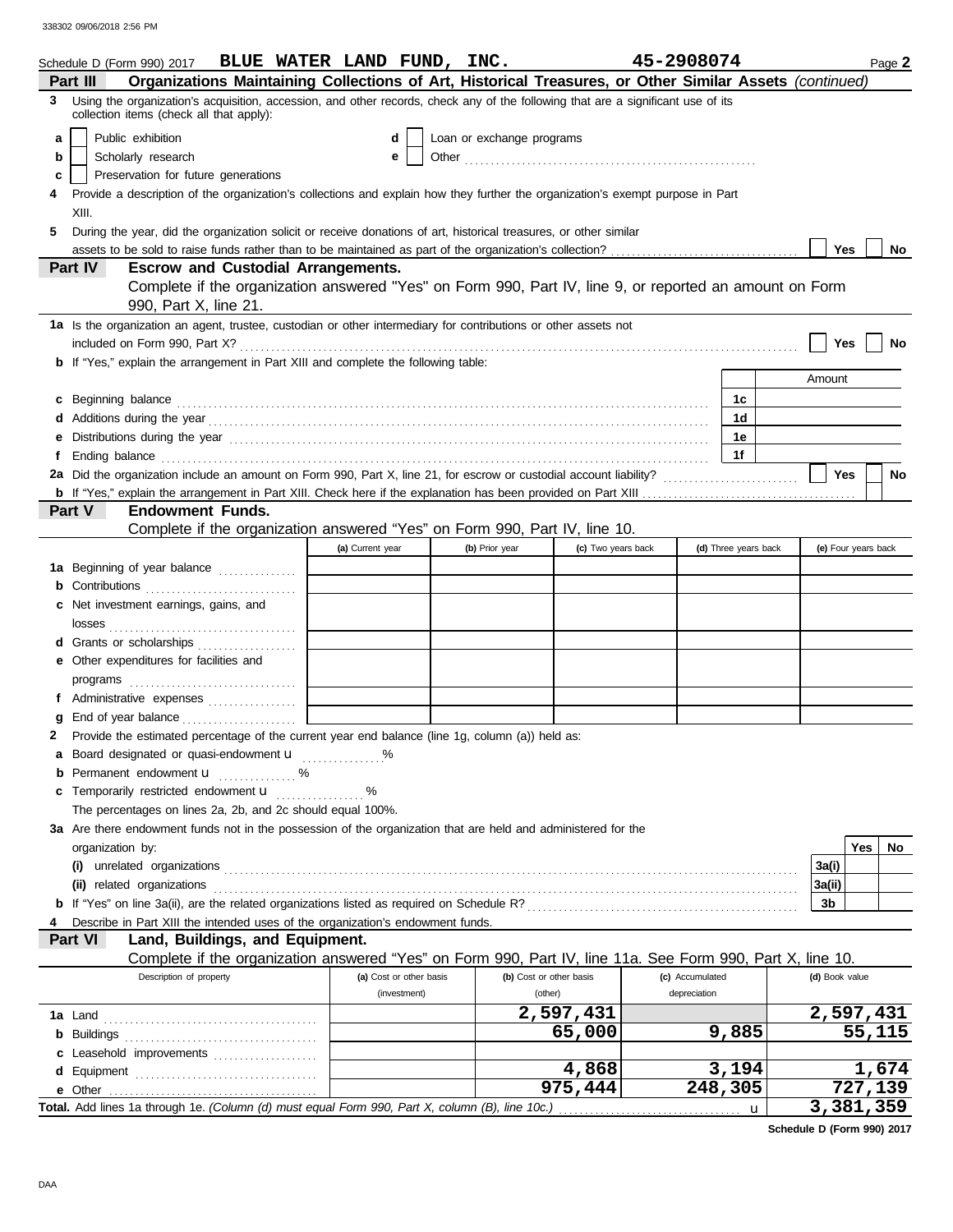| Schedule D (Form 990) 2017 | BLUE WATER LAND FUND, INC.                                                                                 |                | 45-2908074                       | Page 3         |
|----------------------------|------------------------------------------------------------------------------------------------------------|----------------|----------------------------------|----------------|
| <b>Part VII</b>            | Investments-Other Securities.                                                                              |                |                                  |                |
|                            | Complete if the organization answered "Yes" on Form 990, Part IV, line 11b. See Form 990, Part X, line 12. |                |                                  |                |
|                            | (a) Description of security or category                                                                    | (b) Book value | (c) Method of valuation:         |                |
|                            | (including name of security)                                                                               |                | Cost or end-of-year market value |                |
|                            |                                                                                                            |                |                                  |                |
|                            | (2) Closely-held equity interests                                                                          |                |                                  |                |
| (3) Other                  |                                                                                                            |                |                                  |                |
| (A)                        |                                                                                                            |                |                                  |                |
| (B)                        |                                                                                                            |                |                                  |                |
| (C)                        |                                                                                                            |                |                                  |                |
| (D)                        |                                                                                                            |                |                                  |                |
| (E)                        |                                                                                                            |                |                                  |                |
| (F)                        |                                                                                                            |                |                                  |                |
| (G)                        |                                                                                                            |                |                                  |                |
| (H)                        |                                                                                                            |                |                                  |                |
|                            | Total. (Column (b) must equal Form 990, Part X, col. (B) line 12.) u                                       |                |                                  |                |
| Part VIII                  | Investments-Program Related.                                                                               |                |                                  |                |
|                            | Complete if the organization answered "Yes" on Form 990, Part IV, line 11c. See Form 990, Part X, line 13. |                |                                  |                |
|                            | (a) Description of investment                                                                              | (b) Book value | (c) Method of valuation:         |                |
|                            |                                                                                                            |                | Cost or end-of-year market value |                |
| (1)                        |                                                                                                            |                |                                  |                |
| (2)                        |                                                                                                            |                |                                  |                |
| (3)                        |                                                                                                            |                |                                  |                |
| (4)                        |                                                                                                            |                |                                  |                |
| (5)                        |                                                                                                            |                |                                  |                |
| (6)                        |                                                                                                            |                |                                  |                |
| (7)                        |                                                                                                            |                |                                  |                |
| (8)                        |                                                                                                            |                |                                  |                |
| (9)                        |                                                                                                            |                |                                  |                |
|                            | Total. (Column (b) must equal Form 990, Part X, col. (B) line 13.) u                                       |                |                                  |                |
| Part IX                    | Other Assets.                                                                                              |                |                                  |                |
|                            | Complete if the organization answered "Yes" on Form 990, Part IV, line 11d. See Form 990, Part X, line 15. |                |                                  |                |
|                            | (a) Description                                                                                            |                |                                  | (b) Book value |
| (1)                        |                                                                                                            |                |                                  |                |
| (2)                        |                                                                                                            |                |                                  |                |
| (3)                        |                                                                                                            |                |                                  |                |
| $\frac{(4)}{2}$            |                                                                                                            |                |                                  |                |
| (5)                        |                                                                                                            |                |                                  |                |
| (6)                        |                                                                                                            |                |                                  |                |
| (7)                        |                                                                                                            |                |                                  |                |
| (8)<br>(9)                 |                                                                                                            |                |                                  |                |
|                            | Total. (Column (b) must equal Form 990, Part X, col. (B) line 15.)                                         |                | u                                |                |
| Part X                     | Other Liabilities.                                                                                         |                |                                  |                |
|                            | Complete if the organization answered "Yes" on Form 990, Part IV, line 11e or 11f. See Form 990, Part X,   |                |                                  |                |
|                            | line 25.                                                                                                   |                |                                  |                |
| 1.                         | (a) Description of liability                                                                               | (b) Book value |                                  |                |
| (1)                        | Federal income taxes                                                                                       |                |                                  |                |
| (2)                        |                                                                                                            |                |                                  |                |
| (3)                        |                                                                                                            |                |                                  |                |
| (4)                        |                                                                                                            |                |                                  |                |
| (5)                        |                                                                                                            |                |                                  |                |
| (6)                        |                                                                                                            |                |                                  |                |
| (7)                        |                                                                                                            |                |                                  |                |
| (8)                        |                                                                                                            |                |                                  |                |
| (9)                        |                                                                                                            |                |                                  |                |

**Total.** *(Column (b) must equal Form 990, Part X, col. (B) line 25.)* u

Liability for uncertain tax positions. In Part XIII, provide the text of the footnote to the organization's financial statements that reports the **2.** organization's liability for uncertain tax positions under FIN 48 (ASC 740). Check here if the text of the footnote has been provided in Part XIII .

DAA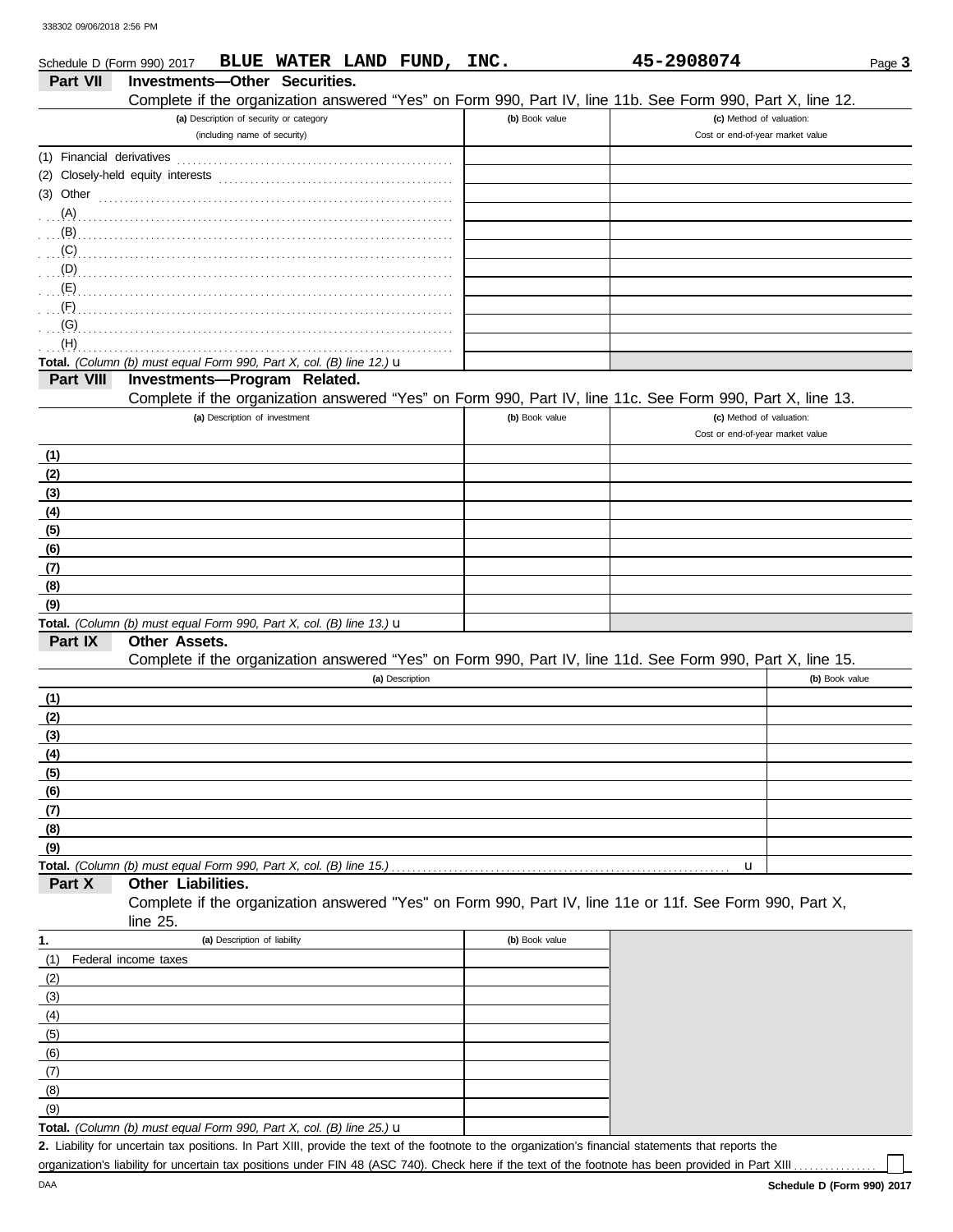| Schedule D (Form 990) 2017 BLUE WATER LAND FUND, INC.                                                                                                                                                                                   |                | 45-2908074  | Page 4 |
|-----------------------------------------------------------------------------------------------------------------------------------------------------------------------------------------------------------------------------------------|----------------|-------------|--------|
| Reconciliation of Revenue per Audited Financial Statements With Revenue per Return.<br>Part XI                                                                                                                                          |                |             |        |
| Complete if the organization answered "Yes" on Form 990, Part IV, line 12a.                                                                                                                                                             |                |             |        |
| 1.                                                                                                                                                                                                                                      |                | $\mathbf 1$ |        |
| Amounts included on line 1 but not on Form 990, Part VIII, line 12:<br>2                                                                                                                                                                |                |             |        |
| а                                                                                                                                                                                                                                       | 2a             |             |        |
| b                                                                                                                                                                                                                                       | 2 <sub>b</sub> |             |        |
| c                                                                                                                                                                                                                                       | 2c             |             |        |
| d                                                                                                                                                                                                                                       | 2d             |             |        |
| Add lines 2a through 2d <b>Martin Community Community</b> and the set of the set of the set of the set of the set of the set of the set of the set of the set of the set of the set of the set of the set of the set of the set of<br>е |                | 2e          |        |
| 3                                                                                                                                                                                                                                       |                | 3           |        |
| Amounts included on Form 990, Part VIII, line 12, but not on line 1:<br>4                                                                                                                                                               |                |             |        |
| a                                                                                                                                                                                                                                       | 4a             |             |        |
| b                                                                                                                                                                                                                                       | 4b             |             |        |
| Add lines 4a and 4b<br>c                                                                                                                                                                                                                |                | 4c          |        |
|                                                                                                                                                                                                                                         |                | 5           |        |
| Reconciliation of Expenses per Audited Financial Statements With Expenses per Return.<br>Part XII                                                                                                                                       |                |             |        |
| Complete if the organization answered "Yes" on Form 990, Part IV, line 12a.                                                                                                                                                             |                |             |        |
| 1.                                                                                                                                                                                                                                      |                | 1           |        |
| Amounts included on line 1 but not on Form 990, Part IX, line 25:<br>2                                                                                                                                                                  |                |             |        |
|                                                                                                                                                                                                                                         | 2a             |             |        |
| а                                                                                                                                                                                                                                       | 2 <sub>b</sub> |             |        |
| b                                                                                                                                                                                                                                       |                |             |        |
| c                                                                                                                                                                                                                                       | 2c             |             |        |
| d                                                                                                                                                                                                                                       | 2d             |             |        |
| Add lines 2a through 2d <b>Martin Community Community</b> and the set of the set of the set of the set of the set of the set of the set of the set of the set of the set of the set of the set of the set of the set of the set of<br>е |                | 2e          |        |
| 3                                                                                                                                                                                                                                       |                | 3           |        |
| Amounts included on Form 990, Part IX, line 25, but not on line 1:<br>4                                                                                                                                                                 |                |             |        |
| a                                                                                                                                                                                                                                       | 4a             |             |        |
| b                                                                                                                                                                                                                                       | 4 <sub>b</sub> |             |        |
| Add lines 4a and 4b<br>c                                                                                                                                                                                                                |                | 4c<br>5     |        |
|                                                                                                                                                                                                                                         |                |             |        |
| Part XIII<br>Supplemental Information.                                                                                                                                                                                                  |                |             |        |
| Provide the descriptions required for Part II, lines 3, 5, and 9; Part III, lines 1a and 4; Part IV, lines 1b and 2b; Part V, line 4; Part X, line                                                                                      |                |             |        |
| 2; Part XI, lines 2d and 4b; and Part XII, lines 2d and 4b. Also complete this part to provide any additional information.                                                                                                              |                |             |        |
|                                                                                                                                                                                                                                         |                |             |        |
|                                                                                                                                                                                                                                         |                |             |        |
|                                                                                                                                                                                                                                         |                |             |        |
|                                                                                                                                                                                                                                         |                |             |        |
|                                                                                                                                                                                                                                         |                |             |        |
|                                                                                                                                                                                                                                         |                |             |        |
|                                                                                                                                                                                                                                         |                |             |        |
|                                                                                                                                                                                                                                         |                |             |        |
|                                                                                                                                                                                                                                         |                |             |        |
|                                                                                                                                                                                                                                         |                |             |        |
|                                                                                                                                                                                                                                         |                |             |        |
|                                                                                                                                                                                                                                         |                |             |        |
|                                                                                                                                                                                                                                         |                |             |        |
|                                                                                                                                                                                                                                         |                |             |        |
|                                                                                                                                                                                                                                         |                |             |        |
|                                                                                                                                                                                                                                         |                |             |        |
|                                                                                                                                                                                                                                         |                |             |        |
|                                                                                                                                                                                                                                         |                |             |        |
|                                                                                                                                                                                                                                         |                |             |        |
|                                                                                                                                                                                                                                         |                |             |        |
|                                                                                                                                                                                                                                         |                |             |        |
|                                                                                                                                                                                                                                         |                |             |        |
|                                                                                                                                                                                                                                         |                |             |        |
|                                                                                                                                                                                                                                         |                |             |        |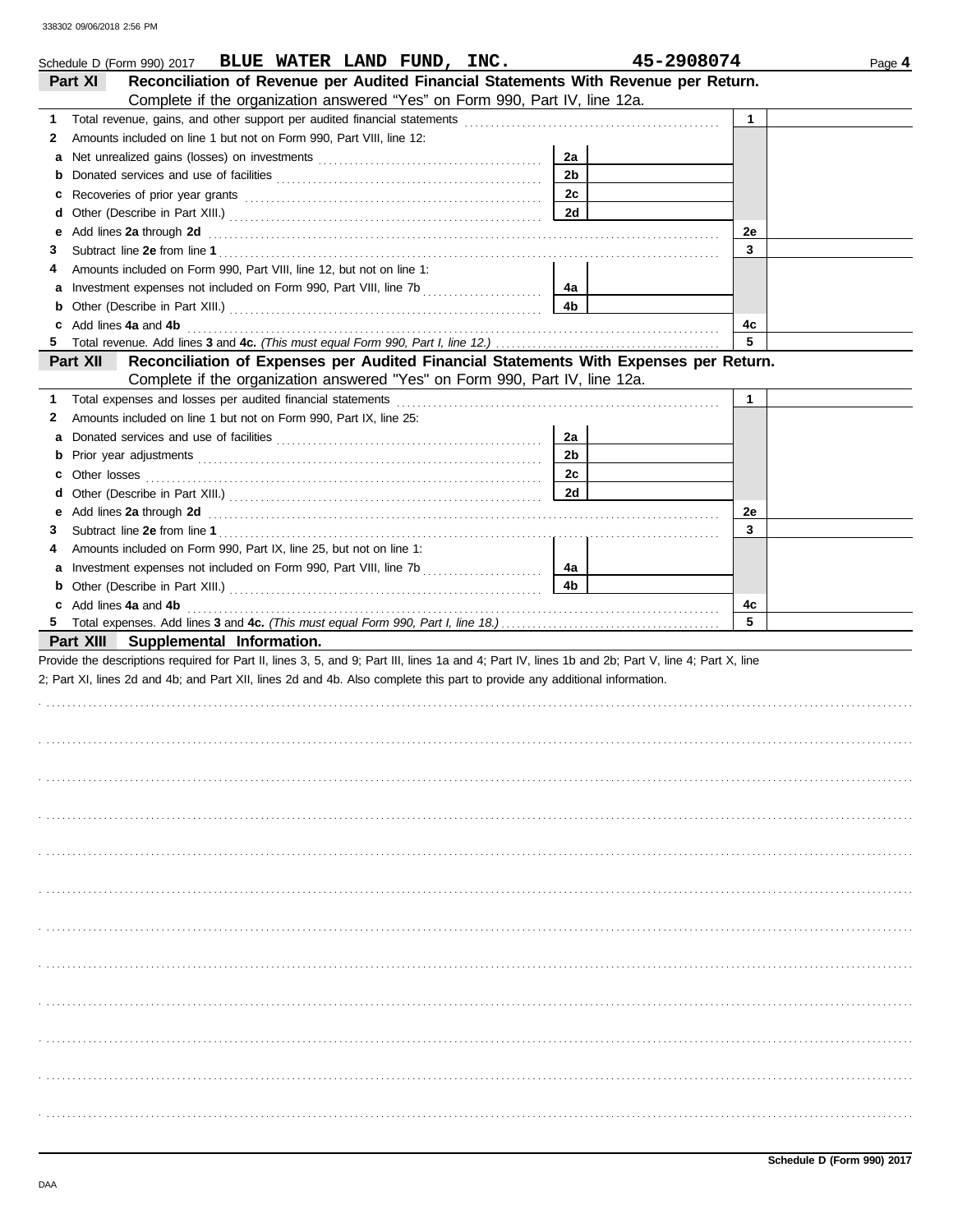|           | Schedule D (Form 990) 2017                  | BLUE WATER LAND FUND, INC. |  |  | 45-2908074 | Page 5 |
|-----------|---------------------------------------------|----------------------------|--|--|------------|--------|
| Part XIII | <b>Supplemental Information (continued)</b> |                            |  |  |            |        |
|           |                                             |                            |  |  |            |        |
|           |                                             |                            |  |  |            |        |
|           |                                             |                            |  |  |            |        |
|           |                                             |                            |  |  |            |        |
|           |                                             |                            |  |  |            |        |
|           |                                             |                            |  |  |            |        |
|           |                                             |                            |  |  |            |        |
|           |                                             |                            |  |  |            |        |
|           |                                             |                            |  |  |            |        |
|           |                                             |                            |  |  |            |        |
|           |                                             |                            |  |  |            |        |
|           |                                             |                            |  |  |            |        |
|           |                                             |                            |  |  |            |        |
|           |                                             |                            |  |  |            |        |
|           |                                             |                            |  |  |            |        |
|           |                                             |                            |  |  |            |        |
|           |                                             |                            |  |  |            |        |
|           |                                             |                            |  |  |            |        |
|           |                                             |                            |  |  |            |        |
|           |                                             |                            |  |  |            |        |
|           |                                             |                            |  |  |            |        |
|           |                                             |                            |  |  |            |        |
|           |                                             |                            |  |  |            |        |
|           |                                             |                            |  |  |            |        |
|           |                                             |                            |  |  |            |        |
|           |                                             |                            |  |  |            |        |
|           |                                             |                            |  |  |            |        |
|           |                                             |                            |  |  |            |        |
|           |                                             |                            |  |  |            |        |
|           |                                             |                            |  |  |            |        |
|           |                                             |                            |  |  |            |        |
|           |                                             |                            |  |  |            |        |
|           |                                             |                            |  |  |            |        |
|           |                                             |                            |  |  |            |        |
|           |                                             |                            |  |  |            |        |
|           |                                             |                            |  |  |            |        |
|           |                                             |                            |  |  |            |        |
|           |                                             |                            |  |  |            |        |
|           |                                             |                            |  |  |            |        |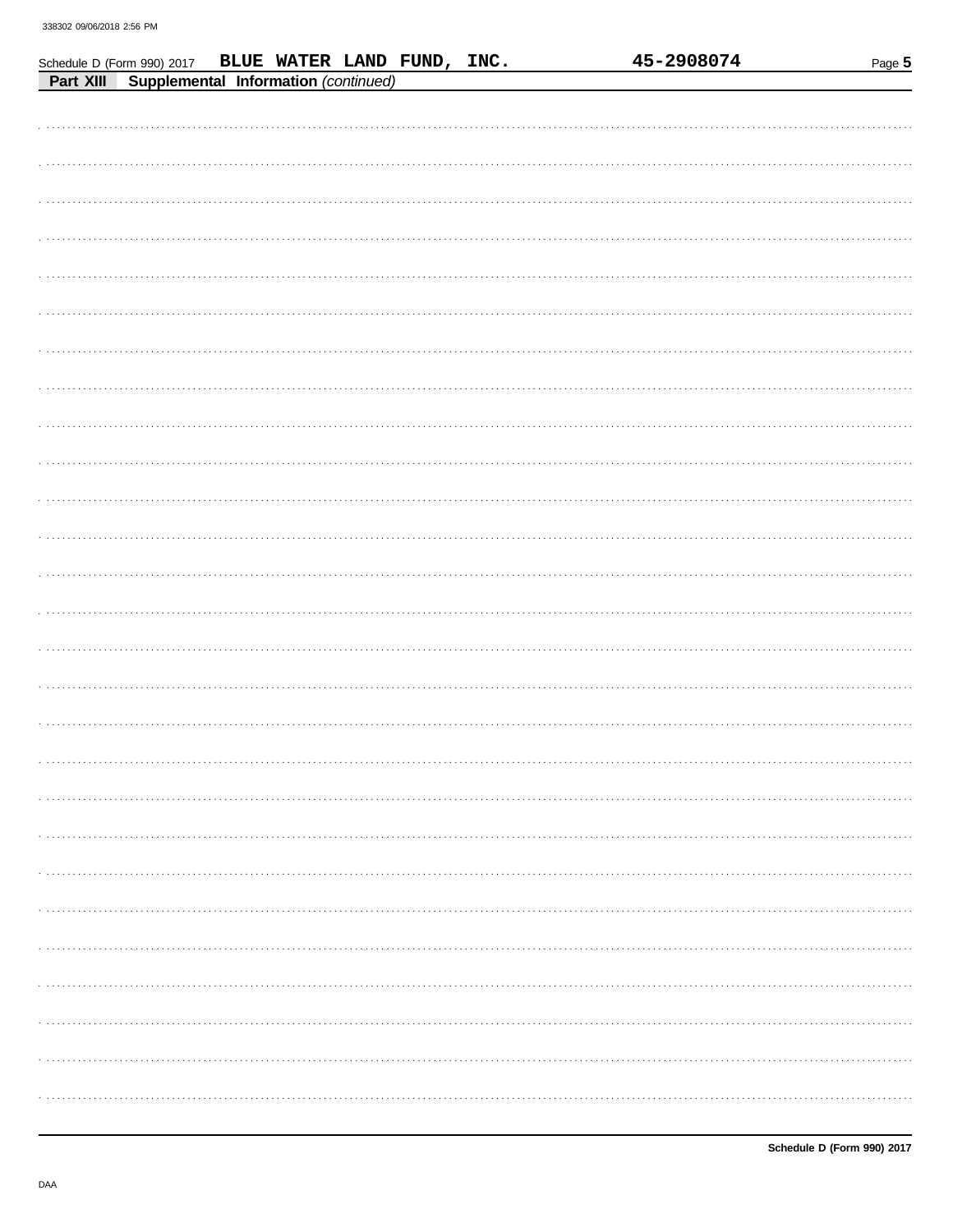| <b>SCHEDULE J</b>                                |                                                                                                                                                                                                                         | <b>Compensation Information</b>                                                                                                                                                                                                                                                                                                                                                                                                 |                                | OMB No. 1545-0047          |                   |    |
|--------------------------------------------------|-------------------------------------------------------------------------------------------------------------------------------------------------------------------------------------------------------------------------|---------------------------------------------------------------------------------------------------------------------------------------------------------------------------------------------------------------------------------------------------------------------------------------------------------------------------------------------------------------------------------------------------------------------------------|--------------------------------|----------------------------|-------------------|----|
| (Form 990)                                       | For certain Officers, Directors, Trustees, Key Employees, and Highest                                                                                                                                                   |                                                                                                                                                                                                                                                                                                                                                                                                                                 |                                |                            |                   |    |
|                                                  | <b>Compensated Employees</b><br>u Complete if the organization answered "Yes" on Form 990, Part IV, line 23.                                                                                                            |                                                                                                                                                                                                                                                                                                                                                                                                                                 |                                | 2017                       |                   |    |
| Department of the Treasury                       |                                                                                                                                                                                                                         | u Attach to Form 990.                                                                                                                                                                                                                                                                                                                                                                                                           |                                | Open to Public             |                   |    |
| Internal Revenue Service                         |                                                                                                                                                                                                                         | uGo to www.irs.gov/Form990 for instructions and the latest information.                                                                                                                                                                                                                                                                                                                                                         |                                |                            | <b>Inspection</b> |    |
| Name of the organization                         |                                                                                                                                                                                                                         |                                                                                                                                                                                                                                                                                                                                                                                                                                 | Employer identification number |                            |                   |    |
|                                                  | BLUE WATER LAND FUND, INC.                                                                                                                                                                                              |                                                                                                                                                                                                                                                                                                                                                                                                                                 | 45-2908074                     |                            |                   |    |
| Part I                                           | Questions Regarding Compensation                                                                                                                                                                                        |                                                                                                                                                                                                                                                                                                                                                                                                                                 |                                |                            |                   |    |
|                                                  |                                                                                                                                                                                                                         | 1a Check the appropriate box(es) if the organization provided any of the following to or for a person listed on Form                                                                                                                                                                                                                                                                                                            |                                |                            | Yes               | No |
|                                                  | 990, Part VII, Section A, line 1a. Complete Part III to provide any relevant information regarding these items.                                                                                                         |                                                                                                                                                                                                                                                                                                                                                                                                                                 |                                |                            |                   |    |
| First-class or charter travel                    |                                                                                                                                                                                                                         | Housing allowance or residence for personal use                                                                                                                                                                                                                                                                                                                                                                                 |                                |                            |                   |    |
| Travel for companions                            |                                                                                                                                                                                                                         | Payments for business use of personal residence                                                                                                                                                                                                                                                                                                                                                                                 |                                |                            |                   |    |
|                                                  | Tax indemnification and gross-up payments                                                                                                                                                                               | Health or social club dues or initiation fees                                                                                                                                                                                                                                                                                                                                                                                   |                                |                            |                   |    |
| Discretionary spending account                   |                                                                                                                                                                                                                         | Personal services (such as, maid, chauffeur, chef)                                                                                                                                                                                                                                                                                                                                                                              |                                |                            |                   |    |
|                                                  |                                                                                                                                                                                                                         |                                                                                                                                                                                                                                                                                                                                                                                                                                 |                                |                            |                   |    |
|                                                  | <b>b</b> If any of the boxes on line 1a are checked, did the organization follow a written policy regarding payment                                                                                                     |                                                                                                                                                                                                                                                                                                                                                                                                                                 |                                |                            |                   |    |
|                                                  | or reimbursement or provision of all of the expenses described above? If "No," complete Part III to                                                                                                                     |                                                                                                                                                                                                                                                                                                                                                                                                                                 |                                | 1b                         |                   |    |
|                                                  |                                                                                                                                                                                                                         |                                                                                                                                                                                                                                                                                                                                                                                                                                 |                                |                            |                   |    |
| 2                                                | Did the organization require substantiation prior to reimbursing or allowing expenses incurred by all                                                                                                                   |                                                                                                                                                                                                                                                                                                                                                                                                                                 |                                |                            |                   |    |
|                                                  | directors, trustees, and officers, including the CEO/Executive Director, regarding the items checked in line                                                                                                            |                                                                                                                                                                                                                                                                                                                                                                                                                                 |                                |                            |                   |    |
|                                                  |                                                                                                                                                                                                                         |                                                                                                                                                                                                                                                                                                                                                                                                                                 |                                | $\mathbf{2}$               |                   |    |
|                                                  |                                                                                                                                                                                                                         |                                                                                                                                                                                                                                                                                                                                                                                                                                 |                                |                            |                   |    |
| 3                                                | Indicate which, if any, of the following the filing organization used to establish the compensation of the<br>organization's CEO/Executive Director. Check all that apply. Do not check any boxes for methods used by a |                                                                                                                                                                                                                                                                                                                                                                                                                                 |                                |                            |                   |    |
|                                                  | related organization to establish compensation of the CEO/Executive Director, but explain in Part III.                                                                                                                  |                                                                                                                                                                                                                                                                                                                                                                                                                                 |                                |                            |                   |    |
| Compensation committee                           |                                                                                                                                                                                                                         | Written employment contract                                                                                                                                                                                                                                                                                                                                                                                                     |                                |                            |                   |    |
|                                                  | Independent compensation consultant                                                                                                                                                                                     | Compensation survey or study                                                                                                                                                                                                                                                                                                                                                                                                    |                                |                            |                   |    |
| Form 990 of other organizations                  |                                                                                                                                                                                                                         | Approval by the board or compensation committee                                                                                                                                                                                                                                                                                                                                                                                 |                                |                            |                   |    |
|                                                  |                                                                                                                                                                                                                         |                                                                                                                                                                                                                                                                                                                                                                                                                                 |                                |                            |                   |    |
| 4                                                | During the year, did any person listed on Form 990, Part VII, Section A, line 1a, with respect to the filing                                                                                                            |                                                                                                                                                                                                                                                                                                                                                                                                                                 |                                |                            |                   |    |
| organization or a related organization:          |                                                                                                                                                                                                                         |                                                                                                                                                                                                                                                                                                                                                                                                                                 |                                |                            |                   |    |
|                                                  | a Receive a severance payment or change-of-control payment?                                                                                                                                                             |                                                                                                                                                                                                                                                                                                                                                                                                                                 |                                | 4a                         |                   | x  |
| b                                                |                                                                                                                                                                                                                         |                                                                                                                                                                                                                                                                                                                                                                                                                                 |                                | 4b<br>4c                   | x                 | x  |
| c                                                | If "Yes" to any of lines 4a-c, list the persons and provide the applicable amounts for each item in Part III.                                                                                                           |                                                                                                                                                                                                                                                                                                                                                                                                                                 |                                |                            |                   |    |
|                                                  |                                                                                                                                                                                                                         |                                                                                                                                                                                                                                                                                                                                                                                                                                 |                                |                            |                   |    |
|                                                  | Only section 501(c)(3), 501(c)(4), and 501(c)(29) organizations must complete lines 5-9.                                                                                                                                |                                                                                                                                                                                                                                                                                                                                                                                                                                 |                                |                            |                   |    |
| 5                                                | For persons listed on Form 990, Part VII, Section A, line 1a, did the organization pay or accrue any                                                                                                                    |                                                                                                                                                                                                                                                                                                                                                                                                                                 |                                |                            |                   |    |
| compensation contingent on the revenues of:      |                                                                                                                                                                                                                         |                                                                                                                                                                                                                                                                                                                                                                                                                                 |                                |                            |                   |    |
|                                                  |                                                                                                                                                                                                                         |                                                                                                                                                                                                                                                                                                                                                                                                                                 |                                | 5a                         |                   | x  |
|                                                  |                                                                                                                                                                                                                         |                                                                                                                                                                                                                                                                                                                                                                                                                                 |                                | 5b                         |                   | X  |
| If "Yes" on line 5a or 5b, describe in Part III. |                                                                                                                                                                                                                         |                                                                                                                                                                                                                                                                                                                                                                                                                                 |                                |                            |                   |    |
| 6                                                | For persons listed on Form 990, Part VII, Section A, line 1a, did the organization pay or accrue any                                                                                                                    |                                                                                                                                                                                                                                                                                                                                                                                                                                 |                                |                            |                   |    |
|                                                  | compensation contingent on the net earnings of:                                                                                                                                                                         |                                                                                                                                                                                                                                                                                                                                                                                                                                 |                                |                            |                   |    |
| a The organization?                              |                                                                                                                                                                                                                         |                                                                                                                                                                                                                                                                                                                                                                                                                                 |                                | 6a                         |                   | X  |
|                                                  |                                                                                                                                                                                                                         |                                                                                                                                                                                                                                                                                                                                                                                                                                 |                                | 6b                         |                   | X  |
| If "Yes" on line 6a or 6b, describe in Part III. |                                                                                                                                                                                                                         |                                                                                                                                                                                                                                                                                                                                                                                                                                 |                                |                            |                   |    |
|                                                  |                                                                                                                                                                                                                         |                                                                                                                                                                                                                                                                                                                                                                                                                                 |                                |                            |                   |    |
| 7                                                | For persons listed on Form 990, Part VII, Section A, line 1a, did the organization provide any nonfixed                                                                                                                 |                                                                                                                                                                                                                                                                                                                                                                                                                                 |                                |                            |                   | x  |
| 8                                                | Were any amounts reported on Form 990, Part VII, paid or accrued pursuant to a contract that was subject                                                                                                                |                                                                                                                                                                                                                                                                                                                                                                                                                                 |                                | 7                          |                   |    |
|                                                  | to the initial contract exception described in Regulations section 53.4958-4(a)(3)? If "Yes," describe                                                                                                                  |                                                                                                                                                                                                                                                                                                                                                                                                                                 |                                |                            |                   |    |
|                                                  |                                                                                                                                                                                                                         |                                                                                                                                                                                                                                                                                                                                                                                                                                 |                                | 8                          |                   | x  |
|                                                  |                                                                                                                                                                                                                         | $\quad \  \  \, \text{in Part III} \, \, \ldots \, \, \ldots \, \, \ldots \, \, \ldots \, \, \ldots \, \, \ldots \, \, \ldots \, \, \ldots \, \, \ldots \, \, \ldots \, \, \ldots \, \, \ldots \, \, \ldots \, \, \ldots \, \, \ldots \, \, \ldots \, \, \ldots \, \, \ldots \, \, \ldots \, \, \ldots \, \, \ldots \, \, \ldots \, \, \ldots \, \, \ldots \, \, \ldots \, \, \ldots \, \, \ldots \, \, \ldots \, \, \ldots \,$ |                                |                            |                   |    |
| 9                                                | If "Yes" on line 8, did the organization also follow the rebuttable presumption procedure described in                                                                                                                  |                                                                                                                                                                                                                                                                                                                                                                                                                                 |                                |                            |                   |    |
|                                                  |                                                                                                                                                                                                                         |                                                                                                                                                                                                                                                                                                                                                                                                                                 |                                | 9                          |                   |    |
|                                                  | For Paperwork Reduction Act Notice, see the Instructions for Form 990.                                                                                                                                                  |                                                                                                                                                                                                                                                                                                                                                                                                                                 |                                | Schedule J (Form 990) 2017 |                   |    |

DAA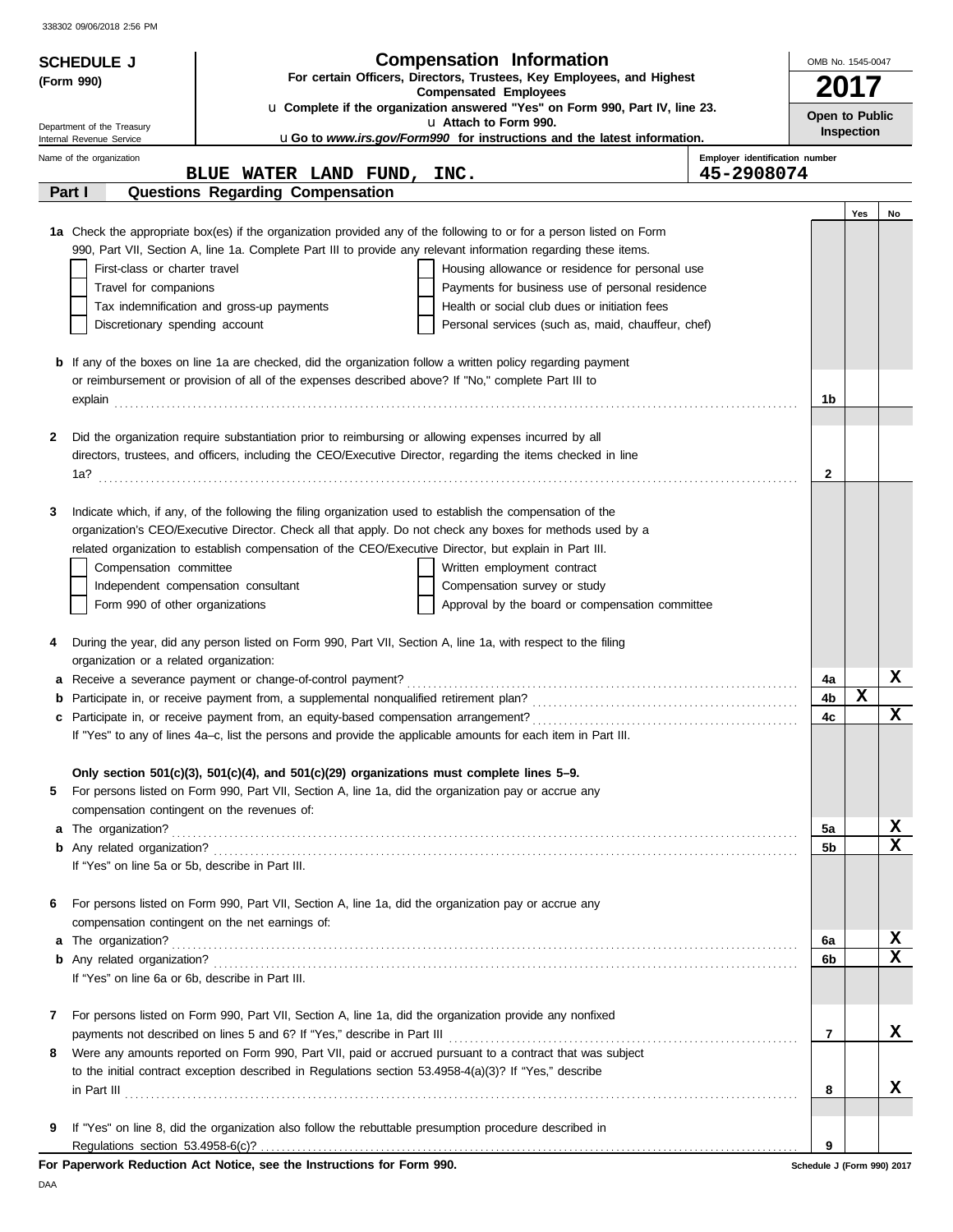### 45-2908074 BLUE WATER LAND FUND, INC. Schedule J (Form 990) 2017 Page 2

### Part II Officers, Directors, Trustees, Key Employees, and Highest Compensated Employees. Use duplicate copies if additional space is needed.

For each individual whose compensation must be reported on Schedule J, report compensation from the organization on row (i) and from related organizations, described in the instructions, on row (ii). Do not list any individuals that aren't listed on Form 990, Part VII.

Note: The sum of columns (B)(i)-(iii) for each listed individual must equal the total amount of Form 990, Part VII, Section A, line 1a, applicable column (D) and (E) amounts for that individual.

|                          |                          | (B) Breakdown of W-2 and/or 1099-MISC compensation |                                           | (C) Retirement and             | (D) Nontaxable | (E) Total of columns | (F) Compensation<br>in column (B) reported<br>as deferred on prior<br>Form 990 |  |
|--------------------------|--------------------------|----------------------------------------------------|-------------------------------------------|--------------------------------|----------------|----------------------|--------------------------------------------------------------------------------|--|
| (A) Name and Title       | (i) Base<br>compensation | (ii) Bonus & incentive<br>compensation             | (iii) Other<br>reportable<br>compensation | other deferred<br>compensation | benefits       | $(B)(i)$ - $(D)$     |                                                                                |  |
| RANDY D. MAIERS          | 0                        | <sup>0</sup>                                       |                                           | $\mathbf 0$                    | $\Omega$       | O                    | $\mathbf 0$                                                                    |  |
| $_{\rm 1}$ PRESIDENT/CEO | 187,959                  | 18,000                                             | 19,698                                    | 10,960                         | 29,464         | 266,081              | 7,500                                                                          |  |
|                          |                          |                                                    |                                           |                                |                |                      |                                                                                |  |
| $\overline{2}$           |                          |                                                    |                                           |                                |                |                      |                                                                                |  |
|                          |                          |                                                    |                                           |                                |                |                      |                                                                                |  |
|                          |                          |                                                    |                                           |                                |                |                      |                                                                                |  |
|                          |                          |                                                    |                                           |                                |                |                      |                                                                                |  |
|                          |                          |                                                    |                                           |                                |                |                      |                                                                                |  |
| (i)                      |                          |                                                    |                                           |                                |                |                      |                                                                                |  |
| 5                        |                          |                                                    |                                           |                                |                |                      |                                                                                |  |
|                          |                          |                                                    |                                           |                                |                |                      |                                                                                |  |
| 6                        |                          |                                                    |                                           |                                |                |                      |                                                                                |  |
| (i)                      |                          |                                                    |                                           |                                |                |                      |                                                                                |  |
| $\overline{7}$           |                          |                                                    |                                           |                                |                |                      |                                                                                |  |
|                          |                          |                                                    |                                           |                                |                |                      |                                                                                |  |
| -8                       |                          |                                                    |                                           |                                |                |                      |                                                                                |  |
|                          |                          |                                                    |                                           |                                |                |                      |                                                                                |  |
|                          |                          |                                                    |                                           |                                |                |                      |                                                                                |  |
|                          |                          |                                                    |                                           |                                |                |                      |                                                                                |  |
| 10                       |                          |                                                    |                                           |                                |                |                      |                                                                                |  |
|                          |                          |                                                    |                                           |                                |                |                      |                                                                                |  |
| 11                       |                          |                                                    |                                           |                                |                |                      |                                                                                |  |
|                          |                          |                                                    |                                           |                                |                |                      |                                                                                |  |
| 12                       |                          |                                                    |                                           |                                |                |                      |                                                                                |  |
|                          |                          |                                                    |                                           |                                |                |                      |                                                                                |  |
| 13                       |                          |                                                    |                                           |                                |                |                      |                                                                                |  |
|                          |                          |                                                    |                                           |                                |                |                      |                                                                                |  |
| 14                       |                          |                                                    |                                           |                                |                |                      |                                                                                |  |
|                          |                          |                                                    |                                           |                                |                |                      |                                                                                |  |
| 15                       |                          |                                                    |                                           |                                |                |                      |                                                                                |  |
|                          |                          |                                                    |                                           |                                |                |                      |                                                                                |  |
| 16                       |                          |                                                    |                                           |                                |                |                      |                                                                                |  |

Schedule J (Form 990) 2017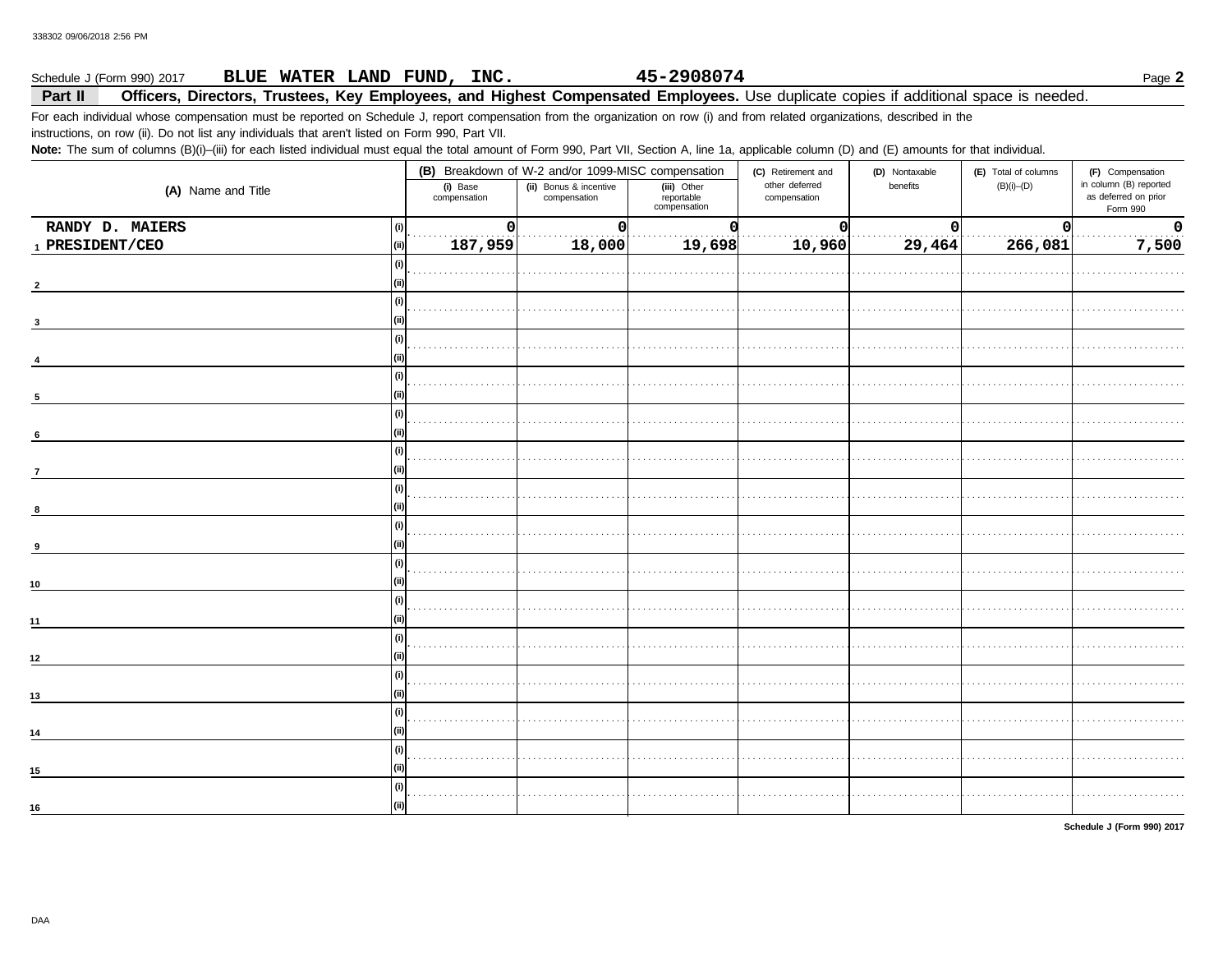| Schedule J (Form 990) 2017 BLUE WATER LAND FUND, INC.                                                                                                                                                                                                 | 45-2908074                                    | Page 3                                      |  |  |  |  |  |
|-------------------------------------------------------------------------------------------------------------------------------------------------------------------------------------------------------------------------------------------------------|-----------------------------------------------|---------------------------------------------|--|--|--|--|--|
| Supplemental Information<br>Part III<br>Provide the information, explanation, or descriptions required for Part I, lines 1a, 1b, 3, 4a, 4b, 4c, 5a, 5b, 6a, 6b, 7, and 8, and for Part II. Also complete this part<br>for any additional information. |                                               |                                             |  |  |  |  |  |
| PART I, LINE 4 - SEVERANCE, NONQUALIFIED, AND EQUITY-BASED PAYMENTS                                                                                                                                                                                   |                                               |                                             |  |  |  |  |  |
|                                                                                                                                                                                                                                                       | <b>SEVERANCE</b><br>NONQUALIFIED EQUITY-BASED |                                             |  |  |  |  |  |
| RANDY D. MAIERS                                                                                                                                                                                                                                       | 11,822<br>$\overline{0}$                      | $\begin{array}{ccc} 0 & \cdots \end{array}$ |  |  |  |  |  |
|                                                                                                                                                                                                                                                       |                                               |                                             |  |  |  |  |  |
|                                                                                                                                                                                                                                                       |                                               |                                             |  |  |  |  |  |
|                                                                                                                                                                                                                                                       |                                               |                                             |  |  |  |  |  |
|                                                                                                                                                                                                                                                       |                                               |                                             |  |  |  |  |  |
|                                                                                                                                                                                                                                                       |                                               |                                             |  |  |  |  |  |
|                                                                                                                                                                                                                                                       |                                               |                                             |  |  |  |  |  |
|                                                                                                                                                                                                                                                       |                                               |                                             |  |  |  |  |  |
|                                                                                                                                                                                                                                                       |                                               |                                             |  |  |  |  |  |
|                                                                                                                                                                                                                                                       |                                               |                                             |  |  |  |  |  |
|                                                                                                                                                                                                                                                       |                                               |                                             |  |  |  |  |  |
|                                                                                                                                                                                                                                                       |                                               |                                             |  |  |  |  |  |
|                                                                                                                                                                                                                                                       |                                               |                                             |  |  |  |  |  |
|                                                                                                                                                                                                                                                       |                                               |                                             |  |  |  |  |  |
|                                                                                                                                                                                                                                                       |                                               |                                             |  |  |  |  |  |
|                                                                                                                                                                                                                                                       |                                               |                                             |  |  |  |  |  |
|                                                                                                                                                                                                                                                       |                                               | Schedule J (Form 990) 2017                  |  |  |  |  |  |

DAA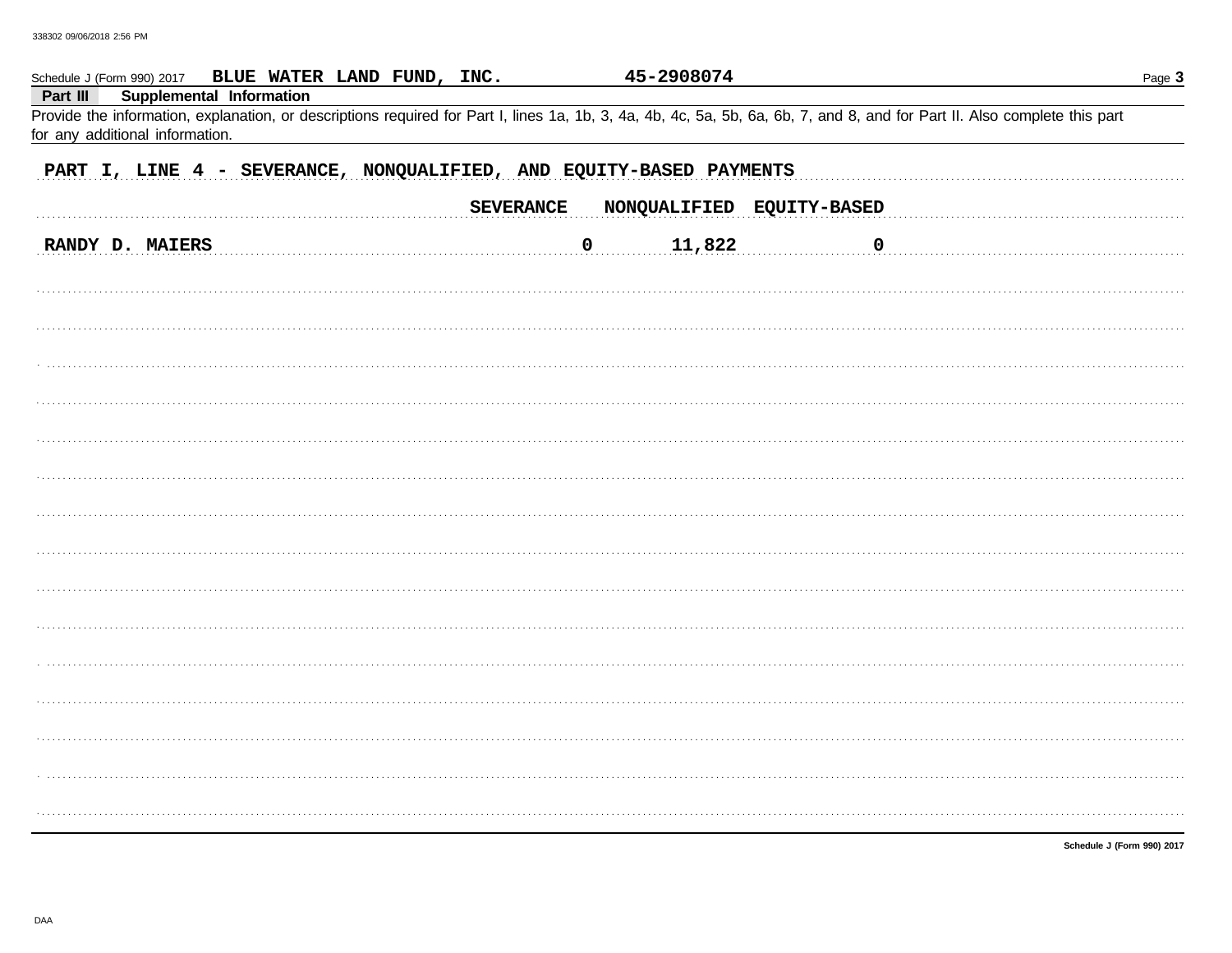**SCHEDULE O** (Form 990 or 990-EZ) Supplemental Information to Form 990 or 990-EZ

Complete to provide information for responses to specific questions on Form 990 or 990-EZ or to provide any additional information. u Attach to Form 990 or 990-EZ.

u Go to www.irs.gov/Form990 for the latest information.

OMB No 1545-0047

2017 Open to Public

Inspection

### BLUE WATER LAND FUND, INC.

FORM 990 - ORGANIZATION'S MISSION

Employer identification number 45-2908074

SUPPORT AND ENHANCE THE COMMUNITY FOUNDATION'S EFFORTS IN DEVELOPING AND MAINTAINING PARCELS OF REAL ESTATE, LIKE THE BLUE WATER RIVER WALK OR ST. CLAIR PLAZA COURTYARD, DEEMED IMPORTANT FOR THE BETTERMENT OF THE COMMUNITY AND REGION THROUGH CONSERVATION, PROTECTION, PUBLIC ACCESS, TOURISM AND/OR COMMUNITY AND ECONOMIC DEVELOPMENT.

FORM 990, PART VI, LINE 11B - ORGANIZATION'S PROCESS TO REVIEW FORM 990 THE COMMUNITY FOUNDATION OF ST. CLAIR COUNTY'S BOARD OF TRUSTEES MEET THE LAST TUESDAY OF EACH CALENDAR QUARTER AT A MINIMUM. THE BUSINESS AGENDA OF THESE BOARD MEETINGS INCLUDE A REVIEW OF INTERNAL FINANCIAL STATEMENTS AND INVESTMENT REPORTS THAT HAVE BEEN REVIEWED AND ACCEPTED BY ITS FINANCE AND INVESTMENT COMMITTEE AT ONE OF THEIR MONTHLY MEETINGS.

ANNUALLY, AT THE RECOMMENDATION OF ITS AUDIT COMMITTEE, THE BOARD OF TRUSTEES ENGAGE THE SERVICES OF AN INDEPENDENT AUDITING FIRM TO PERFORM AN AUDIT OF ITS FINANCIAL RECORDS AND ISSUE AN AUDITED CONSOLIDATED FINANCIAL ADDITIONALLY, AS PART OF THE ENGAGEMENT, STATEMENT FOR THE CALENDAR YEAR. THE AUDITING FIRM IS HIRED TO DRAFT THE ANNUAL FORM 990 FOR THE COMMUNITY FOUNDATION OF ST. CLAIR COUNTY AND ITS SUPPORTING ORGANIZATIONS, INCLUDING THE BLUE WATER LAND FUND, INC.; HOWEVER, COMMUNITY FOUNDATION STAFF ARE SIGNIFICANTLY INVOLVED IN THIS PROCESS.

MEMBERSHIP ON BOTH THE AUDIT COMMITTEE AND THE FINANCE AND INVESTMENT COMMITTEE INCLUDE A NUMBER OF BOARD OF TRUSTEES AS WELL AS OTHER COMMUNITY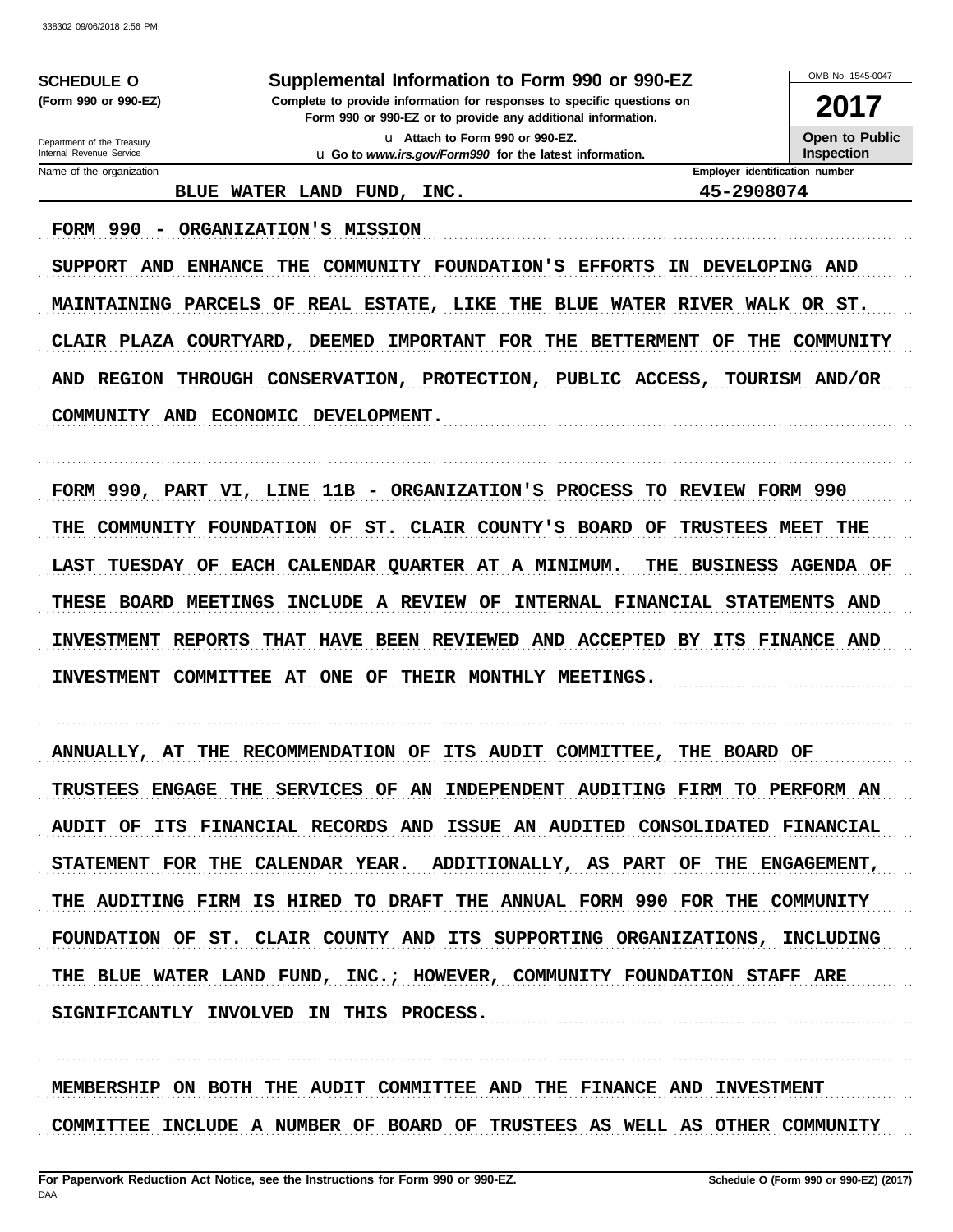| Schedule O (Form 990 or 990-EZ) (2017)                                  | Page 2                                    |
|-------------------------------------------------------------------------|-------------------------------------------|
| Name of the organization                                                | Employer identification number            |
| BLUE WATER LAND FUND, INC.                                              | 45-2908074                                |
| WITH FINANCIAL OR AUDIT EXPERIENCE.<br>MEMBERS                          |                                           |
| ASIDE FROM MEETING WITH FOUNDATION MANAGEMENT, THE                      | INDEPENDENT AUDITORS                      |
| MEET JOINTLY WITH BOTH THE FOUNDATION'S AUDIT                           | <b>COMMITTEE AND</b><br>THE               |
| FOUNDATION'S FINANCE AND<br>INVESTMENT COMMITTEE                        | TO PRESENT<br>THE AUDITED                 |
| FINANCIAL STATEMENTS AND REVIEW THE RESULTS<br>OF                       | THE ANNUAL AUDIT.                         |
| CONSOLIDATED AUDIT REPORT<br><b>SUBSEQUENTLY,</b><br>THE<br>IS          | <b>PRESENTED</b><br>TO AND REVIEWED BY    |
| FOUNDATION'S BOARD OF<br>TRUSTEES AT<br><b>SECOND</b><br>ITS<br>THE     | <b>OUARTERLY MEETING.</b>                 |
| <b>DUE TO THE</b><br>TIMING ASSOCIATED WITH THE AFOREMENTIONED          | LEVELS<br>OF<br><b>REVIEW OF</b>          |
| AND AUTOMATIC EXTENSION FOR FILING<br>THE AUDIT REPORT,                 | <b>THE FORM 990</b><br>(FROM THE          |
| INITIAL MAY 15 DEADLINE)<br>IS TYPICALLY REQUIRED.                      | <b>AFTER</b><br>THE FINAL                 |
| CONSOLIDATED FINANCIAL STATEMENTS HAVE BEEN ISSUED,                     | THE FORM 990 FOR ALL                      |
| ARE DRAFTED BY THE<br><b>COMPANIES</b><br>INDEPENDENT AUDIT FIRM AND    | ITS DIRECTOR OF                           |
| <b>DIRECT</b><br><b>ASSISTANCE OF</b><br><b>TAX, WITH</b><br>THE<br>THE | FOUNDATION'S DIRECTOR OF FINANCE.         |
| THE FORM 990S ARE REVIEWED BY THE<br>FINAL DRAFT<br>OF<br>THE           | FOUNDATION'S DIRECTOR                     |
| THEN SIGNED BY<br>OF<br><b>FINANCE AND</b>                              | THE FOUNDATION'S PRESIDENT AND CEO BEFORE |

FILING AND AFTER THE BOARD'S ACCEPTANCE.

THE FORM 990'S (FOR THE COMMUNITY FOUNDATION AND ITS SUPPORTED ORGANIZATIONS) ARE DISTRIBUTED TO THE BOARD OF TRUSTEES FOR THEIR REVIEW PRIOR TO FILING. FOR THE SAKE OF TRANSPARENCY AND TIME-RELEVANCE, IT IS THE GOAL OF FOUNDATION MANAGEMENT TO FILE THE FORM 990'S AS QUICKLY AS POSSIBLE. IF A FORMAL REVIEW AT A SCHEDULED BOARD OF TRUSTEE MEETING IS FEASIBLE WITHIN THE TIME FRAME, FOUNDATION MANAGEMENT WILL DO SO, AND THE MEETING MINUTES WILL REFLECT THEIR FORMAL REVIEW. IF SUCH A FORMAL REVIEW WILL DELAY THE FILING UNNECESSARILY, FOUNDATION MANAGEMENT WILL DISTRIBUTE

PAGE 1 OF 7

DAA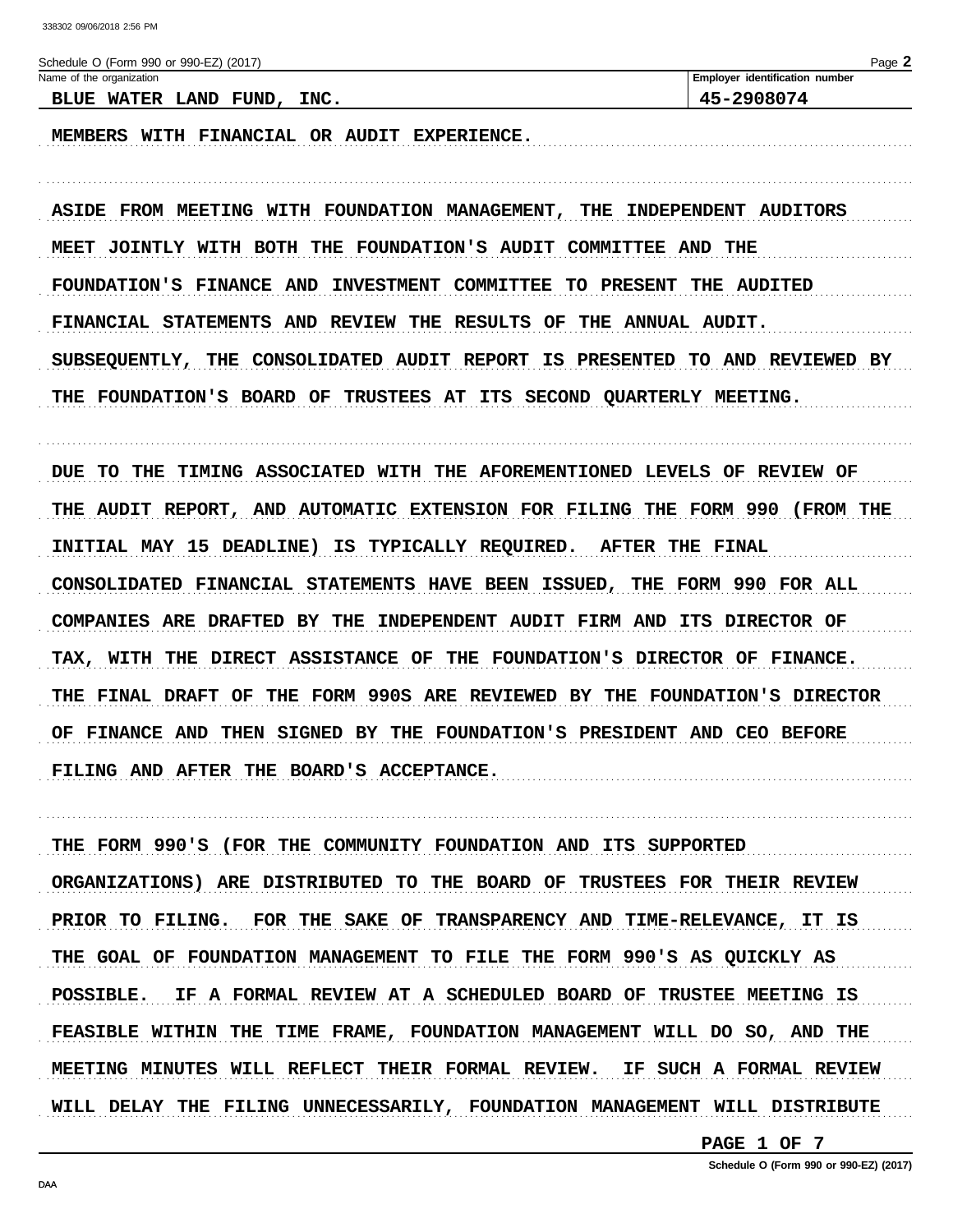| Schedule O (Form 990 or 990-EZ) (2017)                                                        | Page 2                           |
|-----------------------------------------------------------------------------------------------|----------------------------------|
| Name of the organization                                                                      | Employer identification number   |
| BLUE WATER LAND FUND, INC.                                                                    | 45-2908074                       |
| ELECTRONICALLY (OR IN HARD COPY) A COPY OF THE DRAFTED FORM 990'S FOR BOARD                   |                                  |
| AN EXPLANATORY COVER LETTER WILL ACCOMPANY<br><b>TRUSTEES'</b><br><b>REVIEW.</b>              | THESE FORM                       |
| <b>THAT</b><br><b>TRUSTEES</b><br>990'S WITH REVIEW NOTES<br>"WALK"<br>THROUGH                | THE DOCUMENT<br><b>AND</b>       |
| CORRELATE THE RETURN BACK TO THE AUDITED FINANCIAL STATEMENTS.                                | THIS COVER                       |
| <b>TRUSTEES CONTACT</b><br>THE DIRECTOR OF<br>LETTER REQUESTS THAT                            | <b>FINANCE WITH ANY</b>          |
| <b>QUESTIONS AND/OR TO SCHEDULE INDIVIDUAL REVIEWS AS</b>                                     | DEEMED NECESSARY.<br><b>EACH</b> |
| IS REQUESTED TO DOCUMENT<br><b>BOARD TRUSTEE</b><br>THEIR ACCEPTANCE OF                       | THE FORM 990'S                   |
| ELECTRONIC DISTRIBUTION, OR HARD COPY<br>FORMALLY VIA A REPLY TO THE                          |                                  |
| <b>BOARD OF</b><br>TRUSTEE REVIEW AND APPROVAL WILL<br>DISTRIBUTION.<br><b>EVIDENCE</b><br>OF |                                  |
| THE FORM 990 FILES.<br>UPON APPROVAL OF<br><b>BE RETAINED</b><br>ΙN.                          | THE BOARD OF TRUSTEES,           |
| THE FORM 990S WILL BE FILED.                                                                  |                                  |
|                                                                                               |                                  |
| THE FORM 990S ARE AVAILABLE<br>ELECTRONIC FILE VERSIONS<br>OF                                 | ON THE FOUNDATION'S              |
| <b>WEBSITE</b><br>(WWW.STCLAIRFOUNDATION.ORG), UPLOADED TO GUIDESTAR.ORG (A RESOURCE          |                                  |
| TO NONPROFIT ORGANIZATIONS), AND ARE ALSO AVAILABLE UPON REQUEST<br><b>RELATIVE</b>           |                                  |
| OR IN PERSON.                                                                                 |                                  |

FORM 990, PART VI, LINE 12C - ENFORCEMENT OF CONFLICTS POLICY THE COMMUNITY FOUNDATION OF ST. CLAIR COUNTY AND ITS SUPPORTING ORGANIZATIONS (COMMUNITY RENAISSANCE FUND AND BLUE WATER LAND FUND INC.) HAS A BOARD-APPROVED CONFLICT OF INTEREST POLICY THAT MEETS COUNCIL ON FOUNDATIONS NATIONAL STANDARDS FOR COMMUNITY FOUNDATION ACCREDITATION. 

ALL BOARD TRUSTEES, INCLUDING FOUNDATION OFFICERS, COMMITTEE MEMBERS AND STAFF MEMBERS MUST REVIEW THE POLICY ANNUALLY AND SIGN A STATEMENT WHICH AFFIRMS THAT THEY: 

PAGE 2 OF 7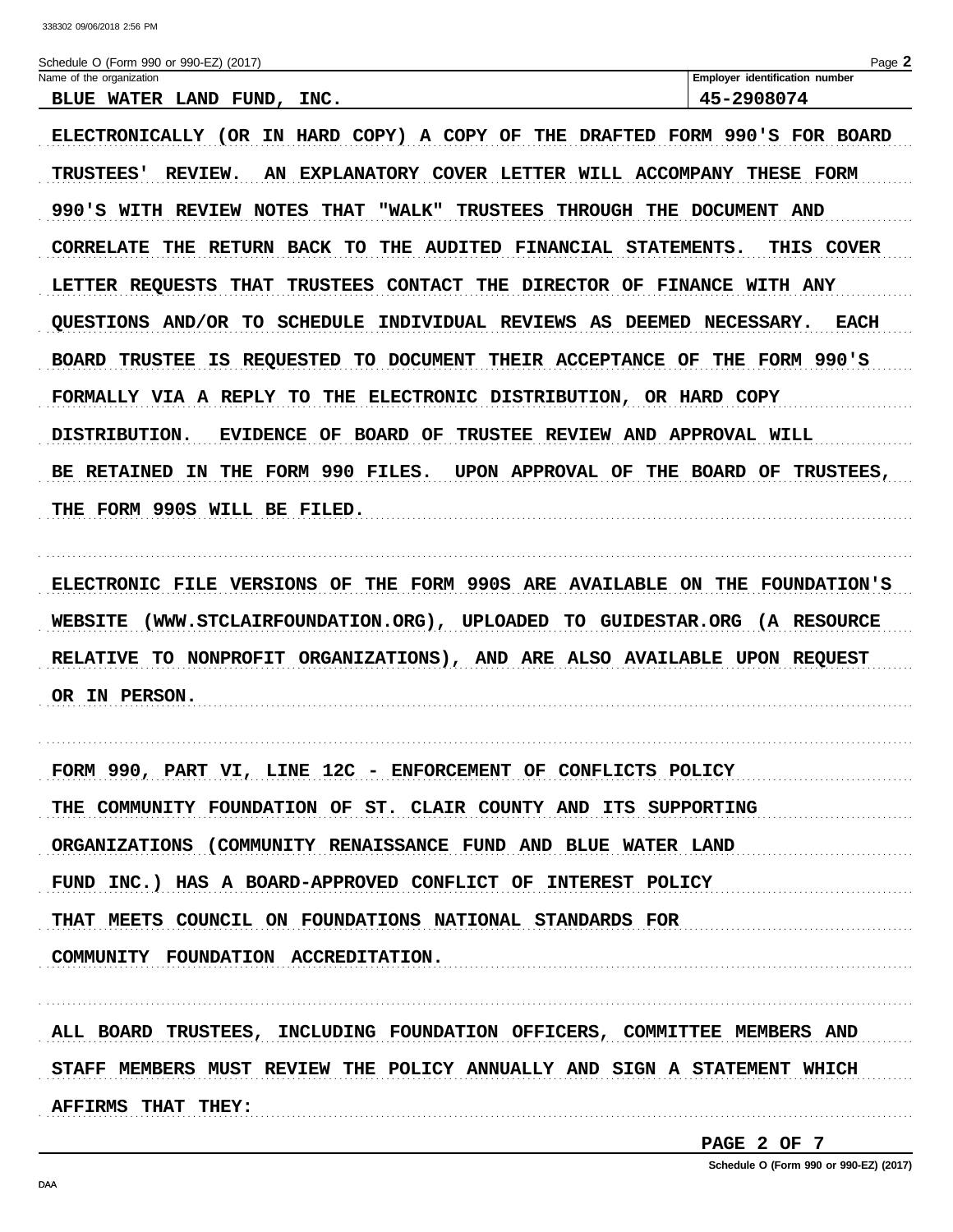| Name of the organization<br>BLUE WATER LAND FUND, INC.<br>THE<br><b>CONFLICT OF</b><br>A.) HAVE RECEIVED A COPY OF<br>INTEREST POLICY;<br>HAVE READ AND UNDERSTAND THE POLICY.<br>B.)                                                                                                                                                                                                                                                                                                                                                                                                                                                                                                                                                                 | Employer identification number<br>45-2908074                         |
|-------------------------------------------------------------------------------------------------------------------------------------------------------------------------------------------------------------------------------------------------------------------------------------------------------------------------------------------------------------------------------------------------------------------------------------------------------------------------------------------------------------------------------------------------------------------------------------------------------------------------------------------------------------------------------------------------------------------------------------------------------|----------------------------------------------------------------------|
|                                                                                                                                                                                                                                                                                                                                                                                                                                                                                                                                                                                                                                                                                                                                                       |                                                                      |
| TO COMPLY WITH THE POLICY, INCLUDING DISCLOSURE OF EXISTING<br>$C.$ )<br><b>HAVE AGREED</b><br>AND POTENTIAL CONFLICTS AS<br>THEY ARISE; AND<br>D.) UNDERSTANDS<br>THE COMMUNITY FOUNDATION IS CHARITABLE AND<br><b>MAINTAIN IT</b><br>FEDERAL TAX EXEMPTION IT MUST ENGAGE PRIMARILY IN<br><b>ACTIVITIES</b><br>WHICH ACCOMPLISH ONE OR MORE OF<br>ITS                                                                                                                                                                                                                                                                                                                                                                                               | IN ORDER TO<br>TAX-EXEMPT PURPOSES.                                  |
| <b>FOUNDATION MANAGEMENT</b><br>THESE<br><b>CONFLICT OF</b><br><b>INTEREST</b><br><b>REVIEWS</b><br>SUMMARIZES FOR THE BOARD AND INCLUDES<br>IN BOARD BOOKS.<br><b>RECEIPT,</b><br>DISCLOSURE FORMS ARE MAINTAINED ON FILE.                                                                                                                                                                                                                                                                                                                                                                                                                                                                                                                           | DISCLOSURES UPON<br>THE                                              |
| PRIOR TO CONSIDERATION OF ANY MOTION FOR ACTION ON ITEMS<br>MEETINGS, BOARD OF<br><b>TRUSTEES ARE ASKED</b><br>IF POTENTIAL CONFLICTS<br>EXIST.<br>UPON DISCLOSURE OF POTENTIAL CONFLICT, THE BOARD MUST DETERMINE IF<br>POTENTIAL CONFLICT<br>IS DEEMED MATERIAL OR IMMATERIAL.<br>THE<br><b>DISCLOSURES</b><br>INVOLVING A BOARD TRUSTEE'S SERVICE WITH A NON-PROFIT<br>ORGANIZATION BEING CONSIDERED FOR A GRANT, WHILE THE BOARD TRUSTEE MAY<br>STAY AND PARTICIPATE IN DISCUSSION, THEY ABSTAIN FROM ANY VOTE. FOR<br>ANY POTENTIAL CONFLICT OF INTEREST THAT IS DEEMED MATERIAL, AS OUTLINED<br>IN THE BLUE WATER LAND FUND'S CONFLICT OF INTEREST POLICY, THE BOARD<br>TRUSTEE MAY BE ASKED TO LEAVE THE MEETING WHILE THE ITEM OF BUSINESS IS | OF<br><b>BUSINESS DURING</b><br>OF<br><b>INTEREST</b><br>FOR TYPICAL |

WERE IN ATTENDANCE FOR DISCUSSIONS AND VOTES AND ALSO OUTLINE

1) THE NAMES OF THOSE WHO DISCLOSED OR OTHERWISE WERE FOUND TO HAVE A

PAGE 3 OF 7

Schedule O (Form 990 or 990-EZ) (2017)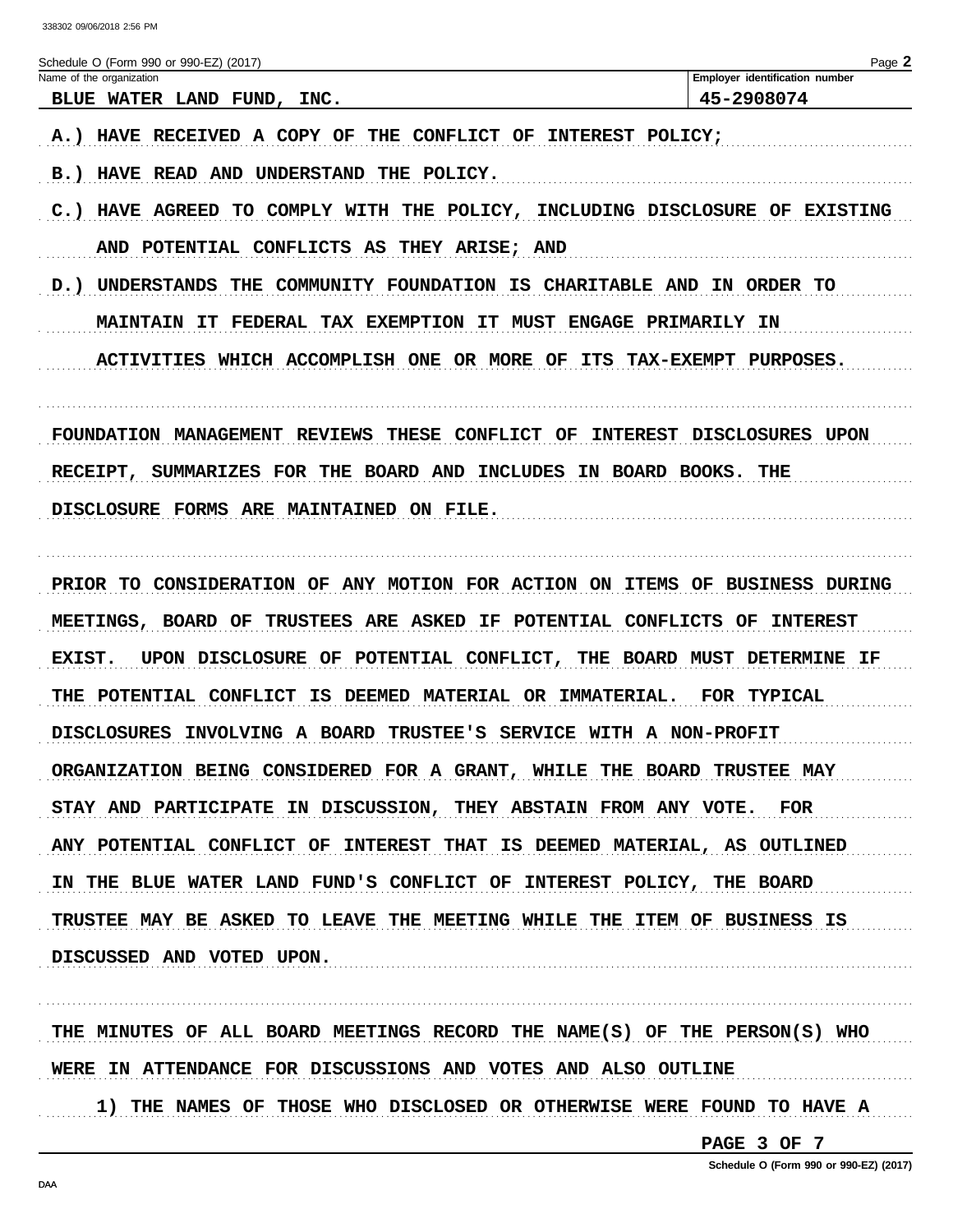| Schedule O (Form 990 or 990-EZ) (2017)                                               | Page 2                                             |
|--------------------------------------------------------------------------------------|----------------------------------------------------|
| Name of the organization                                                             | Employer identification number                     |
| BLUE WATER LAND FUND, INC.                                                           | 45-2908074                                         |
| POTENTIAL CONFLICT<br>OF<br><b>INTEREST</b>                                          |                                                    |
| 2) THE NATURE OF THE POTENTIAL CONFLICT, AND                                         |                                                    |
| 3) ANY ACTION TAKEN INVOLVING THE CONFLICT OF                                        | INTEREST AS WELL AS THE                            |
| <b>DECISION</b><br><b>THE</b><br><b>BUSINESS FOR WHICH</b><br>ON.<br>ITEM<br>OF      | THE<br><b>POTENTIAL</b><br>CONFLICT OF             |
| INTEREST AROSE.                                                                      |                                                    |
|                                                                                      |                                                    |
| OF POTENTIAL CONFLICTS OF<br>WHEN<br>THE<br><b>NATURE</b>                            | INTEREST IS OTHER THAN AS                          |
| PREVIOUSLY REFERENCED, THE FOUNDATION'S PRESIDENT AND                                | <b>EXECUTIVE</b><br>COMMITTEE                      |
| <b>DISCUSSS</b><br>POTENTIAL CONFLICT<br>THE<br>OF<br><b>INTEREST</b><br><b>WITH</b> | THE<br>INDIVIDUAL<br><b>INVOLVED</b>               |
| AND ADDRESS HOW SUCH CONFLICT CAN BE HANDLED.                                        | <b>RESOLUTION</b><br>OF<br><b>POTENTIAL</b><br>THE |
|                                                                                      |                                                    |

CONFLICT IS GUIDED BY THE FOUNDATION'S STRONG DESIRE TO MAINTAIN ITS HIGH STANDARDS, TRANSPARENCY AND CREDIBILITY WITH ITS DONORS, GRANTEES, PUBLIC, AND TAXING AGENCIES.

FORM 990, PART VI, LINE 19 - GOVERNING DOCUMENTS DISCLOSURE EXPLANATION GOVERNING DOCUEMNTS (ARTICLES OF INCORPORATION AND BYLAWS) FOR THE BLUE WATER LAND FUND, INC. ARE AVAILABLE ON THE COMMUNITY FOUNDATION OF ST. CLAIR COUNTY'S (SUPPORTED ORGANIZATION) WEBSITE (WWW.STCLAIRFOUNDATION.ORG) AS DOWNLOADABLE DOCUMENTS, ALONG WITH OTHER POLICIES AND KEY DOCUMENTS SUCH AS THE AUDITED FINANCIAL STATEMENTS AND IRS FORM 990S. HARD-COPIES ARE ALSO AVAILABLE UPON REQUEST.

IT IS THE GOAL OF THE FOUNDATION, ITS STAFF, AND BOARD TO BE ACCOUNTABLE AND TRANSPARENT TO OUR DONORS AND THE ENTIRE COMMUNITY BY REGULARLY DISSEMINATING OUR PROGRAM AND FINANCIAL INFORMATION. IT IS OUR INTENT TO COMPLY WITH THE INTERNAL REVENUE CODE AND REGULATIONS WITH RESPECT TO PUBLIC INSPECTION OF THE FORM 990S, IRS FORM 990-T'S TO THE EXTENT A FILING

PAGE 4 OF 7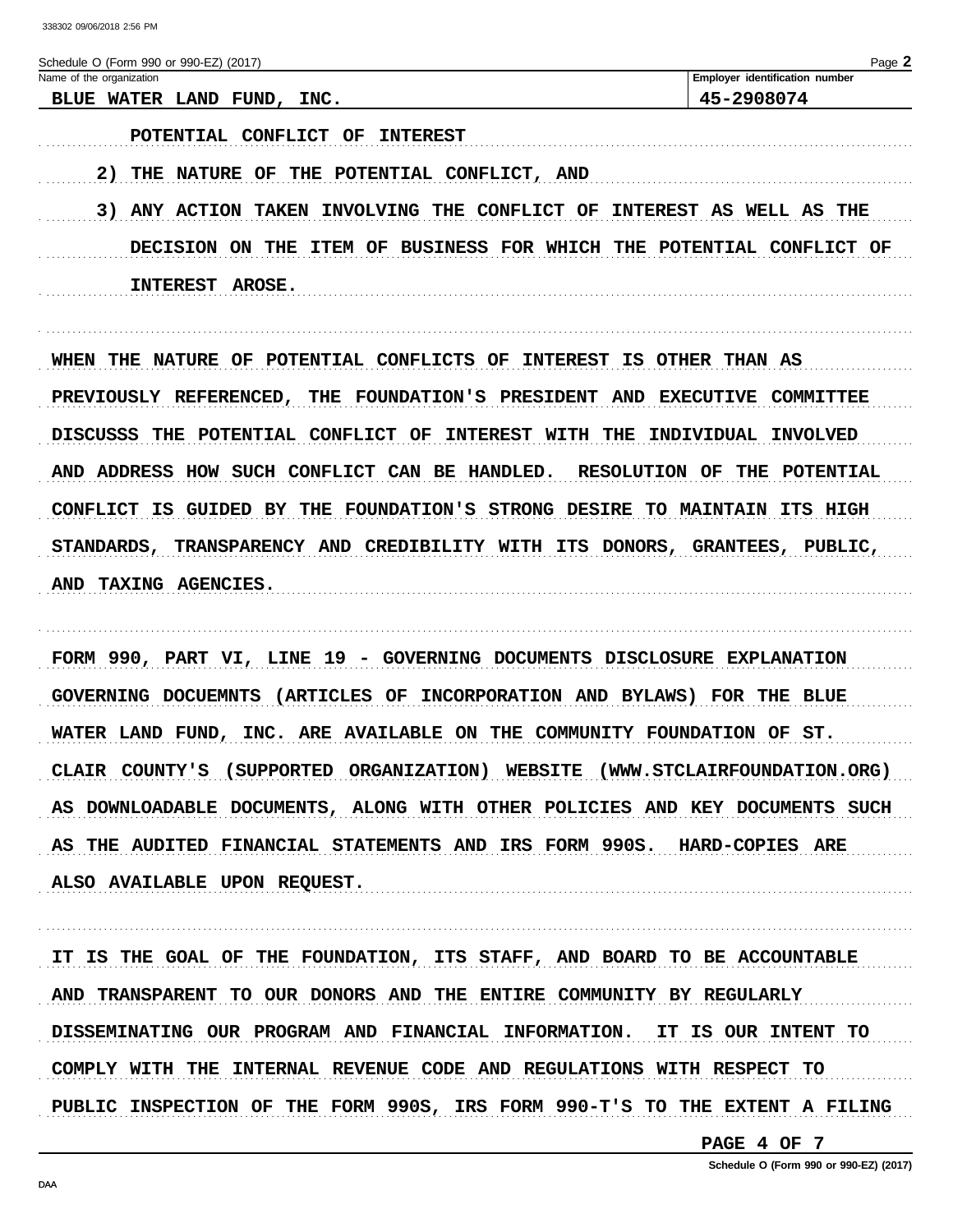| Schedule O (Form 990 or 990-EZ) (2017)<br>Name of the organization                | Page 2<br>Employer identification number |
|-----------------------------------------------------------------------------------|------------------------------------------|
| BLUE WATER LAND FUND, INC.                                                        | 45-2908074                               |
| WERE REQUIRED, AND THE IRS DETERMINATION LETTERS<br><b>FOR THE</b>                | COMMUNITY                                |
| FOUNDATION AND<br>ITS<br>CONTROLLED SUPPORTING ORGANIZATIONS.                     | <b>THEREFORE</b><br>THE                  |
| <b>FOUNDATION WILL:</b>                                                           |                                          |
| THESE DOCUMENTS AVAILABLE FOR PUBLIC INSPECTION AT ITS OFFICES<br>1) MAKE         |                                          |
| DURING REGULAR BUSINESS HOURS WITHOUT CHARGE;                                     |                                          |
| PROVIDE A COPY WITHOUT CHARGE, OTHER THAN A REASONABLE FEE FOR<br>2)              |                                          |
| REPRODUCTION AND ACTUAL POSTAGE COSTS, OF ALL OR ANY PART OF                      | <b>THESE</b>                             |
| DOCUMENTS REQUIRED TO BE MADE AVAILABLE FOR PUBLIC INSPECTION TO ANY              |                                          |
| INDIVIDUAL WHO MAKES A REQUEST FOR SUCH A COPY IN PERSON OR IN                    |                                          |
| WRITING; AND                                                                      |                                          |
| 3) UPLOAD AND MAINTAIN ON OUR WEBSITE THE FOUNDATION'S AUDITED                    |                                          |
| FINANCIAL STATEMENTS, FORM 990S AND FORM 990-TS TO THE EXTENT                     |                                          |
| FILINGS WERE REQUIRED FOR A MINIMUM OF 3 YEARS.                                   |                                          |
|                                                                                   |                                          |
| THE GUIDESTAR ORGANIZATION SERVES AS A RESOURCE FOR THOSE<br><b>ADDITIONALLY,</b> |                                          |
| INDIVIDUALS AND ORGANIZATIONS WISHING TO RESEARCH NON-PROFIT                      | <b>ORGANIZATIONS</b>                     |
| BY WORKING WITH THE IRS TO MAKE AVAILABLE THE 990S OF ALL NON-PROFIT              |                                          |
| ORGANIZATIONS. RECOGNIZING THAT THIS AVAILABILITY IS SOMETIMES DELAYED AND        |                                          |
| READERS MAY NOT UNDERSTAND THE FULL PICTURE OF WHO WE ARE AND WHAT WE DO          |                                          |
| THROUGH THE FORM 990 ALONE, THE FOUNDATION WILL PAY THE NOMINAL FEE TO            |                                          |
| VOLUNTARILY HAVE ITS IRS FORM 990'S UPLOADED TO GUIDESTAR'S WEBSITE, ALONG        |                                          |
| WITH ITS AUDITED FINANCIAL STATEMENTS THAT INCLUDES AN OPENING COVER LETTER       |                                          |
| FROM MANAGEMENT DISCUSSING KEY PHILOSOPHIES, INITIATIVES, AND THE                 |                                          |
| FINANCIALS.                                                                       |                                          |
|                                                                                   |                                          |
| FORM 990, PART VII - ADDITIONAL INFORMATION                                       |                                          |
|                                                                                   |                                          |

BLUE WATER LAND FUND - 990 NARRATIVE ADDRESSING COMMON PAYMASTER:

PAGE 5 OF 7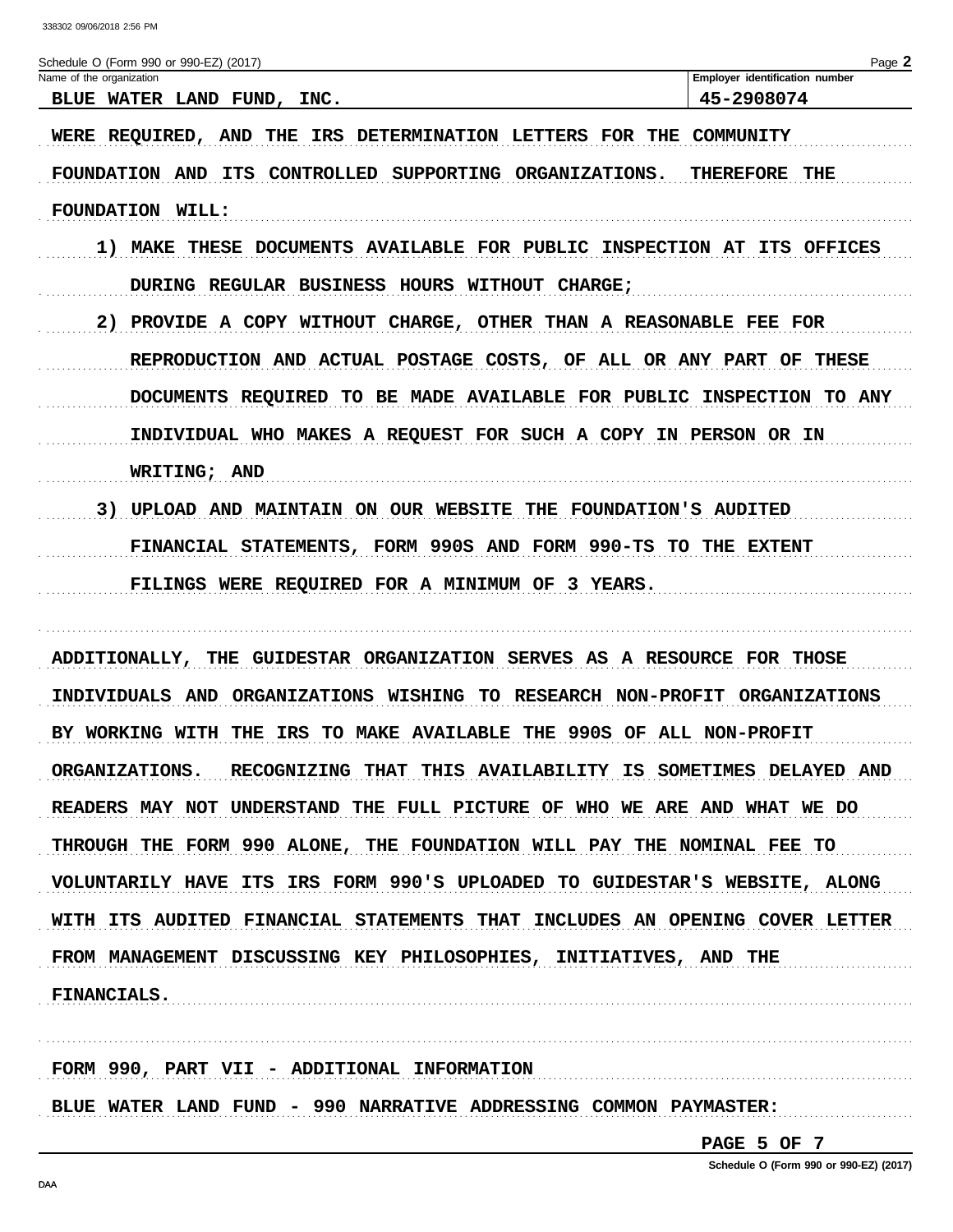Schedule O (Form 990 or 990-EZ) (2017) Name of the organization Employer identification number 45-2908074 BLUE WATER LAND FUND, INC. THE COMMUNITY FOUNDATION OF ST. CLAIR COUNTY, TAX ID #38-1872132, ACTS AS

COMMON PAYMASTER FOR BOTH ITS ORGANIZATION AS WELL AS ITS TWO SUPPORTING ORGANIZATIONS - THE COMMUNITY RENAISSANCE FUND, TAX ID #20-1649237, AND THE BLUE WATER LAND FUND, TAX ID #45-2908074.

WHILE ALL FORM W-2S ARE REPORTED UNDER AND TAXES ARE PAID THROUGH THE COMMUNITY FOUNDATION'S TAX ID #38-1872132. WAGES, BENEFITS, AND RELATED TAXES ARE ALLOCATED AND RECORDED BETWEEN THE ORGANIZATIONS BASED UPON THE ASSIGNED RESPONSIBILITIES, TIME SPENT, AND SPECIFIC WORK PERFORMED. OF THE 15 W-2S FILED FOR 2017, EIGHT WERE FOR CORE OPERATIONAL EMPLOYEES FOR THE COMMUNITY FOUNDATION, ONE OF WHICH HAD LEFT THE FOUNDATION MID-YEAR. THE REMAINING SEVEN FORM W-2S WERE FOR EMPLOYEES WORKING SPECIFIC GRANT-FUNDED INITIATIVES, FIVE OF WHICH HAD SUMMER INTERN/SEASONAL POSITIONS THAT ENDED WELL IN ADVANCE OF DECEMBER 31ST. THE WAGES FOR ALL OF THESE GRANT FUNDED INITIATIVES WERE ALL ALLOCATED TO THE CORRESPONDING PROGRAM FUNDS WITHIN THE COMMUNITY FOUNDATION.

ALTHOUGH AUDITED FINANCIAL STATEMENTS REFLECT THE CONSOLIDATION OF BOTH ORGANIZATIONS, SEPARATE FORM 990S ARE FILED FOR EACH ORGANIZATION INDEPENDENTLY. CONSEQUENTLY, THIS COMMON PAYMASTER STATUS AND THE EXISTENCE OF SHARED EMPLOYEES SHOULD BE NOTED.

AT THIS TIME, WHILE THE FOUNDATION'S PRESIDENT/CEO OVERSEES OPERATIONS AND INITIATIVES OF ITS SUPPORTING ORGANIZATIONS, HIS TIME AND RELATED WAGES/BENEFITS ARE ABSORBED UNDER THE COMMUNITY FOUNDATION'S OPERATIONS ---THAT SAID, AS RELATED ORGANIZATIONS, HIS WAGES/BENEFITS MUST BE REPORTED UNDER THOSE RESPECTIVE SUPPORTING ORGANIZATIONS' FORM 990S AS WELL, IN

PAGE 6 OF 7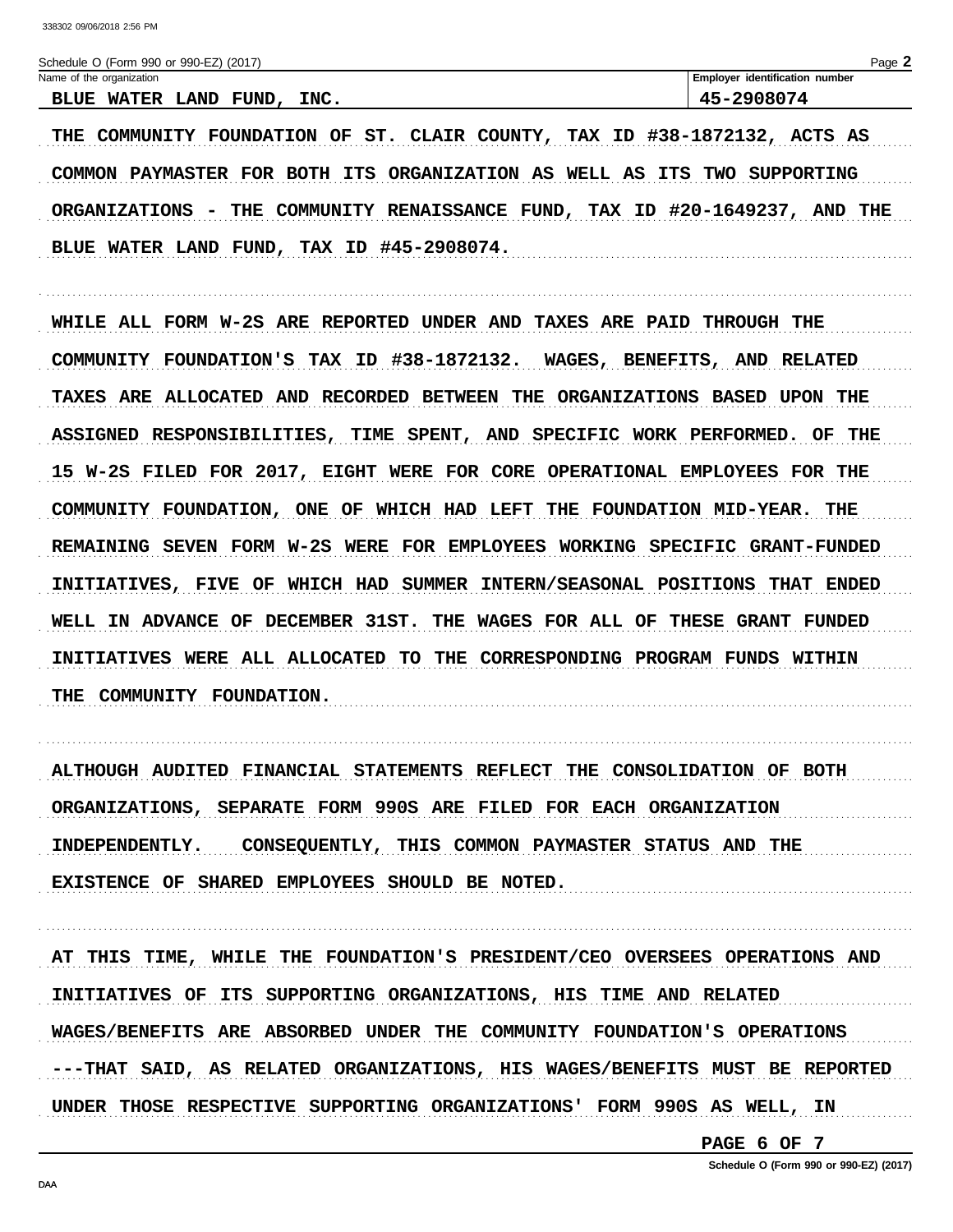| Schedule O (Form 990 or 990-EZ) (2017) | Page 2                         |
|----------------------------------------|--------------------------------|
| Name of the organization               | Employer identification number |
| BLUE WATER LAND FUND, INC.             | 45-2908074                     |
| ACCORDANCE TO IRS REQUIREMENTS.        |                                |
|                                        |                                |
|                                        |                                |
|                                        |                                |
|                                        |                                |
|                                        |                                |
|                                        |                                |
|                                        |                                |
|                                        |                                |
|                                        |                                |
|                                        |                                |
|                                        |                                |
|                                        |                                |
|                                        |                                |
|                                        |                                |
|                                        |                                |
|                                        |                                |
|                                        |                                |
|                                        |                                |
|                                        |                                |
|                                        |                                |
|                                        |                                |
|                                        |                                |
|                                        |                                |
|                                        |                                |
|                                        |                                |
|                                        |                                |
|                                        |                                |

| PAGE |  |  |  |  |
|------|--|--|--|--|
|------|--|--|--|--|

Schedule O (Form 990 or 990-EZ) (2017)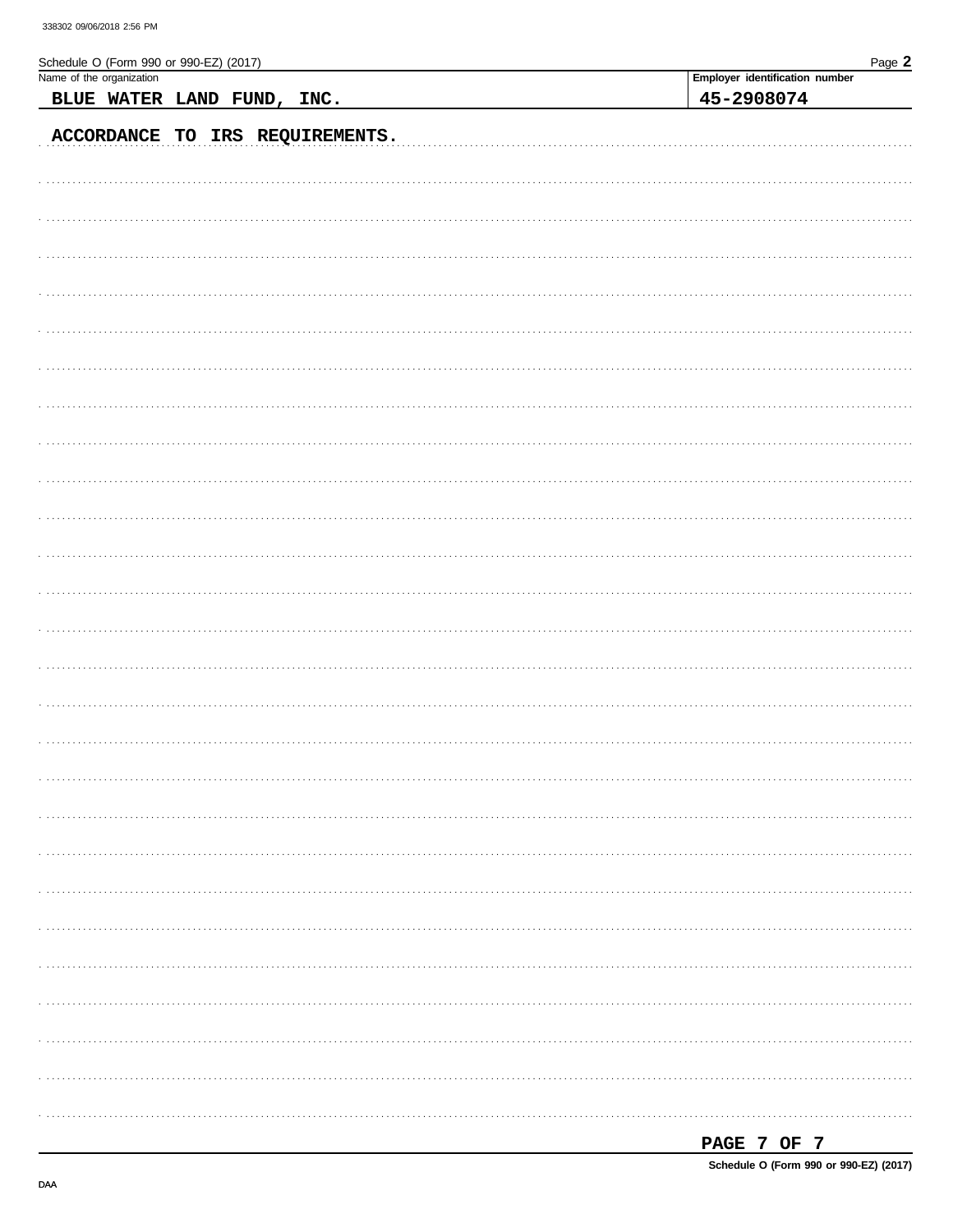| <b>SCHEDULE R</b>                                      |                                                                                                                                                                                                                   | <b>Related Organizations and Unrelated Partnerships</b>                  |                                                     |                            |                              |                           |                           | OMB No. 1545-0047                        |     |
|--------------------------------------------------------|-------------------------------------------------------------------------------------------------------------------------------------------------------------------------------------------------------------------|--------------------------------------------------------------------------|-----------------------------------------------------|----------------------------|------------------------------|---------------------------|---------------------------|------------------------------------------|-----|
| (Form 990)                                             | u Complete if the organization answered "Yes" on Form 990, Part IV, line 33, 34, 35b, 36, or 37.                                                                                                                  | u Attach to Form 990.                                                    |                                                     |                            |                              |                           |                           | 20<br><b>Open to Public</b>              |     |
| Department of the Treasury<br>Internal Revenue Service |                                                                                                                                                                                                                   | u Go to www.irs.gov/Form990 for instructions and the latest information. |                                                     |                            |                              |                           |                           | Inspection                               |     |
| Name of the organization                               |                                                                                                                                                                                                                   |                                                                          |                                                     |                            |                              |                           |                           | Employer identification number           |     |
| Part I                                                 | BLUE WATER LAND FUND, INC.<br>Identification of Disregarded Entities. Complete if the organization answered "Yes" on Form 990, Part IV, line 33.                                                                  |                                                                          |                                                     |                            |                              |                           | 45-2908074                |                                          |     |
|                                                        |                                                                                                                                                                                                                   |                                                                          |                                                     |                            |                              |                           |                           |                                          |     |
|                                                        | (a)<br>Name, address, and EIN (if applicable) of disregarded entity                                                                                                                                               | (b)<br>Primary activity                                                  | (c)<br>Legal domicile (state<br>or foreign country) |                            | (d)<br>Total income          | (e)<br>End-of-year assets |                           | (f)<br>Direct controlling<br>entity      |     |
| (1)                                                    |                                                                                                                                                                                                                   |                                                                          |                                                     |                            |                              |                           |                           |                                          |     |
|                                                        |                                                                                                                                                                                                                   |                                                                          |                                                     |                            |                              |                           |                           |                                          |     |
| (2)                                                    |                                                                                                                                                                                                                   |                                                                          |                                                     |                            |                              |                           |                           |                                          |     |
|                                                        |                                                                                                                                                                                                                   |                                                                          |                                                     |                            |                              |                           |                           |                                          |     |
|                                                        |                                                                                                                                                                                                                   |                                                                          |                                                     |                            |                              |                           |                           |                                          |     |
| (3)                                                    |                                                                                                                                                                                                                   |                                                                          |                                                     |                            |                              |                           |                           |                                          |     |
|                                                        |                                                                                                                                                                                                                   |                                                                          |                                                     |                            |                              |                           |                           |                                          |     |
| (4)                                                    |                                                                                                                                                                                                                   |                                                                          |                                                     |                            |                              |                           |                           |                                          |     |
|                                                        |                                                                                                                                                                                                                   |                                                                          |                                                     |                            |                              |                           |                           |                                          |     |
| (5)                                                    |                                                                                                                                                                                                                   |                                                                          |                                                     |                            |                              |                           |                           |                                          |     |
|                                                        |                                                                                                                                                                                                                   |                                                                          |                                                     |                            |                              |                           |                           |                                          |     |
| Part II                                                | Identification of Related Tax-Exempt Organizations. Complete if the organization answered "Yes" on Form 990, Part IV, line 34 because it had<br>one or more related tax-exempt organizations during the tax year. |                                                                          |                                                     |                            |                              |                           |                           |                                          |     |
|                                                        | (a)<br>Name, address, and EIN of related organization                                                                                                                                                             | (b)<br>Primary activity                                                  | (c)<br>Legal domicile (state                        | (d)<br>Exempt Code section | (e)<br>Public charity status |                           | (f)<br>Direct controlling | Section 512(b)(13)<br>controlled entity? | (g) |
|                                                        |                                                                                                                                                                                                                   |                                                                          | or foreign country)                                 |                            | (if section $501(c)(3)$ )    |                           | entity                    | Yes                                      | No  |
| (1)                                                    | COMMUNITY FOUNDATION OF ST CLAIR CO                                                                                                                                                                               |                                                                          |                                                     |                            |                              |                           |                           |                                          |     |
| PORT HURON                                             | 500 WATER STREET<br>38-1872132<br>48060<br>МI                                                                                                                                                                     | COMM DEVEL                                                               | MI                                                  | 501C3                      | 7                            | N/A                       |                           |                                          | x   |
| (2)                                                    | COMMUNITY RENAISANCE FUND                                                                                                                                                                                         |                                                                          |                                                     |                            |                              |                           |                           |                                          |     |
|                                                        | 500 WATER STREET<br>20-1649237                                                                                                                                                                                    |                                                                          |                                                     |                            |                              |                           |                           |                                          |     |
| PORT HURON<br>(3)                                      | 48060<br>МI                                                                                                                                                                                                       | COMM. DEV                                                                | МI                                                  | 501C3                      | 12A                          | N/A                       |                           |                                          | x   |
|                                                        |                                                                                                                                                                                                                   |                                                                          |                                                     |                            |                              |                           |                           |                                          |     |
|                                                        |                                                                                                                                                                                                                   |                                                                          |                                                     |                            |                              |                           |                           |                                          |     |
| (4)                                                    |                                                                                                                                                                                                                   |                                                                          |                                                     |                            |                              |                           |                           |                                          |     |
|                                                        |                                                                                                                                                                                                                   |                                                                          |                                                     |                            |                              |                           |                           |                                          |     |
| (5)                                                    |                                                                                                                                                                                                                   |                                                                          |                                                     |                            |                              |                           |                           |                                          |     |
|                                                        |                                                                                                                                                                                                                   |                                                                          |                                                     |                            |                              |                           |                           |                                          |     |
|                                                        |                                                                                                                                                                                                                   |                                                                          |                                                     |                            |                              |                           |                           |                                          |     |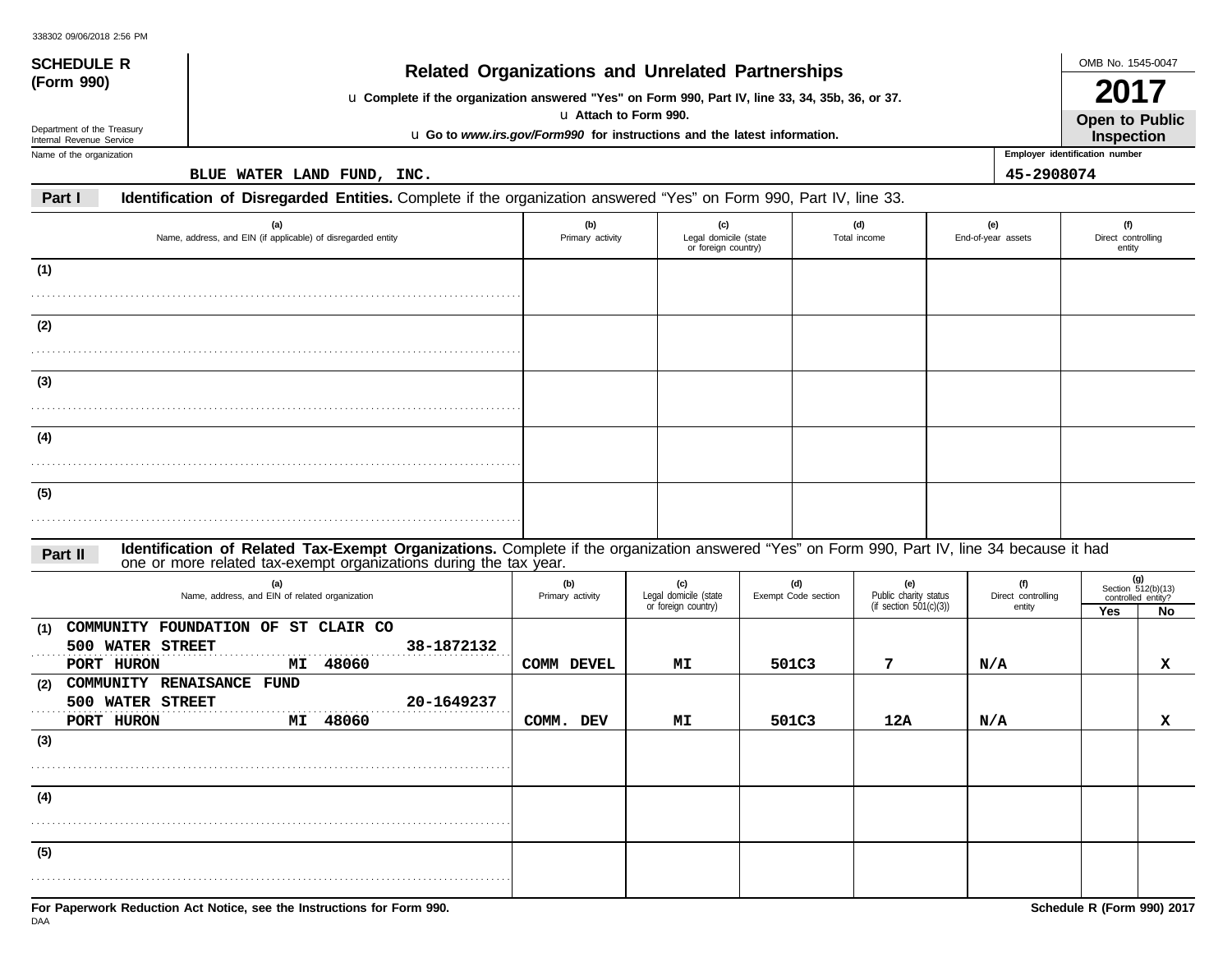|          | Schedule R (Form 990) 2017 BLUE WATER LAND FUND, INC.                                                                                                                                                                                                           |                         |                                                             |                                                        | 45-2908074                                                                                              |                                                        |                                        |                                                   |                                                                         |                             |                        | Page 2                                                |  |
|----------|-----------------------------------------------------------------------------------------------------------------------------------------------------------------------------------------------------------------------------------------------------------------|-------------------------|-------------------------------------------------------------|--------------------------------------------------------|---------------------------------------------------------------------------------------------------------|--------------------------------------------------------|----------------------------------------|---------------------------------------------------|-------------------------------------------------------------------------|-----------------------------|------------------------|-------------------------------------------------------|--|
| Part III | Identification of Related Organizations Taxable as a Partnership. Complete if the organization answered "Yes" on Form 990, Part IV, line 34<br>because it had one or more related organizations treated as a partnership during the tax year.                   |                         |                                                             |                                                        |                                                                                                         |                                                        |                                        |                                                   |                                                                         |                             |                        |                                                       |  |
|          | (a)<br>Name, address, and EIN of<br>related organization                                                                                                                                                                                                        | (b)<br>Primary activity | (c)<br>Legal<br>domicile<br>state or<br>foreign<br>country) | (d)<br>Direct controlling<br>entity                    | (e)<br>Predominant<br>income (related,<br>unrelated,<br>excluded from<br>tax under<br>sections 512-514) | (f)<br>Share of total<br>income                        | (g)<br>Share of end-of-<br>year assets | (h)<br>Dispro-<br>portionate<br>alloc.?<br>Yes No | (i)<br>Code V-UBI<br>amount in box 20<br>of Schedule K-1<br>(Form 1065) | (j)<br>partner?<br>$Yes$ No | General or<br>managing | (k)<br>Percentage<br>ownership                        |  |
| (1)      |                                                                                                                                                                                                                                                                 |                         |                                                             |                                                        |                                                                                                         |                                                        |                                        |                                                   |                                                                         |                             |                        |                                                       |  |
| (2)      |                                                                                                                                                                                                                                                                 |                         |                                                             |                                                        |                                                                                                         |                                                        |                                        |                                                   |                                                                         |                             |                        |                                                       |  |
| (3)      |                                                                                                                                                                                                                                                                 |                         |                                                             |                                                        |                                                                                                         |                                                        |                                        |                                                   |                                                                         |                             |                        |                                                       |  |
| (4)      |                                                                                                                                                                                                                                                                 |                         |                                                             |                                                        |                                                                                                         |                                                        |                                        |                                                   |                                                                         |                             |                        |                                                       |  |
| Part IV  | Identification of Related Organizations Taxable as a Corporation or Trust. Complete if the organization answered "Yes" on Form 990, Part IV,<br>line 34 because it had one or more related organizations treated as a corporation or trust during the tax year. |                         |                                                             |                                                        |                                                                                                         |                                                        |                                        |                                                   |                                                                         |                             |                        |                                                       |  |
|          | (a)<br>Name, address, and EIN of related organization                                                                                                                                                                                                           | (b)<br>Primary activity |                                                             | (c)<br>Legal domicile<br>(state or<br>foreign country) | (d)<br>Direct controlling<br>entity                                                                     | (e)<br>Type of entity<br>(C corp, S corp,<br>or trust) | (f)<br>Share of total<br>income        | (g)<br>Share of<br>end-of-year assets             | (h)<br>Percentage<br>ownership                                          |                             |                        | (i)<br>Section<br>512(b)(13)<br>controlled<br>entity? |  |
| (1)      |                                                                                                                                                                                                                                                                 |                         |                                                             |                                                        |                                                                                                         |                                                        |                                        |                                                   |                                                                         |                             |                        | Yes   No                                              |  |
| (2)      |                                                                                                                                                                                                                                                                 |                         |                                                             |                                                        |                                                                                                         |                                                        |                                        |                                                   |                                                                         |                             |                        |                                                       |  |
| (3)      |                                                                                                                                                                                                                                                                 |                         |                                                             |                                                        |                                                                                                         |                                                        |                                        |                                                   |                                                                         |                             |                        |                                                       |  |
| (4)      |                                                                                                                                                                                                                                                                 |                         |                                                             |                                                        |                                                                                                         |                                                        |                                        |                                                   |                                                                         |                             |                        |                                                       |  |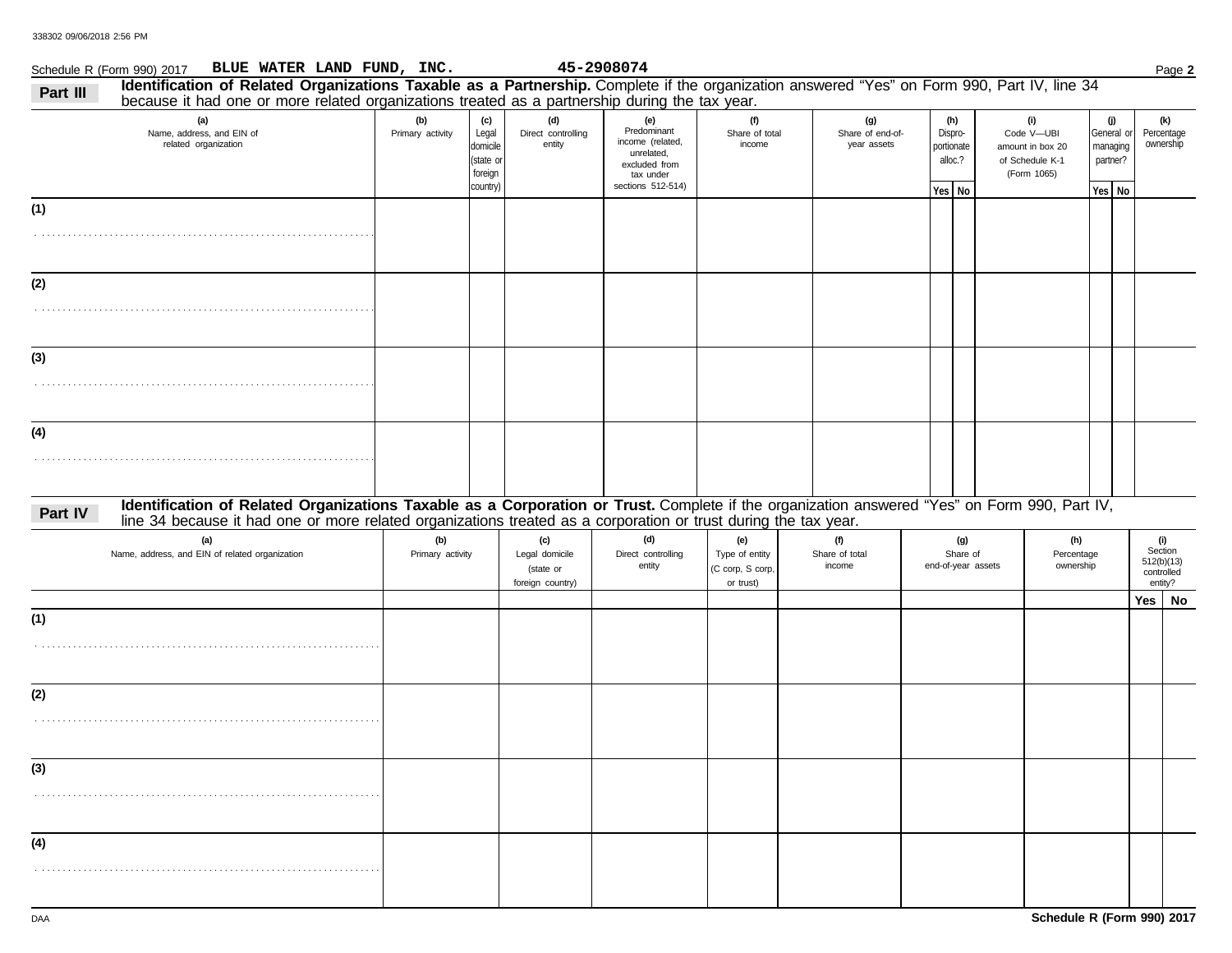|        | Schedule R (Form 990) 2017                                                                                                                                                                                                          |  |  |     | BLUE WATER LAND FUND, INC.          |  |  |  |  | 45-2908074 |  |                           |  |                 |         |      |  |                                       |                |     | Page 3       |
|--------|-------------------------------------------------------------------------------------------------------------------------------------------------------------------------------------------------------------------------------------|--|--|-----|-------------------------------------|--|--|--|--|------------|--|---------------------------|--|-----------------|---------|------|--|---------------------------------------|----------------|-----|--------------|
| Part V | Transactions With Related Organizations. Complete if the organization answered "Yes" on Form 990, Part IV, line 34, 35b, or 36.                                                                                                     |  |  |     |                                     |  |  |  |  |            |  |                           |  |                 |         |      |  |                                       |                |     |              |
|        | Note: Complete line 1 if any entity is listed in Parts II, III, or IV of this schedule.                                                                                                                                             |  |  |     |                                     |  |  |  |  |            |  |                           |  |                 |         |      |  |                                       |                | Yes | No           |
|        | 1 During the tax year, did the organization engage in any of the following transactions with one or more related organizations listed in Parts II-IV?                                                                               |  |  |     |                                     |  |  |  |  |            |  |                           |  |                 |         |      |  |                                       |                |     |              |
|        |                                                                                                                                                                                                                                     |  |  |     |                                     |  |  |  |  |            |  |                           |  |                 |         |      |  |                                       | 1a             |     | x            |
|        | <b>b</b> Gift, grant, or capital contribution to related organization(s) encourse contained and contained and contribution to related organization(s) encourse contained and contained and contained and contained and contained an |  |  |     |                                     |  |  |  |  |            |  |                           |  |                 |         |      |  |                                       | 1 <sub>b</sub> |     | $\mathbf x$  |
|        |                                                                                                                                                                                                                                     |  |  |     |                                     |  |  |  |  |            |  |                           |  |                 |         |      |  |                                       | 1c             | x   |              |
|        | d Loans or loan guarantees to or for related organization(s) encourance contained and contained and contained and contained and contained and contained and contained and contained and contained and contained and contained       |  |  |     |                                     |  |  |  |  |            |  |                           |  |                 |         |      |  |                                       | 1 <sub>d</sub> |     | x            |
|        | e Loans or loan guarantees by related organization(s) encourance contained and contained and contained and contained and contained and contained and contained and contained and contained and contained and contained and con      |  |  |     |                                     |  |  |  |  |            |  |                           |  |                 |         |      |  |                                       | 1e             |     | x            |
|        |                                                                                                                                                                                                                                     |  |  |     |                                     |  |  |  |  |            |  |                           |  |                 |         |      |  |                                       | 1f             |     | x            |
|        |                                                                                                                                                                                                                                     |  |  |     |                                     |  |  |  |  |            |  |                           |  |                 |         |      |  |                                       | 1 <sub>g</sub> |     | x            |
|        | h Purchase of assets from related organization(s) encourance contains and contains a container and container and container and container and container and container and container and container and container and container a      |  |  |     |                                     |  |  |  |  |            |  |                           |  |                 |         |      |  |                                       | 1 <sub>h</sub> |     | x            |
|        |                                                                                                                                                                                                                                     |  |  |     |                                     |  |  |  |  |            |  |                           |  |                 |         |      |  |                                       | 11             |     | x            |
|        | Lease of facilities, equipment, or other assets to related organization(s) enconverse contains an experience contains a container and facilities, equipment, or other assets to related organization(s)                             |  |  |     |                                     |  |  |  |  |            |  |                           |  |                 |         |      |  |                                       | 1j             |     | x            |
|        |                                                                                                                                                                                                                                     |  |  |     |                                     |  |  |  |  |            |  |                           |  |                 |         |      |  |                                       |                |     |              |
|        |                                                                                                                                                                                                                                     |  |  |     |                                     |  |  |  |  |            |  |                           |  |                 |         |      |  |                                       | 1k             |     | x            |
|        |                                                                                                                                                                                                                                     |  |  |     |                                     |  |  |  |  |            |  |                           |  |                 |         |      |  |                                       | 11             |     | x            |
|        |                                                                                                                                                                                                                                     |  |  |     |                                     |  |  |  |  |            |  |                           |  |                 |         |      |  |                                       | 1 <sub>m</sub> |     | x            |
|        |                                                                                                                                                                                                                                     |  |  |     |                                     |  |  |  |  |            |  |                           |  |                 |         |      |  |                                       | 1n             |     | x            |
|        |                                                                                                                                                                                                                                     |  |  |     |                                     |  |  |  |  |            |  |                           |  |                 |         |      |  |                                       | 1 <sub>o</sub> | x   |              |
|        |                                                                                                                                                                                                                                     |  |  |     |                                     |  |  |  |  |            |  |                           |  |                 |         |      |  |                                       |                |     |              |
|        | p Reimbursement paid to related organization(s) for expenses <b>construction and construction and construction</b> construction and a report of the construction of the construction of the construction of the construction of the |  |  |     |                                     |  |  |  |  |            |  |                           |  |                 |         |      |  |                                       | 1p             |     | x            |
|        |                                                                                                                                                                                                                                     |  |  |     |                                     |  |  |  |  |            |  |                           |  |                 |         |      |  |                                       | 1 <sub>q</sub> |     | x            |
|        |                                                                                                                                                                                                                                     |  |  |     |                                     |  |  |  |  |            |  |                           |  |                 |         |      |  |                                       |                |     |              |
|        |                                                                                                                                                                                                                                     |  |  |     |                                     |  |  |  |  |            |  |                           |  |                 |         |      |  |                                       | 1r             |     | x            |
|        |                                                                                                                                                                                                                                     |  |  |     |                                     |  |  |  |  |            |  |                           |  |                 |         |      |  |                                       | 1s             |     | $\mathbf{x}$ |
|        | If the answer to any of the above is "Yes," see the instructions for information on who must complete this line, including covered relationships and transaction thresholds.                                                        |  |  |     |                                     |  |  |  |  |            |  |                           |  |                 |         |      |  |                                       |                |     |              |
|        |                                                                                                                                                                                                                                     |  |  | (a) |                                     |  |  |  |  |            |  | (b)                       |  | (c)             |         |      |  | (d)                                   |                |     |              |
|        |                                                                                                                                                                                                                                     |  |  |     | Name of related organization        |  |  |  |  |            |  | Transaction<br>type (a-s) |  | Amount involved |         |      |  | Method of determining amount involved |                |     |              |
| (1)    |                                                                                                                                                                                                                                     |  |  |     | COMMUNITY FOUNDATION OF ST CLAIR CO |  |  |  |  |            |  | C                         |  |                 | 126,026 | CASH |  |                                       |                |     |              |
| (2)    |                                                                                                                                                                                                                                     |  |  |     |                                     |  |  |  |  |            |  |                           |  |                 |         |      |  |                                       |                |     |              |
| (3)    |                                                                                                                                                                                                                                     |  |  |     |                                     |  |  |  |  |            |  |                           |  |                 |         |      |  |                                       |                |     |              |
| (4)    |                                                                                                                                                                                                                                     |  |  |     |                                     |  |  |  |  |            |  |                           |  |                 |         |      |  |                                       |                |     |              |
| (5)    |                                                                                                                                                                                                                                     |  |  |     |                                     |  |  |  |  |            |  |                           |  |                 |         |      |  |                                       |                |     |              |
|        |                                                                                                                                                                                                                                     |  |  |     |                                     |  |  |  |  |            |  |                           |  |                 |         |      |  |                                       |                |     |              |
| (6)    |                                                                                                                                                                                                                                     |  |  |     |                                     |  |  |  |  |            |  |                           |  |                 |         |      |  |                                       |                |     |              |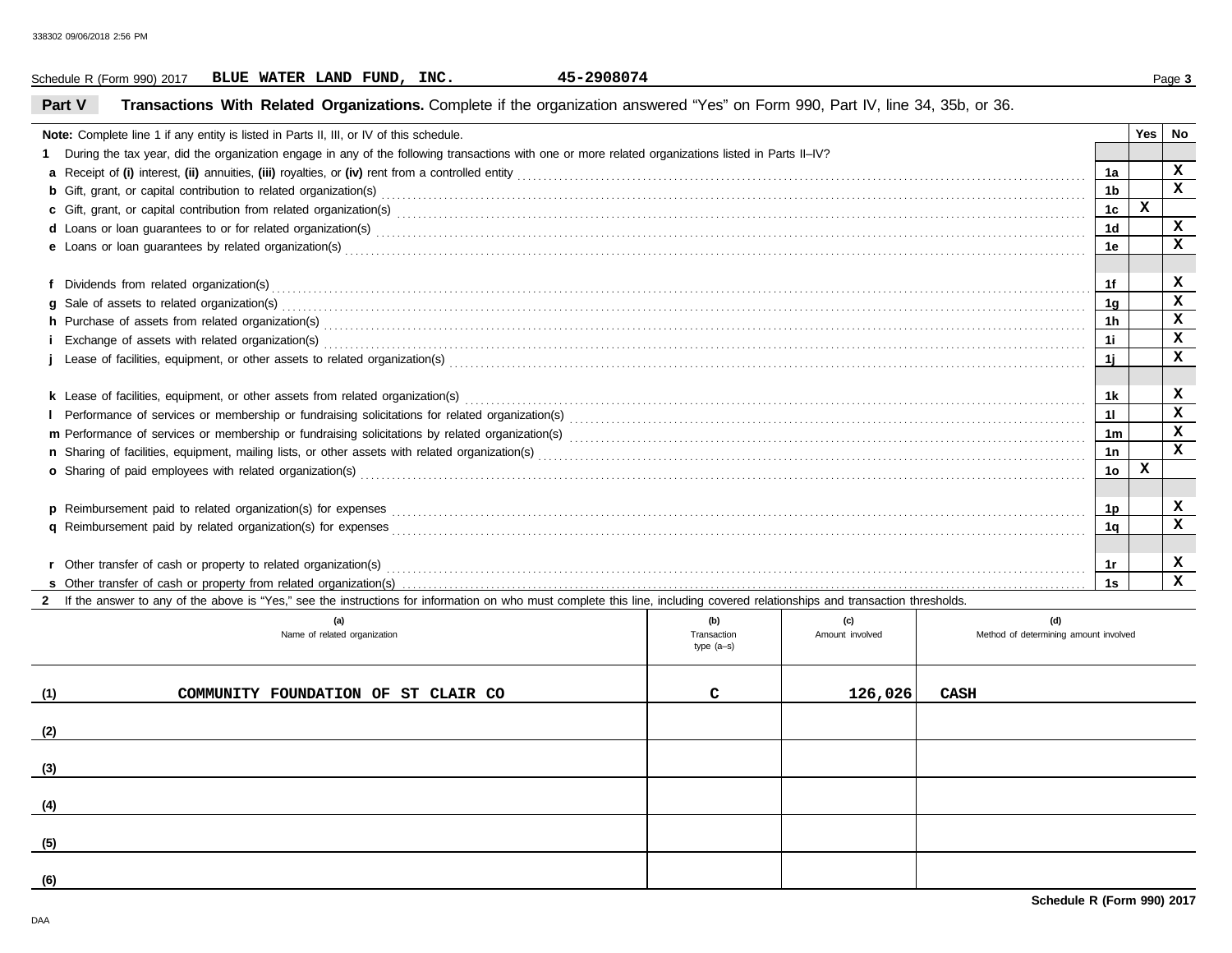### Schedule R (Form 990) 2017 Page **4 BLUE WATER LAND FUND, INC. 45-2908074**

### **Part VI** Unrelated Organizations Taxable as a Partnership. Complete if the organization answered "Yes" on Form 990, Part IV, line 37.

Provide the following information for each entity taxed as a partnership through which the organization conducted more than five percent of its activities (measured by total assets or gross revenue) that was not a related organization. See instructions regarding exclusion for certain investment partnerships.

| (a)<br>Name, address, and EIN of entity | (b)<br>Primary activity | (c)<br>Legal<br>domicile<br>(state or<br>foreign | (d)<br>Predominant<br>income (related,<br>unrelated, excluded<br>from tax under | (e)<br>Are all partners<br>section<br>501(c)(3)<br>organizations? |    | (f)<br>Share of<br>total income | (g)<br>Share of<br>end-of-year<br>assets | Disproportionate<br>allocations? | (h)       | (i)<br>Code V-UBI<br>amount in box 20<br>of Schedule K-1<br>(Form 1065) | managing<br>partner? | (j)<br>General or | (k)<br>Percentage<br>ownership |
|-----------------------------------------|-------------------------|--------------------------------------------------|---------------------------------------------------------------------------------|-------------------------------------------------------------------|----|---------------------------------|------------------------------------------|----------------------------------|-----------|-------------------------------------------------------------------------|----------------------|-------------------|--------------------------------|
|                                         |                         | country)                                         | sections 512-514)                                                               | Yes                                                               | No |                                 |                                          | Yes                              | <b>No</b> |                                                                         | Yes                  | <b>No</b>         |                                |
| (1)                                     |                         |                                                  |                                                                                 |                                                                   |    |                                 |                                          |                                  |           |                                                                         |                      |                   |                                |
| (2)                                     |                         |                                                  |                                                                                 |                                                                   |    |                                 |                                          |                                  |           |                                                                         |                      |                   |                                |
| (3)                                     |                         |                                                  |                                                                                 |                                                                   |    |                                 |                                          |                                  |           |                                                                         |                      |                   |                                |
| (4)                                     |                         |                                                  |                                                                                 |                                                                   |    |                                 |                                          |                                  |           |                                                                         |                      |                   |                                |
| (5)                                     |                         |                                                  |                                                                                 |                                                                   |    |                                 |                                          |                                  |           |                                                                         |                      |                   |                                |
| (6)                                     |                         |                                                  |                                                                                 |                                                                   |    |                                 |                                          |                                  |           |                                                                         |                      |                   |                                |
| (7)                                     |                         |                                                  |                                                                                 |                                                                   |    |                                 |                                          |                                  |           |                                                                         |                      |                   |                                |
| (8)                                     |                         |                                                  |                                                                                 |                                                                   |    |                                 |                                          |                                  |           |                                                                         |                      |                   |                                |
| (9)                                     |                         |                                                  |                                                                                 |                                                                   |    |                                 |                                          |                                  |           |                                                                         |                      |                   |                                |
| (10)                                    |                         |                                                  |                                                                                 |                                                                   |    |                                 |                                          |                                  |           |                                                                         |                      |                   |                                |
| (11)                                    |                         |                                                  |                                                                                 |                                                                   |    |                                 |                                          |                                  |           |                                                                         |                      |                   |                                |

**Schedule R (Form 990) 2017**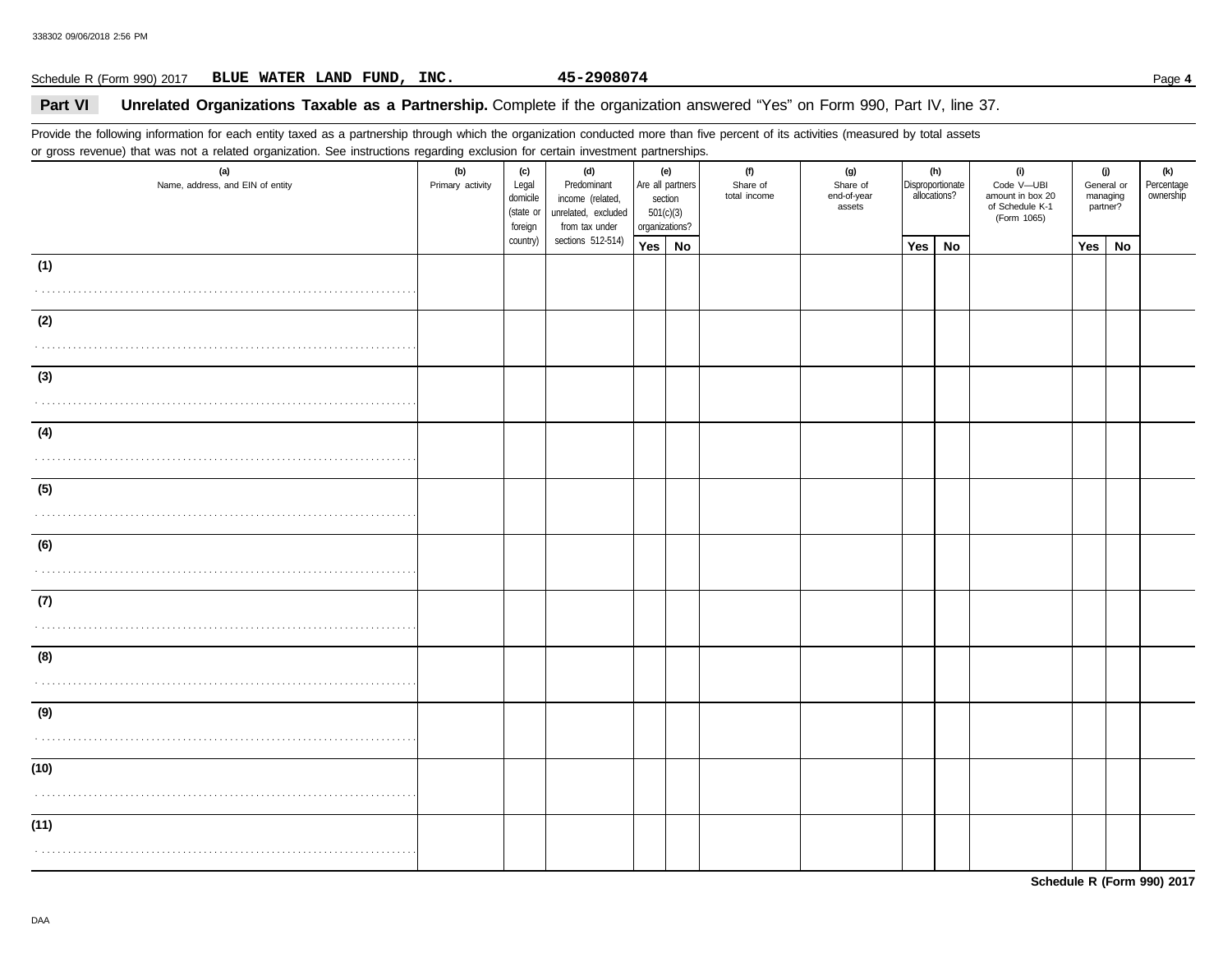| Supplemental Information.<br>Part VII<br>Provide additional information for responses to questions on Schedule R. See Instructions. | Schedule R (Form 990) 2017 | BLUE WATER LAND FUND, INC. |  | 45-2908074 | Page 5 |
|-------------------------------------------------------------------------------------------------------------------------------------|----------------------------|----------------------------|--|------------|--------|
|                                                                                                                                     |                            |                            |  |            |        |
|                                                                                                                                     |                            |                            |  |            |        |
|                                                                                                                                     |                            |                            |  |            |        |
|                                                                                                                                     |                            |                            |  |            |        |
|                                                                                                                                     |                            |                            |  |            |        |
|                                                                                                                                     |                            |                            |  |            |        |
|                                                                                                                                     |                            |                            |  |            |        |
|                                                                                                                                     |                            |                            |  |            |        |
|                                                                                                                                     |                            |                            |  |            |        |
|                                                                                                                                     |                            |                            |  |            |        |
|                                                                                                                                     |                            |                            |  |            |        |
|                                                                                                                                     |                            |                            |  |            |        |
|                                                                                                                                     |                            |                            |  |            |        |
|                                                                                                                                     |                            |                            |  |            |        |
|                                                                                                                                     |                            |                            |  |            |        |
|                                                                                                                                     |                            |                            |  |            |        |
|                                                                                                                                     |                            |                            |  |            |        |
|                                                                                                                                     |                            |                            |  |            |        |
|                                                                                                                                     |                            |                            |  |            |        |
|                                                                                                                                     |                            |                            |  |            |        |
|                                                                                                                                     |                            |                            |  |            |        |
|                                                                                                                                     |                            |                            |  |            |        |
|                                                                                                                                     |                            |                            |  |            |        |
|                                                                                                                                     |                            |                            |  |            |        |
|                                                                                                                                     |                            |                            |  |            |        |
|                                                                                                                                     |                            |                            |  |            |        |
|                                                                                                                                     |                            |                            |  |            |        |
|                                                                                                                                     |                            |                            |  |            |        |
|                                                                                                                                     |                            |                            |  |            |        |
|                                                                                                                                     |                            |                            |  |            |        |
|                                                                                                                                     |                            |                            |  |            |        |
|                                                                                                                                     |                            |                            |  |            |        |
|                                                                                                                                     |                            |                            |  |            |        |
|                                                                                                                                     |                            |                            |  |            |        |
|                                                                                                                                     |                            |                            |  |            |        |
|                                                                                                                                     |                            |                            |  |            |        |
|                                                                                                                                     |                            |                            |  |            |        |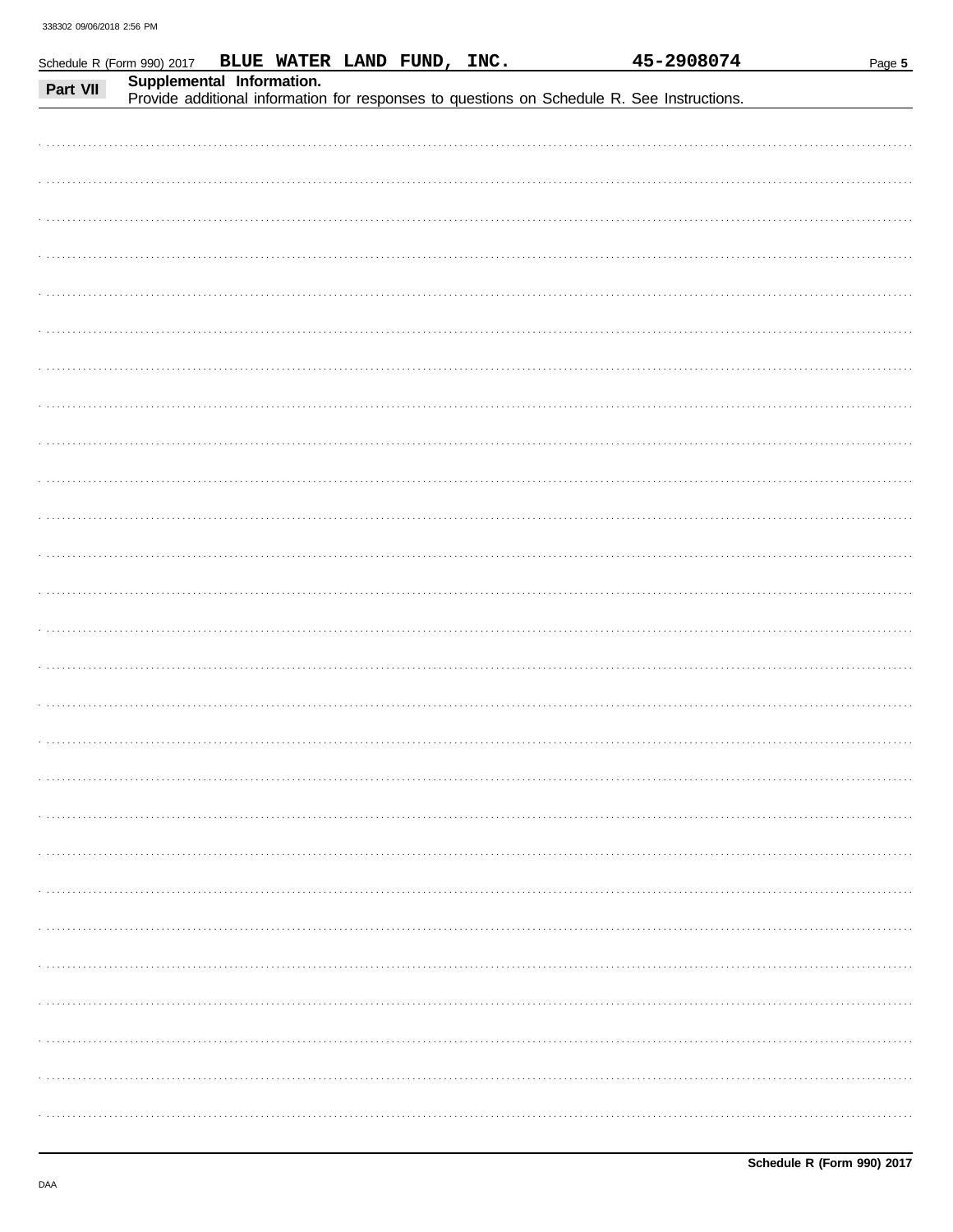# 338302 BLUE WATER LAND FUND, INC. 9/6/2018 2:55 PM 45-2908074 **Federal Statements**

FYE: 12/31/2017

## **Form 990 - Federal General Footnote**

### **Description**

990 NARRATIVE ADDRESSING RELATIONSHIPS:

AS OUTLINED BY THE GOVERNING DOCUMENTS, THE BLUE WATER LAND FUND'S BOARD IS APPOINTED BY THE COMMUNITY FOUNDATION'S BOARD AND SHALL BE COMPRISED OF AN ODD NUMBER, NOT LESS THAN SEVEN AND NOT MORE THAN 15, AND THE COMMUNITY FOUNDATION'S PRESIDENT SHALL BE A PERMANENT MEMBER. IN 2017, THE BOARD HAD 13 BOARD MEMBERS OF WHICH, THREE WERE COMMON BOARD MEMBERS WITH THE COMMUNITY FOUNDATION (INCLUDING THE BLUE WATER LAND FUND BOARD'S CHAIR AND VICE CHAIR) ALONG WITH THE FOUNDATION'S PRESIDENT/CEO.

THERE ARE A FEW INSTANCES, AS EXPLAINED BELOW, IN WHICH A BOARD MEMBER HAS OR MAY HAVE A BUSINESS RELATIONSHIP WITH THE FOUNDATION OR ITS SUPPORTING ORGANIZATIONS OR ANY OTHER BOARD MEMBER OF THOSE ORGANIZATIONS. GIVEN THE NUMBER OF BOARD MEMBERS, NO TWO BOARD MEMBERS TOGETHER COULD CONTROL, NOR PLACE UNDUE INFLUENCE ON ANY BUSINESS OR ACTIVITIES CONDUCTED BY THE BOARD.

ONE OF THE STRENGTHS OF OUR ORGANIZATION IS THAT ITS GOVERNANCE IS STRUCTURED TO ENGAGE KEY COMMUNITY LEADERS FROM ALL BUSINESS ASPECTS AND GEOGRAPHIC AREAS OF THE COUNTY AND THIS PHILOSOPHY IS CARRIED OUT THROUGH ITS SUPPORTING ORGANIZATIONS. GIVEN THIS APPROACH, THERE INEVITABLY WILL BE SOME SITUATIONS WHERE A RELATIONSHIP MAY ARISE. IN EACH OF THESE INSTANCES, HOWEVER, THE FOUNDATION HAS TAKEN MEASURES TO MAINTAIN TRANSPARENCY, KEEP ANY TRANSACTION AT ARM'S-LENGTH, AND ENFORCE ITS CONFLICT OF INTEREST POLICY.

ANNUALLY, ALL BOARD MEMBERS COMPLETE A DISCLOSURE OF POTENTIAL CONFLCTS OF INTEREST, INCLUDING SERVICE ON OTHER BOARDS, FAMILY, WHICH IS SUMMARIZED IN BOARD BOOKS AND ARE DISCLOSED VERBALLY AND IN MEETING MINUTES WHEN CONFLICTS OF INTEREST ARISE.

IN THEIR RESPECTIVE BUSINESSES, BOARD MEMBERS MAY HAVE BUSINESS RELATIONSHIPS WITH OTHER BOARD MEMBERS WHETHER IT BE THROUGH A FINANCIAL INSTITUTION, LAW FIRM, ACCOUNTING FIRM, ETC...; HOWEVER, THE COMMUNITY FOUNDATION AND ITS SUPPORTING ORGANIZATIONS HAVE HAD NO INVOLVEMENT OTHERWISE WITH RESPECT TO THOSE POTENTIAL RELATIONSHIPS. FOLLOWING IS A SUMMARY OF THE BUSINESS AND OTHER RELATIONSHIPS THAT EXISTED IN 2017:

- 1) THE BOARD OF THE BLUE WATER LAND FUND IS APPOINTED BY ITS SUPPORTED ORGANIZATION, THE COMMUNITY FOUNDATION OF ST. CLAIR COUNTY. AS PART OF THE GOVERNANCE AND OVERSIGHT OF BLUE WATER LAND FUND, AS A SUPPORTING ORGANIZATION OF THE COMMUNITY FOUNDATION OF ST. CLAIR COUNTY, IT MAINTAINS SOME COMMON BOARD MEMBERS WITH THE COMMUNITY FOUNDATION. IN 2017, THOSE COMMON BOARD MEMBERS ARE: JENIFER KUSCH WHO SERVED AS THE BLUE WATER LAND FUND BOARD CHAIR, DOUGLAS S. TOUMA, WHO SERVED AS THE BLUE WATER LAND FUND VICE CHAIR AND WILLIAM GRATOPP WHO WAS NOT AN OFFICER OF EITHER BLUE WATER LAND FUND OR THE COMMUNITY FOUNDATION. THEIR RESPECTIVE ROLES ON THE BLUE WATER LAND FUND'S BOARD ARE INDEPENDENT TO ANY ROLE OR COMMITTEE OF THE COMMUNITY FOUNDATION.
- 2) TWO LOCAL ATTONEYS SERVE AS TRUSTEES ON THE BLUE WATER LAND FUND'S BOARD IN 2017, EACH IS A PARTNER AT LOCAL LAW FIRMS -- DOUGLAS S. TOUMA AND TIMOTHY LOZEN. ALTHOUGH BLUE WATER LAND FUND, AND ITS SUPPORTED ORGANIZATION, THE COMMUNITY FOUNDATION, WOULD TYPICALLY ENGAGE THE SERVICES OF INDEPENDENT ATTORNEYS WHEN NECESSARY, IN THE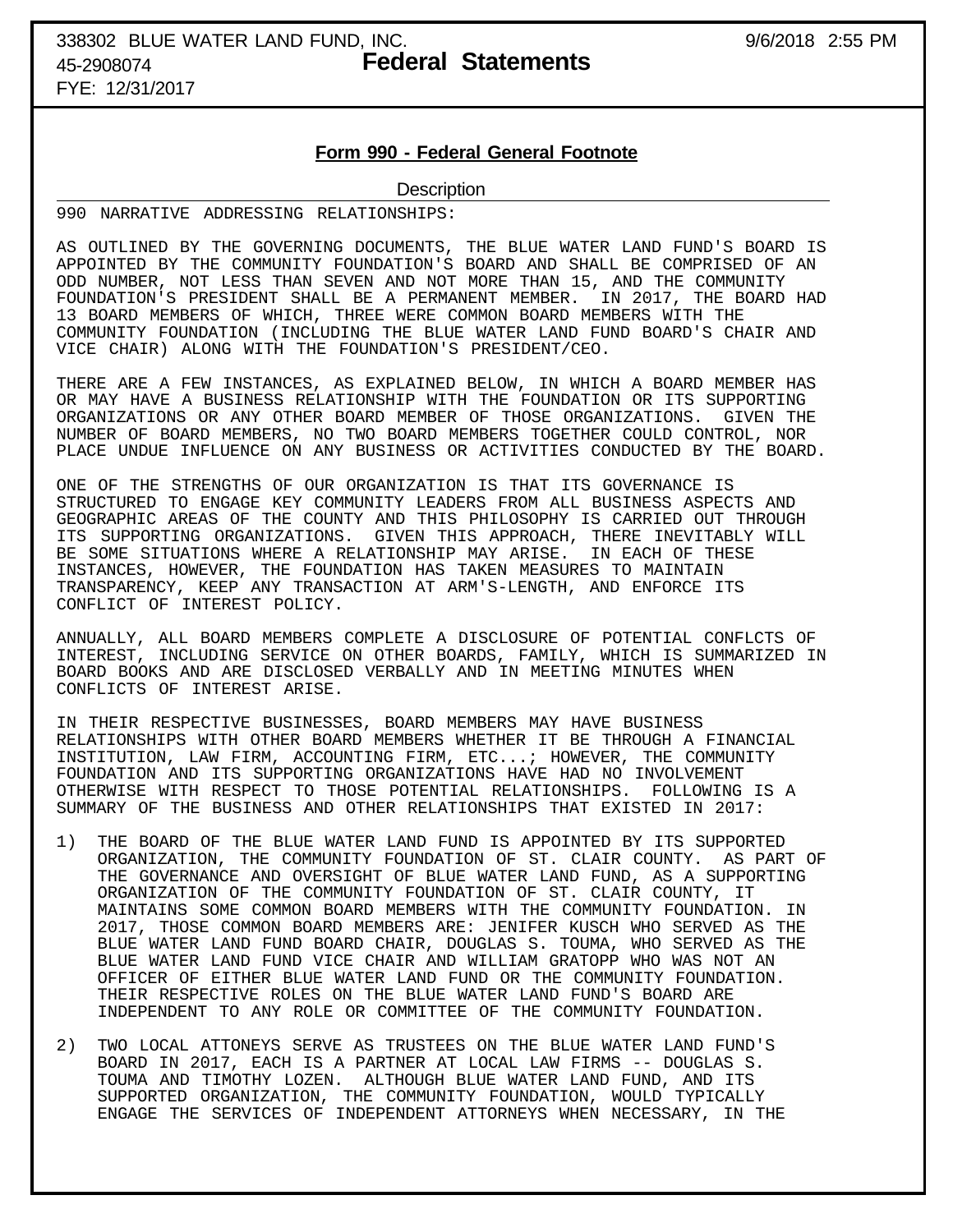# 338302 BLUE WATER LAND FUND, INC. 9/6/2018 2:55 PM 45-2908074 **Federal Statements**

FYE: 12/31/2017

### **Form 990 - Federal General Footnote (continued)**

### **Description**

 CAPACITY OF TRUSTEE, THESE TWO TRUSTEES, GIVEN THEIR EXPERTISE AND KNOWLEDGE, MAY FROM TIME TO TIME PROVIDE LEGAL COUNSEL ON GENERAL MATTERS SHOULD SUCH MATTERS ARISE.

3) BLUE WATER LAND FUND BOARD MEMBER DAVID BROOKS IS THE SPOUSE OF COMMUNITY FOUNDATION BOARD MEMBER DENISE BROOKS; HOWEVER EACH OF THESE TRUSTEES WAS INDEPENDENTLY APPOINTED TO THE BOARD BASED UPON HIS/HER RESPECTIVE SKILL SETS, EXPERIENCE, COMMUNITY INVOLVEMENT AND OTHER FACTORS AND THEIR ROLE AT THE FOUNDATION IS NOT IMPACTED BY THEIR PERSONAL RELATIONSHIPS. FOR THE REASONS OUTLINED IN THE INITIAL PARAGRAPHS OF THIS NARRATIVE, SIMILAR TO OTHER FAMILY AND BUSINESS RELATIONSHIPS, THE FOUNDATION'S GOVERNANCE STRUCTURE, AND POLICIES AND PRACTICES ARE SUCH THAT NO ONE TRUSTEE, OR TWO OR THREE TRUSTEES TOGETHER, COULD SIGNIFICANTLY INFLUENCE BOARD ACTION AND FOUNDATION AND ITS SUPPORTING ORGANIZATIONS' OPERATIONS.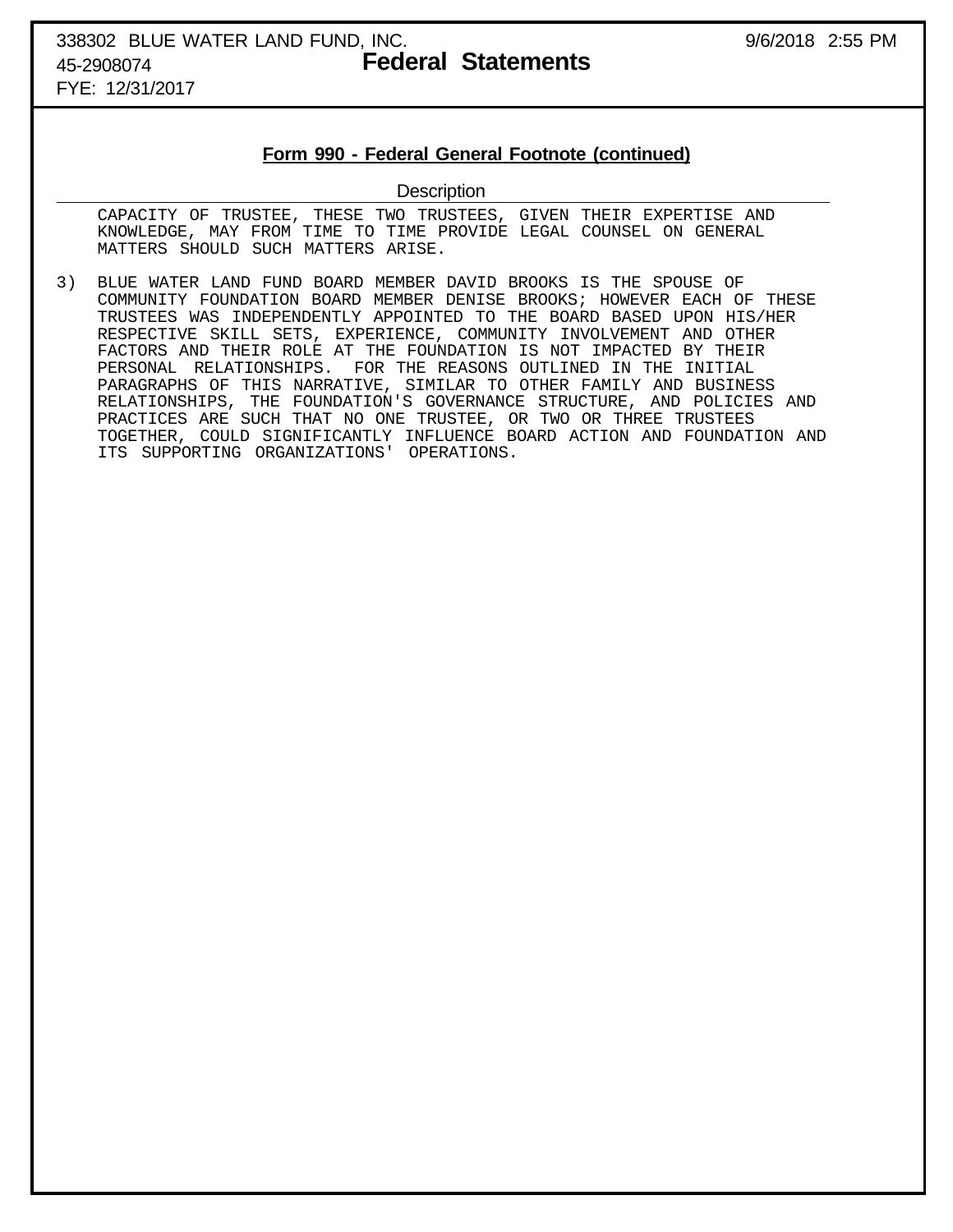|                               | 338302 BLUE WATER LAND FUND, INC.<br>9/6/2018 2:55 PM<br><b>Federal Statements</b>                                                                 |
|-------------------------------|----------------------------------------------------------------------------------------------------------------------------------------------------|
| 45-2908074<br>FYE: 12/31/2017 |                                                                                                                                                    |
|                               |                                                                                                                                                    |
|                               |                                                                                                                                                    |
|                               | <b>Taxable Interest on Investments</b>                                                                                                             |
|                               | Description                                                                                                                                        |
|                               | Unrelated Exclusion Postal Acquired after<br>usiness Code Code Code 6/30/75<br><b>US</b><br><b>Business Code Code</b><br>Obs $($ or  %)$<br>Amount |
| INTEREST                      |                                                                                                                                                    |
| TOTAL                         | \$<br>34<br>\$<br>34                                                                                                                               |
|                               |                                                                                                                                                    |
|                               |                                                                                                                                                    |
|                               |                                                                                                                                                    |
|                               |                                                                                                                                                    |
|                               |                                                                                                                                                    |
|                               |                                                                                                                                                    |
|                               |                                                                                                                                                    |
|                               |                                                                                                                                                    |
|                               |                                                                                                                                                    |
|                               |                                                                                                                                                    |
|                               |                                                                                                                                                    |
|                               |                                                                                                                                                    |
|                               |                                                                                                                                                    |
|                               |                                                                                                                                                    |
|                               |                                                                                                                                                    |
|                               |                                                                                                                                                    |
|                               |                                                                                                                                                    |
|                               |                                                                                                                                                    |
|                               |                                                                                                                                                    |
|                               |                                                                                                                                                    |
|                               |                                                                                                                                                    |
|                               |                                                                                                                                                    |
|                               |                                                                                                                                                    |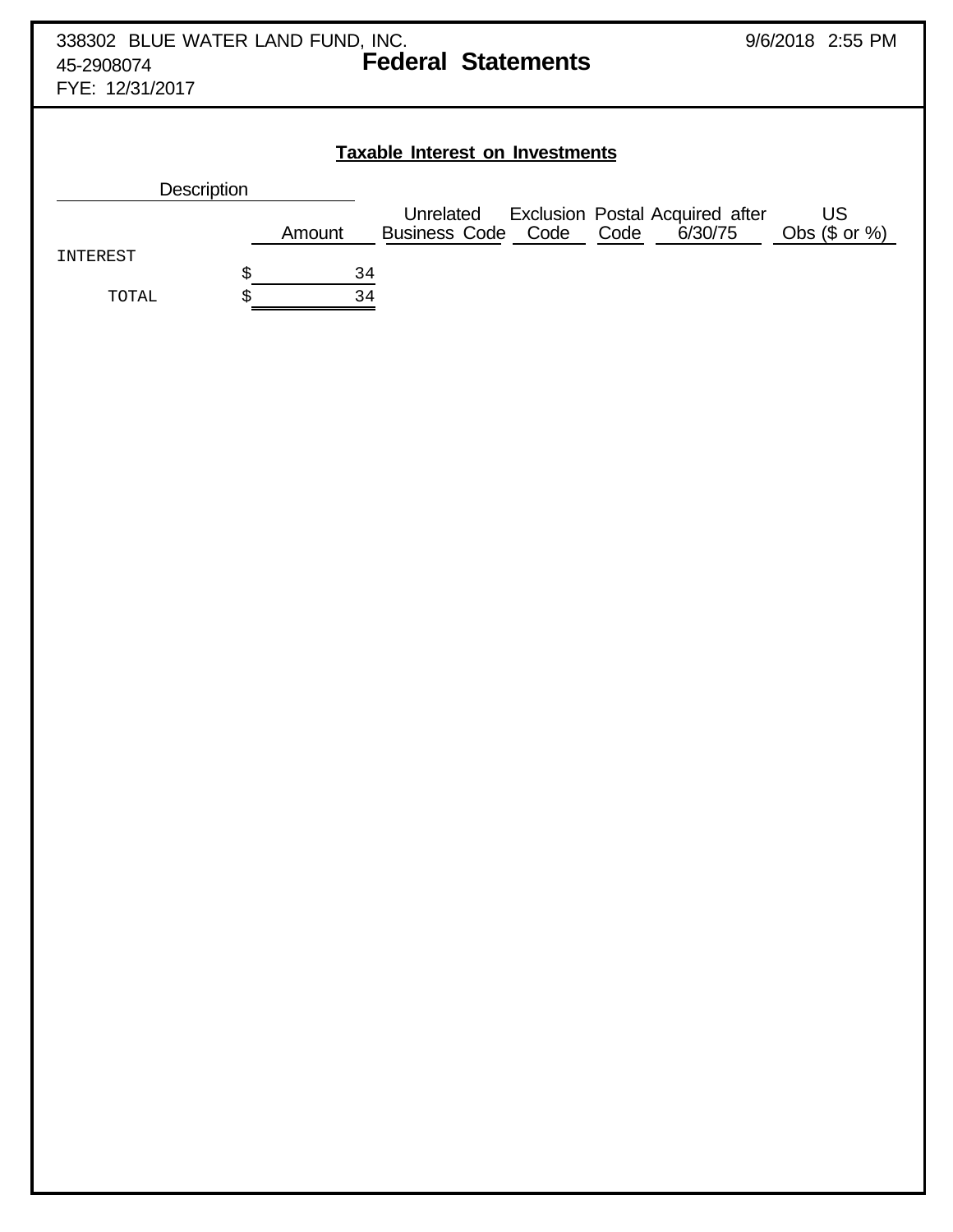|                    | Form 990, Part IX, Line 11g - Other Fees for Service (Non-employee) |                   |                    |                         |                 |
|--------------------|---------------------------------------------------------------------|-------------------|--------------------|-------------------------|-----------------|
| <b>Description</b> |                                                                     | Total<br>Expenses | Program<br>Service | Management &<br>General | Fund<br>Raising |
| CONSULTANCIES      |                                                                     | 11,260            | 11,260             |                         |                 |
| TOTAL              |                                                                     | 11,260            | 11,260             |                         |                 |